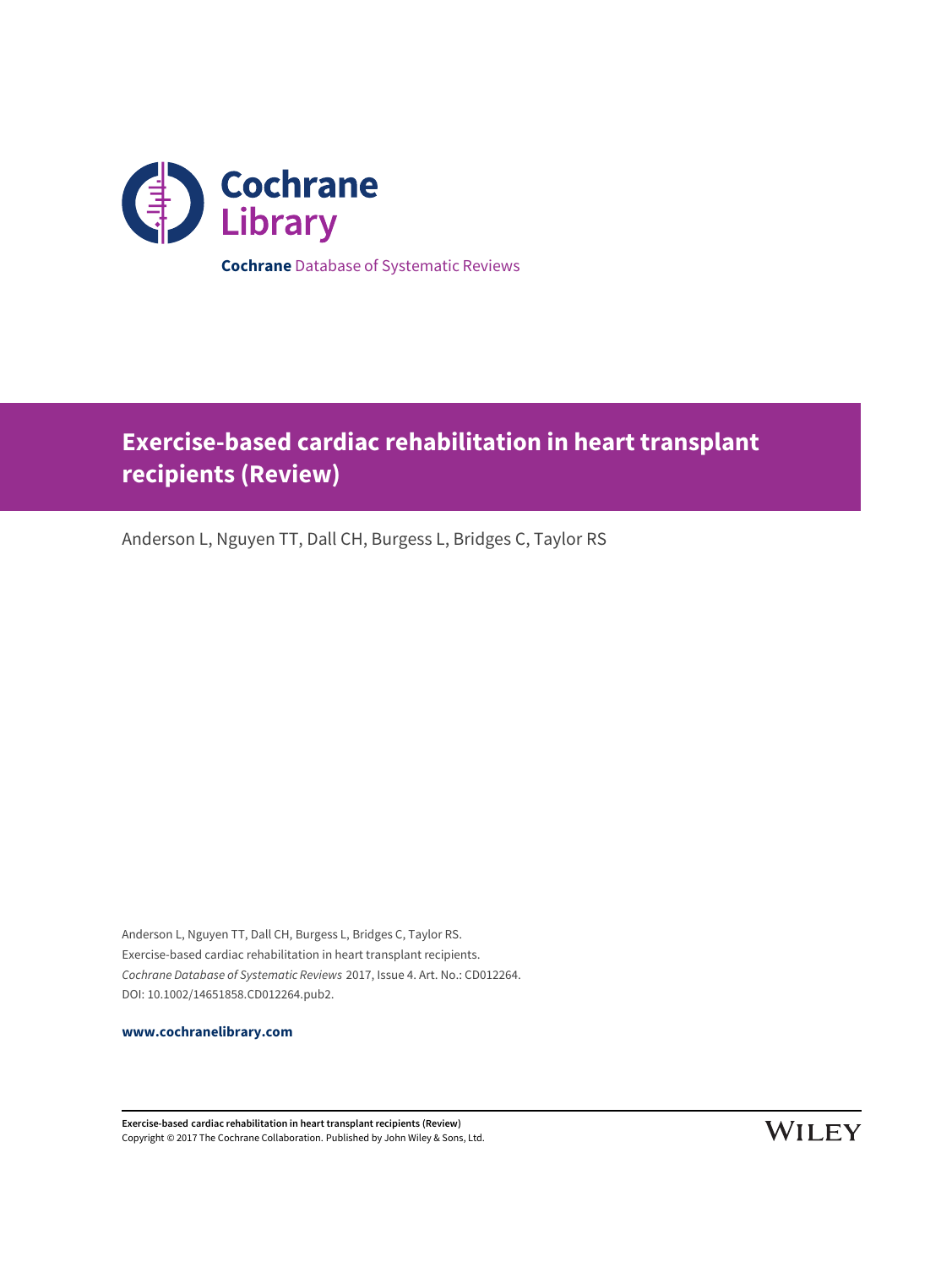# **TABLE OF CONTENTS**

| SUMMARY OF FINDINGS FOR THE MAIN COMPARISON (ed. a) and a contract the set of the contract of the set of the contract of the contract of the contract of the contract of the contract of the contract of the contract of the c                            |
|-----------------------------------------------------------------------------------------------------------------------------------------------------------------------------------------------------------------------------------------------------------|
|                                                                                                                                                                                                                                                           |
| <b>OBJECTIVES</b><br><u>. In the second contract of the second contract of the second contract of the second contract of the second contract of the second contract of the second contract of the second contract of the second contract of the secon</u> |
| 8                                                                                                                                                                                                                                                         |
| 10                                                                                                                                                                                                                                                        |
| 12                                                                                                                                                                                                                                                        |
| 14                                                                                                                                                                                                                                                        |
| 15                                                                                                                                                                                                                                                        |
| Figure 4.<br>19                                                                                                                                                                                                                                           |
| 19                                                                                                                                                                                                                                                        |
| 22<br><b>DISCUSSION</b><br>a constitution de la constitution de la constitution de la constitution de la constitution de la constitution                                                                                                                  |
| 24<br>AUTHORS' CONCLUSIONS (et al., et al., et al., et al., et al., et al., et al., et al., et al., et al., et al.,                                                                                                                                       |
| 24                                                                                                                                                                                                                                                        |
| <b>REFERENCES</b><br>24<br>and the contract of the contract of the contract of the contract of the contract of the contract of the contract of the contract of the contract of the contract of the contract of the contract of the contract of the contra |
| 30                                                                                                                                                                                                                                                        |
| 53                                                                                                                                                                                                                                                        |
| Analysis 1.1. Comparison 1 Exercise versus no-exercise, Outcome 1 Exercise capacity (VO2peak).<br>54                                                                                                                                                      |
| Analysis 1.2. Comparison 1 Exercise versus no-exercise, Outcome 2 Sensitivity analysis (excluding Kobashigawa 1999).<br>55                                                                                                                                |
| Analysis 1.3. Comparison 1 Exercise versus no-exercise, Outcome 3 Sensitivity analysis (excluding Wu 2008).<br>56                                                                                                                                         |
| Analysis 1.4. Comparison 1 Exercise versus no-exercise, Outcome 4 Sensitivity analysis (excluding Kobashigawa 1999 and                                                                                                                                    |
| 57                                                                                                                                                                                                                                                        |
| Analysis 2.1. Comparison 2 High-intensity interval training versus continued moderate-intensity exercise, Outcome 1                                                                                                                                       |
| 58                                                                                                                                                                                                                                                        |
| 58                                                                                                                                                                                                                                                        |
| 62<br><b>APPENDICES</b><br><u>. 1991 - 1992 - 1993 - 1994 - 1995 - 1996 - 1997 - 1998 - 1999 - 1994 - 1995 - 1996 - 1997 - 1998 - 1999 - 19</u>                                                                                                           |
| CONTRIBUTIONS OF AUTHORS (experience and experience and experience and experience and experience and the experience and experience and the experience and experience and experience and experience and experience and the expe<br>66                      |
| 67                                                                                                                                                                                                                                                        |
| <b>SOURCES OF SUPPORT</b><br>67<br>the contract of the contract of the contract of the contract of the contract of the contract of the contract of                                                                                                        |
| 67                                                                                                                                                                                                                                                        |
| <b>INDEX TERMS</b><br>68                                                                                                                                                                                                                                  |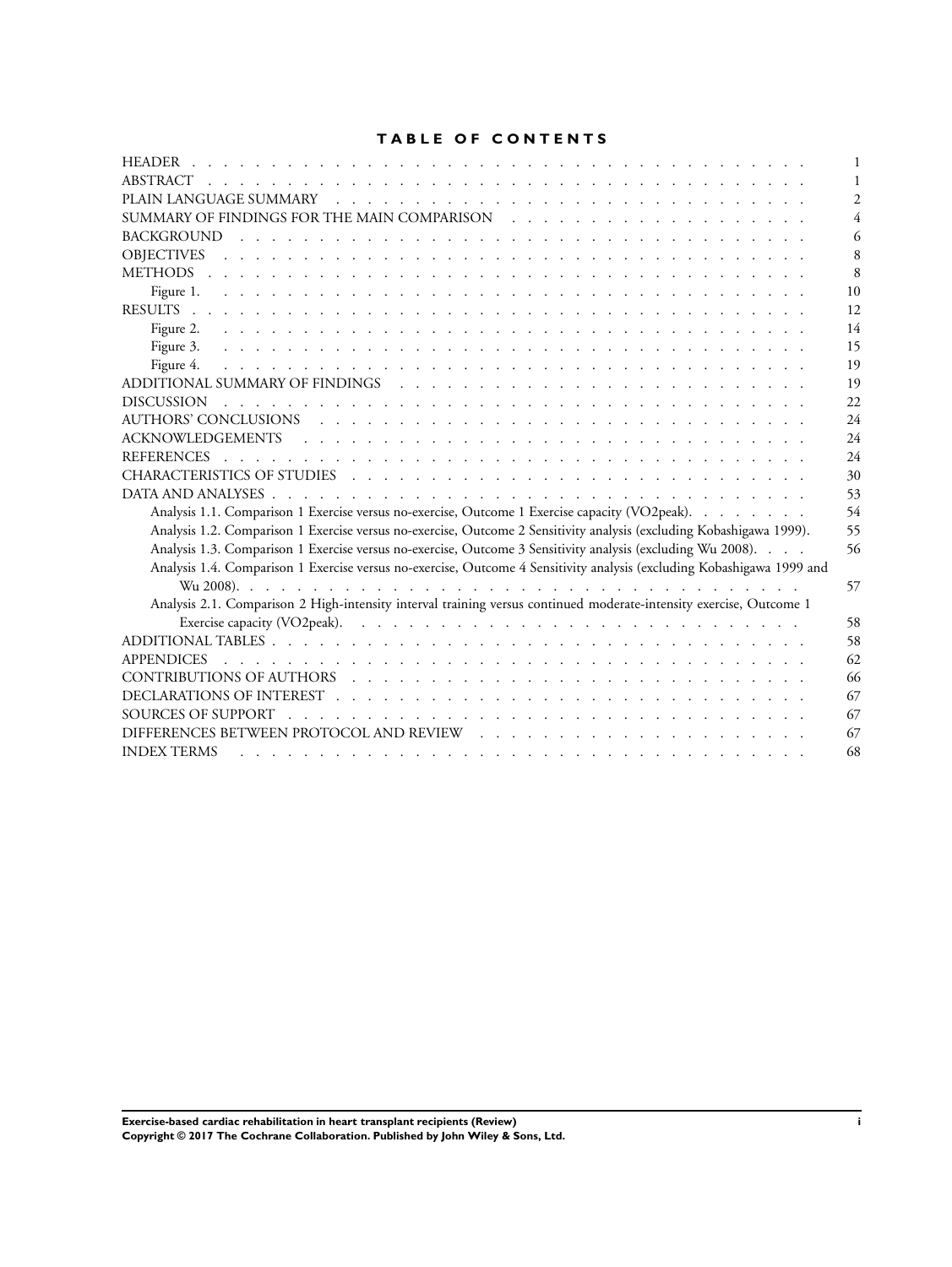**[Intervention Review]**

# **Exercise-based cardiac rehabilitation in heart transplant recipients**

Lindsey Anderson<sup>1</sup>, Tricia T Nguyen<sup>1</sup>, Christian H Dall<sup>2</sup>, Laura Burgess<sup>3</sup>, Charlene Bridges<sup>4</sup>, Rod S Taylor<sup>1</sup>

<sup>1</sup> Institute of Health Research, University of Exeter Medical School, Exeter, UK. <sup>2</sup> Dept. of Cardiology, Dept. of Physical Therapy and IOC Sports Institute Copenhagen, Bispebjerg Hospital, University of Copenhagen, Copenhagen, Denmark. <sup>3</sup>Cardiac Rehabilitation, Wythenshawe Hospital, University Hospital of South Manchester NHS Foundation Trust, Manchester, UK. <sup>4</sup>Farr Institute of Health Informatics Research, University College London, London, UK

Contact address: Rod S Taylor, Institute of Health Research, University of Exeter Medical School, Veysey Building, Salmon Pool Lane, Exeter, EX2 4SG, UK. [r.taylor@exeter.ac.uk](mailto:r.taylor@exeter.ac.uk).

**Editorial group:** Cochrane Heart Group. **Publication status and date:** New, published in Issue 4, 2017.

**Citation:** Anderson L, Nguyen TT, Dall CH, Burgess L, Bridges C, Taylor RS. Exercise-based cardiac rehabilitation in heart transplant recipients. *Cochrane Database of Systematic Reviews* 2017, Issue 4. Art. No.: CD012264. DOI: 10.1002/14651858.CD012264.pub2.

Copyright © 2017 The Cochrane Collaboration. Published by John Wiley & Sons, Ltd.

# **A B S T R A C T**

#### **Background**

Heart transplantation is considered to be the gold standard treatment for selected patients with end-stage heart disease when medical therapy has been unable to halt progression of the underlying pathology. Evidence suggests that aerobic exercise training may be effective in reversing the pathophysiological consequences associated with cardiac denervation and prevent immunosuppression-induced adverse effects in heart transplant recipients.

#### **Objectives**

To determine the effectiveness and safety of exercise-based rehabilitation on the mortality, hospital admissions, adverse events, exercise capacity, health-related quality of life, return to work and costs for people after heart transplantation.

#### **Search methods**

We searched the Cochrane Central Register of Controlled Trials (CENTRAL) in the Cochrane Library, MEDLINE (Ovid), Embase (Ovid), CINAHL (EBSCO) and Web of Science Core Collection (Thomson Reuters) to June 2016. We also searched two clinical trials registers and handsearched the reference lists of included studies.

#### **Selection criteria**

We included randomised controlled trials (RCTs) of parallel group, cross-over or cluster design, which compared exercise-based interventions with (i) no exercise control (ii) a different dose of exercise training (e.g. low- versus high-intensity exercise training); or (iii) an active intervention (i.e. education, psychological intervention). The study population comprised adults aged 18 years or over who had received a heart transplant.

#### **Data collection and analysis**

Two review authors independently screened all identified references for inclusion based on pre-specified inclusion criteria. Disagreements were resolved by consensus or by involving a third person. Two review authors extracted outcome data from the included trials and assessed their risk of bias. One review author extracted study characteristics from included studies and a second author checked them against the trial report for accuracy.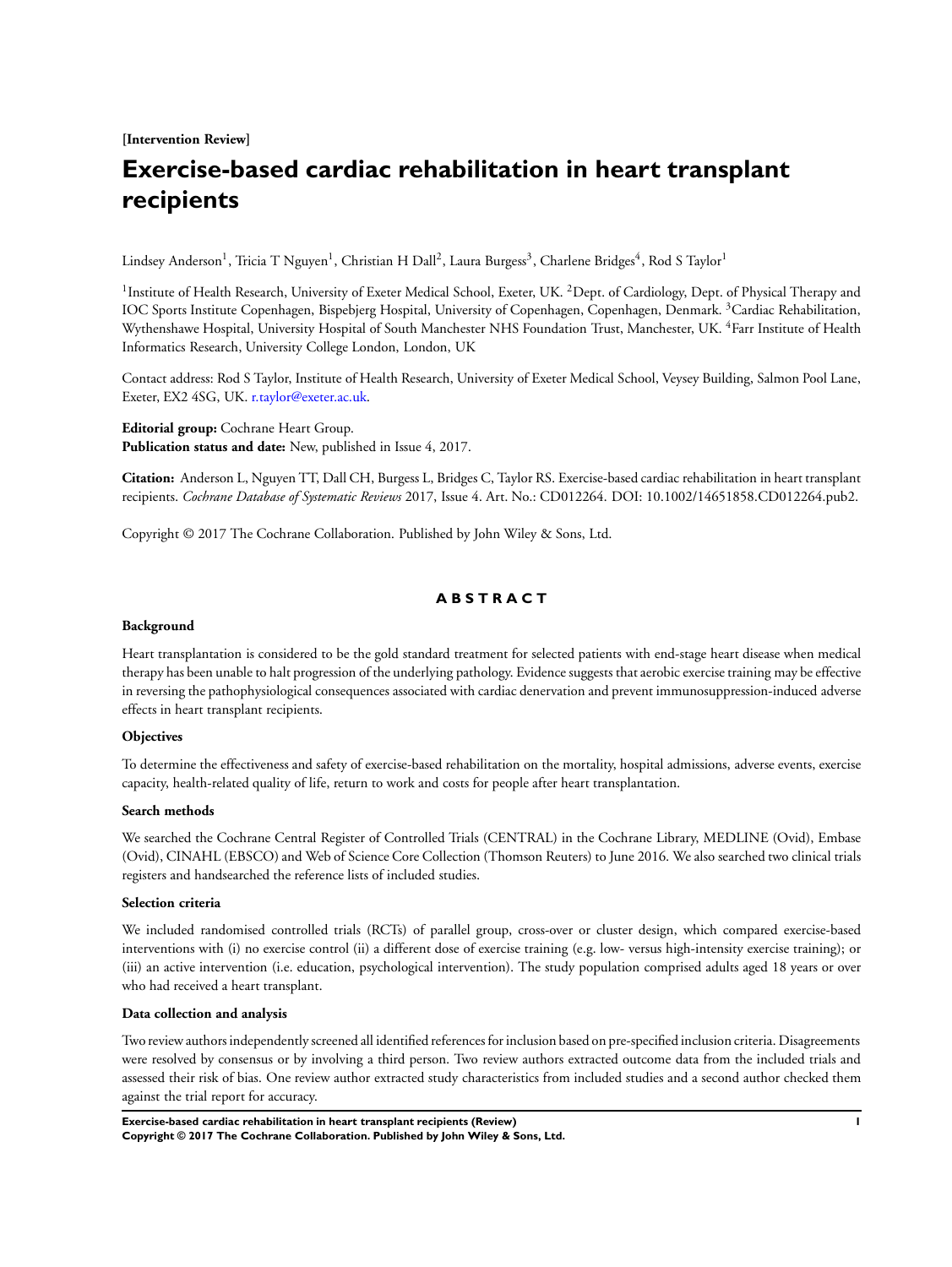### **Main results**

We included 10 RCTs that involved a total of 300 participants whose mean age was 54.4 years. Women accounted for fewer than 25% of all study participants. Nine trials which randomised 284 participants to receive exercise-based rehabilitation (151 participants) or no exercise (133 participants) were included in the main analysis. One cross-over RCT compared high-intensity interval training with continued moderate-intensity training in 16 participants. We reported findings for all trials at their longest follow-up (median 12 weeks).

Exercise-based cardiac rehabilitation increased exercise capacity (VO<sub>2peak</sub>) compared with no exercise control (MD 2.49 mL/kg/min, 95% CI 1.63 to 3.36; N = 284; studies = 9; moderate quality evidence). There was evidence from one trial that high-intensity interval exercise training was more effective in improving exercise capacity than continuous moderate-intensity exercise (MD 2.30 mL/kg/min, 95% CI 0.59 to  $4.01$ ; N = 16; 1 study). Four studies reported health-related quality of life (HRQoL) measured using SF-36, Profile of Quality of Life in the Chronically Ill (PLC) and the World Health Organization Quality Of Life (WHOQoL) - BREF. Due to the variation in HRQoL outcomes and methods of reporting we were unable to meta-analyse results across studies, but there was no evidence of a difference between exercise-based cardiac rehabilitation and control in 18 of 21 HRQoL domains reported, or between high and moderate intensity exercise in any of the 10 HRQoL domains reported. One adverse event was reported by one study.

Exercise-based cardiac rehabilitation improves exercise capacity, but exercise was found to have no impact on health-related quality of life in the short-term (median 12 weeks follow-up), in heart transplant recipients whose health is stable.

There was no evidence of statistical heterogeneity across trials for exercise capacity and no evidence of small study bias. The overall risk of bias in included studies was judged as low or unclear; more than 50% of included studies were assessed at unclear risk of bias with respect to allocation concealment, blinding of outcome assessors and declaration of conflicts of interest. Evidence quality was assessed as moderate according to GRADE criteria.

#### **Authors' conclusions**

We found moderate quality evidence suggesting that exercise-based cardiac rehabilitation improves exercise capacity, and that exercise has no impact on health-related quality of life in the short-term (median 12 weeks follow-up), in heart transplant recipients. Cardiac rehabilitation appears to be safe in this population, but long-term follow-up data are incomplete and further good quality and adequatelypowered trials are needed to demonstrate the longer-term benefits of exercise on safety and impact on both clinical and patient-related outcomes, such as health-related quality of life, and healthcare costs.

# **P L A I N L A N G U A G E S U M M A R Y**

#### **Exercise-based cardiac rehabilitation for patients following a heart transplantation**

#### **Review question**

We wanted to find out if exercise training versus no exercise training following heart transplant effects numbers of deaths, hospital admissions, harms, exercise capacity, health-related quality of life, return to work and costs.

### **Background**

Heart transplantation is considered to be the best treatment for some people with heart disease whose medical therapy cannot stop progression of their illness. Clinical practice guidelines recommend exercise training for people who receive heart transplants, despite limited information on the long-term benefits or harms.

#### **Search date**

We searched up to June 2016.

#### **Study characteristics**

We searched for randomised controlled trials (experiments that randomly allocate participants to one of two or more treatment groups) looking at the effectiveness of exercise-based rehabilitation programmes compared with no exercise, or a different type or intensity of exercise, in people aged 18 years or over, who were heart transplant recipients.

#### **Key results**

**Exercise-based cardiac rehabilitation in heart transplant recipients (Review) 2 Copyright © 2017 The Cochrane Collaboration. Published by John Wiley & Sons, Ltd.**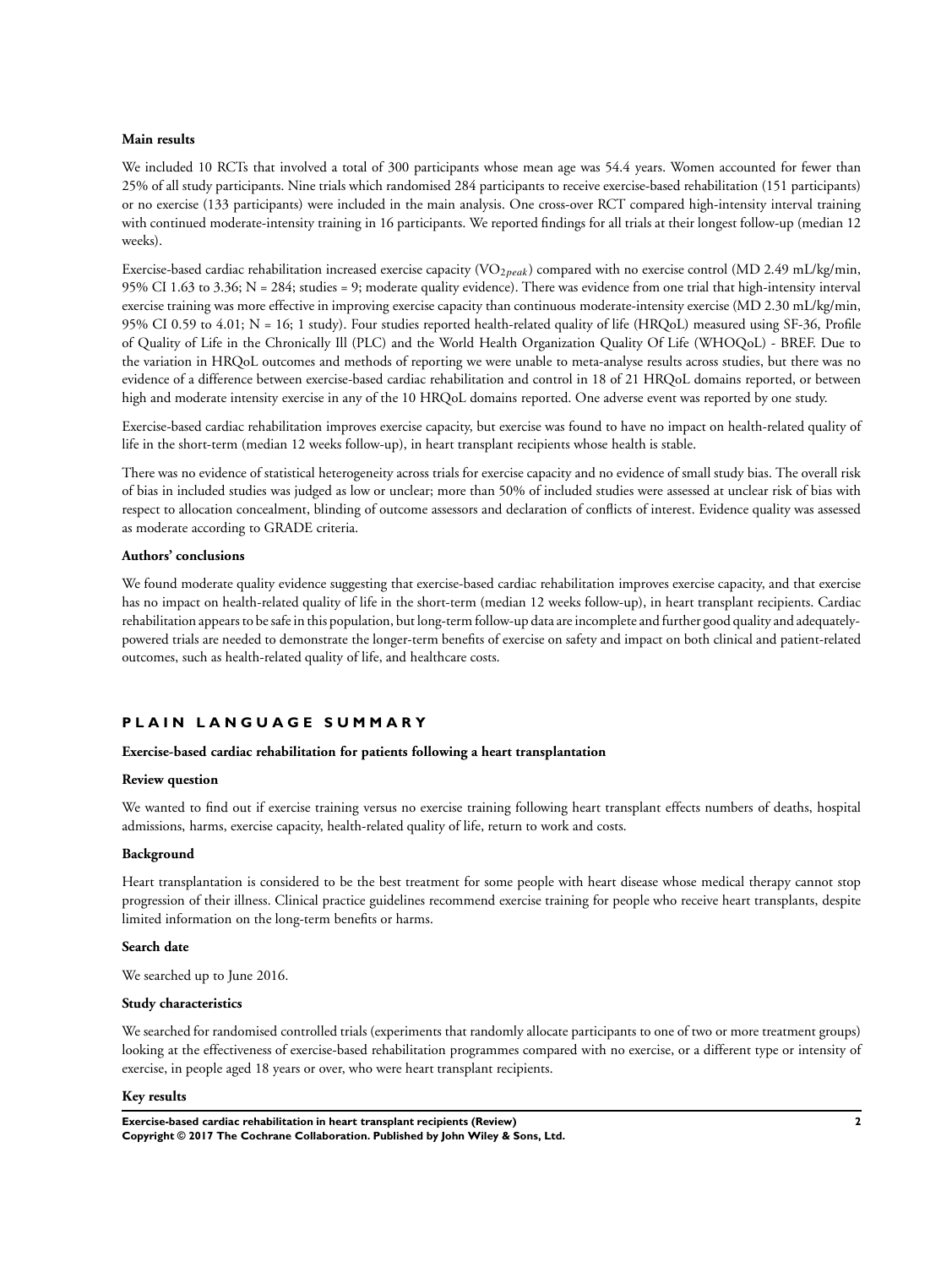We included 10 trials that studied 300 people who were heart transplant recipients. Nine studies compared exercise with no exercise; one study compared high-intensity interval training with continuous moderate-intensity exercise.

We found that exercise-based cardiac rehabilitation led to an increase in the exercise capacity of heart transplant recipients compared to not undertaking exercise. There was evidence of better exercise capacity following high-intensity interval training compared to continuous moderate-intensity exercise. Four studies reported health-related quality of life, but there was no evidence of differences between exercise training and no exercise training in most (18/21) aspects reported, or between high- and moderate-intensity exercise.

One adverse event was reported in one study.

Risk of bias in the included studies was assessed as low or unclear; lack of reporting made assessment for more than half of included studies challenging.

### **Study funding sources**

Six (of 10) trials reported sources of funding. None reported funding from agencies with commercial interests in the results.

#### **Quality of the evidence**

Poor reporting or few participants in the analyses led to evidence quality being judged as moderate for both exercise capacity and healthrelated quality of life. Evidence suggested that exercise-based cardiac rehabilitation improves exercise capacity, and that exercise has no impact on health-related quality of life in the short-term (median 12 weeks follow-up), in heart transplant recipients whose health is stable. Further research is needed to establish long-term impacts of exercise-based rehabilitation on important aspects such as risk of death and hospital admission.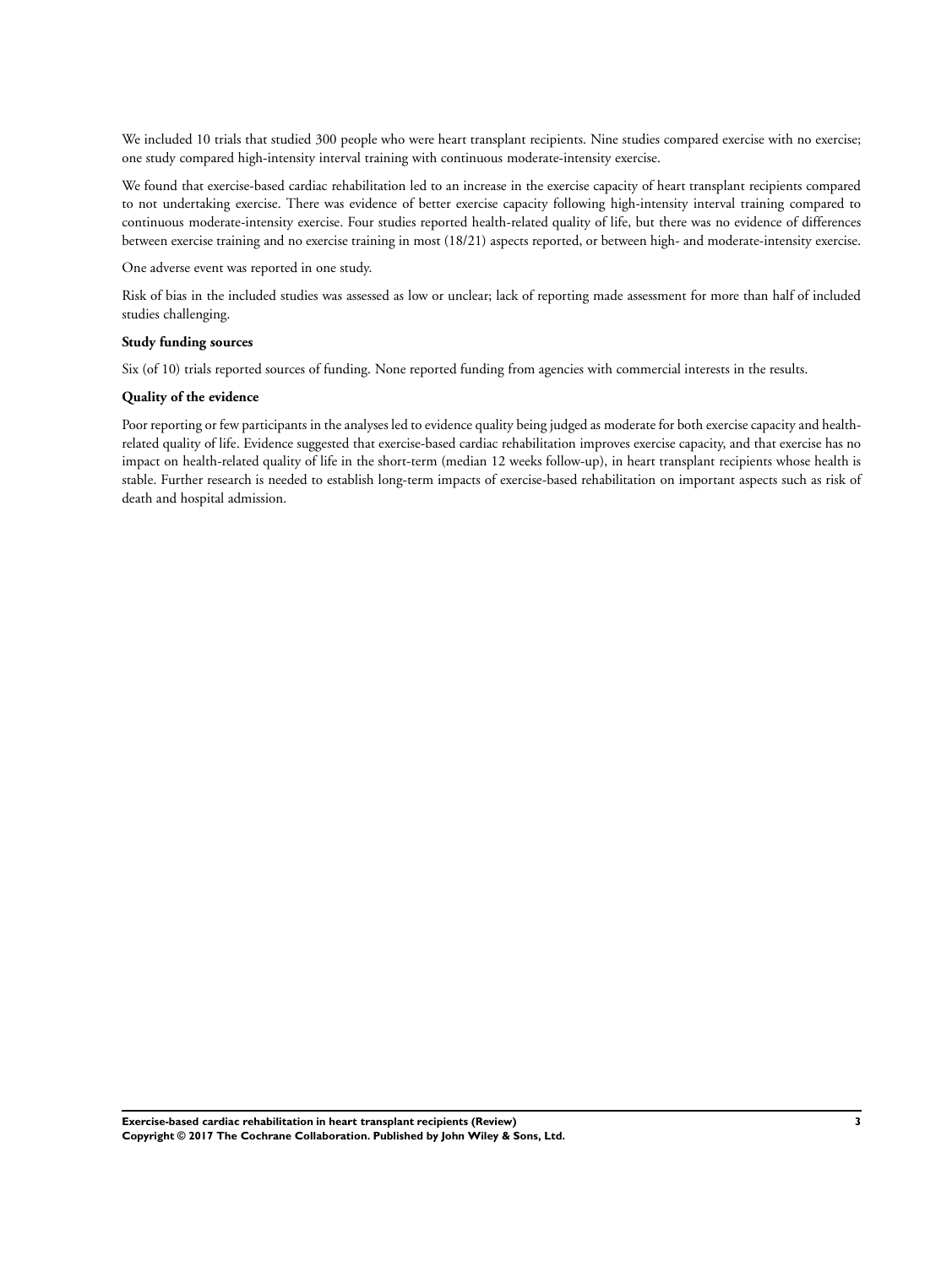# <span id="page-5-0"></span>SUMMARY OF FINDINGS FOR THE MAIN COMPARISON *[\[Explanation\]](http://www.thecochranelibrary.com/view/0/SummaryFindings.html)*

# **Exercise versus no exercise for post- heart transplant recipients**

**Patient or population:** Post-heart transplant recipients

**Settings:** Home and centre (hospital, cardiac rehabilitation clinic or physiotherapy department)

**Intervention:** Exercise versus no exercise

| <b>Outcomes</b>                                                                           | Illustrative comparative risks* (95% CI)                                                                                                           |                                                                                                         | <b>Relative effect</b><br>$(95\% \, \text{Cl})$ | No of Participants<br>(studies) | Quality of the evidence<br>(GRADE)                       |
|-------------------------------------------------------------------------------------------|----------------------------------------------------------------------------------------------------------------------------------------------------|---------------------------------------------------------------------------------------------------------|-------------------------------------------------|---------------------------------|----------------------------------------------------------|
|                                                                                           | <b>Assumed risk</b>                                                                                                                                | <b>Corresponding risk</b>                                                                               |                                                 |                                 |                                                          |
|                                                                                           | <b>Control</b>                                                                                                                                     | Exercise versus no exer-<br><b>cise</b>                                                                 |                                                 |                                 |                                                          |
| <b>Exercise capacity</b><br>$(VO_{2\text{peak}})$<br>-9<br>Follow-up:<br>median<br>months |                                                                                                                                                    | The mean exercise capacity<br>in the intervention groups<br>was<br>2.49 higher (1.63 to 3.36<br>higher) |                                                 | 284<br>(9 studies)              | $\oplus \oplus \oplus \bigcirc$<br>moderate <sup>1</sup> |
| life<br>Various HRQoL measures<br>Follow-up:<br>12<br>median<br>months                    | Health-related quality of HRQoL in comparator > HRQoL in intervention ><br>HRQoL in intervention, in HRQoL in comparator, in 3/<br>$16/19$ domains | 19 domains                                                                                              |                                                 | 120<br>(3 studies)              | $\oplus \oplus \oplus \bigcirc$<br>moderate <sup>1</sup> |

\* The basis for the **assumed risk** (e.g. the median control group risk across studies) is provided in footnotes. The **corresponding risk** (and its 95% conf idence interval) is based on the assumed risk in the comparison group and the **relative effect** of the intervention (and its 95% CI). **CI:** Conf idence interval; **RR:** Risk ratio;

GRADE Working Group grades of evidence

High quality: Further research is very unlikely to change our confidence in the estimate of effect.

Moderate quality: Further research is likely to have an important impact on our confidence in the estimate of effect and may change the estimate.

Low quality: Further research is very likely to have an important impact on our confidence in the estimate of effect and is likely to change the estimate.

**Very low quality:** We are very uncertain about the estimate.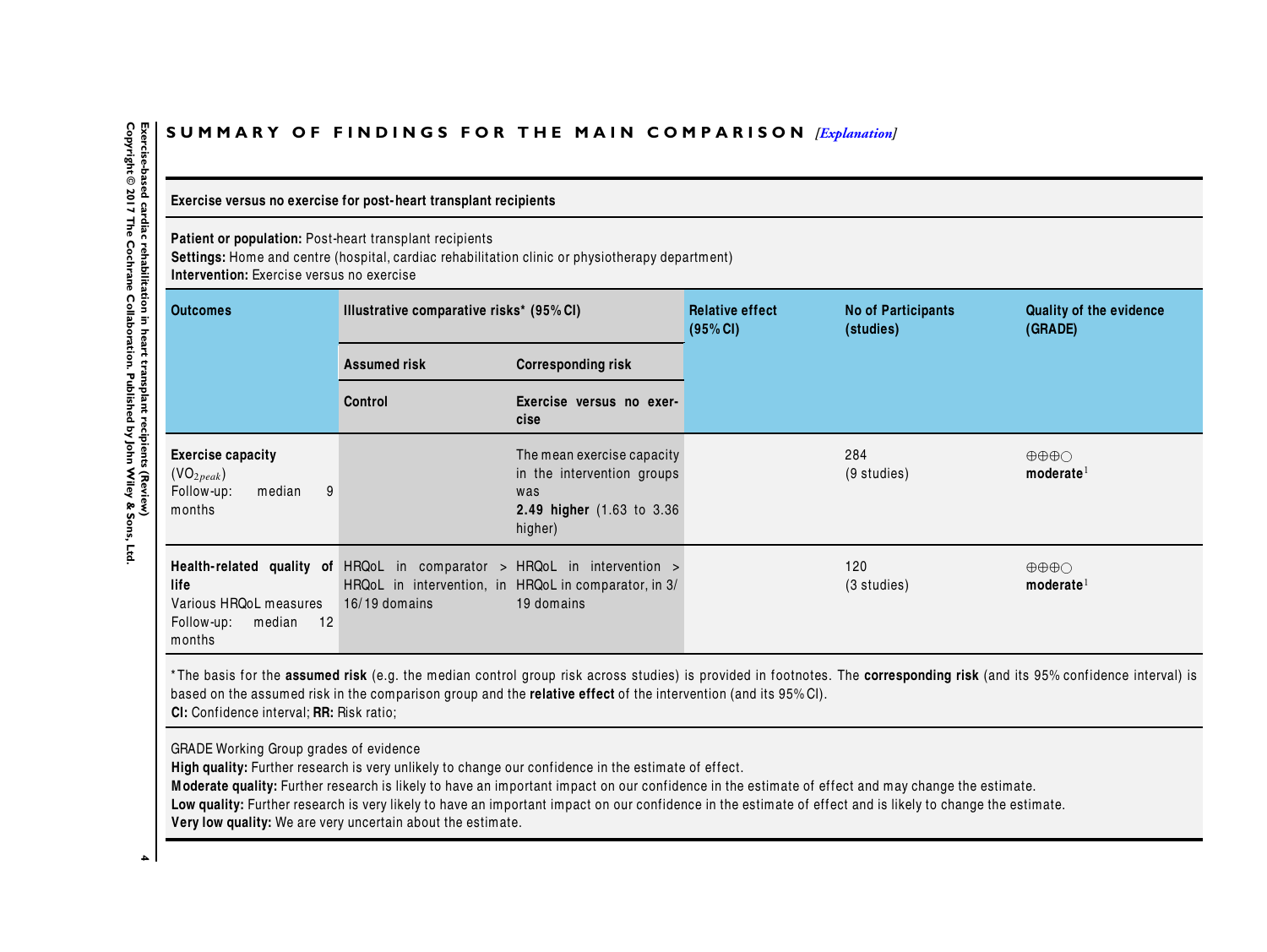| $^{\rm 1}$ Random sequence generation, allocation concealment or blinding of outcome assessors were poorly described in 50% or |  |  |  |
|--------------------------------------------------------------------------------------------------------------------------------|--|--|--|
| more of included studies.                                                                                                      |  |  |  |

Exercise-based cardiac rehabilitation in heart transplant recipients (Review)<br>Copyright © 2017 The Cochrane Collaboration. Published by John Wiley & Sons, Ltd. **Copyright © 2017 The Cochrane Collaboration. Published by John Wiley & Sons, Ltd.Exercise-based cardiac rehabilitation in heart transplant recipients (Review)**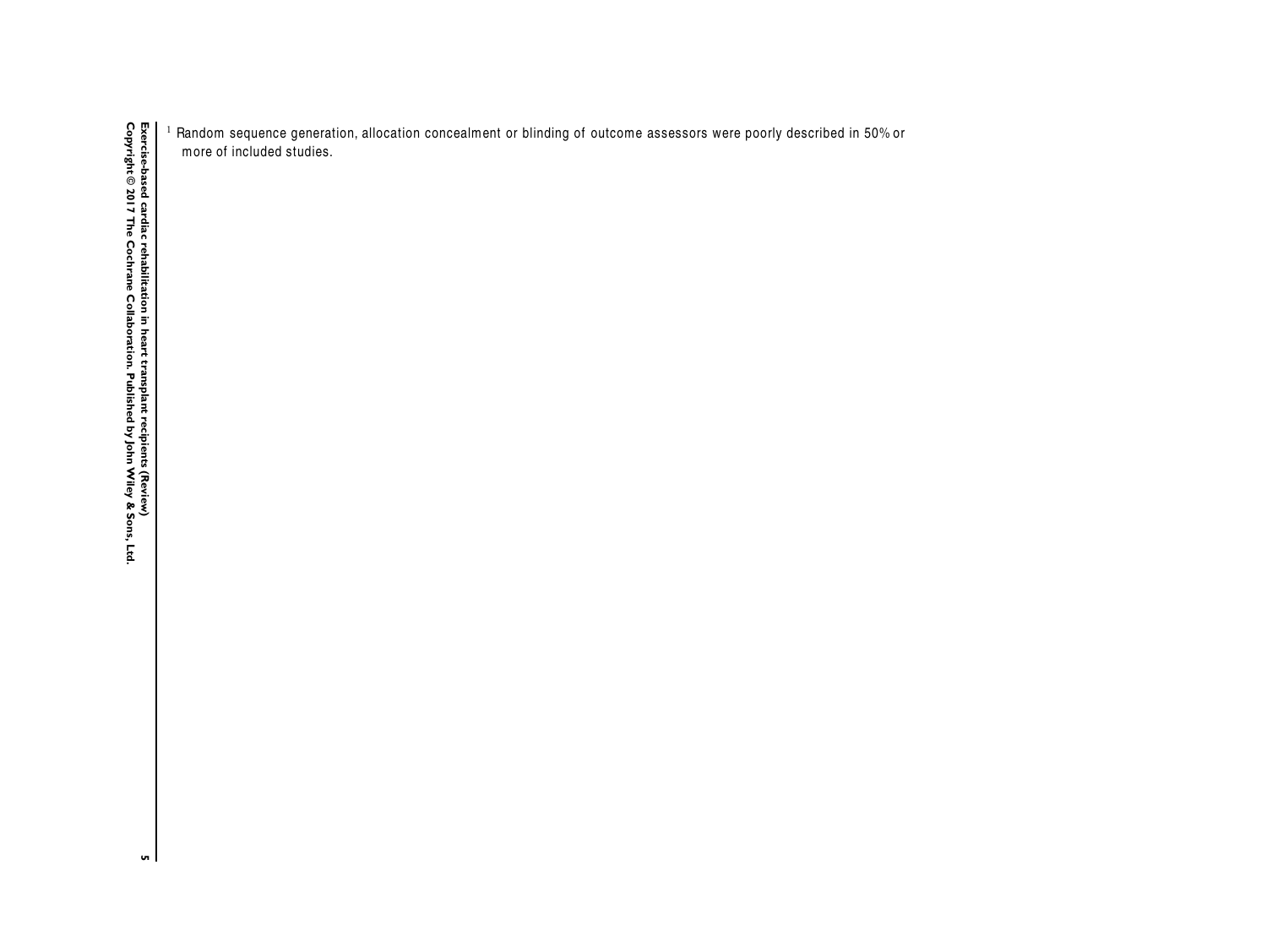# **B A C K G R O U N D**

#### **Description of the condition**

Despite modern advances in medical treatment, heart transplantation is considered to be the gold standard treatment modality for selected people with end-stage heart disease [\(Yancy 2013\)](#page-25-0). In general, people with advanced heart disease should be considered for heart transplantation if optimal medical therapy and cardiac resynchronisation therapy have not improved symptoms or halted progression of the underlying pathology ([Shah 2012;](#page-25-0) [Yancy 2013](#page-25-0)). The American College of Cardiology Foundation/American Heart Association (ACCF/AHA) guidelines presents a description of optimal medical therapy ([Yancy 2013\)](#page-25-0). About 3800 heart transplants are currently performed annually worldwide ([ISHLT 2015](#page-25-0)). Most heart transplants are performed in the US (2000 to 2300 annually), where in 2013, over 50% were performed in people with cardiomyopathy, about a third in people with coronary heart disease, and fewer than 5% in people with congenital heart disease [\(Colvin-Adams 2015\)](#page-25-0).

Since the first heart transplantation over 45 years ago, there has been significant progress in the field. Survival and quality of life are now generally considered to be excellent, with many heart transplant recipients now being able to return to work [\(Hollenberg](#page-25-0) [2004](#page-25-0); [Lund 2013](#page-25-0)). Since the 1970s, one-year post-transplantation survival rates have improved from 30% to almost 90% ([Colvin-](#page-25-0)[Adams 2015;](#page-25-0) [Stehlik 2012\)](#page-25-0), and three- and five-year survival rates are now approximately 80% and 75%, respectively [\(Colvin-Adams](#page-25-0) [2015](#page-25-0)).

Although advances in transplant candidate selection, surgical techniques, immunosuppressive modalities, and postoperative care have led to improved long-term outcomes after transplantation [\(Butler 2004](#page-25-0); [Lietz 2007](#page-25-0)), long-term survival remains limited, and exercise capacity and health-related quality of life (HRQoL) of heart transplant recipients remain inferior to age-matched healthy people. Pre-operatively, most heart transplant candidates have chronic debilitating cardiac illness, with concomitant poor exercise capacity and cardiac cachexia. Post-transplantation, exercise capacity remains diminished due to decreased chronotropic competence associated with cardiac allograft denervation [\(Bengel 2001](#page-25-0); [Kao](#page-25-0) [1994](#page-25-0); [Kao 1995](#page-25-0)), diastolic dysfunction ([Kao 1994](#page-25-0); [Kao 1995;](#page-25-0) [Paulus 1992\)](#page-25-0), impaired peripheral vascular function ([Haykowsky](#page-25-0) [2005](#page-25-0); [Jendzjowsky 2007\)](#page-25-0), as well as changes in skeletal muscle strength and biochemistry due to post-transplant deconditioning or treatment with high-dose immunosuppressive therapy [\(Braith](#page-25-0) [2000](#page-25-0); [Lampert 1996\)](#page-25-0). Maximum exercise capacity is markedly improved after heart transplantation, with patients achieving their maximal exercise capacity by one to two years' post-transplantation [\(Kobashigawa 1999;](#page-25-0) [Mandak 1995\)](#page-25-0). However, exercise capacity remains impaired compared with healthy people, and decreases thereafter at a mean rate of approximately 5% per year [\(Douard 1997](#page-25-0); [Mandak 1995\)](#page-25-0). This compares with a rate of decline of approximately 3% to 6% per decade in younger healthy people (aged in their 20s and 30s) which is believed to accelerate to more than 20% per decade in older people aged over 70 years [\(Fleg 2005\)](#page-25-0).

Recent US data shows that 36% of heart recipients are hospitalised during the first year post-transplantation, and 61% are hospitalised within four years [\(Colvin-Adams 2014;](#page-25-0) [Colvin-Adams](#page-25-0) [2015](#page-25-0)). The most common reasons for hospitalisation are transplant complications and infections. Acute rejection, which used to be one of the main causes of mortality in transplant recipients, now has relatively low incidence due to modern drug therapies, although post-transplant acute rejection still occurs in 24% of heart recipients in the first year post-transplantation and 45% of heart recipients within five years. The most common causes of early mortality during the first three months after transplant are infection, cardiovascular and cerebrovascular events, and graft failure [\(Colvin-Adams 2015](#page-25-0)). In the long term, mortality is most often the result of cardiovascular and cerebrovascular events, with coronary allograft vasculopathy are the main causes of death in heart transplant recipients after five years [\(Taylor 2007;](#page-25-0) [Tjang 2008\)](#page-25-0).

New challenges to heart transplantation have recently arisen. In the last decade, antibody-mediated rejection has been recognised as a particularly challenging form of rejection in heart transplant recipients, which is a major cause of allograft failure and is associated with a greater risk of coronary allograft vasculopathy and death ([Colvin 2015;](#page-25-0) [Nair 2011\)](#page-25-0). The demographics of heart transplant recipients are also changing, with a greater number of more complicated, older recipients aged in their 60s and 70s, who tend to have higher risks of infection, coronary allograft vasculopathy, and malignancy, which compromise their long-term survival [\(Kobashigawa 2012\)](#page-25-0). In the US, the proportion of candidates for heart transplantation aged 65 years or older increased from 13% in 2002 to 20% in 2012 ([Colvin-Adams 2014\)](#page-25-0). Advances in heart surgery have also led to a greater proportion of younger people with congenital heart disease who are surviving past childhood and later develop heart failure. These people can have complex cardiopulmonary anatomy and most have undergone multiple median sternotomies, which increases the risk of postoperative bleeding and mortality ([Tonsho 2014\)](#page-25-0). The candidacy for heart transplant has also been altered in recent years by the increase in the management of candidates with mechanical ventricular assist devices prior to transplantation, with almost 40% of all adult heart transplant recipients now bridged to transplant with a durable device [\(Stehlik](#page-25-0) [2014](#page-25-0)).

### **Description of the intervention**

Based on current evidence, national and international guidelines on the management of coronary heart disease and heart failure, consistently recommend cardiac rehabilitation as an effective and safe intervention [\(McMurray 2012](#page-25-0); [NICE 2013;](#page-25-0) [Yancy 2013](#page-25-0)). Many definitions of cardiac rehabilitation have been proposed, but

**Exercise-based cardiac rehabilitation in heart transplant recipients (Review) 6 Copyright © 2017 The Cochrane Collaboration. Published by John Wiley & Sons, Ltd.**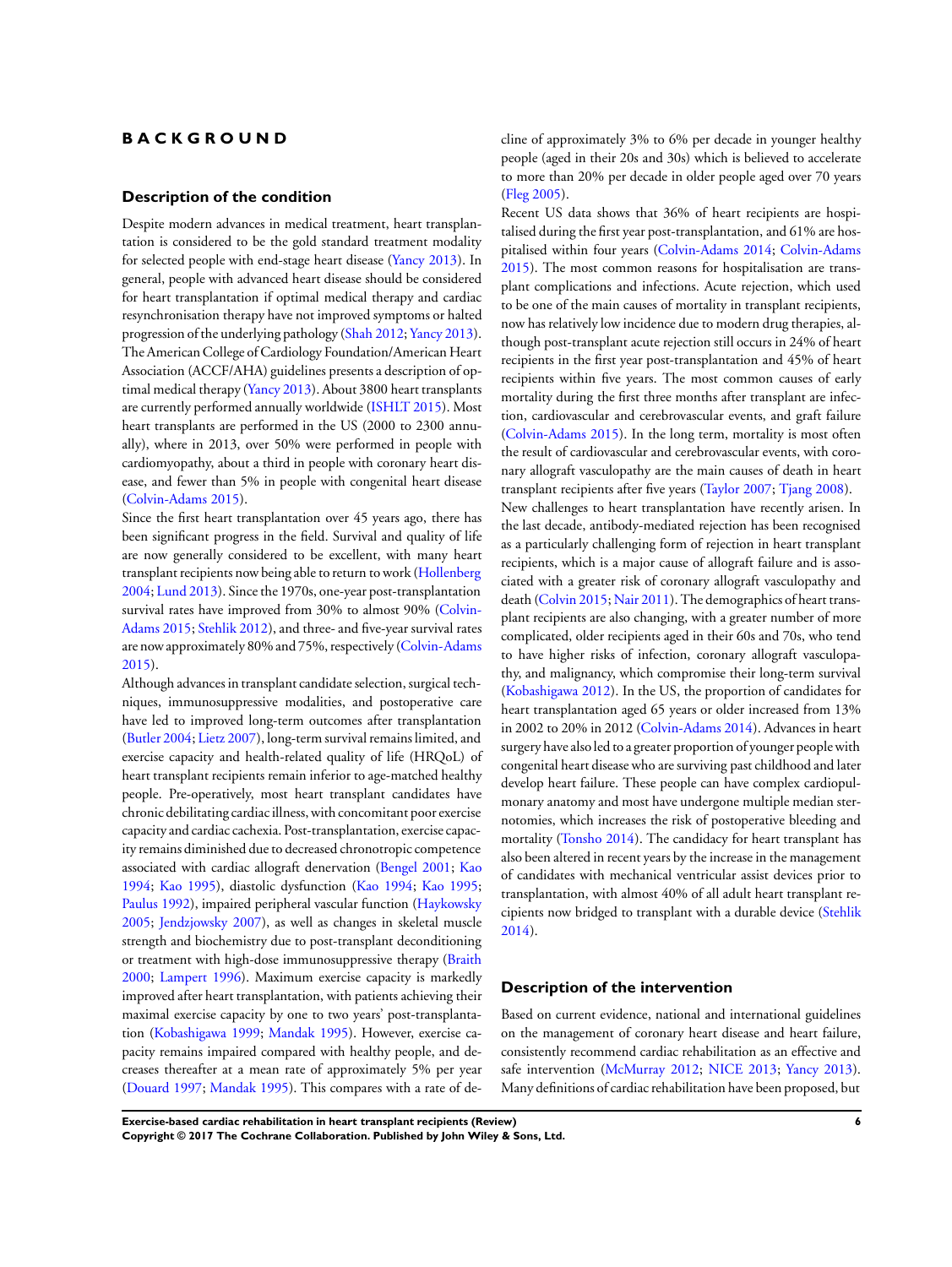the following definition encompasses the key concepts of cardiac rehabilitation: "The coordinated sum of activities required to influence favourably the underlying cause of cardiovascular disease, as well as to provide the best possible physical, mental and social conditions, so that the patients may, by their own efforts, preserve or resume optimal functioning in their community and through improved health behaviour, slow or reverse progression of disease" [\(BACPR 2012](#page-25-0)).

Cardiac rehabilitation is a complex intervention that may involve a variety of therapies, including exercise, risk factor management and lifestyle education, behaviour change, psychological support, and strategies that are aimed at targeting traditional risk factors for cardiovascular disease, that is 'comprehensive cardiac rehabilita-tion' ([Corra 2005\)](#page-25-0). The patient groups routinely recommended for cardiac rehabilitation include people with post-myocardial infarction, post-revascularisation and valvular procedure or both, heart failure and heart surgery (i.e. bypass surgery or valvular surgery, or both). Cardiac rehabilitation programmes have traditionally been offered in a supervised, centre-based setting. However, many people do not receive rehabilitation [\(Bethell 2008\)](#page-25-0), and with uptake of cardiac rehabilitation for both coronary heart disease and heart failure currently at sub optimal levels [\(Dalal 2012;](#page-25-0) [NICE 2013;](#page-25-0) [Tierney 2011](#page-25-0)), home-based cardiac rehabilitation programmes are increasingly being introduced to widen access and participation.

#### **How the intervention might work**

Recent Cochrane reviews of exercise-based cardiac rehabilitation in coronary heart disease and heart failure populations have shown cardiac rehabilitation to be a safe and effective intervention in reducing the risk of hospital admissions and conferring important improvements in health-related quality of life in these patient groups ([Anderson 2016](#page-25-0); [Taylor 2014](#page-25-0)).

For decades, exercise restrictions were applied to heart transplant recipients, as it was believed that the transplanted heart remained denervated, with a higher resting heart rate and a reduced heart rate response (chronotropic incompetence). However, there is now ample evidence that both endurance and resistance training are well tolerated in heart transplant recipients, and it is widely believed that re-innervation and autonomic nervous control can be improved by physical training [\(Bernardi 2007](#page-25-0)), although it is unclear whether time alone may result in the normalisation of chronotropic responses, or if this occurs in combination with exercise and other factors or both [\(Nytrøen 2013c](#page-25-0)).

There is evidence from small, non-randomised studies that aerobic exercise training is an effective intervention to reverse the pathophysiological consequences associated with cardiac denervation and preventing immunosuppression-induced adverse ef-fects ([Braith 2005](#page-25-0); [Braith 2008;](#page-25-0) [Haykowsky 2005](#page-25-0); [Keteyian 1991;](#page-25-0) [Kobashigawa 1999a](#page-25-0); [Marconi 2003\)](#page-25-0). In an assessment of the time course of physical reconditioning and skeletal muscle adaptation by exercise training in people five years' post-transplantation, a persistent improvement in exercise capacity was reported, indicating that exercise training could counteract the negative side effects of immunosuppressive treatment on skeletal muscles [\(Tegtbur 2005](#page-25-0)). In a more recent randomised controlled trial (RCT), supervised exercise training was reported to improve peak oxygen uptake in clinically stable heart recipients. This improvement was thought to be as a function of favourable skeletal muscle adaptations that result in increased oxygen utilisation by the active muscles ([Haykowsky](#page-25-0) [2009](#page-25-0)). Furthermore, results from several randomised trials suggest that high-intensity interval training is safe in heart transplant recipients ([Haykowsky 2009;](#page-25-0) [Hermann 2011](#page-25-0); [Nytrøen 2012\)](#page-25-0), and leads to superior improvements in peak oxygen uptake compared with moderate exercise [\(Dall 2014\)](#page-25-0).

Large epidemiological studies have demonstrated the existence of an inverse and independent association between exercise capacity and mortality in apparently healthy participants [\(Kokkinos 2008](#page-25-0)), older men [\(Kokkinos 2010b](#page-25-0)), and people with documented cardiovascular disease [\(Kokkinos 2008](#page-25-0); [Myers 2002](#page-25-0)). Indeed, a 1.0 metabolic equivalent (MET; 1 MET = 3.5 mL/kg/min) increase in exercise capacity has been shown to translate into a 12% improvement in survival in people with existing cardiovascular disease [\(Kokkinos 2010a](#page-25-0)). However, uncertainty remains regarding the precise role that exercise may play in reversing the abnormal cardiovascular and skeletal muscle function that remains after heart transplantation, and whether such an exercise-based intervention has an effect on long-term survival of transplant recipients.

### **Why it is important to do this review**

A 2010 position paper from the Cardiac Rehabilitation Section of the European Association of Cardiovascular Prevention and Rehabilitation, in reference to post-cardiac transplantation, stated: "Early training programme can be beneficial in the early postoperative period as well as in the long-term. Although exercise training would theoretically delay or prevent CAD progression in the transplanted heart, this still has to be studied" ([Piepoli 2010](#page-25-0)). Nonetheless, despite this apparent lack of evidence, clinical practice guidelines recommend exercise training as standard care for heart transplant recipients. The 2010 guidelines from the International Society of Heart and Lung Transplantation for the care of heart transplant recipients gave a Class 1 recommendation for the routine use of cardiac rehabilitation with aerobic exercise training and resistance exercise after heart transplantation. This was based on a level B rating of the evidence (that is RCT), although "there is currently no information on potential long-term benefits" [\(Costanzo 2010\)](#page-25-0).

A recent systematic review and meta-analysis identified 9 RCTs of exercise training in 250 participants, 1 month to 7 years following heart, lung, kidney, or liver transplantation ([Didsbury 2013](#page-25-0)). This review concluded that "exercise training is a promising but unproven intervention for improving cardiovascular outcomes of solid organ transplant recipients". Studies of exercise in cardiac

**Exercise-based cardiac rehabilitation in heart transplant recipients (Review) 7 Copyright © 2017 The Cochrane Collaboration. Published by John Wiley & Sons, Ltd.**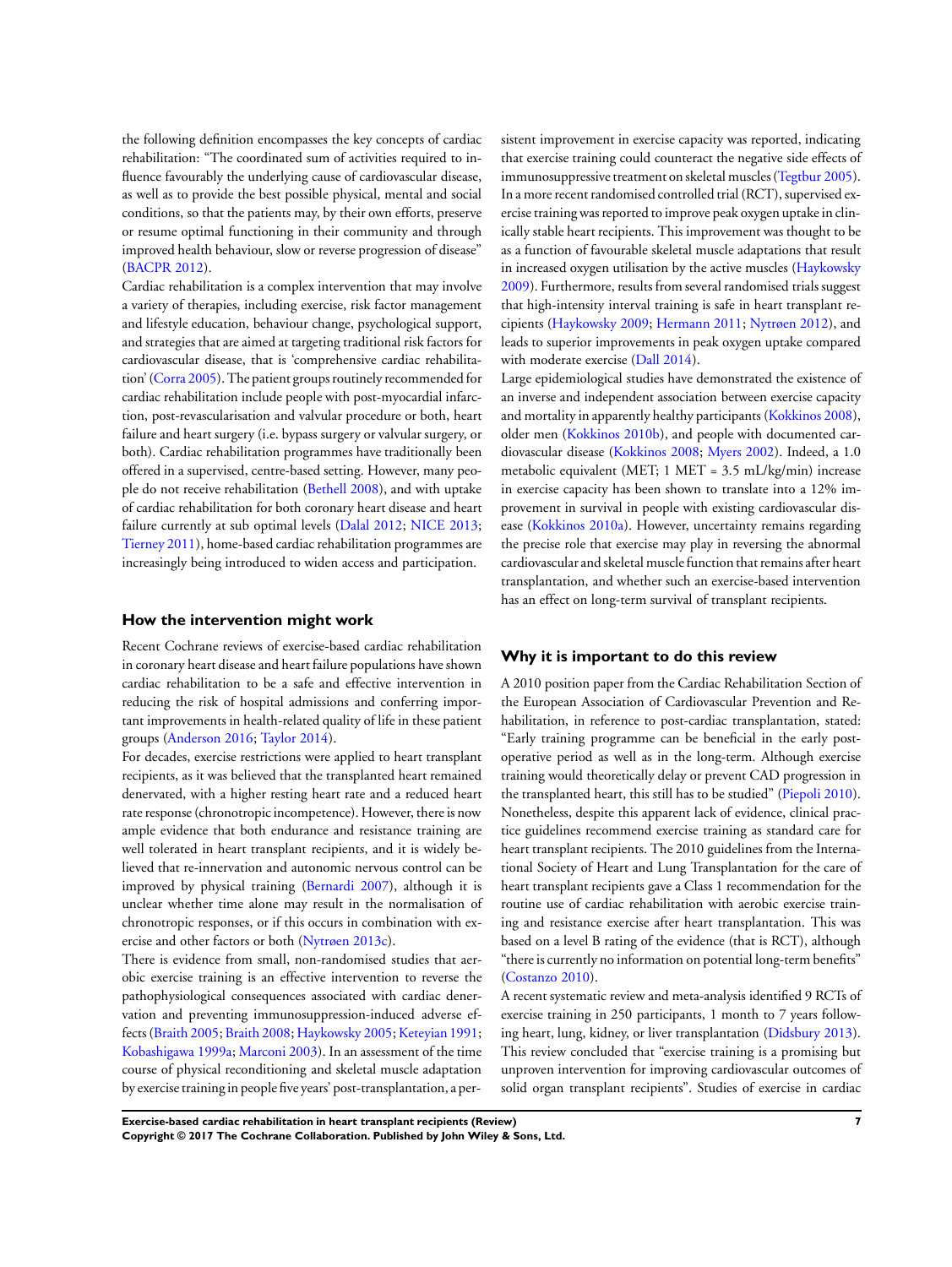transplant recipients have generally been performed early after transplantation using moderate exercise training ([Bernardi 2007;](#page-25-0) [Karapolat 2008;](#page-25-0) [Kobashigawa 1999a](#page-25-0)). While several of these studies have reported that aerobic exercise leads to improved exercise capacity after heart transplantation, the results are not entirely consistent, and little is known about the type, frequency, or intensity of exercise that provides the greatest health benefits for heart transplant recipients. Moreover, little is known about the impact of exercise-based cardiac rehabilitation on health-related quality of life or long-term mortality and morbidity [\(Hsieh 2011](#page-25-0)).

Our scoping searches have identified additional RCTs that have been published since the June 2012 search cutoff date for of the systematic review by [Didsbury 2013](#page-25-0).

# **O B J E C T I V E S**

To determine the effectiveness and safety of exercise-based rehabilitation on the mortality, hospital admissions, adverse events, exercise capacity, health-related quality of life, return to work and costs for people after heart transplantation.

# **M E T H O D S**

# **Criteria for considering studies for this review**

### **Types of studies**

We included parallel-group, cross-over or cluster design randomised controlled trials (RCTs).

#### **Types of participants**

We included adults aged 18 years or older who had received a heart transplant.

We planned that if studies were identified that met all of our inclusion criteria but included a mixed population of participants, every effort was to be made to obtain outcome data for the subset of relevant participants, by contacting the study authors. If this approach was not viable, then data from the study was to be included in the meta-analysis if the subset of relevant participants comprised 50% or more of the total included participants, and sensitivity analyses were to be performed with and without data from these studies.

If considerable heterogeneity of the severity of the health status of participants was detected among the included studies, then outcome data would be stratified accordingly.

### **Types of interventions**

Exercise-based interventions either alone or where exercise training was a component of comprehensive cardiac rehabilitation programme (defined as programmes including such components as health education and psychological interventions in addition to exercise interventions) were sought. For the purposes of this review, exercise included any structured or taught programmes provided in addition to usual medical care, with the aim of improving functional ability and quality of life.

The comparator group could include standard medical care, such as drug therapy, and participants may have received (i) no exercise training; (ii) a different dose of exercise training (for example lowversus high-intensity exercise training); or (iii) an active intervention (that is, education or psychological intervention).

#### **Types of outcome measures**

### **Primary outcomes**

- Cardiovascular mortality.
- Hospital admissions (all-cause and cardiovascular related).

• Reported adverse events (including those related to (i) exercise and (ii) transplantation treatments or drugs).

### **Secondary outcomes**

• All-cause mortality.

• Non-cardiovascular mortality (including chronic allograft vasculopathy, acute rejection, malignancy and infection).

• Return to work (including return to either full- or part-time employment, to the same or a reduced role, and to either the previous job or any new employment).

• Exercise capacity assessed by validated outcome measure

(e.g. VO<sup>2</sup> peak, 6-minute walk test).

• Health-related quality of life assessed using validated instruments (e.g. 36-Item Short Form Health Survey (SF-36), EQ-5D).

• Costs.

• Adherence to the exercise programme.

Reporting of outcomes was not an inclusion or exclusion criterion for the review.

### **Search methods for identification of studies**

### **Electronic searches**

We searched the following databases on 27 June 2016:

• Cochrane Central Register of Controlled Trials

(CENTRAL) in the Cochrane Library: Issue 5, June 2016;

**Exercise-based cardiac rehabilitation in heart transplant recipients (Review) 8 Copyright © 2017 The Cochrane Collaboration. Published by John Wiley & Sons, Ltd.**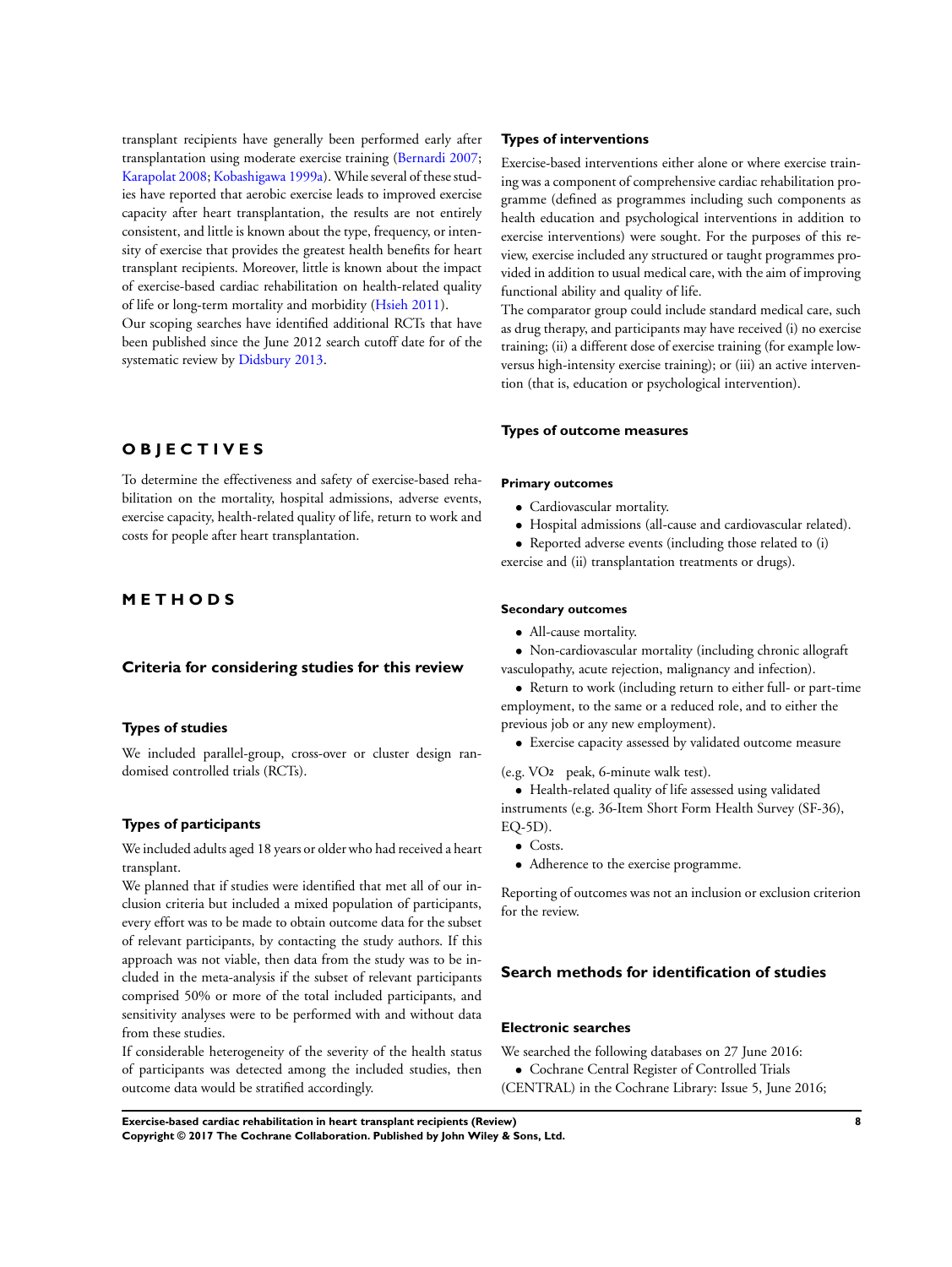• Database of Abstracts of Reviews of Effects (DARE) in the Cochrane Library: Issue 2, June 2015;

• Health Technology Assessment (HTA) in the Cochrane Library: Issue 2, June 2016;

• MEDLINE Epub Ahead of Print, In-Process & Other Non-Indexed Citations, MEDLINE daily and MEDLINE (Ovid): 1946 to 27 June 2016;

• Embase Classic and Embase (Ovid): 1947 to Week 26 2016;

• CINAHL Plus (EBSCO): 1937 to 27 June 2016; and

• Web of Science Core Collection (Thomson Reuters): 1970 to 27 June 2016.

We designed the search strategies with reference to those used for a previous, related systematic review of exercise-based cardiac rehabilitation [\(Heran 2011\)](#page-25-0). We searched databases using a strategy combining selected MeSH terms and free-text terms relating to exercise-based rehabilitation and heart transplantation, with filters applied to limit to randomised controlled trials (RCTs). We used the Cochrane sensitivity-maximising RCT filter for MEDLINE, and applied terms recommended in the *Cochrane Handbook for Systematic Reviews of Interventions* for Embase ([Lefebvre 2011](#page-25-0)). We applied adaptations of this filter to CINAHL and Web of Science. We translated the MEDLINE search strategy for use with the other databases using the appropriate controlled vocabulary as applicable. We applied no date limits. We imposed no language or other limitations and gave consideration to variations in terms used and spellings of terms in different countries so that the search strategy did not miss studies because of such variations. See [Appendix 1](#page-63-0) for details of the search strategies.

#### **Searching other resources**

We handsearched reference lists of retrieved articles and systematic reviews for any studies not identified by the electronic searches. We also searched clinical trial registers on 29 June 2016: World Health Organization International Clinical Trials Registry Platform (WHO ICTRP; <http://www.who.int/ictrp/en>) and ClinicalTrials.gov ([https://clinicaltrials.gov\)](https://clinicaltrials.gov) for ongoing clinical trials and sought expert advice.

### **Data collection and analysis**

#### **Selection of studies**

Two review authors (TN and LA) independently screened titles and abstracts of all records identified as a result of the search for inclusion and coded them as 'retrieve' (eligible or potentially eligible/unclear) or 'do not retrieve'. In case of disagreement, a third review author was asked to arbitrate (RST). We retrieved the fulltext study reports/publication, and two review authors (TN and LA) independently screened the full text and identified studies for inclusion, and identified and recorded reasons for exclusion of the ineligible studies. Any disagreements were resolved through discussion or, if required, by consulting a third person (RST). We identified and excluded duplicates and collated multiple reports of the same study so that each study rather than each report was the unit of interest in the review. We recorded the selection process in sufficient detail to complete a PRISMA flow diagram [\(Figure 1](#page-11-0)) and [Characteristics of excluded studies](#page-49-0) table.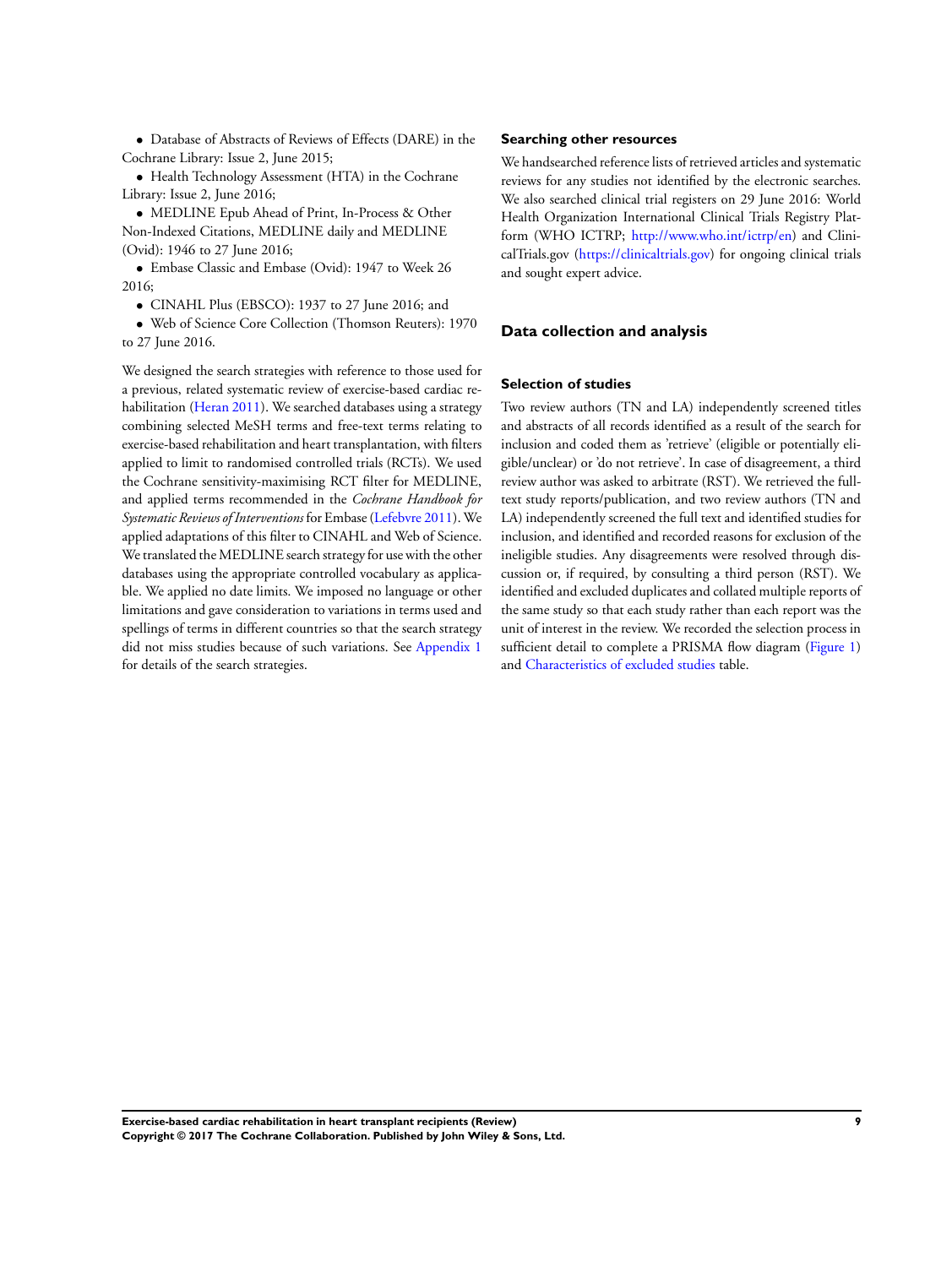#### **Figure 1. Summary of selection process**

<span id="page-11-0"></span>

#### **Data extraction and management**

We used a data collection form that had been piloted on one study in the review to extract study characteristics and outcome data. One review author (TN) extracted study characteristics from included studies, and a second review author (LA) checked against the trial report for accuracy. We extracted the following study characteristics.

1. Methods: study design, total duration of study, details of any 'run in' period, number of study centres and location, study setting, withdrawals, and date of study.

2. Participants: N, mean age, age range, gender, time since transplant, inclusion criteria, and exclusion criteria.

3. Interventions: intervention (including mode of exercise,

duration, frequency, and intensity), description of usual care, and length of follow-up

Two review authors (TN and LA) independently extracted outcome data from included studies. Any disagreements were resolved by discussion or by involving a third review author (RST). One review author (TN) transferred data into the Review Manager file

[\(RevMan 2014](#page-25-0)). We double-checked that data were entered correctly by comparing the data presented in the systematic review with the study reports. A second review author (LA) spot-checked study characteristics for accuracy against the trial report. If we found multiple reports of the same study, we assessed the duplicate publications for additional data. We contacted study authors where necessary to provide additional information.

#### **Assessment of risk of bias in included studies**

Two review authors (TN and LA) independently assessed risk of bias for each study using the criteria outlined in the *Cochrane Handbook for Systematic Reviews of Interventions* [\(Higgins 2011](#page-25-0)). We assessed the risk of bias according to the following domains.

- 1. Random sequence generation.
- 2. Allocation concealment.
- 3. Blinding of outcome assessment.
- 4. Incomplete outcome data.
- 5. Selective outcome reporting.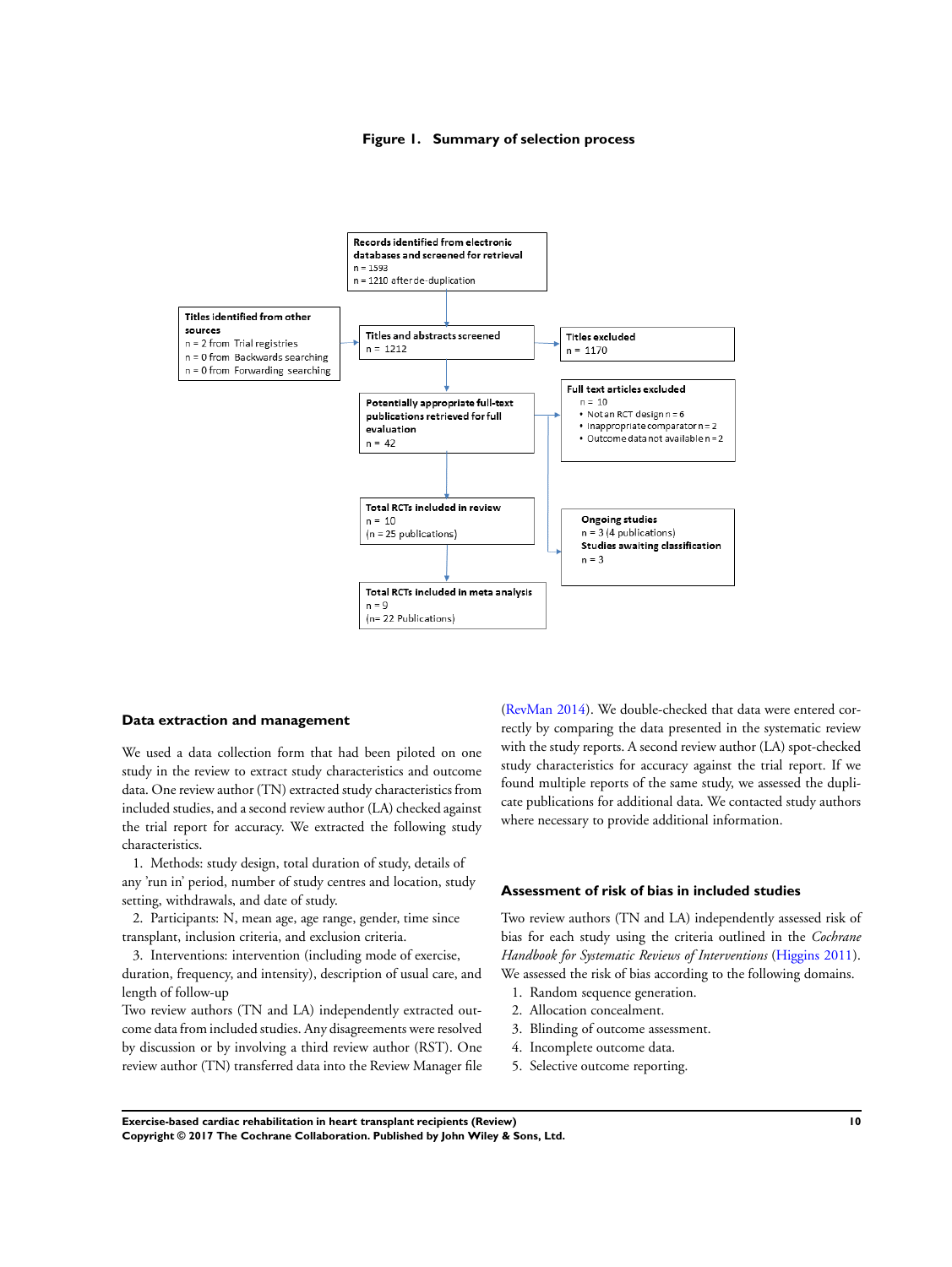6. Other (specifically sources of funding and notable conflicts of interest of trial authors).

We also assessed two further quality criteria: whether the study groups were balanced at baseline, and if the study groups received comparable care (apart from the exercise component of the intervention). These criteria, agreed upon in advance by the review authors, have not been validated but were used to assess quality in previous cardiac rehabilitation reviews ([Anderson 2016;](#page-25-0) [Brown](#page-25-0) [2011](#page-25-0); [Sibilitz 2016](#page-25-0); [Taylor 2014](#page-25-0); [Taylor 2015](#page-25-0)). We assessed these two further quality criteria as follows.

#### **Groups balanced at baseline**

• *Low risk of bias*: The characteristics of the participants in the intervention and control groups at baseline were reported to be comparable or could be judged to be comparable (e.g. baseline data reported in [Table 1](#page-59-0)) in terms of likely main prognostic factors.

• *Unclear risk of bias*: Whether characteristics of the participants in the intervention and control groups are balanced at baseline is not reported, and reported information was inadequate to assess this aspect (e.g. no table describing baseline characteristics).

• *High risk of bias*: There is evidence of substantive imbalance in the baseline characteristics of the intervention and control groups with regard to likely major prognostic factors.

#### **Groups received comparable treatment (except exercise)**

• *Low risk of bias*: All co-interventions were delivered equally across intervention and control groups.

• *Unclear risk of bias*: Information to assess whether cointerventions were delivered equally across groups was insufficient.

• *High risk of bias:* The co-interventions were not delivered equally across intervention and control groups.

We graded each potential source of bias as high, low, or unclear and provided a quote from the study report together with a justification for our judgement in the 'Risk of bias' table. We summarised the 'Risk of bias' judgements across different studies for each of the domains listed. Where information on risk of bias related to unpublished data or correspondence with a trialist, this was noted in the 'Risk of bias' table.

When considering treatment effects, we took into account the risk of bias for the studies that contributed to that outcome.

### **Assessment of bias in conducting the systematic review**

We conducted the review according to the published protocol and reported any deviations in the [Differences between protocol and](#page-68-0) [review](#page-68-0) section of the systematic review.

#### **Unit of analysis issues**

We identified one cross-over trial that met our inclusion criteria [\(Dall 2014\)](#page-25-0). In accordance with Section 16.4 of the *Cochrane Handbook for Systematic Reviews of Intervention* ([Higgins 2011](#page-25-0)), we included data from both periods of this cross-over trial because each of the following conditions defined in our protocol were met: (i) the five month washout period was considered long enough to prevent carry-over (generally considered to be > 1 month following an exercise intervention); (ii) no irreversible events such as mortality occurred; and (iii) an appropriate statistical approach had been used by the authors (the pkcross command in STATA).

#### **Dealing with missing data**

[Kugler 2008](#page-25-0) was identified as a conference abstract, so the authors were contacted and study data were requested. The authors replied that the full paper was not published and that they were not able to provide any further data. This study was therefore excluded. The author of [Pierce 2008](#page-25-0) was contacted to request mean and SD values for exercise capacity. While an initial positive reply was received, no data were received. This study was therefore excluded. The study by [Kobashigawa 1999](#page-25-0) reported mean exercise capacity values, but did not report standard deviation (SD) values. The author was contacted and SD values were requested, but the author was unable to provide the requested data. A median SD calculated from all of the other included studies, was imputed into the metaanalysis for this study and we explored the impact of including [Kobashigawa 1999](#page-25-0) on the overall assessment of results in sensitivity analyses ([Analysis 1.2;](#page-56-0) [Analysis 1.4\)](#page-58-0).

### **Assessment of heterogeneity**

We explored heterogeneity amongst included studies qualitatively (by comparing the characteristics of included studies) and quantitatively (using the Chi² test of heterogeneity and I² statistic). We used a threshold of I² greater than 50% for both dichotomous and continuous outcomes to determine the statistical model to be used for meta-analysis.

### **Assessment of reporting biases**

Where more than 10 trials could be pooled, we created and examined a funnel plot to explore possible small-study biases for the primary outcomes.

#### **Data synthesis**

Because only continuous data were extracted, data were expressed as mean difference with 95% confidence intervals. We entered data presented as a scale with a consistent direction of effect.

Where appropriate, and in the absence of substantial statistical heterogeneity ( $P < 0.10$ ,  $\leq I^2$  50%) associated with an effect estimate, we pooled data from each study using a fixed-effect model.

**Exercise-based cardiac rehabilitation in heart transplant recipients (Review) 11 Copyright © 2017 The Cochrane Collaboration. Published by John Wiley & Sons, Ltd.**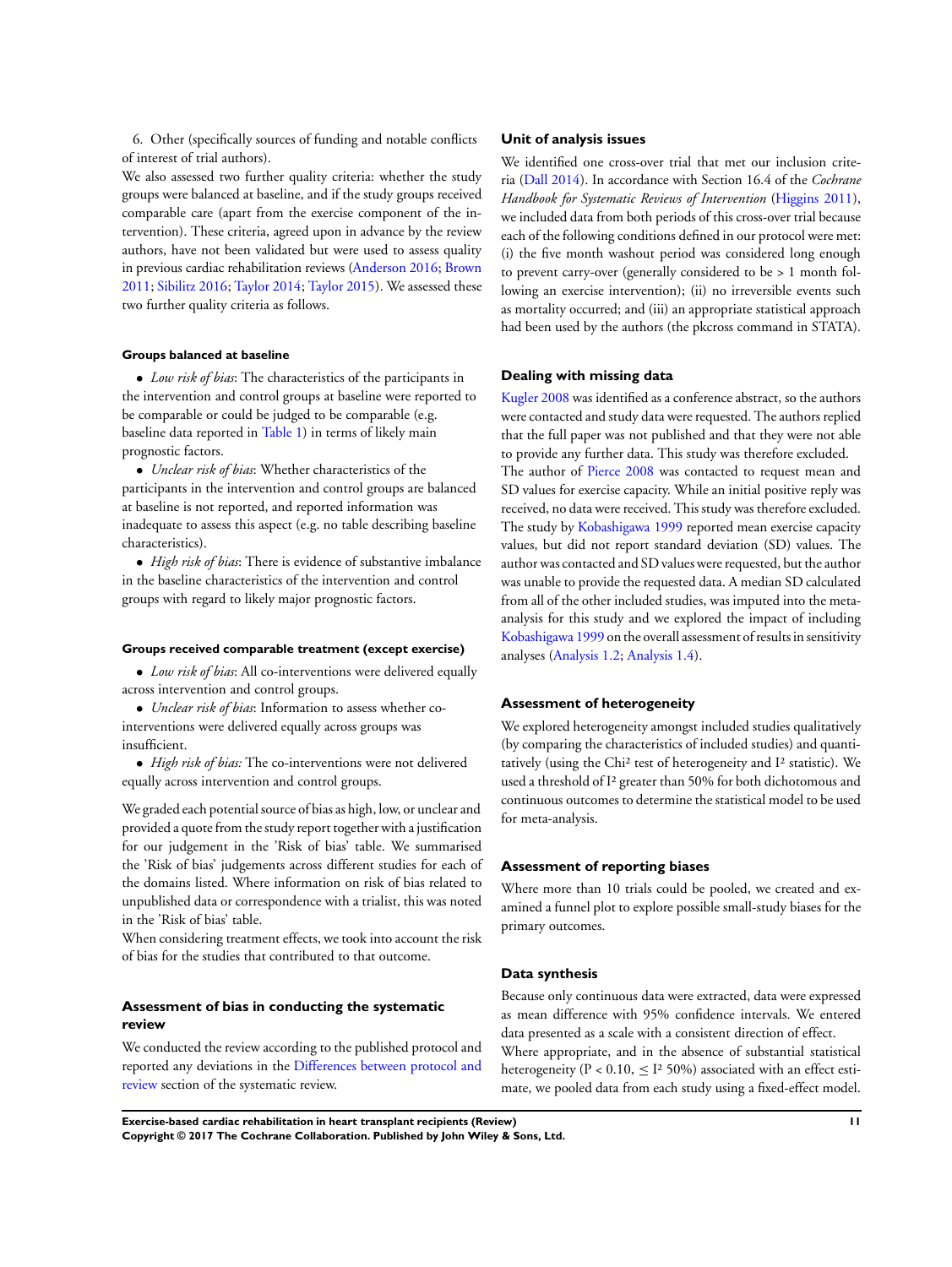We used the funnel plot and the Egger test to examine smallstudy bias [\(Egger 1997](#page-25-0)). We processed data in accordance with the *Cochrane Handbook for Systematic Reviews of Interventions* ( [Higgins 2011](#page-25-0)). We completed data synthesis and analyses using Review Manager 5.3 software and Stata version 13.0 ([RevMan](#page-25-0) [2014](#page-25-0); [StataCorp 2013](#page-25-0)).

#### **Summary of findings table**

Two independent review authors (LA, RST) employed the Grading of Recommendations Assessment, Development and Evaluation (GRADE) approach to interpret result findings and used [GRADEpro GDT 2015](#page-25-0) to import data from Review Manager to create a 'Summary of findings table'. We aimed to create a 'Summary of findings' table using the following outcomes: all-cause mortality, cardiovascular mortality, non-cardiovascular mortality (including chronic allograft vasculopathy, acute rejection, malignancy, and infection), hospital admissions, adverse events, exercise capacity, and return to work. However, due to lack of data, we were only able to include exercise capacity and health-related quality of life in the GRADE assessment. We used the five GRADE considerations (study limitations, consistency of effect, imprecision, indirectness, and publication bias) to assess the quality of a body of evidence as it relates to the studies that contribute data to the meta-analyses for the prespecified outcomes. We used methods and recommendations described in Section 8.5 and Chapter 12 of the *Cochrane Handbook for Systematic Reviews of Interventions* using GRADEpro software [\(Higgins 2011\)](#page-25-0). We justified all decisions to down- or up-grade the quality of studies using footnotes, and made comments to aid readers' understanding of the review where necessary.

#### **Subgroup analysis and investigation of heterogeneity**

We anticipated length of follow-up to be a driver of intervention effect, and therefore sought to stratify meta-analysis of each outcome according to the length of trial duration, that is, short-term follow-up (6 to 12 months), medium-term follow-up (13 to 36 months), and long-term follow-up (more than 36 months). We also aimed to undertake univariate meta-regression to explore heterogeneity and examine potential treatment effect modifiers. We sought to test eight a priori hypotheses that there may be differences in the effect of exercise-based cardiac rehabilitation on total mortality, cardiovascular mortality, and hospitalisations and exercise capacity across particular subgroups:

1. type of cardiac rehabilitation (exercise-only cardiac rehabilitation versus comprehensive cardiac rehabilitation);

2. dose of exercise intervention (dose = number of weeks of exercise training x average number of sessions/week x average duration of session in minutes) (dose ≥ 1000 units versus dose < 1000 units);

3. follow-up period;

- 4. year of publication;
- 5. sample size;
- 6. setting (home- or centre-based cardiac rehabilitation);
- 7. study location (continent).

Given the anticipated small ratio of trials to covariates, meta-regression would be limited to univariate analysis [\(Higgins 2011](#page-25-0)). However, given the small number of included studies, neither meta-regression nor stratified meta-analysis were possible.

We aimed to extract results of subgroup analyses, including participant-level subgroup analyses, if reported by individual included studies, for example if a trial reported whether there was a difference in the effectiveness of cardiac rehabilitation between males and females.

#### **Reaching conclusions**

We based our conclusions only on findings from the quantitative or narrative synthesis of included studies for this review. We avoided making recommendations for practice, and our implications for research suggest priorities for future research and outline what the remaining uncertainties are in the area.

### **Sensitivity analysis**

A sensitivity analysis was conducted to assess the robustness of the findings of the meta-analysis to the inclusion of two studies considered to be at high risk of bias. One study reported exercise capacity as  $VO<sub>2Peak</sub>$  without the standard deviation (SD) [\(Kobashigawa 1999](#page-25-0)). The author was contacted, but was unable to provide the required SD values, and therefore a median SD calculated from the other studies, was imputed into the meta-analysis for this study. In a second study, four participants "chose" to move from the intervention group to the comparator group following randomisation, leading to a high risk of selection bias ([Wu 2008](#page-25-0)). Results of sensitivity analyses are reported in [Analysis 1.2](#page-56-0); [Analysis](#page-57-0) [1.3](#page-57-0); [Analysis 1.4.](#page-58-0)

### **R E S U L T S**

### **Description of studies**

### **Results of the search**

We identified 1593 records through our electronic database search and two records from searching the clinical trials registries. After de-duplication, 1212 abstracts were screened for inclusion, of which 1170 were excluded. The full-text of 42 publications were retrieved, after which 10 studies (25 publications) were identified as meeting our inclusion criteria. We excluded 10 publications (see

**Exercise-based cardiac rehabilitation in heart transplant recipients (Review) 12 Copyright © 2017 The Cochrane Collaboration. Published by John Wiley & Sons, Ltd.**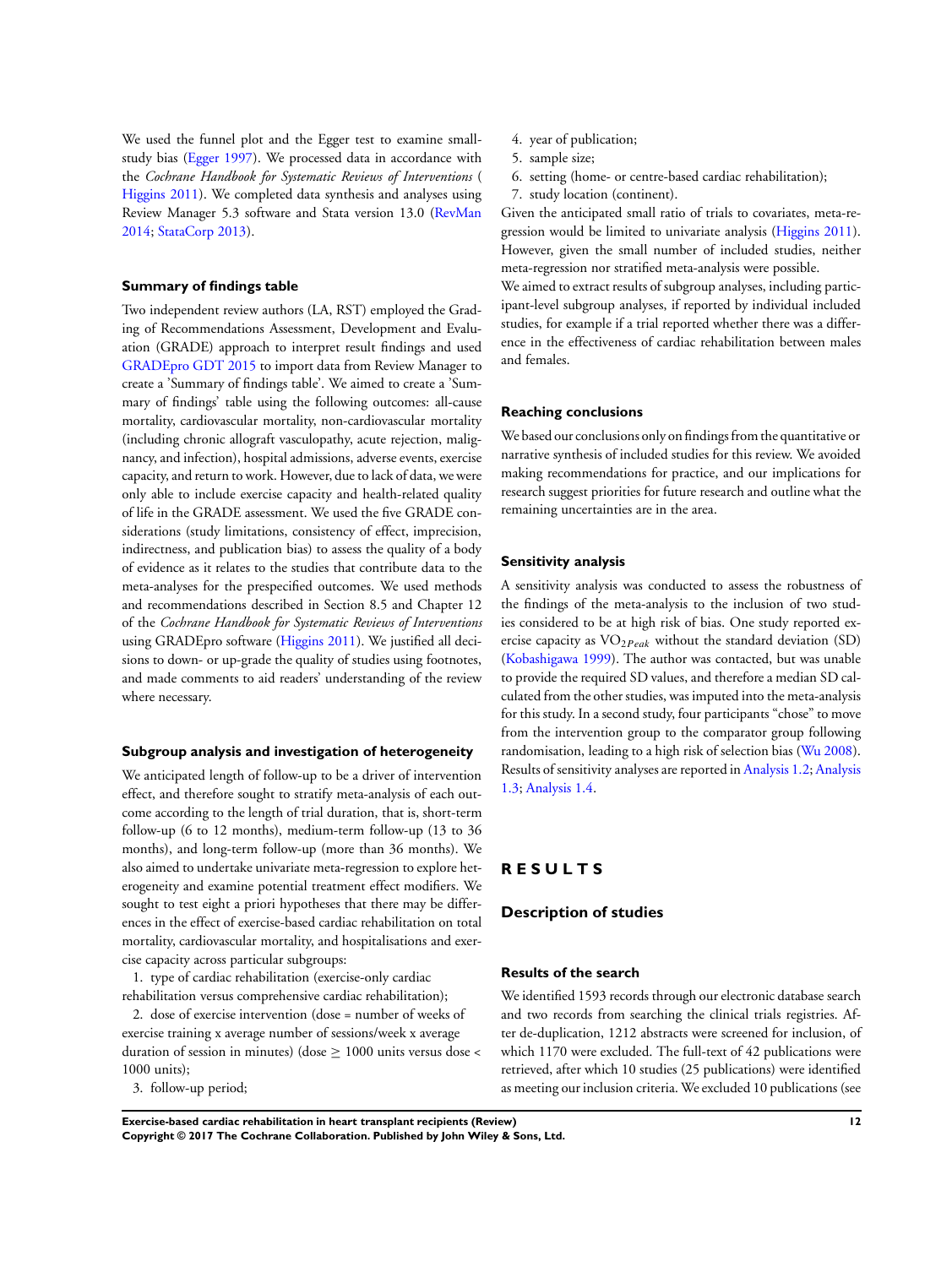[Characteristics of excluded studies](#page-49-0)); three studies (four publications) were identified as ongoing [\(Nytrøen 2016;](#page-25-0) [NCT01760538;](#page-25-0) [NCT02602834](#page-25-0)); and three studies await classification [\(Braith](#page-25-0) [2008](#page-25-0); [Emmanuel 2015;](#page-25-0) [Tegtbur 2005](#page-25-0)). No additional publications were identified from reviewing the reference lists of included publications or from forward citation searching. Details of the selection process and reasons for exclusion are summarised in a PRISMA flow diagram (Figure 1) and in the [Characteristics of](#page-49-0) [excluded studies](#page-49-0) table.

#### **Included studies**

Of the 10 included studies, eight compared an exercise-only intervention study with a no exercise comparator, while one compared an exercise plus education programme with a no-exercise comparator [\(Hermann 2011](#page-25-0)) and one compared high-intensity interval training with continued moderate-intensity training [\(Dall](#page-25-0) [2014](#page-25-0)). Details of included studies are listed in the [Characteristics](#page-32-0) [of included studies](#page-32-0) tables.

Five studies were undertaken in Europe ([Bernardi 2007;](#page-25-0) [Dall](#page-25-0) [2014](#page-25-0); [Hermann 2011;](#page-25-0) [Nytrøen 2012](#page-25-0); [Tegtbur 2005](#page-25-0)), two in the USA ([Braith 2008;](#page-25-0) [Kobashigawa 1999a](#page-25-0)) and one each in Canada [\(Haykowsky 2009](#page-25-0)), Brazil [\(Pascoalino 2015](#page-25-0)) and Taiwan ([Wu](#page-25-0) [2008](#page-25-0)). All studies were relatively small in sample size (median: N  $= 30.5$ , range: 16 to 52); the median length of follow up was 12 (range 8 to 52) weeks. Included study participants were generally described as clinically stable and were excluded from the study if they had signs or symptoms of cardiorespiratory disease [\(Bernardi](#page-25-0) [2007](#page-25-0)), tissue rejection [\(Bernardi 2007;Dall 2014](#page-25-0); [Hermann 2011;](#page-25-0) [Pascoalino 2015](#page-25-0)), severe coronary allograft vasculopathy [\(Dall](#page-25-0) [2014](#page-25-0); [Hermann 2011\)](#page-25-0), or the need for revascularisation or other intervention [\(Nytrøen 2012](#page-25-0)). The median age of study participants was 54.4 years (range 45 years to 60.6 years). When reported, all studies recruited mostly males (median: 78.4%, range: 69% to 92.7%). Ethnicity was very poorly reported; in the only study that reported participants' ethnicity, most (77.8%) were described as white [\(Kobashigawa 1999\)](#page-25-0). Participants in the exercise programmes were a median of 12 (range 0.5 to 61) months posttransplant. Six studies reported sources of study funding; four did not report funding. None of the studies reported receiving funding from an agency with commercial interest in the results.

The exercise programmes were mostly delivered in centre-based settings, two studies included a combination of home- and centrebased exercise sessions ([Nytrøen 2012](#page-25-0); [Pascoalino 2015\)](#page-25-0). Three studies were directed in home-based settings ([Bernardi 2007;](#page-25-0) [Tegtbur 2003](#page-25-0); [Wu 2008\)](#page-25-0). In all the included studies, the mode of exercise training used in the programmes was aerobic and were most commonly in the form of static walking, running or cycling. Two studies also reported the inclusion of resistance training in the intervention ([Haykowsky 2009](#page-25-0); [Kobashigawa 1999\)](#page-25-0). The dose of the exercise given varied considerably across the different trials, in overall duration (range 8 to 52 weeks), frequency (1 to 5 days/ week), session length (28 to 50 minutes/session) and intensity (reported using different measurements: 85% to 95% of maximal heart rate; 60% to 80% of maximal oxygen uptake  $(VO_{2max})$ ; Borg rating of 11 to 14; Raw Power in Motion (RPM) of 50 rpm to 70 rpm; respiratory compensation point (RCP) of 80%). Adherence and fidelity were poorly and inconsistently reported in the included studies; therefore, we were unable to analyse the actual amounts of exercise received or performed by the participants for this review.

#### **Excluded studies**

We excluded 10 studies (see [Characteristics of excluded studies](#page-49-0)). Six studies were not RCTs ([Anonymous 2014;](#page-25-0) [Belardinelli 2006;](#page-25-0) [Christensen 2012;](#page-25-0) [Stevinson 1999;](#page-25-0) [Nytrøen 2014;](#page-25-0) [Pokan 2004](#page-25-0)), two studies had inappropriate comparators [\(Karapolat 2007;](#page-25-0) [Kawauchi 2013\)](#page-25-0), and outcome data were not available for two studies ([Kugler 2008](#page-25-0); [Pierce 2008](#page-25-0)).

#### **Studies awaiting classification**

Three studies were identified that await classification ([Braith 2005;](#page-25-0) [Emmanuel 2015;](#page-25-0) [Tegtbur 2005\)](#page-25-0). One study aimed to determine the efficacy of resistance exercise in reversing skeletal muscle myopathy in heart transplant recipients, but was not included in the meta analysis as mean  $VO_{2\textit{peak}}$  and standard deviations were not available [\(Braith 2005\)](#page-25-0). A second study aimed to analyse the effect of exercise on heart rate response in heart transplant recipients [\(Emmanuel 2015\)](#page-25-0). Unfortunately, we were unable to trace the authors or find the full text of this study. A final study aimed to determine the time course of physical reconditioning and skeletal muscle adaptation late after transplantation ([Tegtbur 2005\)](#page-25-0). We were unable to contact the author to confirm if this study was a randomised controlled trial.

We propose that further attempts should be made to obtain required data from the authors of these studies before excluding them from future updates.

#### **Ongoing studies**

Details of ongoing studies are presented in the [Characteristics](#page-50-0) [of ongoing studies](#page-50-0) table. Although two ongoing studies ( [NCT01760538](#page-25-0); [NCT02602834\)](#page-25-0) are small in size (randomising 30 and 19 participants respectively), [Nytrøen 2016](#page-25-0) is a large multicentre collaborative study which aims to enrol 120 participants. However, this study could potentially contribute no data to the analysis because it aims to explore acute response (biomarkers) after a single boost of exercise training;  $VO_{2\it peak}$  and HRQoL are measured at baseline only.

**Exercise-based cardiac rehabilitation in heart transplant recipients (Review) 13 Copyright © 2017 The Cochrane Collaboration. Published by John Wiley & Sons, Ltd.**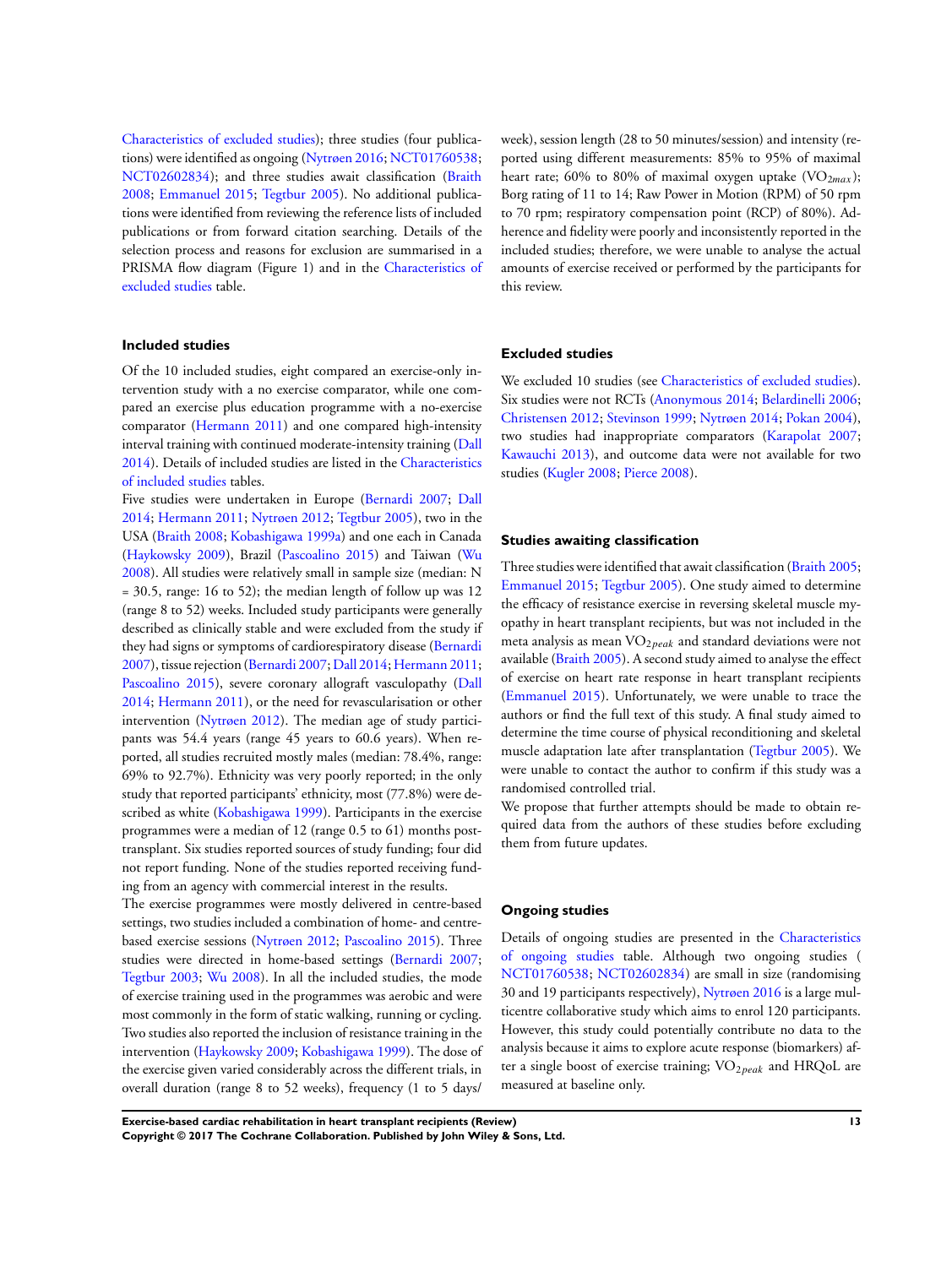### **Risk of bias in included studies**

Overall, the risk of bias was assessed as low or unclear. Several studies did not report sufficient methodological detail to enable assessment of potential risk of bias. Details of concealment of random allocation, blinding of outcome assessors and declaration of conflicts of interest were the most frequent poorly reported parameters. Risk of bias results are summarised in Figure 2 and [Figure 3.](#page-16-0)



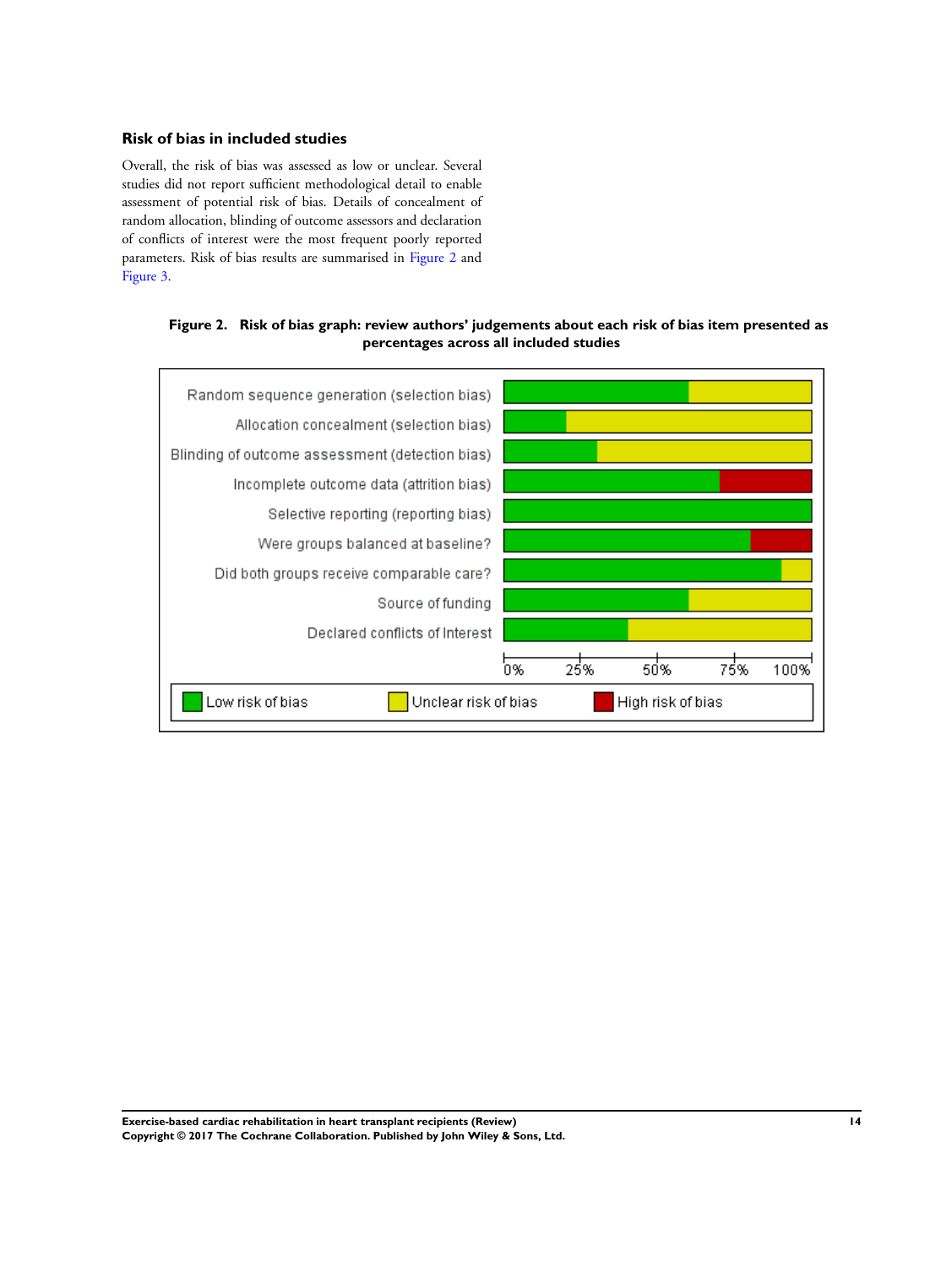|                  | Random sequence generation (selection bias) | Allocation concealment (selection bias) | Blinding of outcome assessment (detection bias) | (Incomplete outcome data (attrition bias | Selective reporting (reporting bias) | Were groups balanced at baseline? | Did both groups receive comparable care? | Source of funding | Declared conflicts of Interest |
|------------------|---------------------------------------------|-----------------------------------------|-------------------------------------------------|------------------------------------------|--------------------------------------|-----------------------------------|------------------------------------------|-------------------|--------------------------------|
| Bernardi 2007    | Ĩ,                                          | Ĩ,                                      | ?                                               | Ŧ                                        | Ŧ                                    | Ŧ                                 | $\ddot{}$                                | ?                 | ?                              |
| Braith 2008      | ?                                           | ?                                       | ?                                               |                                          | Ŧ                                    | ÷                                 | ÷                                        | ÷                 | ?                              |
| Dall 2014        | $\ddot{}$                                   | ÷                                       | $\ddot{}$                                       | ÷                                        | Ŧ                                    | $\ddot{}$                         | ÷                                        | $\color{red}+$    | Ŧ                              |
| Haykowsky 2009   | Ŧ                                           | Ĩ,                                      | ?                                               | Ŧ                                        | Ŧ                                    |                                   | Ŧ                                        | ÷                 | ?                              |
| Hermann 2011     | Ŧ                                           | ÷                                       | ÷                                               | ÷                                        | ÷                                    | $\bullet$                         | ?                                        | $\color{red}+$    | $\ddot{}$                      |
| Kobashigawa 1999 | ÷                                           | ?                                       | ?                                               | ¥                                        | ÷                                    | ÷                                 | ÷                                        | ?                 | ?                              |
| Nytrøen 2012     | $\ddot{}$                                   | ?                                       | ?                                               | ÷                                        | ÷                                    | ÷                                 | ÷                                        | ÷                 | ł                              |
| Pascoalino 2015  | ÷                                           | 7                                       | ÷                                               | ÷                                        | ÷                                    | ÷                                 | ÷                                        | ¥                 | Ŧ                              |
| Tegtbur 2003     | ?                                           | ?                                       | ?                                               |                                          | ÷                                    | ÷                                 | ¥                                        | Ĩ,                | ?                              |
| Wu 2008          | ?                                           | Ĩ,                                      | Ĩ,                                              | ۳                                        | ¥                                    | ÷                                 | ÷                                        | Ĩ,                | ?                              |

<span id="page-16-0"></span>**Figure 3. Risk of bias summary: review authors' judgements about each risk of bias item for each included study**

**Exercise-based cardiac rehabilitation in heart transplant recipients (Review) 15 Copyright © 2017 The Cochrane Collaboration. Published by John Wiley & Sons, Ltd.**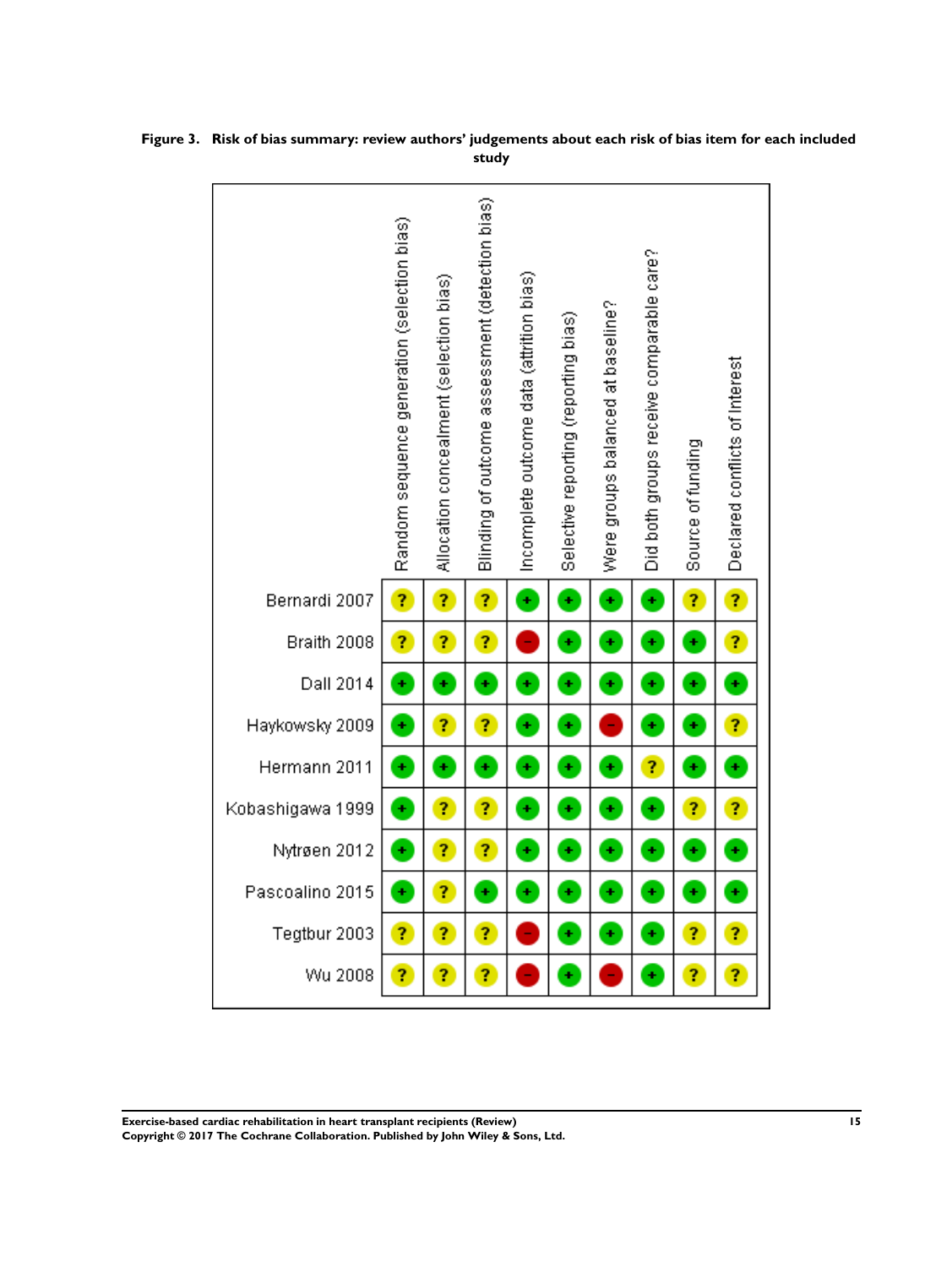#### **Allocation**

Six studies (60%) were judged to provide evidence of adequate random sequence generation [\(Dall 2014;](#page-25-0) [Haykowsky 2009;](#page-25-0) [Hermann 2011](#page-25-0); [Kobashigawa 1999;](#page-25-0) [Nytrøen 2012](#page-25-0); [Pascoalino](#page-25-0) [2015](#page-25-0)); only two studies (20%) reported appropriate concealment of allocation methods ([Dall 2014;](#page-25-0) [Hermann 2011](#page-25-0)).

### **Blinding**

Due to the nature of the intervention, it was not possible to blind those providing the intervention or study participants. Instead we investigated whether those collecting, assessing or analysing outcome data were blinded to group allocation. Blinding of this nature was reported in three studies (30%) [\(Dall 2014](#page-25-0); [Hermann](#page-25-0) [2011](#page-25-0); [Pascoalino 2015](#page-25-0)).

#### **Incomplete outcome data**

All studies clearly stated withdrawal or numbers lost to followup, with the exception of [Bernardi 2007](#page-25-0) and [Kobashigawa 1999.](#page-25-0) Details of withdrawals are reported in [Table 1.](#page-59-0) Overall 10.0% in the intervention group and 10.6% in the control group were lost to follow-up. None of the studies assessed participants lost to followup for systematic differences compared to those who completed the study. Three studies (30%) were judged at high risk of bias; these studies reported losses to follow-up greater than 20% [\(Braith](#page-25-0) [2008](#page-25-0); [Tegtbur 2003;](#page-25-0) [Wu 2008](#page-25-0)). The remaining studies reported a relatively few losses to follow-up, with a follow-up of 80% or more reported, and were therefore judged at low risk of bias.

#### **Selective reporting**

We compared the reported outcomes in the results sections to the outcomes described in the methods of the published papers, and where possible, with the prospective clinical trial registry entry. Trial registrations were found for [Hermann 2011](#page-25-0), [Dall 2014](#page-25-0) and [Nytrøen 2012](#page-25-0), but no other published protocols or clinical trial registry entries were found for the other studies. All of the included studies fully reported on all the specified outcomes listed in study reports' methods sections.

#### **Other potential sources of bias**

#### **Groups balanced at baseline**

Eight studies had good balance of participants' baseline characteristics between intervention and control groups. One study demonstrated a statistically significant imbalance between groups at baseline with between-group differences in age ([Wu 2008](#page-25-0)); another reported statistically significant between-group differences in pretransplant diagnosis of Ischaemic heart failure and body mass [\(Haykowsky 2009\)](#page-25-0).

#### **Groups received comparable treatment**

We sought to specifically investigate the impact of exercise on heart transplant recipients. Most studies compared an exerciseonly intervention with a non-exercise comparator, with all co-interventions (medication and immunosuppressive therapy) delivered equally across intervention and comparator groups. However, in one study, in addition to exercise (the primary intervention), participants also received education ([Hermann 2011](#page-25-0)). As it was unclear whether the comparator group also received education in addition to exercise, this study was judged as being of unclear risk of bias for this category.

#### **Source of funding**

Six included studies declared sources of trial funding and were assessed at low risk of bias for this domain[\(Braith 2008;](#page-25-0) [Dall 2014;](#page-25-0) [Haykowsky 2009](#page-25-0); [Hermann 2011](#page-25-0); [Nytrøen 2012;](#page-25-0) [Pascoalino](#page-25-0) [2015](#page-25-0)). Four studies did not report sources of funding and were assessed at unclear risk of bias for this domain ([Bernardi 2007;](#page-25-0) [Kobashigawa 1999;](#page-25-0) [Tegtbur 2003](#page-25-0); [Wu 2008](#page-25-0)).

#### **Declared conflicts of interest**

Four studies declared no conflicts of interest [\(Dall 2014;](#page-25-0) [Hermann](#page-25-0) [2011](#page-25-0); [Nytrøen 2012;](#page-25-0) [Pascoalino 2015](#page-25-0)). Conflicts of interest were not reported in six studies, which were assessed at unclear risk of bias ([Bernardi 2007](#page-25-0); [Braith 2008](#page-25-0); [Haykowsky 2009](#page-25-0); [Kobashigawa](#page-25-0) [1999](#page-25-0); [Tegtbur 2003](#page-25-0); [Wu 2008](#page-25-0)).

### **Effects of interventions**

See: **[Summary of findings for the main comparison](#page-5-0)** [Exercise](#page-5-0) [versus no exercise for post-heart transplant recipients;](#page-5-0) **[Summary](#page-21-0) [of findings 2](#page-21-0)** [High-intensity versus moderate-intensity exercise](#page-21-0) Nine included studies compared an exercise intervention with a no exercise usual care comparator. [Dall 2014](#page-25-0) compared high-intensity interval training with continued moderate-intensity training and was reported separately.

#### **Exercise versus no exercise comparator**

Nine studies compared an exercise-only intervention with a no exercise comparator and were included in this main comparison [\(Bernardi 2007](#page-25-0); [Braith 2008;](#page-25-0) [Haykowsky 2009;](#page-25-0) [Hermann 2011;](#page-25-0)

**Exercise-based cardiac rehabilitation in heart transplant recipients (Review) 16 Copyright © 2017 The Cochrane Collaboration. Published by John Wiley & Sons, Ltd.**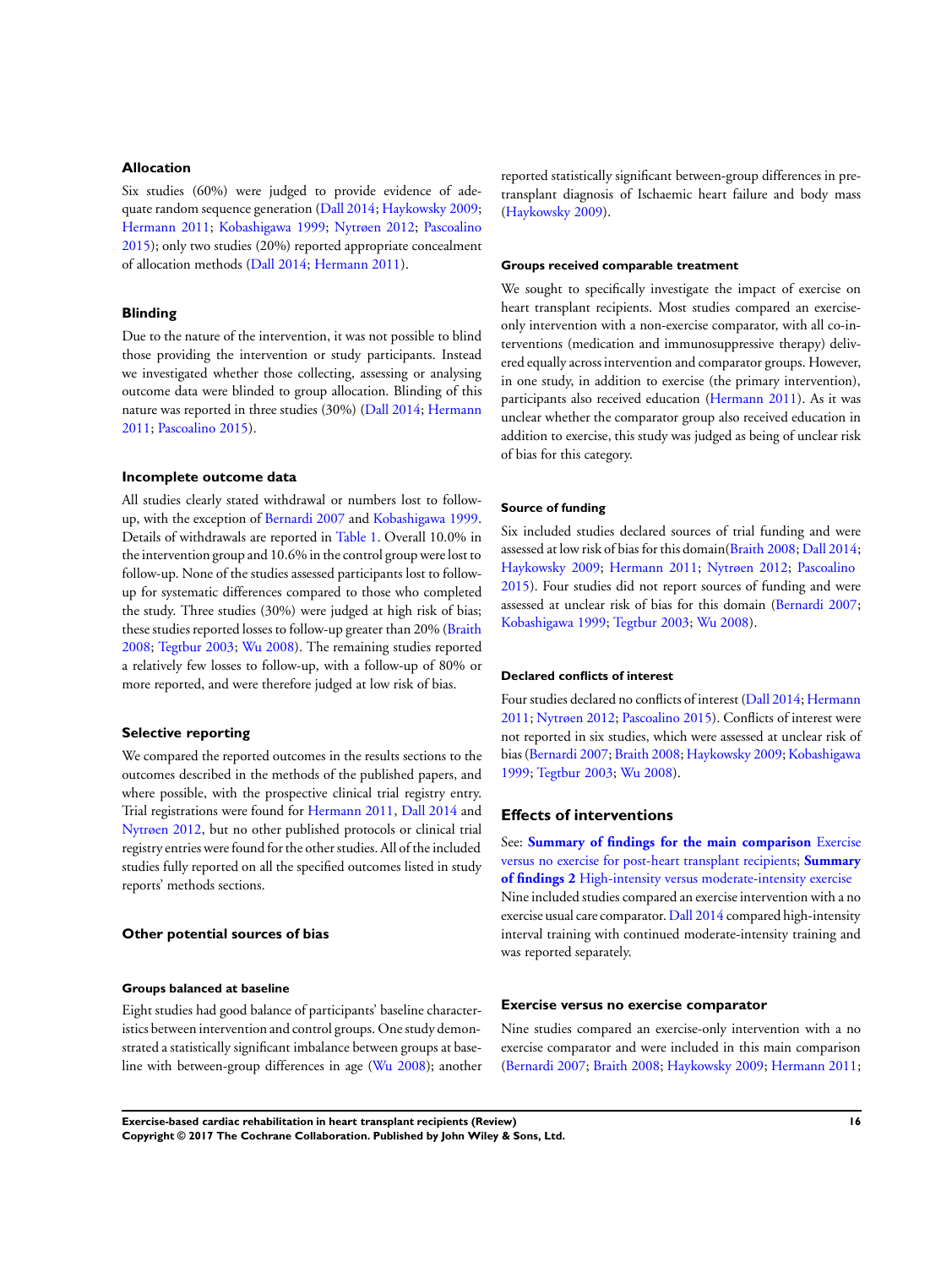[Kobashigawa 1999](#page-25-0); [Nytrøen 2012](#page-25-0); [Pascoalino 2015](#page-25-0); [Tegtbur](#page-25-0) [2003](#page-25-0); [Wu 2008](#page-25-0)).

### **Primary outcomes**

#### **Cardiovascular mortality**

Six studies reported no cardiovascular-related deaths in either the intervention or the comparator groups during the follow-up period [\(Bernardi 2007;](#page-25-0) [Braith 2008](#page-25-0); [Haykowsky 2009;](#page-25-0) [Kobashigawa](#page-25-0) [1999](#page-25-0); [Pascoalino 2015](#page-25-0); [Wu 2008\)](#page-25-0). The remaining studies did not report on this outcome [\(Hermann 2011;](#page-25-0) [Nytrøen 2012](#page-25-0); [Tegtbur](#page-25-0) [2003](#page-25-0)).

#### **Hospital admissions (all-cause and cardiovascular-related)**

Six studies did not report data on hospital admissions. Two studies reported one cardiovascular-related hospital admission in the intervention group, and no admissions in the comparator group [\(Haykowsky 2009](#page-25-0); [Nytrøen 2012](#page-25-0)). One study [\(Wu 2008](#page-25-0)) reported that there were no hospital admissions of participants from either group during the follow-up period. Due to the low number of events, we were unable to meta-analyse these data.

#### **Reported adverse events**

Six studies reported no adverse events (including those related to (i) exercise or (ii) transplantation treatments or drugs) in either intervention or comparator group participants during the follow-up period [\(Braith 2008;](#page-25-0) [Haykowsky 2009;](#page-25-0) [Hermann 2011;](#page-25-0) [Kobashigawa 1999;](#page-25-0) [Pascoalino 2015;](#page-25-0) [Wu 2008](#page-25-0)). [Nytrøen 2012](#page-25-0) reported one adverse event in the comparator group (a myocardial infarction resulting in heart failure) and none in the intervention group. Two studies [\(Bernardi 2007](#page-25-0); [Tegtbur 2003\)](#page-25-0) did not report if any adverse events occurred during the study follow-up.

#### **Secondary outcomes**

Of the secondary outcome measures, the only outcome that was consistently reported by all studies was exercise capacity. Three studies reported health-related quality of life [\(Nytrøen 2012;](#page-25-0) [Tegtbur 2003;](#page-25-0) [Wu 2008\)](#page-25-0). None of the studies reported all-cause mortality, non-cardiovascular mortality, return to work, healthcare costs, or adherence to the exercise programme.

#### **All-cause mortality**

Six studies reported that there were no deaths in either the intervention or the comparator groups, during the follow-up pe-riod ([Bernardi 2007](#page-25-0); [Braith 2008;](#page-25-0) [Haykowsky 2009](#page-25-0); [Kobashigawa](#page-25-0) [1999](#page-25-0); [Pascoalino 2015;](#page-25-0) [Wu 2008](#page-25-0). Three studies did not report on this outcome [\(Hermann 2011](#page-25-0); [Nytrøen 2012](#page-25-0); [Tegtbur 2003](#page-25-0)).

#### **Non-cardiovascular mortality**

No included study reported on non-cardiovascular mortality.

#### **Return to work**

No included study reported on return to work.

#### **Exercise capacity**

All included studies in this comparison (9 studies) measured exercise capacity which was reported as peak or maximum oxygen uptake ( $\text{VO}_{2Peak}$ ). In the pooled analysis, there was evidence of an improvement in the  $VO_{2\textit{peak}}$  in participants undertaking an exercise programme compared to those receiving no exercise (fixedeffect: MD 2.49 mL/kg/min, 95% CI 1.63 to 3.36, participants = 284; studies = 9; moderate quality of evidence; [Analysis 1.1](#page-55-0)). There was no evidence of statistical heterogeneity (I<sup>2</sup> 0%; Chi<sup>2</sup> 5.56).

### *Sensitivity analyses*

Sensitivity analyses were conducted by repeating the meta-analysis for exercise capacity, in the presence and absence of two studies considered to be of high risk of bias, and therefore likely to be a potential risk to the robustness of the analysis. One study reported exercise capacity as  $VO<sub>2Peak</sub>$  without the standard deviation (SD) [\(Kobashigawa 1999](#page-25-0)). The author was contacted, but was unable to provide the required SD values. Therefore a median SD, calculated from the other studies, was imputed into the meta-analysis for this study. In a second study, four participants "chose" to move from the intervention group to the comparator group following randomisation, leading to a high risk of selection bias ([Wu 2008](#page-25-0)). Excluding [Kobashigawa 1999](#page-25-0) or [Wu 2008](#page-25-0) from meta-analyses did not impact the treatment effect of participants in the intervention group compared to the comparator group (fixed-effect: MD 2.59 mL/kg/min, 95% CI 1.69 to 3.49; participants = 257; studies = 8; [Analysis 1.2;](#page-56-0) and MD 2.99 mL/kg/min, 95% CI 1.93 to 4.05; participants = 247; studies = 8; [Analysis 1.3\)](#page-57-0)). However, excluding both [Kobashigawa 1999](#page-25-0) and [Wu 2008](#page-25-0) from the meta-analysis increased the treatment effect (fixed-effect: MD 3.20 mL/kg/min, 95% CI 2.08 to 4.33; participants = 220; studies = 7; [Analysis 1.4](#page-58-0)). There was no evidence of heterogeneity in any of these analyses  $(I^2 = 0\%)$ .

#### **Health-related quality of life (HRQoL)**

Three studies reported HRQoL data [\(Nytrøen 2012;](#page-25-0) [Tegtbur](#page-25-0) [2003](#page-25-0); [Wu 2008\)](#page-25-0). Due to the variation in HRQoL outcomes and methods of reporting we were unable to meta-analyse results across studies; instead, we tabulated overall details and domain HRQoL scores from each of the trials with particular focus on intervention-

**Exercise-based cardiac rehabilitation in heart transplant recipients (Review) 17 Copyright © 2017 The Cochrane Collaboration. Published by John Wiley & Sons, Ltd.**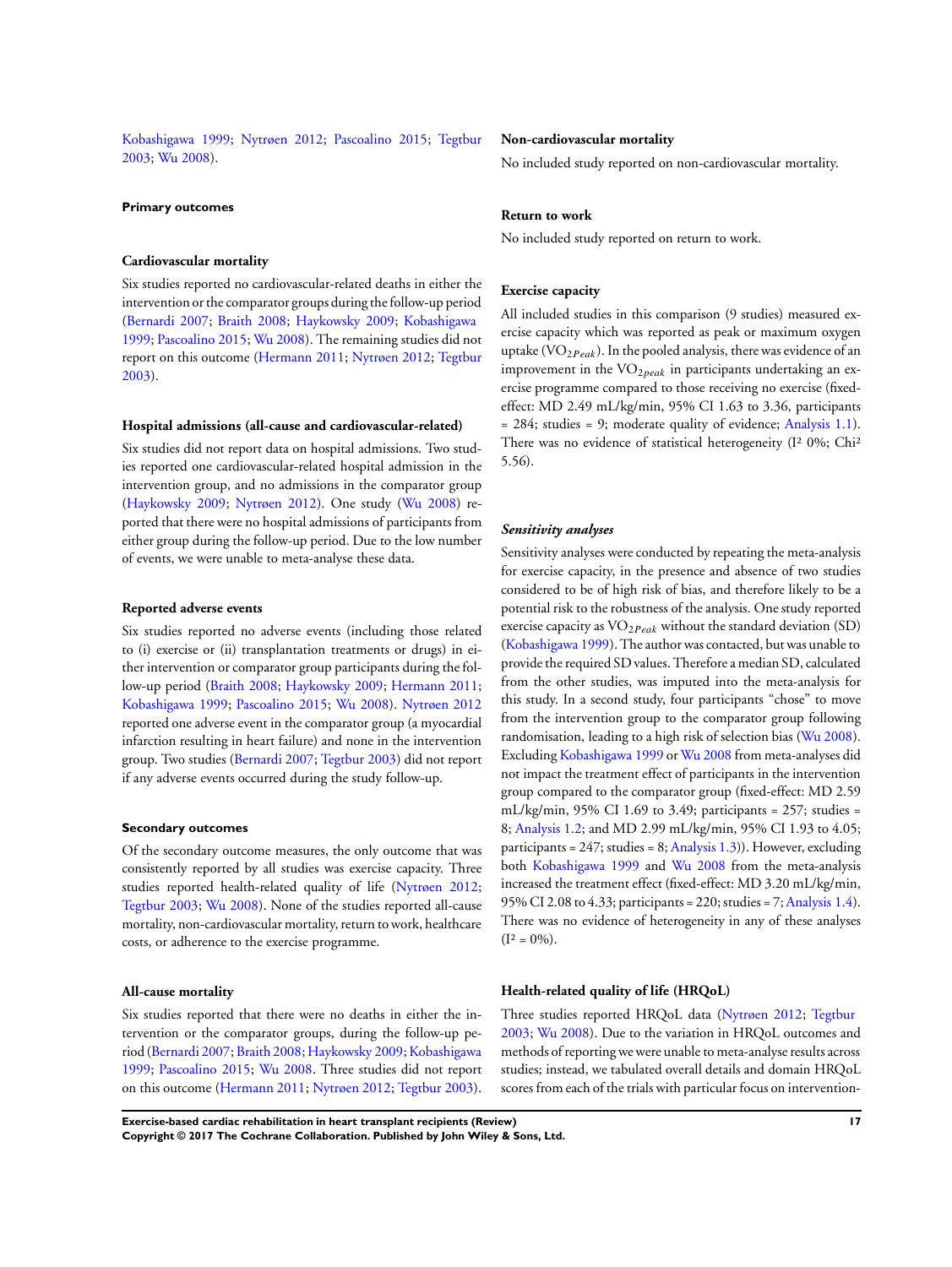control differences at follow-up. To provide some level of overall synthesis, for each study we assessed if total and domain HRQoL between-group differences were statistically different and, if so, the direction of effect ([Table 2\)](#page-61-0).

HRQoL was poorly reported in two trials; outcome scores for individual domains were reported in only one trial [\(Wu 2008](#page-25-0)). [Wu](#page-25-0) [2008](#page-25-0) reported no statistically significant difference between groups for any of the four domains of the WHOQoL-BREF. [Nytrøen](#page-25-0) [2012](#page-25-0) reported exercise to be superior to no exercise in 1/8 domains of the SF-36 (general health, P < 0.05); [Tegtbur 2003](#page-25-0) reported higher levels of quality of life in the physical function (P < 0.05) and physical well-being (P < 0.01) sub scales of the Profile of Quality of Life in the chronically Ill (PLC). There were no other statistically significant differences reported between groups at follow-up.

#### **Costs**

No included study reported on cost data.

#### **Adherence**

No data were reported on adherence to the exercise programme by any included study.

#### **High-intensity exercise versus moderate exercise**

[Dall 2014](#page-25-0) compared the effects of high-intensity interval training with continued moderate-intensity training on vascular function and HRQoL in stable heart transplant recipients ( $N = 16$ ) in a randomised cross-over trial. [Dall 2014](#page-25-0) included a five month washout period. All measures were performed at baseline, 12 weeks, after five month washout, and again after the second 12-week intervention period.

#### **Primary outcomes**

#### **Cardiovascular mortality**

No cardiovascular-related deaths were reported in either the intervention or comparator groups during the follow-up period.

#### **Hospital admissions**

[Dall 2014](#page-25-0) did not report hospital admissions during the followup period.

were significant improvements after both moderate exercise and high-intensity interval training on several sub scales, no significant between-group differences were reported.

#### **Costs**

[Dall 2014](#page-25-0) did not report any cost data.

#### **Adherence**

[Dall 2014](#page-25-0) did not report adherence to the exercise programme.

#### **Small study bias**

With the exception of exercise capacity, there was an insufficient number of studies and outcome data to assess small study bias by means of funnel plots or Egger test. There was no evidence of funnel plot asymmetry or statistically significant Egger tests for exercise capacity ([Figure 4;](#page-20-0)  $P = 0.36$ ).

**Exercise-based cardiac rehabilitation in heart transplant recipients (Review) 18**

**Copyright © 2017 The Cochrane Collaboration. Published by John Wiley & Sons, Ltd.**

### **Reported adverse events**

[Dall 2014](#page-25-0) reported that there were no adverse events (including those related to (i) exercise or (ii) transplantation treatments or drugs) in either the intervention or comparator groups during the follow-up period.

#### **Secondary outcomes**

#### **All-cause mortality**

[Dall 2014](#page-25-0) reported no deaths during the follow-up period.

#### **Non-cardiovascular mortality**

[Dall 2014](#page-25-0) did not report on non-cardiovascular mortality.

#### **Return to work**

[Dall 2014](#page-25-0) did not report on return to work.

#### **Exercise capacity**

[Dall 2014](#page-25-0) reported a comparison of change from baseline for VO2peak for participants receiving high-intensity interval training versus continued moderate-intensity training, with a five month washout period between cross-over phases. There was evidence of superior exercise capacity following high-intensity interval training compared to continued moderate-intensity training in the 16 participants (fixed-effect: MD 2.30 mL/kg/min, 95% CI 0.59 to 4.01; P < 0.001; [Analysis 2.1\)](#page-59-0).

#### **Health-related quality of life**

[Dall 2014](#page-25-0) reported HRQoL using SF-36 [\(Table 2](#page-61-0)). While there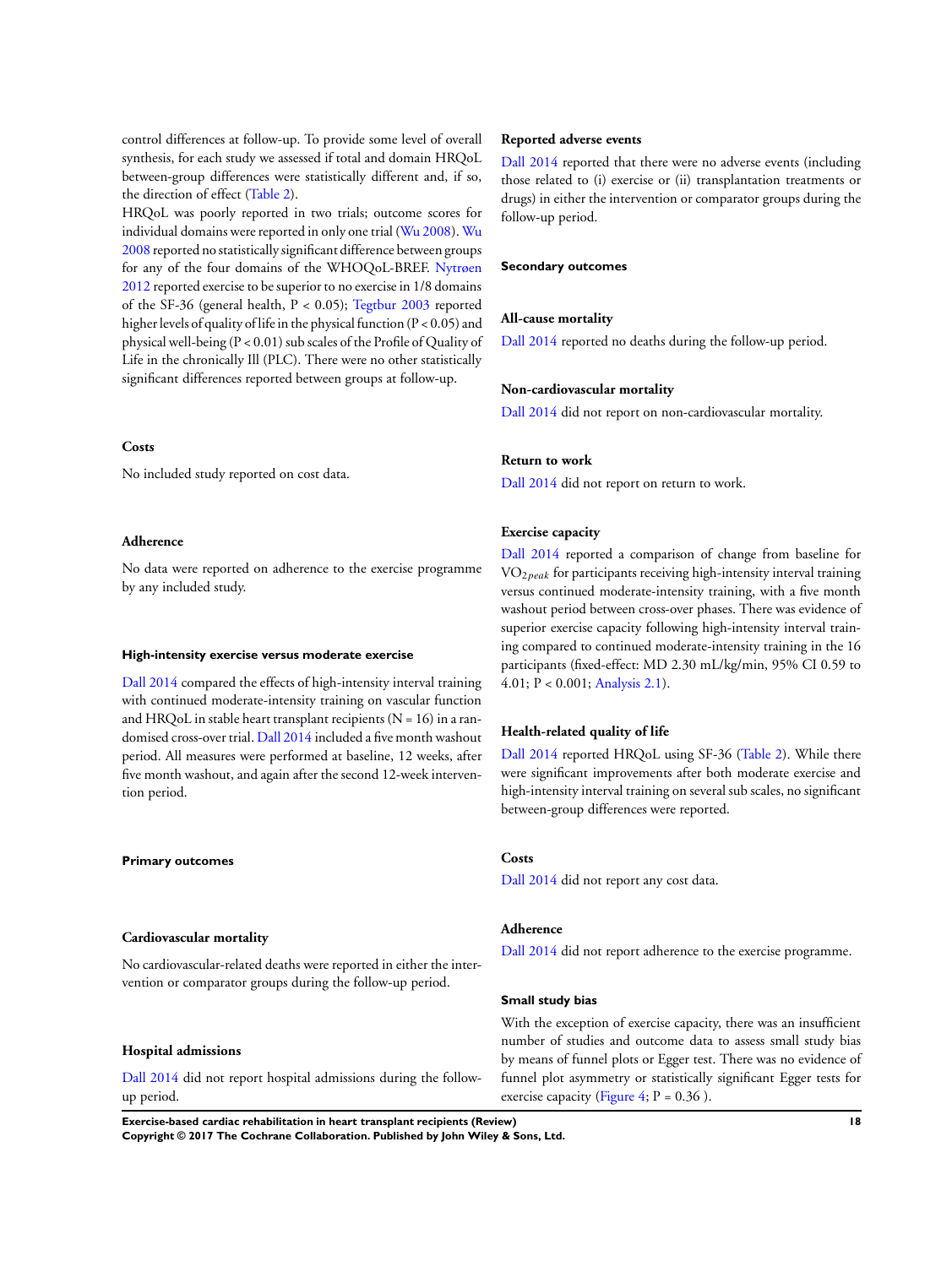<span id="page-20-0"></span>**Figure 4. Funnel plot of comparison: 1 Exercise versus no-exercise, outcome: 1.1 Exercise capacity (VO2peak)**



**Exercise-based cardiac rehabilitation in heart transplant recipients (Review) 19 Copyright © 2017 The Cochrane Collaboration. Published by John Wiley & Sons, Ltd.**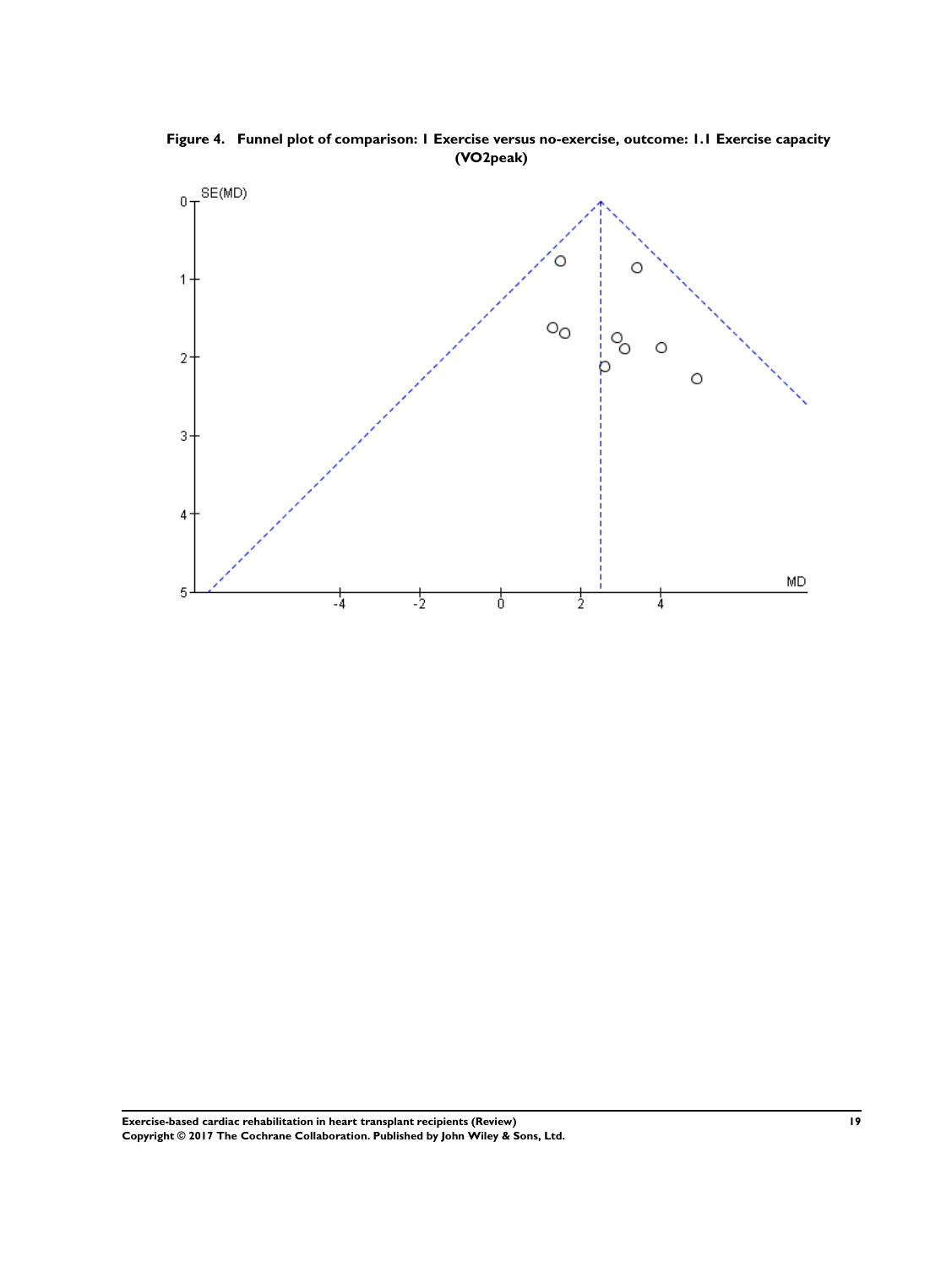| <b>A D D I T I O N</b>                                                                           |
|--------------------------------------------------------------------------------------------------|
| <b>High-intensity vers</b>                                                                       |
| Patient or populatio<br>Settings: Physiothe<br>Intervention: High-i<br><b>Comparison: Contir</b> |
| Outcomes                                                                                         |
| <b>Exercise capacity</b><br>$(\mathsf{VO}_{2\mathit{peak}})$<br>Follow-up: 12 week               |

<span id="page-21-0"></span>Exercise-based cardiac rehabilitation in heart transplant recipients (Review)<br>Copyright © 2017 The Cochrane Collaboration. Published by John Wiley & Sons, Ltd. **Copyright © 2017 The Cochrane Collaboration. Published by John Wiley & Sons, Ltd.**

# ADDITIONAL SUMMARY OF FINDINGS *[\[Explanation\]](http://www.thecochranelibrary.com/view/0/SummaryFindings.html)*

# **High-intensity versus moderate intensity exercise**

**Post-heart transplant recipients** 

erapy Department

High-intensity interval training

| <b>Comparison:</b> Continued moderate-intensity exercise                 |                                                                                                                                               |                                                                                                                                                                                                                                                             |                                    |                                        |                                                      |
|--------------------------------------------------------------------------|-----------------------------------------------------------------------------------------------------------------------------------------------|-------------------------------------------------------------------------------------------------------------------------------------------------------------------------------------------------------------------------------------------------------------|------------------------------------|----------------------------------------|------------------------------------------------------|
| <b>Outcomes</b>                                                          | Illustrative comparative risks* (95% CI)                                                                                                      |                                                                                                                                                                                                                                                             | <b>Relative effect</b><br>(95% CI) | <b>No of Participants</b><br>(studies) | <b>Quality of the evidence</b><br>(GRADE)            |
|                                                                          | <b>Assumed risk</b>                                                                                                                           | <b>Corresponding risk</b>                                                                                                                                                                                                                                   |                                    |                                        |                                                      |
|                                                                          | Moderate intensity exer- High-intensity exercise<br>cise                                                                                      |                                                                                                                                                                                                                                                             |                                    |                                        |                                                      |
| <b>Exercise capacity</b><br>$(VO_{2\text{peak}})$<br>Follow-up: 12 weeks | 6 mg/kg/min (SD 2.2)                                                                                                                          | The mean exercise capacity The mean exercise capac-<br>in the control group was 2. ity in the intervention group<br>was 4.9 mg/kg/min (SD 2.<br>7)<br>The mean exercise capacity<br>in the intervention groups<br>was 2.30 higher (0.59 to 4.<br>01 higher) |                                    | 16<br>$(1$ study)                      | $\oplus \oplus \oplus \cap$<br>moderate <sup>1</sup> |
| life<br>Follow-up: 12 weeks                                              | <b>Health-related quality of Mental component score = Mental component score =</b><br>89.3(7.4)<br>Physical component score<br>$= 76.4(11.8)$ | 90.0(6.6)<br>Physical component score<br>$= 77.5(8.9)$<br>HRQoL of patients receiving<br>high-intensity interval train-<br>ing = HRQoL of patients<br>receiving continued moder-<br>ate-intensity exercise                                                  |                                    | 16<br>$(1$ study)                      | $\oplus \oplus \oplus \cap$<br>moderate $1$          |

**20 Exercise-based cardiac rehabilitation in heart transplant recipients (Review)**  $50$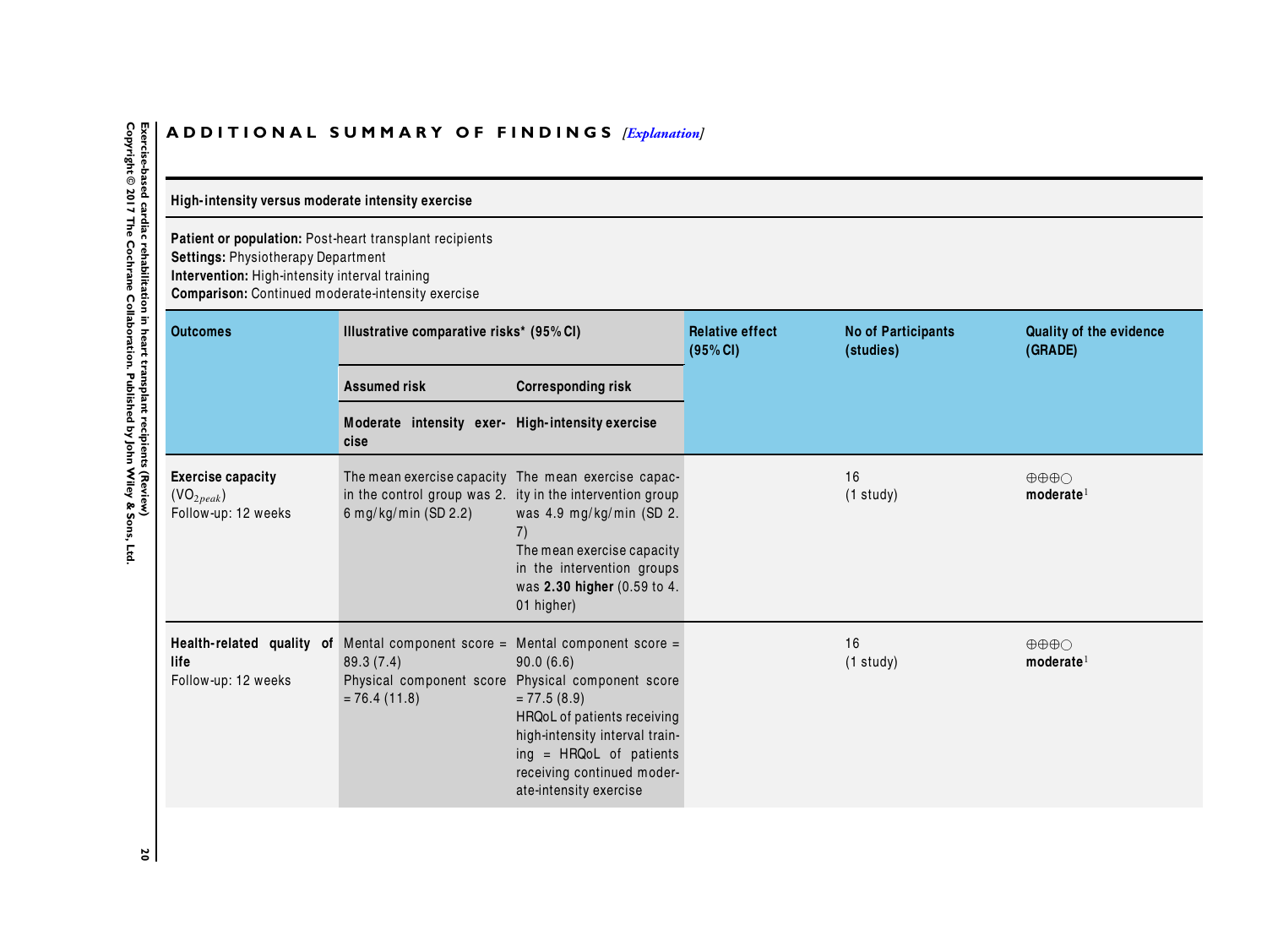\* The basis for the **assumed risk** (e.g. the median control group risk across studies) is provided in footnotes. The **corresponding risk** (and its 95% conf idence interval) is based on the assumed risk in the comparison group and the **relative effect** of the intervention (and its 95% CI). **CI:** Conf idence interval; **RR:** risk ratio; RR; **HRQoL**: health-related quality of life

GRADE Working Group grades of evidence

High quality: Further research is very unlikely to change our confidence in the estimate of effect.

**Moderate quality:** Further research is likely to have an important impact on our confidence in the estimate of effect and may change the estimate.

Low quality: Further research is very likely to have an important impact on our confidence in the estimate of effect and is likely to change the estimate.

**Very low quality:** We are very uncertain about the estimate.

 $^{\rm 1}$  This evidence is based on the result of only one cross-over study with just 16 participants, resulting in a lack of precision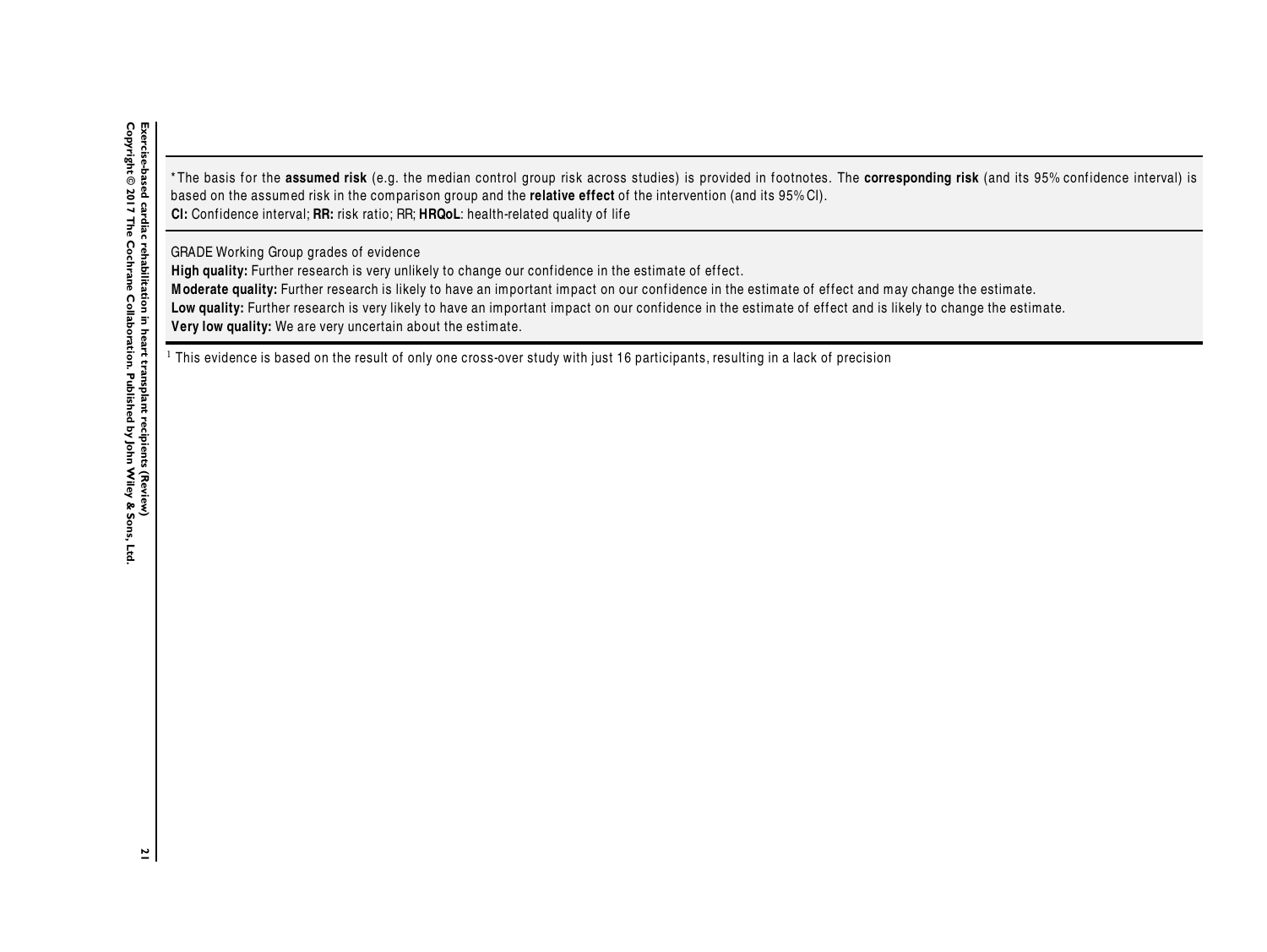# **D I S C U S S I O N**

### **Summary of main results**

The main analysis in this review found moderate quality evidence that heart transplant recipients can benefit from exercise-based rehabilitation programmes in terms of enhanced exercise capacity in the short-term (median follow-up of 12 weeks) compared with study participants who received no exercise training. There was inadequate evidence to assess the efficacy or safety of exercise in terms of cardiovascular mortality, hospital admissions or adverse events in this patient population. Exercise training did not appear to be consistently associated with improvements in healthrelated quality of life (HRQoL) compared with no exercise training. However, all studies that reported HRQoL used generic measures that are known to lack sensitivity with cardiac treatment, particularly in comparison with disease-specific measures. None of the included studies reported data on return to work, costs or adherence to exercise programmes.

[Dall 2014](#page-25-0) compared high-intensity interval training with continued moderate-intensity exercise in a cross-over study with 16 participants. [Dall 2014](#page-25-0) reported statistically significant evidence that high-intensity interval training resulted in a greater exercise capacity than continued moderate-intensity training in the immediate follow-up period (12 weeks). The limitations of cross-over studies must be taken into consideration when interpreting these results. [Dall 2014](#page-25-0) included a five month washout period, during which time the effect of intervention was lost. Equally, it must also be considered that participants' health may also have deteriorated to a lower state during this period, compared to before the washout period.

# **Overall completeness and applicability of evidence**

Study participants in this review had a median age of 54.4 years (range 45 years to 60.6 years) and were a median of 12 months (range 0.5 months to 61 months) post-transplantation. Where participants' sex was reported, most (77.6%) were male. Ethnicity was very poorly reported; most (77.8%) participants were described as white in the only study that reported this characteristic. The International Society for Heart and Lung Transplantation (ISHLT) statistics show that the median age of adults receiving a heart transplant has not changed since 1992 [\(ISHLT 2015\)](#page-25-0). During the period 2009 to 2014 the mean age of heart recipients was 54 years (range 25 years to 68 years) of whom 74.9% were male and 66.2% were white. Included study participants are therefore representative of the general heart transplant population with regard to age and gender, but less so with respect to ethnicity. This is notable, because ISHLT data show that by year 5, post-transplant survival for blacks was 68.8% compared with 77.0% for whites ([Colvin-Adams 2015\)](#page-25-0). Moreover, participants were a median of 12 months (range 0.5 months to 61 months) post-transplant, and many of the studies defined participants as stable and healthy. They may therefore have had a higher baseline quality of life and enhanced motivation for exercise than the general population of heart transplant recipients, making it difficult to confer any additional measurable advantage. Caution should therefore be taken when translating these data to the wider heart transplant population and to de novo transplant recipients in particular. In general, the duration of follow-up in included studies was short, with a median of 12 weeks (range 8 weeks to 52 weeks). It was therefore not practical to measure most review outcomes set out in our protocol. Mortality, morbidity, hospital admissions nor return to work were reported by any of the included studies; the only outcome that could be meta-analysed was exercise capacity. As anticipated, we were unable to use meta-regression to explore predictors of treatment effect.

The pooled improvement in exercise capacity with exercise-based cardiac rehabilitation compared to no exercise in this review approached the value of one metabolic equivalent (MET) (i.e. oxygen consumption of 3.5 mL/kg/min ([ACSM 2017](#page-25-0)). Epidemiological studies show that such an improvement in exercise capacity can have important prognostic benefits. Data from long-term observational studies support an inverse relationship between fitness status and overall and cardiovascular mortality risk in apparently healthy people [\(Blair 1996](#page-25-0); [Manson 2002](#page-25-0); [Paffenbarger 1993;](#page-25-0) [Sandvik 1993](#page-25-0)) and in those with documented cardiovascular dis-ease (CVD) ([Myers 2002](#page-25-0)). Even after adjusting for potential confounding factors, reductions in mortality risk of between 8% and 20% per MET increase in exercise capacity have been observed in men and women, with and without CVD [\(Gulati 2003](#page-25-0); [Kokkinos](#page-25-0) [2008](#page-25-0); [Kokkinos 2010b;](#page-25-0) [Myers 2002\)](#page-25-0).

### **Quality of the evidence**

In general, the methods of the included RCTs were reported in enough detail to enable assessment of the quality of the methods and risk of bias. Six (of 10) included studies adequately reported random sequence generation ([Dall 2014;](#page-25-0) [Haykowsky 2009;](#page-25-0) [Hermann 2011](#page-25-0); [Kobashigawa 1999;](#page-25-0) [Nytrøen 2012](#page-25-0); [Pascoalino](#page-25-0) [2015](#page-25-0)); only two studies adequately described methods of allocation concealment ([Dall 2014](#page-25-0); [Hermann 2011\)](#page-25-0), introducing possible selection bias. Blinding of outcome assessors was also poorly reported; only three studies reported that assessors were blinded to group allocation ([Dall 2014;](#page-25-0) [Hermann 2011](#page-25-0); [Pascoalino 2015](#page-25-0)). Attrition bias was detected in three studies, with losses to followup greater than 20% in two studies ([Braith 2008](#page-25-0); [Tegtbur 2003](#page-25-0)), and another study ([Wu 2008\)](#page-25-0) reporting that four participants in the exercise group changed over to the control group after randomisation. Reporting bias was not an issue in any of the studies. Two studies reported that despite randomisation, comparator and intervention groups were not balanced at baseline in terms of participant characteristics ([Haykowsky 2009](#page-25-0); [Wu 2008](#page-25-0)), and in one study it was unclear if co-interventions were delivered equally across both groups ([Hermann 2011](#page-25-0)). Source of funding was re-

**Exercise-based cardiac rehabilitation in heart transplant recipients (Review) 22 Copyright © 2017 The Cochrane Collaboration. Published by John Wiley & Sons, Ltd.**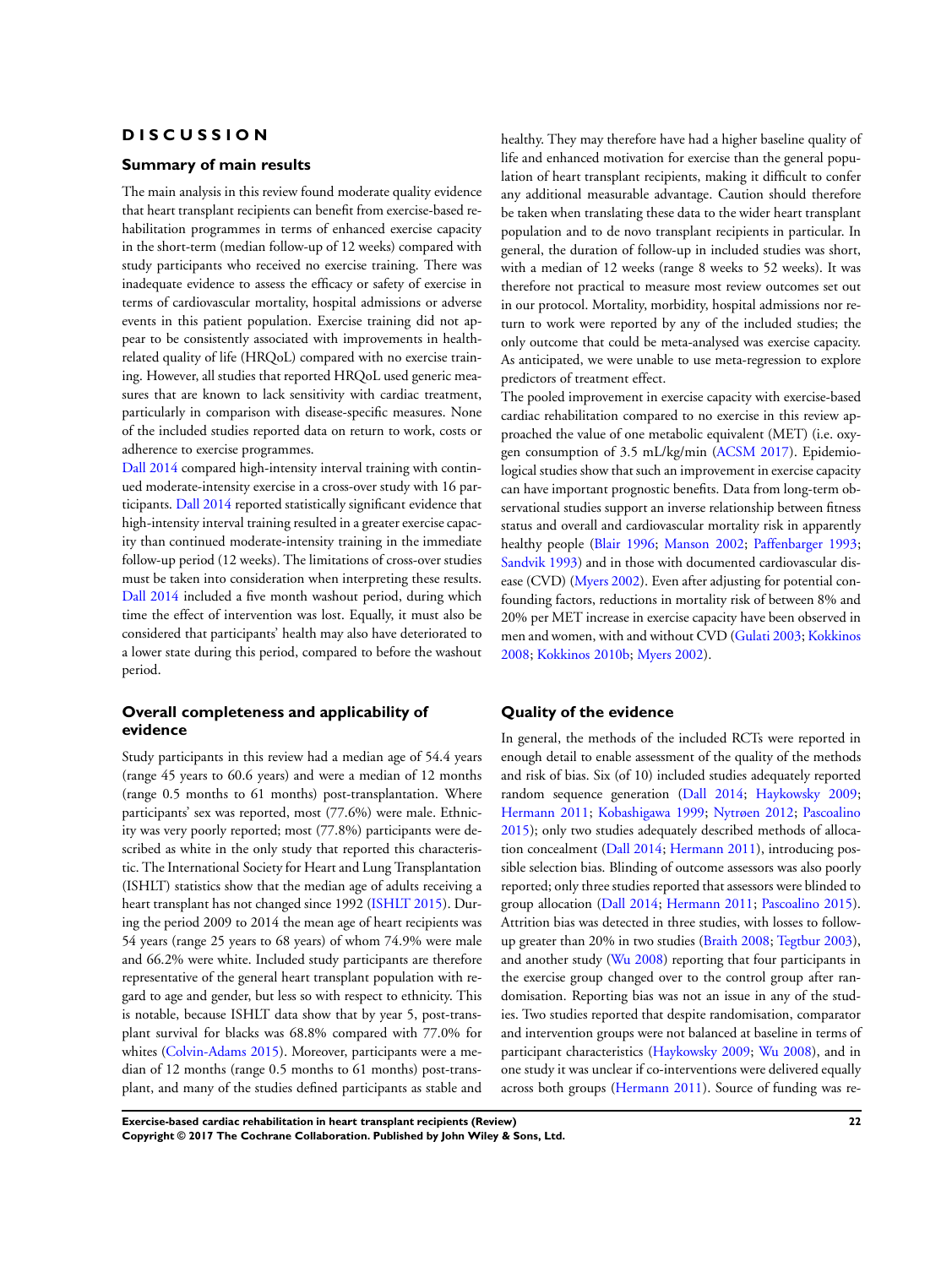ported in six studies [\(Braith 2008](#page-25-0); [Dall 2014](#page-25-0); [Haykowsky 2009;](#page-25-0) [Hermann 2011](#page-25-0); [Nytrøen 2012](#page-25-0); [Pascoalino 2015](#page-25-0)); however, con-flicts of interests were reported in only four studies ([Dall 2014;](#page-25-0) [Hermann 2011](#page-25-0); [Nytrøen 2012](#page-25-0); [Pascoalino 2015](#page-25-0)). Notably, reporting of sources of funding and conflicts of interest was better in studies published after 2010 studies.

Where appropriate, we employed the GRADE approach to as-sess the quality of evidence for the main outcomes [\(Schünemann](#page-25-0) [2011](#page-25-0)). Exercise capacity and health-related quality of life (HRQoL) in both comparisons were assessed using the five GRADE considerations (study limitations, consistency of effect, imprecision, indirectness, and publication bias) (see [Summary of](#page-5-0) [findings for the main comparison](#page-5-0)[;Summary of findings 2](#page-21-0)). The quality of the evidence for exercise capacity and HRQoL were downgraded in the main comparison (exercise versus no exercise) to moderate, due to the risk of selection or detection bias in more than 50% of the studies contributing data. Both these outcomes were downgraded in the second comparison (high-intensity interval training versus continued moderate-intensity training) because only one study with 16 participants [\(Dall 2014](#page-25-0)) contributed data. Included studies were small in size and designed to assess surrogate measures of treatment outcomes such as exercise capacity or cardiovascular function, and were not powered to assess treatment group differences in mortality and morbidity outcomes.

#### **Potential biases in the review process**

There were some limitations in this review. The specific goal was to create an up-to-date systematic review to update evidence from previous non-Cochrane reviews ([Didsbury 2013](#page-25-0); [Nytrøen 2013c](#page-25-0)), to determine the effectiveness and safety of exercise-based rehabilitation on the mortality, hospital admissions, morbidity, exercise capacity, HRQoL, and return to work of people after heart transplantation. However, only 10 studies met our inclusion criteria; all were small, involved interventions over short durations, and had relatively short follow-up periods. The studies varied in terms of specific research questions, with objectives including the determination of the effects of exercise on exercise capacity, HRQoL, cardiovascular control, vascular and endothelial function, skeletal muscle function and strength, ambulatory blood pressure and arterial stiffness and coronary risk factors. Because study sample sizes were small, they were not adequately powered to detect changes in clinical events and HRQoL; these secondary findings must therefore be interpreted with caution. We acknowledge the limitations of including only randomised trials in this review, which may have constrained the collection of important outcome data.

Populations in studies also varied considerably in terms of time since transplant, with the interventions commencing at a median of 12 months (range 0.5 months to 61 months) post-transplant. It has been suggested that the greatest improvement in  $VO_{2\textit{peak}}$ is thought to occur within the first year post-transplant [\(Osada](#page-25-0) [1997](#page-25-0)), with less being understood about the effect of exercise training when initiated in the longer-term ( $\geq$  5 years) after heart transplant when patients are more clinically stable. We found insufficient evidence to investigate this aspect in this review. Neither was it possible to compare different types and intensities of exercise on heart transplant recipients because only one included study compared different types of exercise regimens.

In a sensitivity analysis, which excluded two studies considered to be at high risk of bias ([Kobashigawa 1999;](#page-25-0) [Wu 2008](#page-25-0)), the size of effect for exercise capacity was increased (MD 3.20 mL/kg/min, 95% CI 2.08 to 4.33). While the confidence around the estimate was increased by removing these studies from the analysis, we can be confident that the overall direction of the result was not affected by the inclusion of these higher risk studies in the meta-analysis.

# **Agreements and disagreements with other studies or reviews**

Our findings agree with a previous non-Cochrane systematic review that reported a significantly higher  $VO_{2\it peak}$  in participants who received exercise-based cardiac rehabilitation compared to those receiving usual care (SMD 0.77, 95% CI 0.10 to 1.45; par-ticipants = 175, studies = 6, P = 0.03; I<sup>2</sup> = 77%; [Didsbury 2013](#page-25-0)). The smaller effect size found by [Didsbury 2013](#page-25-0) was driven by inclusion of a study that compared a hospital-supervised exercise programme with a home-based programme in heart transplant recipients [\(Karapolat 2008](#page-25-0)). Because [Karapolat 2008](#page-25-0) compared hospital- with home-based exercise, it was excluded from this current review.

Our review did not include any data from study participants who were followed up for more than one year following completion of their exercise-based cardiac rehabilitation programmes. [Dall 2014](#page-25-0) reported that the improvements achieved by exercise were not maintained during the five month washout period of a cross-over study. Similarly, unpublished five year follow-up data of a study included in this review ([Nytrøen 2012\)](#page-25-0), reveal that participants who completed 12 month high-intensity interval training were unable to maintain their high post-exercise  $VO_{2\it peak}$  levels and muscle capacity in the long-term, with no significant differences in VO2peak levels between the groups at the five year follow-up despite similar levels of activity frequency and intensity being reported by both groups ([Yardley 2016](#page-25-0)). These data suggest that moderate levels of exercise and intensity are insufficient to maintain improved  $\text{VO}_{2\text{peak}}$  levels, and that lifelong participation in exercise may be required to maintain the positive effects on exercise capacity.

However, the authors of a retrospective study conducted in 201 participants who underwent single-organ heart transplantation at the Mayo Clinic, Minnesota, USA between June 2000 and July 2013, claimed demonstration of an association between early exercise-based cardiac rehabilitation and improved long-term survival after heart transplantation, despite the plateauing of  $\rm VO_{2\it peak}$  following completion of cardiac rehabilitation [\(Rosenbaum 2016](#page-25-0)).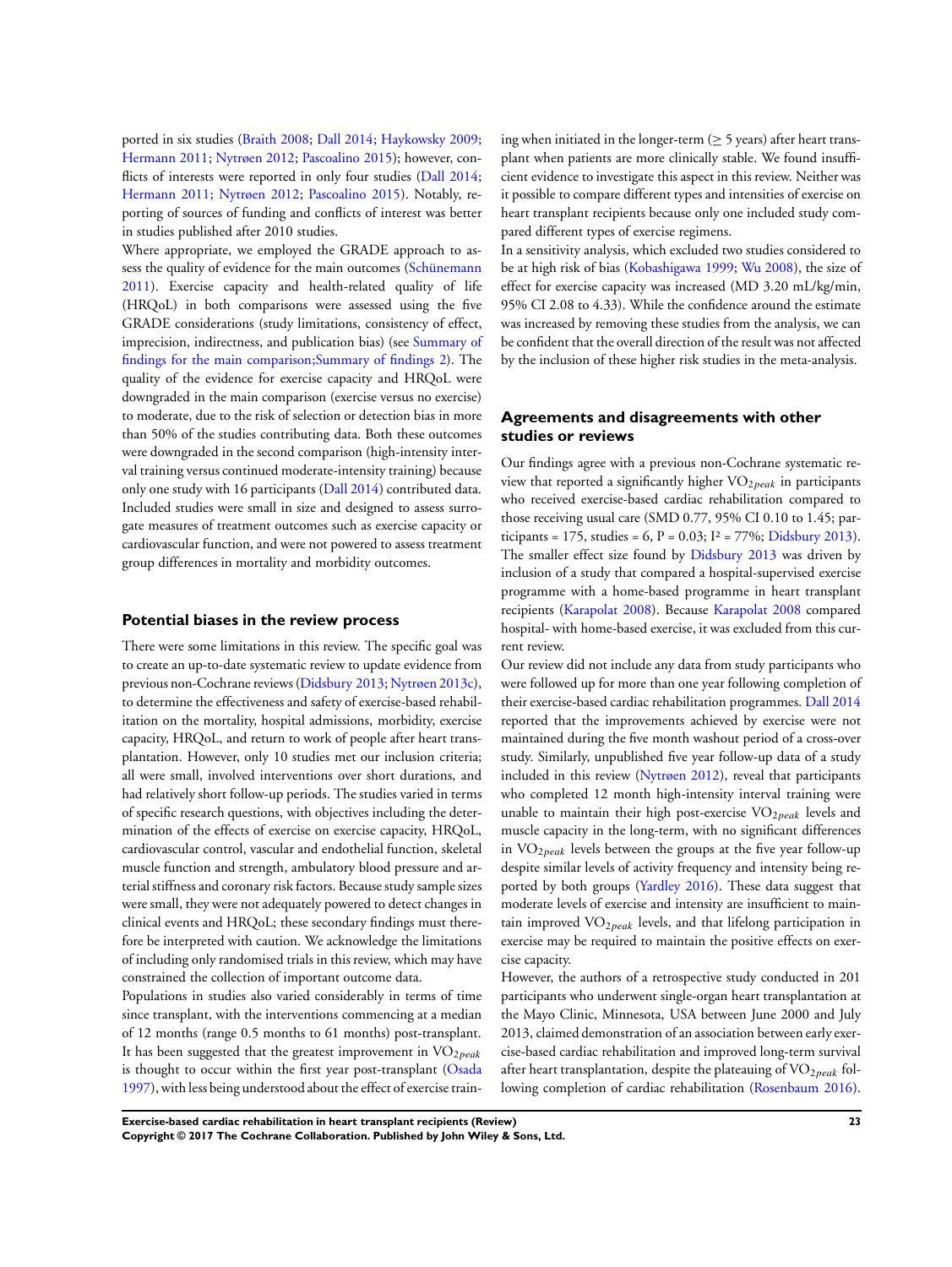<span id="page-25-0"></span>Overall survival was 98%, 88% and 82% at 1,5 and 10 years respectively. Using multivariate Cox regression (controlling for baseline post-transplant 6 minute walk test and early rejection episodes), the number of cardiac rehabilitation sessions attended in the first 90 days after transplant was found to predict survival (HR 0.90, 95% CI 0.82 to 0.97; P = 0.007). One obvious confounder in this study was that the participants who were most motivated and with the highest degree of adherence early after transplantation continued to have higher adherence to exercise in the long-term compared to those with low adherence early after transplantation. Similarly, patients who have complications and higher morbidity would be less likely to be able to adhere to an exercise intervention. It is therefore not clear if the enhanced survival in participants in this study were associated with the early exercise intervention or the continued motivation and adherence to exercise (Rosenbaum 2016).

# **A U T H O R S ' C O N C L U S I O N S**

### **Implications for practice**

The short-term gains in exercise capacity with exercise-based cardiac rehabilitation in this review support current clinical guideline recommendations for providing cardiac rehabilitation for heart transplant recipients. However, this review highlights some differences between every day clinical practice and research protocols used in the included trials. For example, routine cardiopulmonary testing undertaken across trials may not be available in many cardiac rehabilitation services, resulting in reliance on other measures of exercise intensity prescription, such as rate of perceived exertion and heart rate. While we were unable to demonstrate consistent improvements in health-elated quality of life (HRQoL), it is plausible that less clinically stable and de novo heart recipients may demonstrate greater improvements in quality of life following exercise than more clinically stable participants included in this

review. Uncertainty remains about the longer-term benefits of exercise programmes and if high-intensity interval training should be used in routine cardiac rehabilitation settings.

### **Implications for research**

Further good quality, well reported researchis needed to confirm if the short-term benefits of exercise-based cardiac rehabilitation on exercise capacity in heart transplant recipients seen in this review can be maintained in the longer-term. Ideally, future studies should (i) be powered to measure the effects of exercise on clinical outcomes and mortality, (ii) follow participants for a minimum of six months post cardiac rehabilitation, and (iii) report patientrelated outcomes including validated HRQoL outcome measures and return to work, and report adherence to exercise programmes and healthcare costs. To better inform healthcare decision making, future research should also consider the use of resistance training as well as high-intensity interval training, and determine the optimum time post-transplant to start training, as well as the optimum frequency and total duration of exercise training. We suggest that studies consider incorporating rate of perceived exertion (RPE) scales and the suitability of training heart rate calculations for the denervated heart in study designs. To deliver optimum exercise regimens to future heart transplant recipients, further comparative studies are needed that assess the benefits of different types and intensity of exercise and address the ethical issue of omitting exercise from control group participants' post-transplant care.

# **A C K N O W L E D G E M E N T S**

The authors acknowledge the support of the Cochrane Heart Group editorial team and the template protocol they made available. We would also like to thank Nicole Martin of the Cochrane Heart Group for updating the search strategy. Finally, we would like to thank Dr Felix Gradinger for his translation services and all the authors who provided additional information about their trials.

#### **R E F E R E N C E S**

# **References to studies included in this review**

#### **Bernardi 2007** *{published data only}*

Bernardi L, Radaelli A, Passino C, Falcone C, Auguadro C, Martinelli L, et al. Effects of physical training on cardiovascular control after heart transplantation. *International Journal of Cardiology* 2007;**118**(3):356–62.

#### **Braith 2008** *{published data only}*

Braith RW, Schofield RS, Hill J A, Casey DP, Pierce GL. Exercise training attenuates progressive decline in brachial artery reactivity in heart transplant recipients. *Journal of Heart and Lung Transplantation* 2008;**27**(1):52–9.

### **Dall 2014** *{published data only}*

Dall C, Snoer MS, Christensen SB, Monk-Hanen T, Frederiksen M, Langberg H, et al. Superior effect of high intensity interval training vs. continued moderate training on oxygen consumption and chronotropic response in heart transplant recipients. European Journal of Heart Failure. 2014; Vol. 16:106–7.

Dall CH, Gustafsson F, Christensen SB, Dela F, Langberg H, Prescott E. Effect of moderate- versus high-intensity

**Exercise-based cardiac rehabilitation in heart transplant recipients (Review) 24 Copyright © 2017 The Cochrane Collaboration. Published by John Wiley & Sons, Ltd.**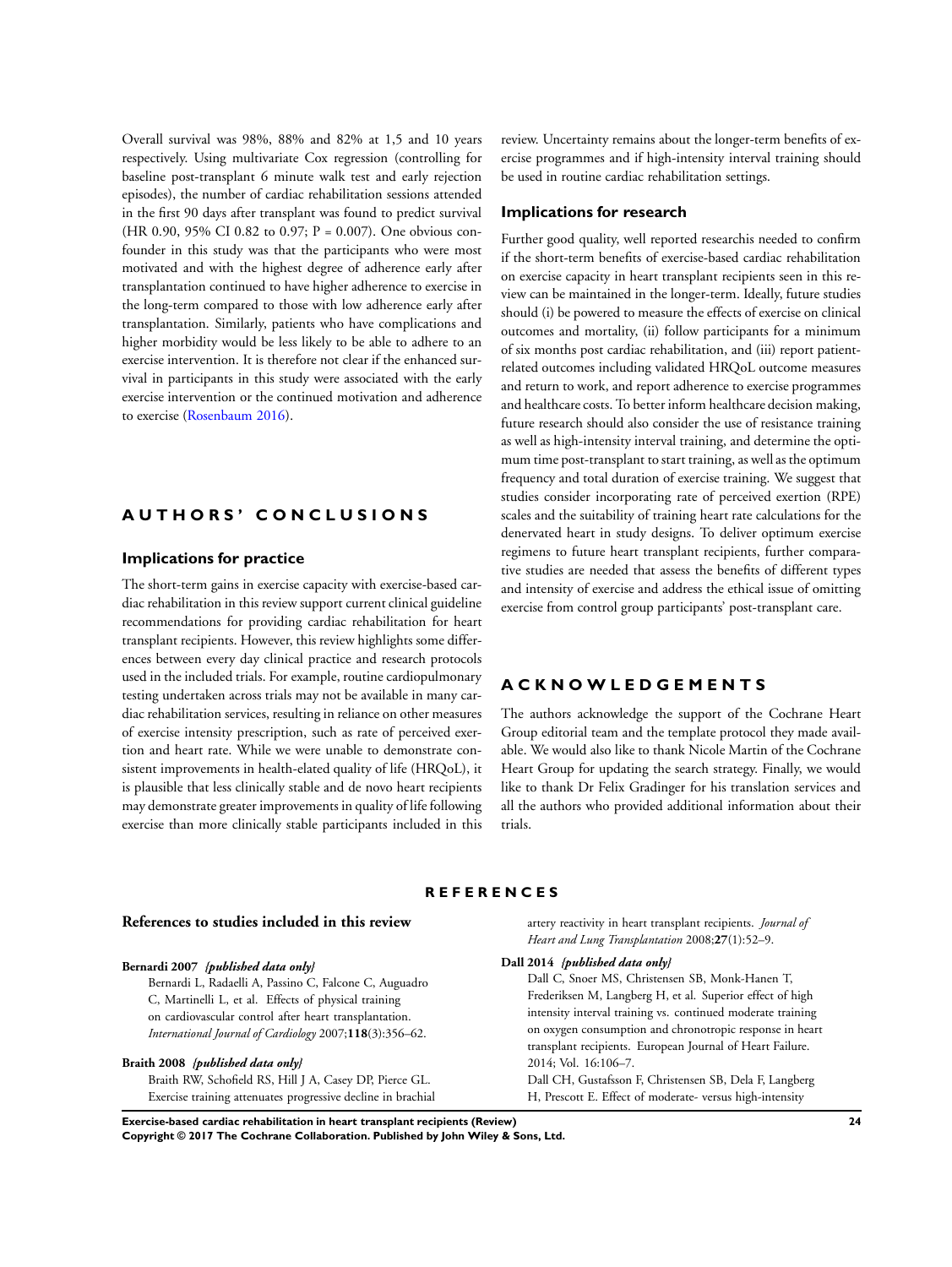exercise on vascular function, biomarkers and quality of life in heart transplant recipients: A randomized, crossover trial. *Journal of Heart and Lung Transplantation* 2015;**34**(8): 1033–41.

<sup>∗</sup> Dall CH, Snoer M, Christensen S, Monk-Hansen T, Frederiksen M, Gustafsson F, et al. Effect of highintensity training versus moderate training on peak oxygen uptake and chronotropic response in heart transplant recipients: a randomized crossover trial. *American Journal of Transplantation* 2014;**14**(10):2391–9.

NCT01914406. High-intensity interval training versus moderate continuous training in heart transplant recipients [High–intensity interval training versus moderate continuous training in heart transplant recipients with impaired chronotropic response: A randomized controlled crossover trial]. clinicaltrials.gov/ct2/show/NCT01914406 (first received 25 July 2013).

#### **Haykowsky 2009** *{published data only}*

Haykowsky M, Taylor D, Kim D, Tymchak W. Exercise training improves aerobic capacity and skeletal muscle function in heart transplant recipients. *American Journal of Transplantation* 2009;**9**(4):734–9.

# **Hermann 2011** *{published data only}*

Christensen SB, Dall CH, Hermann T, Prescott E, Gustafsson F. A high-intensity exercise program decreases self-reported anxiety in cardiac transplant recipients: A randomized study. *Journal of Heart and Lung Transplantation* 2010;**1**(2 Suppl):S34.

Christensen SB, Dall CH, Prescott E, Pedersen SS, Gustafsson F. A high-intensity exercise program improves exercise capacity, self-perceived health, anxiety and depression in heart transplant recipients: a randomized, controlled trial. *Journal of Heart and Lung Transplantation* 2012;**31**(1):106–7.

Dall C, Christensen SB, Hermann TS, Prescott E, Gustafsson F. A high-intensity exercise program improves

peak VO<sup>2</sup> and reduces markers of systemic inflammation in cardiac transplant recipients: A randomized study. *European Journal of Cardiovascular Prevention and Rehabilitation* 2010;**29**(2 Suppl):S75.

Dall C, Snoer M, Frederiksen M, Langberg H, Gustafsson F, Prescott E. Intensive interval training is superior to moderate aerobic training in heart transplant recipients. *European Journal of Preventive Cardiology* 2012;**19**(1 Suppl): S96.

<sup>∗</sup> Hermann TS, Dall CH, Christensen SB, Goetze JP, Prescott E, Gustafsson F. Effect of high intensity exercise on peak oxygen uptake and endothelial function in longterm heart transplant recipients. *American Journal of Transplantation* 2011;**11**(3):536–41.

Monk-Hansen T, Dall CH, Christensen SB, Snoer M, Gustafsson F, Rasmusen H, et al. Interval training does not modulate diastolic function in heart transplant recipients. *Scandinavian Cardiovascular Journal* 2014;**48**(2):91–8. NCT01028599. Effect of physical training on oxygen uptake and endothelial function in heart transplant

recipients. clinicaltrials.gov/ct2/show/NCT01028599 (first received 8 December 2009).

### **Kobashigawa 1999** *{published data only}*

Kobashigawa JA, Leaf DA, Gleeson MP, Hamilton MA, Chelimskyfallick C, Moriguchi JD, et al. A randomised study of cardiac rehabilitation in heart-transplant recipients. Journal of the American College of Cardiology. 1994; Vol. 655:A356.

<sup>∗</sup> Kobashigawa JA, Leaf DA, Lee N, Gleeson MP, Liu H, Hamilton MA, et al. A controlled trial of exercise rehabilitation after heart transplantation. *New England Journal of Medicine* 1999;**340**(4):272–7.

#### **Nytrøen 2012** *{published data only}*

NCT01091194. Effect of exercise after heart transplantation (TEX) [Effect of high intensity interval–based aerobic exercise 1–8 years after heart transplantation. 1 year follow up]. clinicaltrials.gov/ct2/show/NCT01091194 (first received 18 March 2010).

Nytrøen K, Rustad LA, Aukrust P, Ueland T, Hallén I, Holm I, et al. Effect of high intensity interval training in heart transplant recipients - a randomized controlled trial. *Circulation* 2012;**126**(Suppl 21):2.

<sup>∗</sup> Nytrøen K, Rustad LA, Aukrust P, Ueland T, Hallén J, Holm I, et al. High-intensity interval training improves peak oxygen uptake and muscular exercise capacity in heart transplant recipients. *American Journal of Transplantation* 2012;**12**(11):3134–42.

Nytrøen K, Rustad LA, Erikstad I, Aukrust P, Ueland T, Gude E, et al. High intensity interval training decreases progression of cardiac allograft vasculopathy in heart transplant recipients - A randomized controlled trial. European Heart Journal. 2013; Vol. 34 suppl 1:3747. Nytrøen K, Rustad LA, Erikstad I, Aukrust P, Ueland T, Lekva T, et al. Effect of high-intensity interval training on progression of cardiac allograft vasculopathy. *Journal of Heart and Lung Transplantation* 2013;**32**(11):1073–80. Nytrøen K, Rustad LA, Erikstad I, Aukrust P, Ueland T, Lekva T, et al. High intensity interval training reduces progression of cardiac allograft vasculopathy among heart transplant recipients - Results from a randomized controlled trial. *Journal of Heart and Lung Transplantation* 2013;**32**(4 Suppl):S27.

Nytrøen K, Rustad LA, Holm I, Aakhus S, Gullestad L. High intensity interval training improves muscle strength

and VO<sup>2</sup> peak in heart transplant recipients. *Journal of Heart and Lung Transplantation* 2012;**31**(4):S96–7. Rustad LA, Nytrøen K, Amundsen BH, Gullestad L, Aakhus S. One year of high-intensity interval training improves exercise capacity, but not left ventricular function in stable heart transplant recipients: a randomised controlled trial. *European Journal of Preventive Cardiology* 2014;**21**(2): 181–91.

Yardley M, Gullestad L, Bendz B, Bjørkelund E, Rolid K, Arora S, et al. The long term effects of high intensity exercise; a 5 years follow-up of a randomized controlled trial in heart transplant recipients. European Journal of Heart

**Exercise-based cardiac rehabilitation in heart transplant recipients (Review) 25 Copyright © 2017 The Cochrane Collaboration. Published by John Wiley & Sons, Ltd.**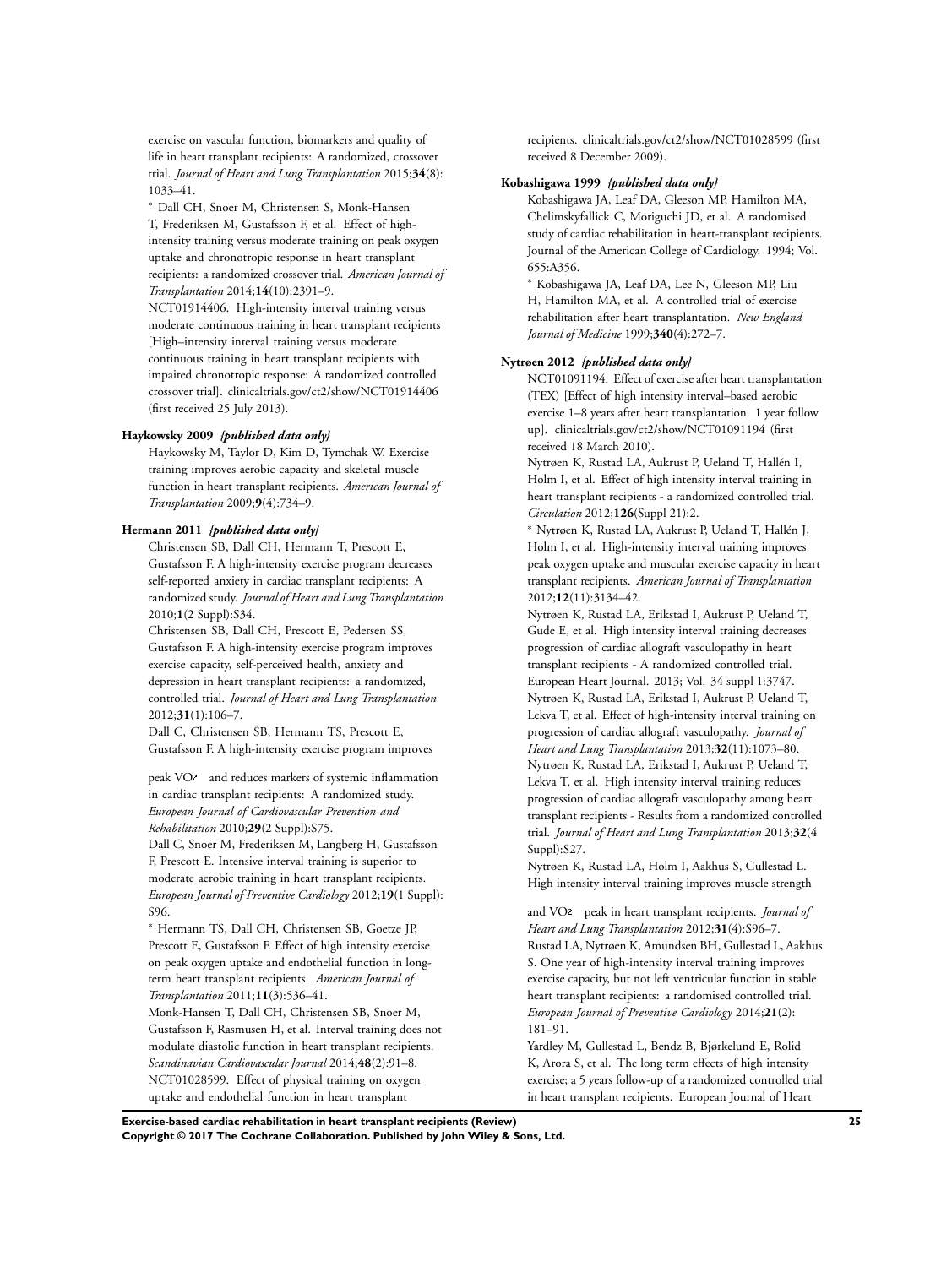Failure. 2016; Vol. 18 Suppl 1:260.

#### **Pascoalino 2015** *{published data only}*

Pascoalino LN, Ciolac EG, Tavares AC, Castro RE, Ayub-Ferreira SM, Bacal F, et al. Exercise training improves ambulatory blood pressure but not arterial stiffness in heart transplant recipients. *Journal of Heart and Lung Transplantation* 2015;**34**(5):693–700.

### **Tegtbur 2003** *{published data only}*

Tegtbur U, Busse M W, Jung K, Markofsky A, Machold H, Brinkmeier U, et al. Phase III rehabilitation after heart transplantation [Phase III Rehabilitation nach Herztransplantation]. *Zeitschrift fur Kardiologie* 2003;**92** (11):908–15.

#### **Wu 2008** *{published data only}*

Wu YT, Chien CL, Chou NK, Wang SS, Lai JS, Wu YW. Efficacy of a home-based exercise program for orthotopic heart transplant recipients. *Cardiology* 2008;**111**(2):87–93.

#### **References to studies excluded from this review**

#### **Anonymous 2014** *{published data only}*

Anonymous. Clinical digest. Stable heart transplant patients benefit from high-intensity interval training. *Nursing Standard* 2014;**28**(52):17.

### **Belardinelli 2006** *{published data only}*

Belardinelli R, Agostoni P. Physical exercise in patients with chronic heart failure and in patients with cardiac transplantation. *Medicina Dello Sport* 2006;**59**:237–45.

#### **Christensen 2012** *{published data only}*

Christensen SB, Dall CH, Prescott E, Pedersen SS, Gustafsson F. A high-intensity exercise program improves exercise capacity, self-perceived health, anxiety and depression in heart transplant recipients: A randomized, controlled trial. *Journal of Heart and Lung Transplantation* 2012;**31**(1):106–7.

#### **Karapolat 2007** *{published data only}*

Karapolat H, Eyigör S, Zoghi M, Yagdi T, Nalbangil S, Durmaz B. Comparison of hospital-supervised exercise versus home-based exercise in patients after orthotopic heart transplantation: effects on functional capacity, quality of life, and psychological symptoms. *Transplantation Proceedings* 2007;**39**(5):1586–8.

#### **Kawauchi 2013** *{published data only}*

Kawauchi TS, Almeida PO, Lucy KR, Bocchi EA, Feltrim MI, Nozawa E. Randomized and comparative study between two intra-hospital exercise programs for heart transplant patients. *Revista Brasileira de Cirurgia Cardiovascular* 2013; **28**(3):338–46.

#### **Kugler 2008** *{published data only}*

Kugler C, Tegtbur U, Malehsa D, Bara C, Strueber M, Haverich A, et al. Randomized rehabilitation to improve exercise capacity and HRQoL after heart transplantation. *Journal of Heart and Lung Transplantation* 2008;**27**(2 Suppl):S114–5.

#### **Nytrøen 2014** *{published data only}*

Nytrøen K, Rustad LA, Gude E, Hallén J, Fiane AE, Rolid K, et al. Muscular exercise capacity and body fat predict VO2 peak in heart transplant recipients. *European Journal of Preventive Cardiology* 2014;**21**(1):21–9.

#### **Pierce 2008** *{published data only}*

Pierce GL, Schofield RS, Casey DP, Hamlin SA, Hill JA, Braith RW. Effects of exercise training on forearm and calf vasodilation and proinflammatory markers in recent heart transplant recipients: a pilot study. *European Journal of Cardiovascular Prevention and Rehabilitation* 2008;**15**(1): 10–8.

#### **Pokan 2004** *{published data only}*

Pokan R, Von Duvillard SP, Ludwig J, Rohrer A, Hofmann P, Wonisch M, et al. Effect of high-volume and -intensity endurance training in heart transplant recipients. *Medicine and Science in Sports and Exercise* 2004;**36**(12):2011–6.

#### **Stevinson 1999** *{published data only}*

Stevinson C. Exercise helps restore physical work capacity following heart transplantation. Focus on Alternative and Complementary Therapies 1999; Vol. 4, issue 3:145–6.

#### **References to studies awaiting assessment**

#### **Braith 2005** *{published data only}*

Braith RW, Magyari PM, Pierce GL, Edwards DG, Hill JA, White LJ, et al. Effect of resistance exercise on skeletal muscle myopathy in heart transplant recipients. *American Journal of Cardiology* 2005;**95**(10):1192–8.

#### **Emmanuel 2015** *{published data only}*

Emmanuel Ciolac EG, Castro RE, Bocchi EA, Guimaraes GV. Effects of exercise training on heart rate response to exercise in heart transplant recipients. European Journal of Preventive Cardiology. 2015; Vol. 22, issue 1 Suppl:S48.

### **Tegtbur 2005** *{published data only}*

Tegtbur U, Busse MW, Jung K, Pethig K, Haverich A. Time course of physical reconditioning during exercise rehabilitation late after heart transplantation. *Journal of Heart and Lung Transplantation* 2005;**24**(3):270-4.

#### **References to ongoing studies**

#### **NCT01760538** *{unpublished data only}*

Study on Heart Rate Variability in Cardiac Transplant Recipients with Exercise and After Exercise Training. Ongoing study August 2001.

#### **NCT02602834** *{unpublished data only}*

Imminently Effect of Interval Training With High Intensity (HIT) After Heart Transplantation. Ongoing study May 2015.

#### **Nytrøen 2016** *{published and unpublished data}*

Nytrøen K, Yardley M, Rolid K, Bjørkelund E, Karason K, Wigh JP, et al. Design and rationale of the HITTS randomized controlled trial: Effect of high-intensity

**Exercise-based cardiac rehabilitation in heart transplant recipients (Review) 26 Copyright © 2017 The Cochrane Collaboration. Published by John Wiley & Sons, Ltd.**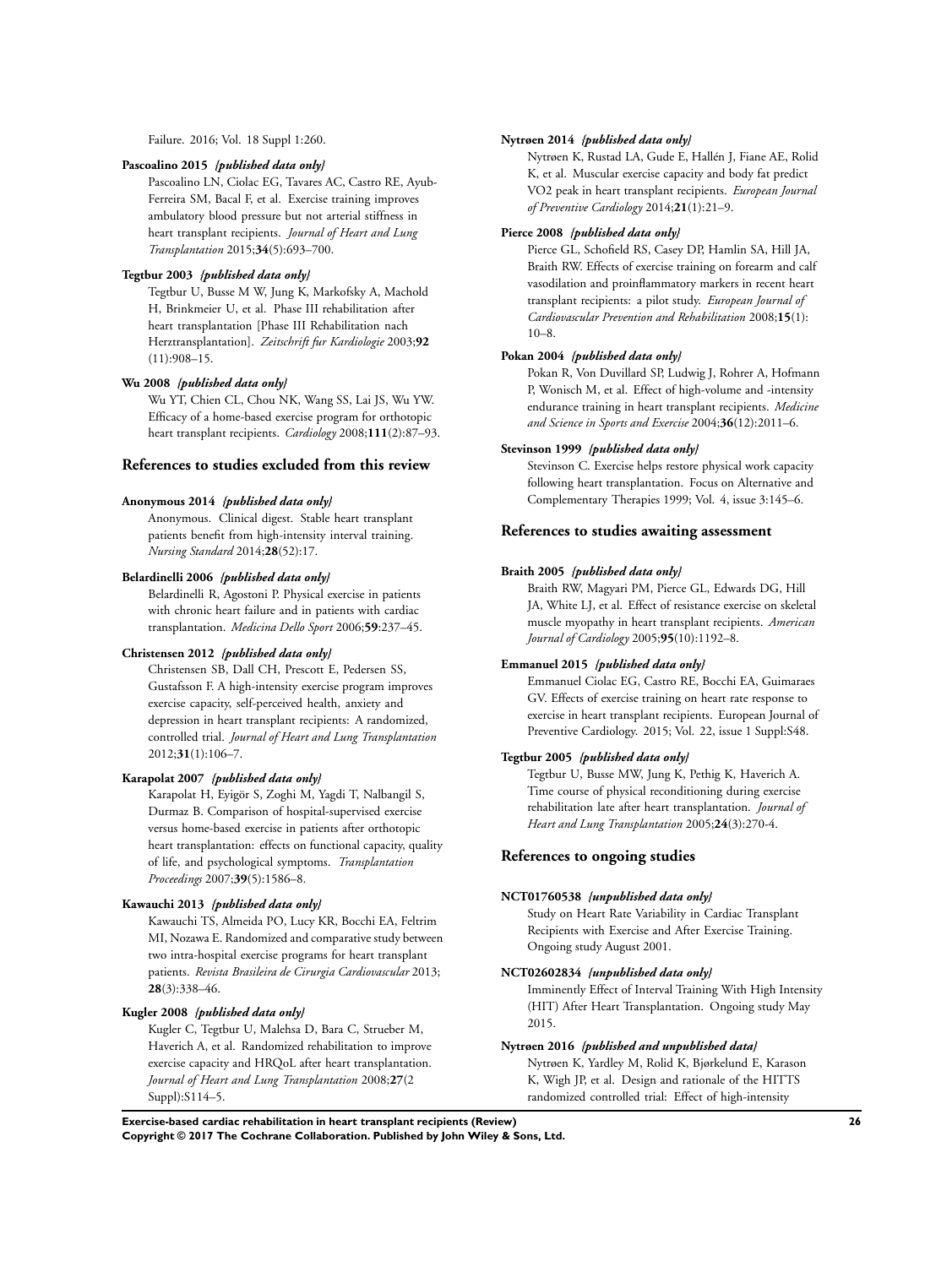interval training in de novo heart transplant recipients in Scandinavia. *American Heart Journal* 2016;**172**:95–105. Rolid K, Gullestad L, Nytroen K. High-intensity interval training in de novo heart transplant recipients-description of a study design. *European Journal of Cardiovascular Nursing* 2014;**13**:S51.

### **Additional references**

#### **ACSM 2017**

American College of Sports Medicine. *ACSM's Guidelines for Exercise Testing and Prescription*. 10th Edition. Philadelphia: Wolters Kluwer Health, 2017.

### **Anderson 2016**

Anderson L, Thompson DR, Oldridge N, Zwisler AD, Rees K, Martin N, et al. Exercise-based cardiac rehabilitation for coronary heart disease. *Cochrane Database of Systematic Reviews* 2016, Issue 1. [DOI: 10.1002/ 14651858.CD001800.pub3

#### **Anderson 2016a**

Anderson L, Dall CH, Nguyen TT, Burgess L, Taylor RS. Exercise-based cardiac rehabilitation in heart transplant recipients. *Cochrane Database of Systematic Reviews* 2016, Issue 6. [DOI: 10.1002/14651858.CD012264

#### **BACPR 2012**

British Association for Cardiovascular Prevention and Rehabilitation. The BACPR standards and core components for cardiovascular disease prevention and rehabilitation, 2nd edition. www.bacpr.com/resources/ 46C BACPR Standards and Core Components 2012.pdf (accessed 20 April 2016).

#### **Bengel 2001**

Bengel FM, Ueberfuhr P, Schiepel N, Nekolla SG, Reichart B, Schwaiger M. Effect of sympathetic reinnervation on cardiac performance after heart transplantation. *New England Journal of Medicine* 2001;**345**(10):731–8.

### **Bethell 2008**

Bethell H, Lewin R, Evans J, Turner S, Allender S, Petersen S. Outpatient cardiac rehabilitation attendance in England: variability by region and clinical characteristics. *Journal of Cardiopulmonary Rehabilitation and Prevention* 2008;**28**(6): 386–91.

#### **Blair 1996**

Blair SN, Kampert JB, Kohl HW, Harold W, Barlow CE, Macera CA, et al. Influences of cardiorespiratory fitness and other precursors on cardiovascular disease and all-cause mortality in men and women. *Journal of the American Medical Association* 1996;**276**(3):205-10.

#### **Braith 2000**

Braith RW, Edwards DG. Exercise following heart transplantation. *Sports Medicine* 2000;**30**(3):171–92.

#### **Brown 2011**

Brown JPR, Clark AM, Dalal H, Welch K, Taylor RS. Patient education in the management of coronary heart disease. *Cochrane Database of Systematic Reviews* 2011, Issue 12. [DOI: 10.1002/14651858.CD008895

#### **Butler 2004**

Butler J, Khadim G, Paul KM, Davis SF, Kronenberg MW, Chomsky DB, et al. Selection of patients for heart transplantation in the current era of heart failure therapy. *Journal of the American College of Cardiology* 2004;**43**(5): 787–93.

#### **Colvin 2015**

Colvin MM, Cook JL, Chang P, Francis G, Hsu DT, Kiernan MS, et al. Antibody-mediated rejection in cardiac transplantation: emerging knowledge in diagnosis and management: a scientific statement from the American Heart Association. *Circulation* 2015;**131**(18):1608–39.

#### **Colvin-Adams 2014**

Colvin-Adams M, Smithy JM, Heubner BM, Skeans MA, Edwards LB, Waller C, et al. OPTN/SRTR 2012 Annual Data Report: heart. *American Journal of Transplantation* 2014;**14**(Suppl 1):113–38.

#### **Colvin-Adams 2015**

Colvin-Adams M, Smith JM, Heubner BM, Skeans MA, Edwards LB, Waller CD, et al. OPTN/SRTR 2013 Annual Data Report: heart. *American Journal of Transplantation* 2015;**15**(Suppl 2):1–28.

#### **Corra 2005**

Corra U, Giannuzzi P, Adamopoulos S, Bjornstad H, Bjarnason-Weherns B, Cohen-Solal A, et al. Executive summary of the position paper of the Working Group on Cardiac Rehabilitation and Exercise Physiology of the European Society of Cardiology (ESC): core components of cardiac rehabilitation in chronic heart failure. *European Journal of Cardiovascular Prevention and Rehabilitation* 2005;**12**(4):321–5.

### **Costanzo 2010**

Costanzo MR, Dipchand A, Starling R, Anderson A, Chan M, Desai S, et al. The International Society of Heart and Lung Transplantation Guidelines for the care of heart transplant recipients. *Journal of Heart and Lung Transplantation* 2010;**29**(8):914–56.

#### **Dalal 2012**

Dalal HM, Wingham J, Palmer J, Taylor R, Petre C, Lewin R, et al. Why do so few patients with heart failure participate in cardiac rehabilitation? A cross-sectional survey from England, Wales and Northern Ireland. *BMJ Open* 2012;**2**(2):e000787.

#### **Didsbury 2013**

Didsbury M, McGee RG, Tong A, Craig JC, Chapman JR, Chadban S, et al. Exercise training in solid organ transplant recipients: a systematic review and meta-analysis. *Transplantation* 2013;**95**(5):679–87.

#### **Douard 1997**

Douard H, Parrens E, Billes MA, Labbe L, Baudet E, Broustet JP. Predictive factors of maximal aerobic capacity after cardiac transplantation. *European Heart Journal* 1997; **18**(11):1823–8.

**Exercise-based cardiac rehabilitation in heart transplant recipients (Review) 27 Copyright © 2017 The Cochrane Collaboration. Published by John Wiley & Sons, Ltd.**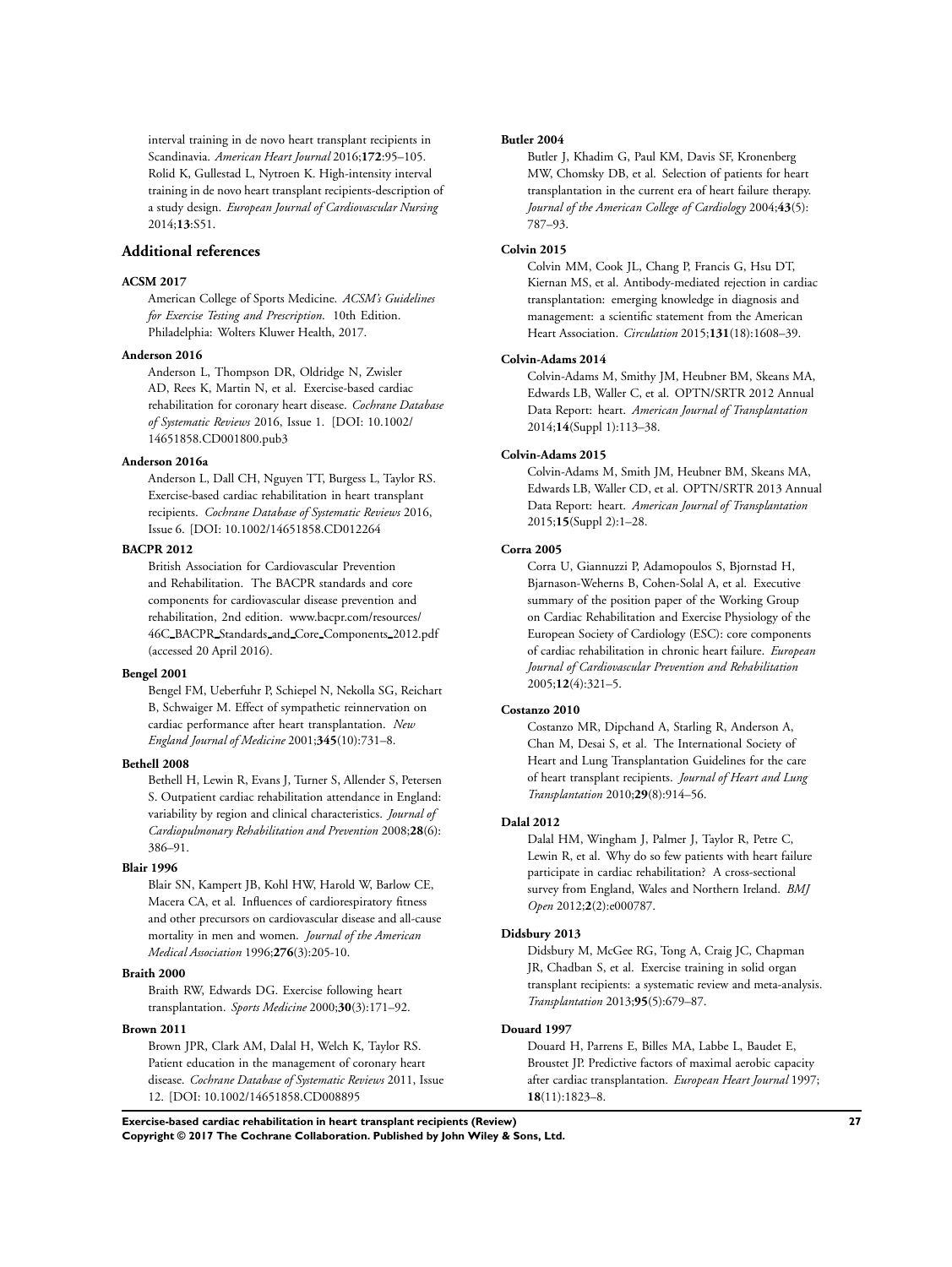#### **Egger 1997**

Egger M, Davey Smith G, Schneider M, Minder C. Bias in meta-analysis detected by a simple, graphical test. *British Medical Journal* 1997;**315**(7109):629–34.

#### **Fleg 2005**

Fleg JL, Morrell CH, Bos AG, Brant LJ, Talbot LA, Wright JG, et al. Accelerated longitudinal decline of aerobic capacity in healthy older adults. *Circulation* 2005;**112**(5): 674–82.

### **GRADEpro GDT 2015 [Computer program]**

GRADE Working Group, McMaster University. GRADEpro GDT. Available from www.gradepro.org. Version accessed prior to 3 March 2017. Hamiltion (ON): GRADE Working Group, McMaster University, 2015.

#### **Gulati 2003**

Gulati M, Pandey DK, Arnsdorf MF, Lauderdale DS, Thisted RA, Wicklund RH, et al. Exercise capacity and the risk of death in women: the St James Women Take Heart Project. *Circulation* 2003;**108**(13):1554-9.

### **Haykowsky 2005**

Haykowsky M, Eves N, Figgures L, McLean A, Koller M, Taylor D, et al. Effect of exercise training on VO2 peak and left ventricular systolic function in recent cardiac transplant recipients. *American Journal of Cardiology* 2005;**95**(8): 1002–4.

#### **Heran 2011**

Heran BS, Chen JM, Ebrahim S, Moxham T, Oldridge N, Rees K, et al. Exercise-based cardiac rehabilitation for coronary heart disease. *Cochrane Database of Systematic Reviews* 2011, Issue 7. [DOI: 10.1002/ 14651858.CD001800.pub2

#### **Higgins 2011**

Higgins JPT, Green S (editors). Cochrane Handbook for Systematic Reviews of Interventions Version 5.1.0 [updated March 2011]. The Cochrane Collaboration, 2011. Available from www.cochrane-handbook.org.

#### **Hollenberg 2004**

Hollenberg SM, Klein LW, Parrillo JE, Scherer M, Burns D, Tamburro P, et al. Changes in coronary endothelial function predict progression of allograft vasculopathy after heart transplantation. *Journal of Heart and Lung Transplantation* 2004;**23**(3):265–71.

#### **Hsieh 2011**

Hsieh PL, Wu YT, Chao WJ. Effects of exercise training in heart transplant recipients: a meta-analysis. *Cardiology* 2011;**120**(1):27–35.

# **ISHLT 2015**

International Society for Heart and Lung Transplantation. Transplant registry quarterly reports. www.ishlt.org/ registries/quarterlyDataReportStep3.asp (accessed 20 April 2016).

#### **Jendzjowsky 2007**

Jendzjowsky NG, Tomczak CR, Lawrance R, Taylor DA, Tymchak WJ, Riess KJ, et al. Impaired pulmonary oxygen uptake kinetics and reduced peak aerobic power during

small muscle mass exercise in heart transplant recipients. *Journal of Applied Physiology* 2007;**103**(5):1722–7.

#### **Kao 1994**

Kao AC, Van Trigt P 3rd, Shaeffer-McCall GS, Shaw JP, Kuzil BB, Page RD, et al. Central and peripheral limitations to upright exercise in untrained cardiac transplant recipients. *Circulation* 1994;**89**(6):2605–15.

#### **Kao 1995**

Kao AC, Van Trigt P 3rd, Shaeffer-McCall GS, Shaw JP, Kuzil BB, Page RD, et al. Allograft diastolic dysfunction and chronotropic incompetence limit cardiac output response to exercise two to six years after heart transplantation. *Journal of Heart and Lung Transplantation* 1995;**14**:11–22.

#### **Karapolat 2008**

Karapolat H, Eyigor S, Zoghi M, Yagdi T, Nalbantgil S, Durmaz B, et al. Effects of cardiac rehabilitation program on exercise capacity and chronotropic variables in patients with orthotopic heart transplant. *Clinical Research in Cardiology* 2008;**97**(7):449–56.

#### **Keteyian 1991**

Keteyian S, Shepard R, Ehrman J, Fedel F, Glick C, Rhoads K, et al. Cardiovascular responses of heart transplant patients to exercise training. *Journal of Applied Physiology* 1991;**70**(6):2627–31.

#### **Kobashigawa 1999a**

Kobashigawa JA. Postoperative management following heart transplantation. *Transplant Proceedings* 1999;**31**(5): 2038–46.

#### **Kobashigawa 2012**

Kobashigawa JA. The future of heart transplantation. *American Journal of Transplantation* 2012;**12**(11):2875–91.

### **Kokkinos 2008**

Kokkinos P, Myers J, Kokkinos JP, Pittaras A, Narayan P, Manolis A, et al. Exercise capacity and mortality in black and white men. *Circulation* 2008;**117**(5):614-22.

#### **Kokkinos 2010a**

Kokkinos P, Myers J. Exercise and physical activity: clinical outcomes and applications. *Circululation* 2010;**122**(16): 1637–48.

#### **Kokkinos 2010b**

Kokkinos P, Myers J, Faselis C, Panagiotakos DB, Doumas M, Pittaras A, et al. Exercise capacity and mortality in older men: a 20-year follow-up study. *Circulation* 2010;**122**(8): 790–7.

#### **Lampert 1996**

Lampert E, Mettauer B, Hoppeler H, Charloux A, Charpentier A, Lonsdorfer J. Structure of skeletal muscle in heart transplant recipients. *Journal of American College of Cardiology* 1996;**28**(4):980–4.

#### **Lefebvre 2011**

Lefebvre C, Manheimer E, Glanville J. Chapter 6: Searching for studies. In: Higgins JPT, Green S (editors). Cochrane Handbook for Systematic Reviews of Interventions Version 5.1.0 [updated March 2011]. The Cochrane Collaboration, 2011. Available from www.cochrane-handbook.org.

**Exercise-based cardiac rehabilitation in heart transplant recipients (Review) 28**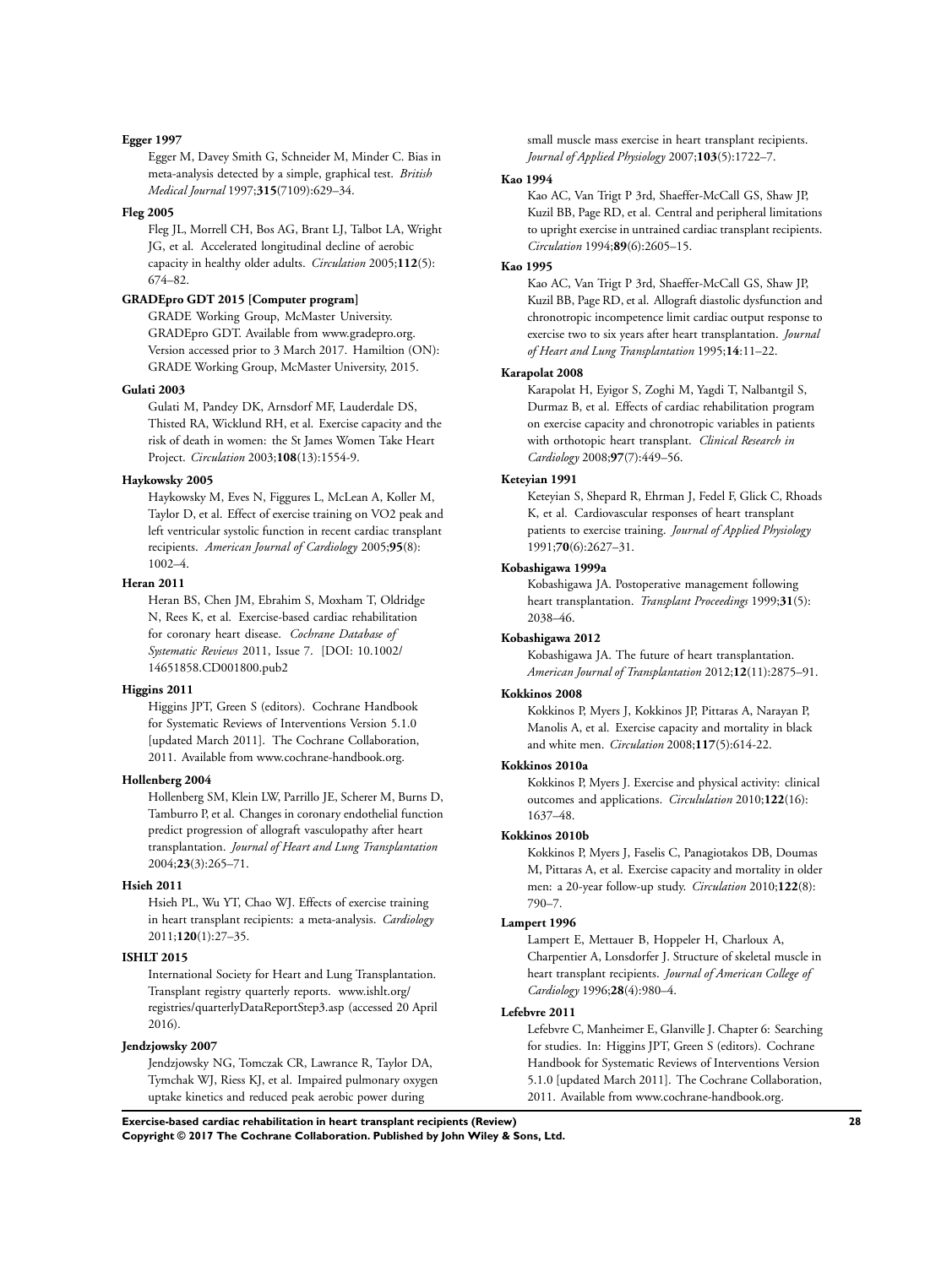#### **Lietz 2007**

Lietz K, Miller LW. Improved survival of patients with endstage heart failure listed for heart transplantation: analysis of organ procurement and transplantation network/US United Network of Organ Sharing data, 1990 to 2005. *Journal of American College of Cardiology* 2007;**50**(13):1282–90.

#### **Lund 2013**

Lund LH, Edwards LB, Kucheryavaya AY, Dipchand AI, Benden C, Christie JD, et al. The Registry of the International Society for Heart and Lung Transplantation: Thirtieth Official Adult Heart Transplant Report - 2013; focus theme: age. *Journal of Heart and Lung Transplantation* 2013;**32**(10):951–64.

#### **Mandak 1995**

Mandak JS, Aaronson KD, Mancini DM. Serial assessment of exercise capacity after heart transplantation. *Journal of Heart and Lung Transplantation* 1995;**14**(3):468–78.

#### **Manson 2002**

Manson JE, Greenland P, LaCroix AZ, Stefanick ML, Mouton CP, Oberman A, et al. Walking compared with vigorous exercise for the prevention of cardiovascular events in women. *New England Journal of Medicine* 2002;**347**(10): 716–25.

#### **Marconi 2003**

Marconi C, Marzorati M. Exercise after heart transplantation. *European Journal of Applied Physiology* 2003;**90**(3-4):250–9.

#### **McMurray 2012**

McMurray JJ, Adamopoulos S, Anker SD, Auricchio A, Bohm M, Dickstein K, et al. ESC Guidelines for the diagnosis and treatment of acute and chronic heart failure 2012: The Task Force for the Diagnosis and Treatment of Acute and Chronic Heart Failure 2012 of the European Society of Cardiology. Developed in collaboration with the Heart Failure Association (HFA) of the ESC. *European heart Journal* 2012;**33**(14):1787–847.

### **Myers 2002**

Myers J, Prakash M, Froelicher V, Do D, Partington S, Atwood JE. Exercise capacity and mortality among men referred for exercise testing. *New England Journal of Medicine* 2002;**346**(11):793-801.

#### **Nair 2011**

Nair N, Ball T, Uber PA, Mehra MR. Current and future challenges in therapy for antibody-mediated rejection. *Journal of Heart and Lung Transplantation* 2011;**30**(6): 612–7.

#### **NICE 2013**

National Institute for Health and Care Excellence. MI - Secondary Prevention: Secondary Prevention in Primary and Secondary Care for Patients Following a Myocardial Infarction: Partial Update of NICE CG48. www.nice.org.uk/guidance/cg172 (accessed 20 April 2016).

### **Nytrøen 2013c**

Nytrøen K, Gullestad L. Exercise after heart transplantation: an overview. *World Journal of Transplantation* 2013;**3**(4): 78–90.

#### **Osada 1997**

Osada N, Chaitman BR, Donohue TJ, Wolford TL, Stelken AM, Miller LW. Long-term cardiopulmonary exercise performance after heart transplantation. *American Journal of Cardiology* 1997;**79**(4):451-6.

### **Paffenbarger 1993**

Paffenbarger RS Jr, Hyde RT, Wing AL, Lee IM, Jung DL, Kampert JB. The association of changes in physical-activity level and other lifestyle characteristics with mortality among men. *New England Journal of Medicine* 1993;**328**(8):538- 45.

#### **Paulus 1992**

Paulus WJ, Bronzwaer JG, Felice H, Kishan N, Wellens F. Deficient acceleration of left ventricular relaxation during exercise after heart transplantation. *Circulation* 1992;**86**(4): 1175–85.

#### **Piepoli 2010**

Piepoli MF, Corrà U, Benzer W, Bjarnason-Wehrens B, Dendale P, Gaita D, et al. Secondary prevention through cardiac rehabilitation: from knowledge to implementation. A position paper from the Cardiac Rehabilitation Section of the European Association of Cardiovascular Prevention and Rehabilitation. *European Journal of Cardiovascular Prevention and Rehabilitation* 2010;**17**(1):1–17.

#### **RevMan 2014 [Computer program]**

The Cochrane Collaboration. Review Manager (RevMan). Version 5.3. Copenhagen: The Nordic Cochrane Centre: The Cochrane Collaboration, 2014.

#### **Rosenbaum 2016**

Rosenbaum AN, Kremers WK, Schirger JA, Thomas RJ, Squires RW, Allison TG, et al. Association between early cardiac rehabilitation and long-term survival in cardiac transplant recipients. *Mayo Clinic Proceedings* 2016;**91**(2): 149–56.

#### **Sandvik 1993**

Sandvik L, Erikssen J, Thaulow E, Erikssen G, Mundal R, Rodahl K. Physical fitness as a predictor of mortality among healthy, middle-aged Norwegian men. *New England Journal of Medicine* 1993;**328**(8):533-537.

#### **Schünemann 2011**

Schünemann HJ, Oxman AD, Vist GE, Higgins JPT, Deeks JJ, Glasziou P, Guyatt GH. Chapter 12: Interpreting results and drawing conclusions. In: Higgins JPT, Green S (editors), Cochrane Handbook for Systematic Reviews of Interventions. Available from www.cochranehandbook.org.

#### **Shah 2012**

Shah MR, Starling RC, Schwartz Longacre L, Mehra MR, Working Group Participants. Heart transplantation research in the next decade - a goal to achieving evidencebased outcomes: National Heart, Lung, and Blood Institute Working Group. *Journal of American College of Cardiology* 2012;**59**(14):1263–9.

#### **Sibilitz 2016**

Sibilitz KL, Berg SK, Tang LH, Risom SS, Gluud C, Lindschou J, et al. Exercise-based cardiac rehabilitation

**Exercise-based cardiac rehabilitation in heart transplant recipients (Review) 29 Copyright © 2017 The Cochrane Collaboration. Published by John Wiley & Sons, Ltd.**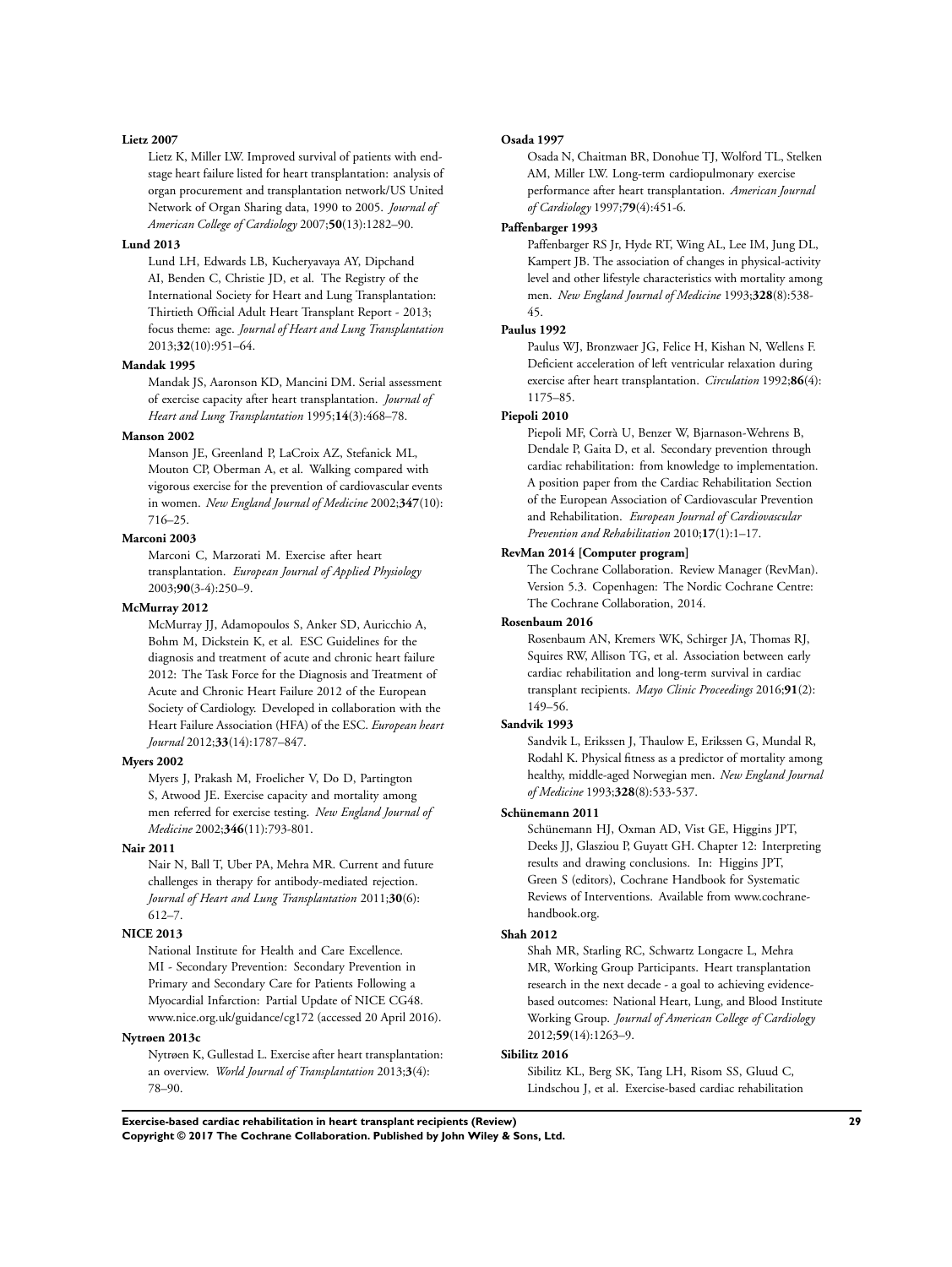for adults after heart valve surgery. *Cochrane Database of Systematic Reviews* 2016, Issue 3. [DOI: 10.1002/ 14651858.CD010876

### **StataCorp 2013 [Computer program]**

StataCorp. Stata Statistical Software: Release 13. College Station, TX: StataCorp, 2013.

#### **Stehlik 2012**

Stehlik J, Edwards LB, Kucheryavaya AY, Benden C, Christie JD, Dipchand AI, et al. The Registry of the International Society for Heart and Lung Transplantation: 29th official adult heart transplant report. *Journal of Heart and Lung Transplantation* 2012;**31**(10):1052–64.

#### **Stehlik 2014**

Stehlik J, Stevenson LW, Edwards LB, Crespo-Leiro MG, Delgado JF, Dorent R, et al. Organ allocation around the world: insights from the ISHLT International Registry for Heart and Lung Transplantation. *Journal of Heart and Lung Transplantation* 2014;**33**(10):975–84.

#### **Taylor 2007**

Taylor DO, Edwards LB, Boucek MM, Trulock EP, Aurora P, Christie J, et al. Registry of the International Society for Heart and Lung Transplantation: twenty-fourth official adult heart transplant report - 2007. *Journal of Heart and Lung Transplantation* 2007;**26**(8):769–81.

#### **Taylor 2014**

Taylor RS, Sagar VA, Davies EJ, Briscoe S, Coats AJS, Dalal H, et al. Exercise-based rehabilitation for heart failure. *Cochrane Database of Systematic Reviews* 2014, Issue 4. [DOI: 10.1002/14651858.CD003331.pub4

#### **Taylor 2015**

Taylor RS, Dalal H, Jolly K, Zawada A, Dean SG, Cowie A, et al. Home-based versus centre-based cardiac rehabilitation. *Cochrane Database of Systematic Reviews* 2015, Issue 8. [DOI: 10.1002/14651858.CD007130

#### **Tierney 2011**

Tierney S, Mamas M, Skelton D, Woods S, Rutter MK, Gibson M, et al. What can we learn from patients with heart failure about exercise adherence? A systematic review of qualitative papers. *Health Psychology* 2011;**30**(4):401.

#### **Tjang 2008**

Tjang YS, van der Heijden GJ, Tenderich G, Grobbee DE, Korfer R. Survival analysis in heart transplantation: results from an analysis of 1290 cases in a single center. *European Journal of Cardiothoracic Surgery* 2008;**33**(5):856–61.

#### **Tonsho 2014**

Tonsho M, Michel S, Ahmed Z, Alessandrini A, Madsen JC. Heart transplantation: challenges facing the field. *Cold Spring Harbor Perspectives in Medicine* 2014;**4**(5):a015636.

#### **Yancy 2013**

Yancy CW, Jessup M, Bozkurt B, Butler J, Casey DE Jr, Drazner MH, et al. 2013 ACCF/AHA guideline for the management of heart failure: a report of the American College of Cardiology Foundation/American Heart Association Task Force on Practice Guidelines. *Journal of American College of Cardiology* 2013;**62**(16):e147–239.

#### **Yardley 2016**

Yardley M, Gullestad L, Nytrøen K. The long term effects of high intensity exercise; a 5 years follow-up of a randomized controlled trial in heart transplant recipients. European Journal of Heart Failure. 2016; Vol. 18:260.

∗ *Indicates the major publication for the study*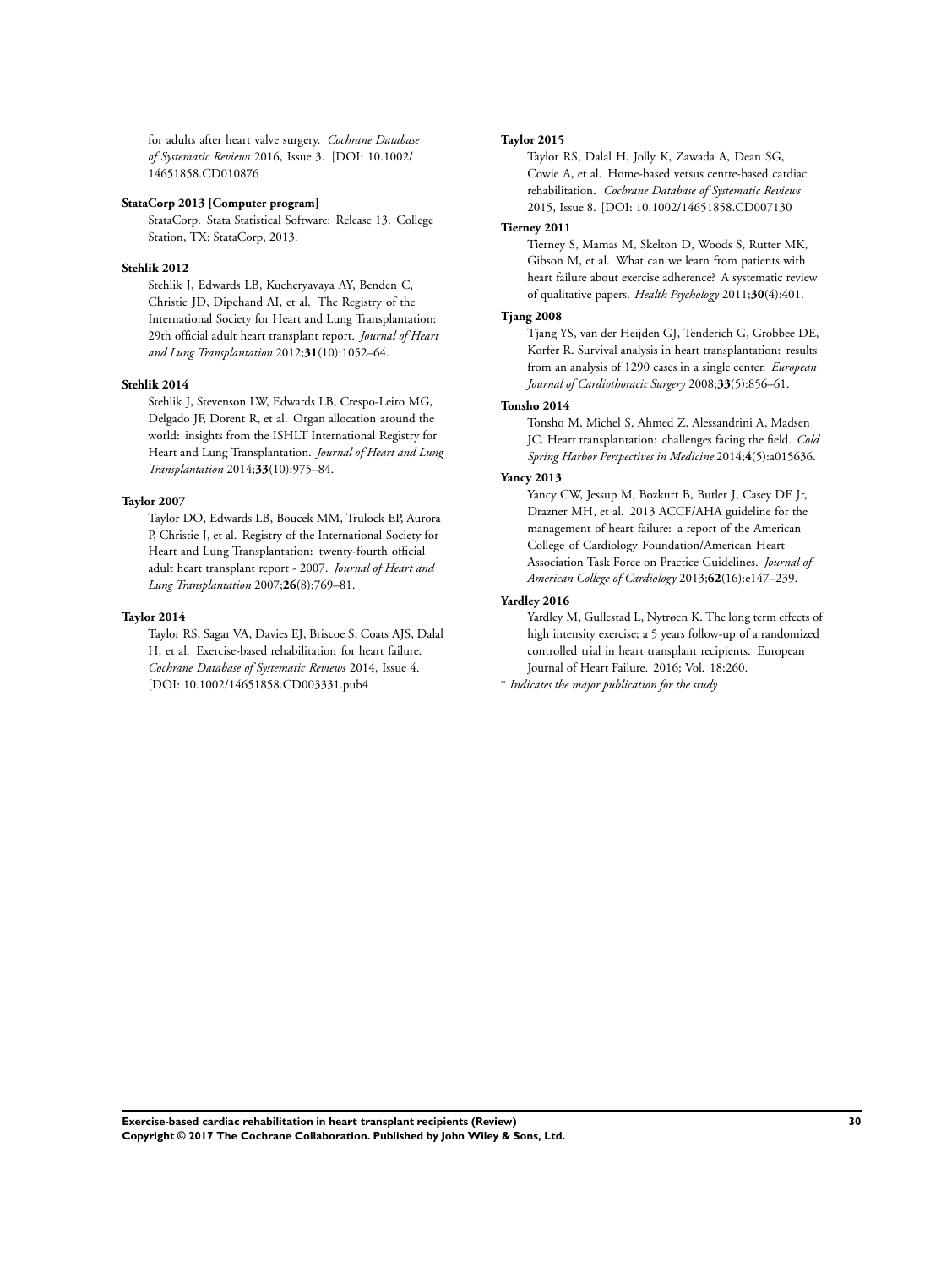# <span id="page-32-0"></span>**CHARACTERISTICS OF STUDIES**

# **Characteristics of included studies** *[ordered by study ID]*

# **[Bernardi 2007](#page-25-0)**

| Methods                                                     | <b>Study design: RCT</b><br>Country: Italy<br>Dates participants recruited: NR<br>Maximum follow up: 6 months                                                                                                                                                                                                                                                                                                                                                                                                                                                                                                                                                                                                                                                                                                                                                                                                                                                                                                                                                                |                                                                                                                                |  |
|-------------------------------------------------------------|------------------------------------------------------------------------------------------------------------------------------------------------------------------------------------------------------------------------------------------------------------------------------------------------------------------------------------------------------------------------------------------------------------------------------------------------------------------------------------------------------------------------------------------------------------------------------------------------------------------------------------------------------------------------------------------------------------------------------------------------------------------------------------------------------------------------------------------------------------------------------------------------------------------------------------------------------------------------------------------------------------------------------------------------------------------------------|--------------------------------------------------------------------------------------------------------------------------------|--|
| Participants                                                | <b>Inclusion criteria:</b> 6 months after heart transplantation. No signs or symptoms of active<br>cardiorespiratory disease (apart from controlled hypertension)<br><b>Exclusion criteria: NR</b><br>N randomised: total: 24; intervention: 13; comparator: 11<br><b>Age (mean ± SD):</b> intervention: 50 ± 3 years; comparator: 53 ± 4 years<br>Percentage male: NR<br>Ethnicity: NR                                                                                                                                                                                                                                                                                                                                                                                                                                                                                                                                                                                                                                                                                      |                                                                                                                                |  |
| Interventions                                               | <b>Interventions:</b> Exercising on a training bicycle at 50 rpm for 30 minutes, 5 days a week,<br>at 60% to 70% of their peak oxygen consumption (first exercise session measured the<br>peak oxygen consumption and familiarised the patients with the intervention). Exercise<br>test to exhaustion performed after 3 months. A new training load was calculated.<br><b>Components:</b> Exercise only<br><b>Setting:</b> Home<br>Aerobic exercise: Cycling<br>Time of start after transplant: Randomised 6 months post-transplantation<br>Length of session: 30 minutes<br>Frequency: 5 days a week<br>Intensity: 50 rpm 60% to 70% of their peak oxygen consumption. (measured at first<br>exercise session)<br>Resistance training included? No<br>Total duration: 6 months (a new exercise test to exhaustion was performed at 3 months)<br><b>Co-interventions:</b> Medication<br>Comparator: Patients were told to "avoid exercise above their normal pre-study routine<br>and specifically to avoid exercise that would lead to feelings of dyspnoea or exhaustion" |                                                                                                                                |  |
| Outcomes                                                    | Exercise capacity $(\text{VO}_{2\text{peak}})$                                                                                                                                                                                                                                                                                                                                                                                                                                                                                                                                                                                                                                                                                                                                                                                                                                                                                                                                                                                                                               |                                                                                                                                |  |
| Notes                                                       |                                                                                                                                                                                                                                                                                                                                                                                                                                                                                                                                                                                                                                                                                                                                                                                                                                                                                                                                                                                                                                                                              |                                                                                                                                |  |
| <b>Risk of bias</b>                                         |                                                                                                                                                                                                                                                                                                                                                                                                                                                                                                                                                                                                                                                                                                                                                                                                                                                                                                                                                                                                                                                                              |                                                                                                                                |  |
| <b>Bias</b>                                                 | Authors' judgement                                                                                                                                                                                                                                                                                                                                                                                                                                                                                                                                                                                                                                                                                                                                                                                                                                                                                                                                                                                                                                                           | Support for judgement                                                                                                          |  |
| Random sequence generation (selection Unclear risk<br>bias) |                                                                                                                                                                                                                                                                                                                                                                                                                                                                                                                                                                                                                                                                                                                                                                                                                                                                                                                                                                                                                                                                              | Method of random sequence generation<br>was not described. "The subjects were ran-<br>domly assigned to the training or to the |  |

**Exercise-based cardiac rehabilitation in heart transplant recipients (Review) 31**

**Copyright © 2017 The Cochrane Collaboration. Published by John Wiley & Sons, Ltd.**

control group"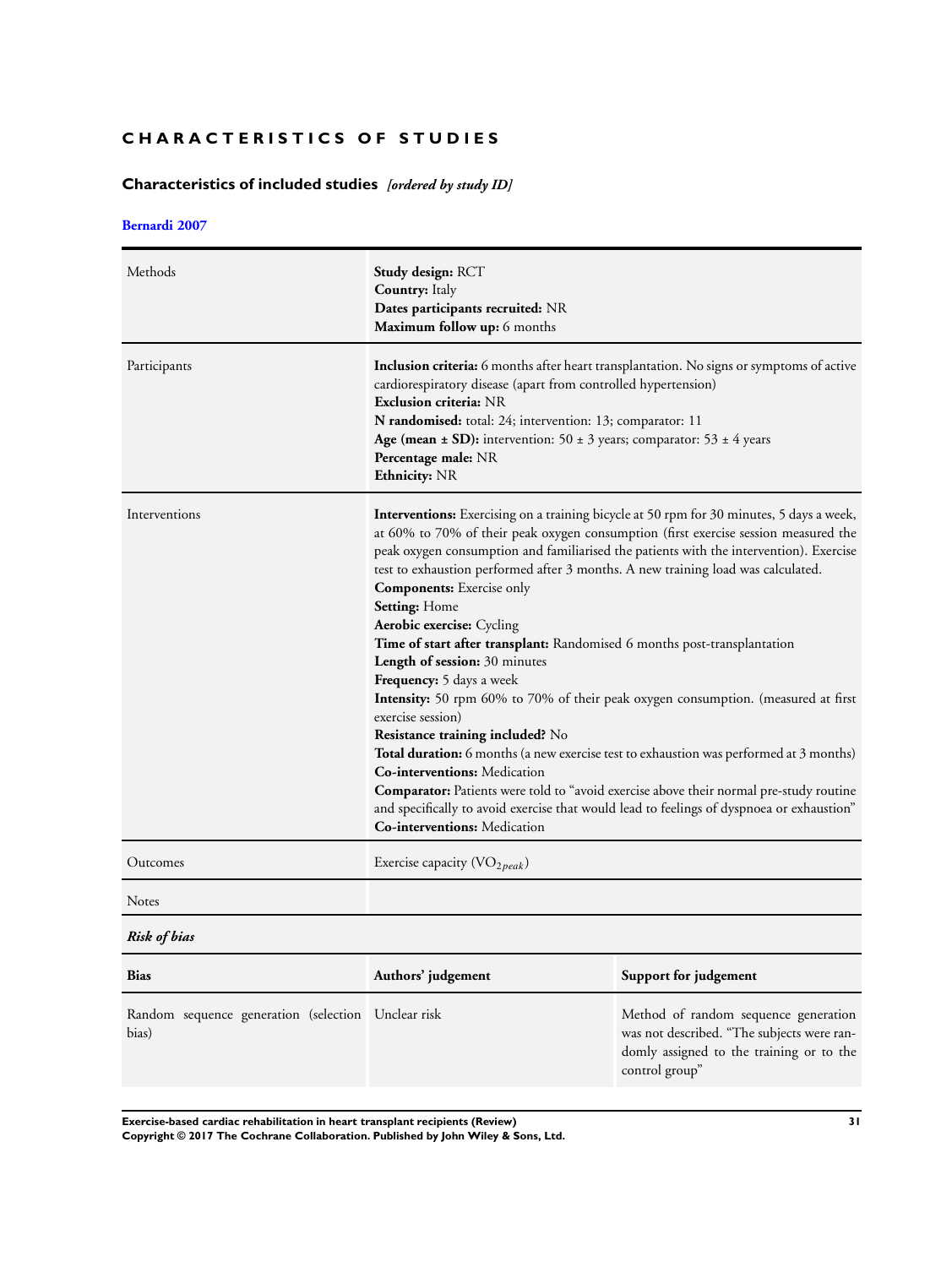# **[Bernardi 2007](#page-25-0)** (*Continued)*

| Allocation concealment (selection bias)                                           | Unclear risk | Allocation concealment was not described                                                                                                                      |
|-----------------------------------------------------------------------------------|--------------|---------------------------------------------------------------------------------------------------------------------------------------------------------------|
| Blinding of outcome assessment (detection   Unclear risk<br>bias)<br>All outcomes |              | Blinding of outcome assessment was not<br>described                                                                                                           |
| Incomplete outcome data (attrition bias)<br>All outcomes                          | Low risk     | No patients were reported as being lost to<br>follow-up in either group                                                                                       |
| Selective reporting (reporting bias)                                              | Low risk     | All variables described in the methods sec-<br>tion were reported in the results section                                                                      |
| Were groups balanced at baseline?                                                 | Low risk     | The groups were balanced at baseline; no<br>significant differences found in any partic-<br>ipants' characteristics at the time of their<br>first observation |
| Did both groups receive comparable care? Low risk                                 |              | All participants in both groups received the<br>same co-intervention (drug therapy)                                                                           |
| Source of funding                                                                 | Unclear risk | <b>NR</b>                                                                                                                                                     |
| Declared conflicts of Interest                                                    | Unclear risk | <b>NR</b>                                                                                                                                                     |

# **[Braith 2008](#page-25-0)**

| Methods       | Study design: RCT<br><b>Country: USA</b><br><b>Dates participants recruited:</b> Participants were randomised before their heart trans-<br>plantation. Exercise was initiated 8 weeks after transplantation<br>Maximum follow up: 12 weeks                                                                                                                                                                                                                                                                                                        |
|---------------|---------------------------------------------------------------------------------------------------------------------------------------------------------------------------------------------------------------------------------------------------------------------------------------------------------------------------------------------------------------------------------------------------------------------------------------------------------------------------------------------------------------------------------------------------|
| Participants  | <b>Inclusion criteria:</b> NR (participants were recruited while on the waiting list for a heart<br>transplant)<br><b>Exclusion criteria: NR</b><br>N randomised: Total: 20; intervention:10; comparator: 10<br>Age (mean $\pm$ SD): intervention: 54.4 $\pm$ 13.1 years; comparator: 54.3 $\pm$ 9.5 years<br>Percentage male: intervention: 78%; comparator: 86%<br><b>Ethnicity: NR</b>                                                                                                                                                         |
| Interventions | <b>Interventions:</b> Each session consisted of a 5 minute warm up, 30 minutes of continuous<br>treadmill walking and a 5 minute cool down. Exercised progressed to 35 to 40 minutes<br>as tolerated. Intensity was measured using a Borg RPE scale to maintain intensity in the<br>range of 11 and 13, and progressed to 12 to 14 range.<br><b>Components:</b> Exercise only<br>Setting: The Living Well Centre at the University of Gainesville, Florida<br>Aerobic exercise: walking on a treadmill<br>Time of start after transplant: 8 weeks |

**Exercise-based cardiac rehabilitation in heart transplant recipients (Review) 32**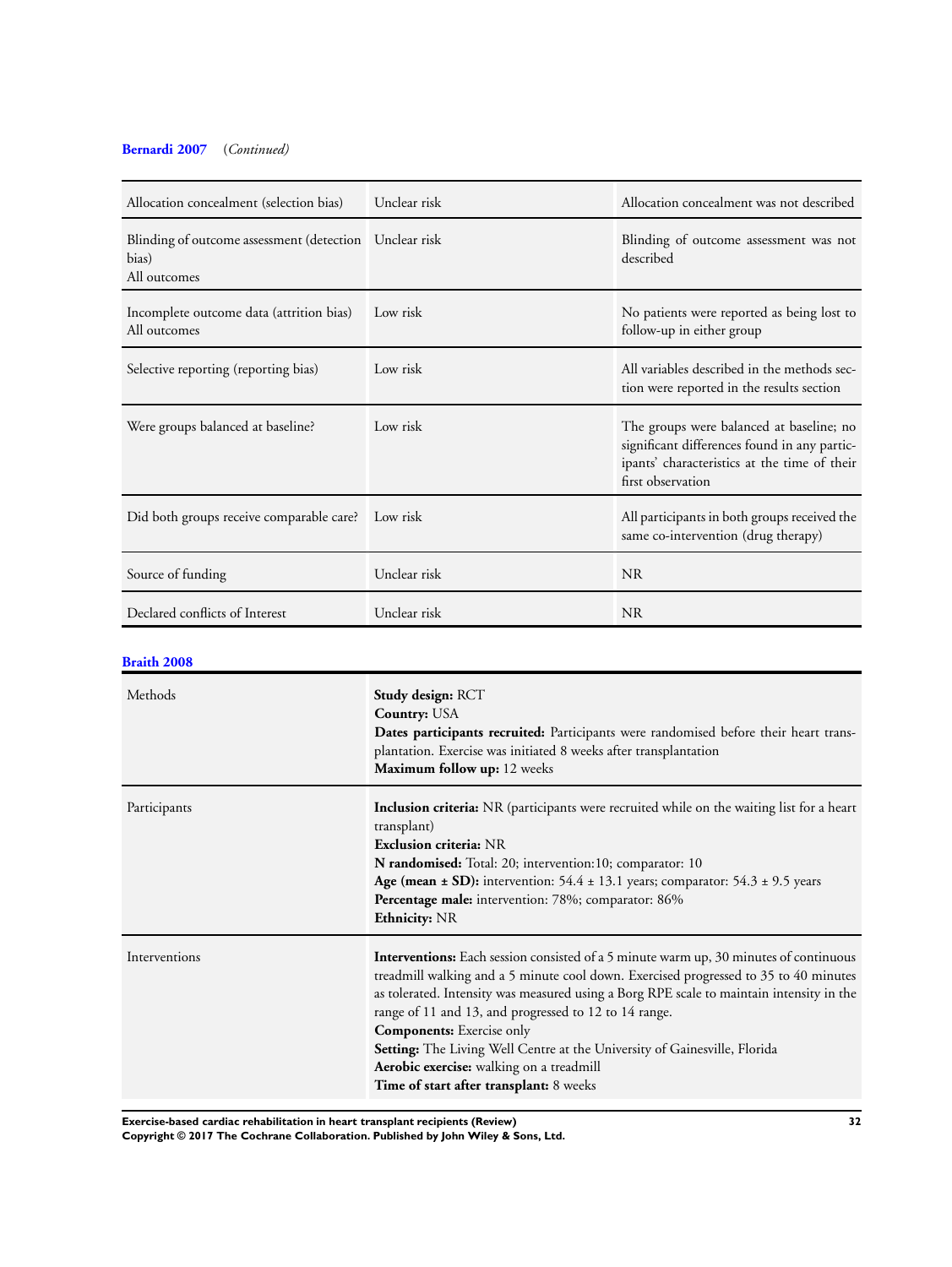# **[Braith 2008](#page-25-0)** (*Continued)*

|                                                                                 | <b>Length of session:</b> 40 minutes (progressed to 45 to 50 minutes after 4 weeks if exercise<br>was well tolerated)<br>Frequency: 3 days a week<br>Intensity: Range 11 to 13 on Borg RPE scale, and progressed to 12 to 14 range<br>Total duration: 12 weeks<br>Resistance training included?: No<br>Co-interventions: Medication - immunosuppressive therapy<br>Comparator: The control group received the usual post-transplant medical care but did<br>not participate in any supervised exercise<br>Co-interventions: "Continue to receive standard medical care for HTRs from their<br>transplant physician, including encouragement to engage in regular walking, but did not<br>participate in supervised exercise" |                                                                                                                                                   |  |  |  |
|---------------------------------------------------------------------------------|------------------------------------------------------------------------------------------------------------------------------------------------------------------------------------------------------------------------------------------------------------------------------------------------------------------------------------------------------------------------------------------------------------------------------------------------------------------------------------------------------------------------------------------------------------------------------------------------------------------------------------------------------------------------------------------------------------------------------|---------------------------------------------------------------------------------------------------------------------------------------------------|--|--|--|
| Outcomes                                                                        | Exercise capacity (VO <sub>2peak</sub> )                                                                                                                                                                                                                                                                                                                                                                                                                                                                                                                                                                                                                                                                                     |                                                                                                                                                   |  |  |  |
| Notes                                                                           |                                                                                                                                                                                                                                                                                                                                                                                                                                                                                                                                                                                                                                                                                                                              |                                                                                                                                                   |  |  |  |
| <b>Risk of bias</b>                                                             |                                                                                                                                                                                                                                                                                                                                                                                                                                                                                                                                                                                                                                                                                                                              |                                                                                                                                                   |  |  |  |
| <b>Bias</b>                                                                     | Authors' judgement                                                                                                                                                                                                                                                                                                                                                                                                                                                                                                                                                                                                                                                                                                           | Support for judgement                                                                                                                             |  |  |  |
| Random sequence generation (selection Unclear risk<br>bias)                     |                                                                                                                                                                                                                                                                                                                                                                                                                                                                                                                                                                                                                                                                                                                              | Randomisation method not described                                                                                                                |  |  |  |
| Allocation concealment (selection bias)                                         | Unclear risk                                                                                                                                                                                                                                                                                                                                                                                                                                                                                                                                                                                                                                                                                                                 | Allocation concealment not described                                                                                                              |  |  |  |
| Blinding of outcome assessment (detection Unclear risk<br>bias)<br>All outcomes |                                                                                                                                                                                                                                                                                                                                                                                                                                                                                                                                                                                                                                                                                                                              | "All FMD procedures were performed by<br>the same blinded technician". However,<br>blinding was not described for assessment<br>of other outcomes |  |  |  |
| Incomplete outcome data (attrition bias)<br>All outcomes                        | High risk                                                                                                                                                                                                                                                                                                                                                                                                                                                                                                                                                                                                                                                                                                                    | Intervention: 1/10 (10%) lost to follow-up;<br>control: 3/10 (30%) lost to follow-up                                                              |  |  |  |
| Selective reporting (reporting bias)                                            | Low risk                                                                                                                                                                                                                                                                                                                                                                                                                                                                                                                                                                                                                                                                                                                     | All outcomes described in the methods<br>were reported in the results                                                                             |  |  |  |
| Were groups balanced at baseline?                                               | Low risk                                                                                                                                                                                                                                                                                                                                                                                                                                                                                                                                                                                                                                                                                                                     | No significant difference was found in<br>the baseline characteristics between both<br>groups                                                     |  |  |  |
| Did both groups receive comparable care? Low risk                               |                                                                                                                                                                                                                                                                                                                                                                                                                                                                                                                                                                                                                                                                                                                              | All participants within the groups received<br>the same co-intervention (drug therapy)                                                            |  |  |  |
| Source of funding                                                               | Low risk                                                                                                                                                                                                                                                                                                                                                                                                                                                                                                                                                                                                                                                                                                                     | American Heart Association                                                                                                                        |  |  |  |
| Declared conflicts of Interest                                                  | Unclear risk                                                                                                                                                                                                                                                                                                                                                                                                                                                                                                                                                                                                                                                                                                                 | <b>NR</b>                                                                                                                                         |  |  |  |

**Exercise-based cardiac rehabilitation in heart transplant recipients (Review) 33**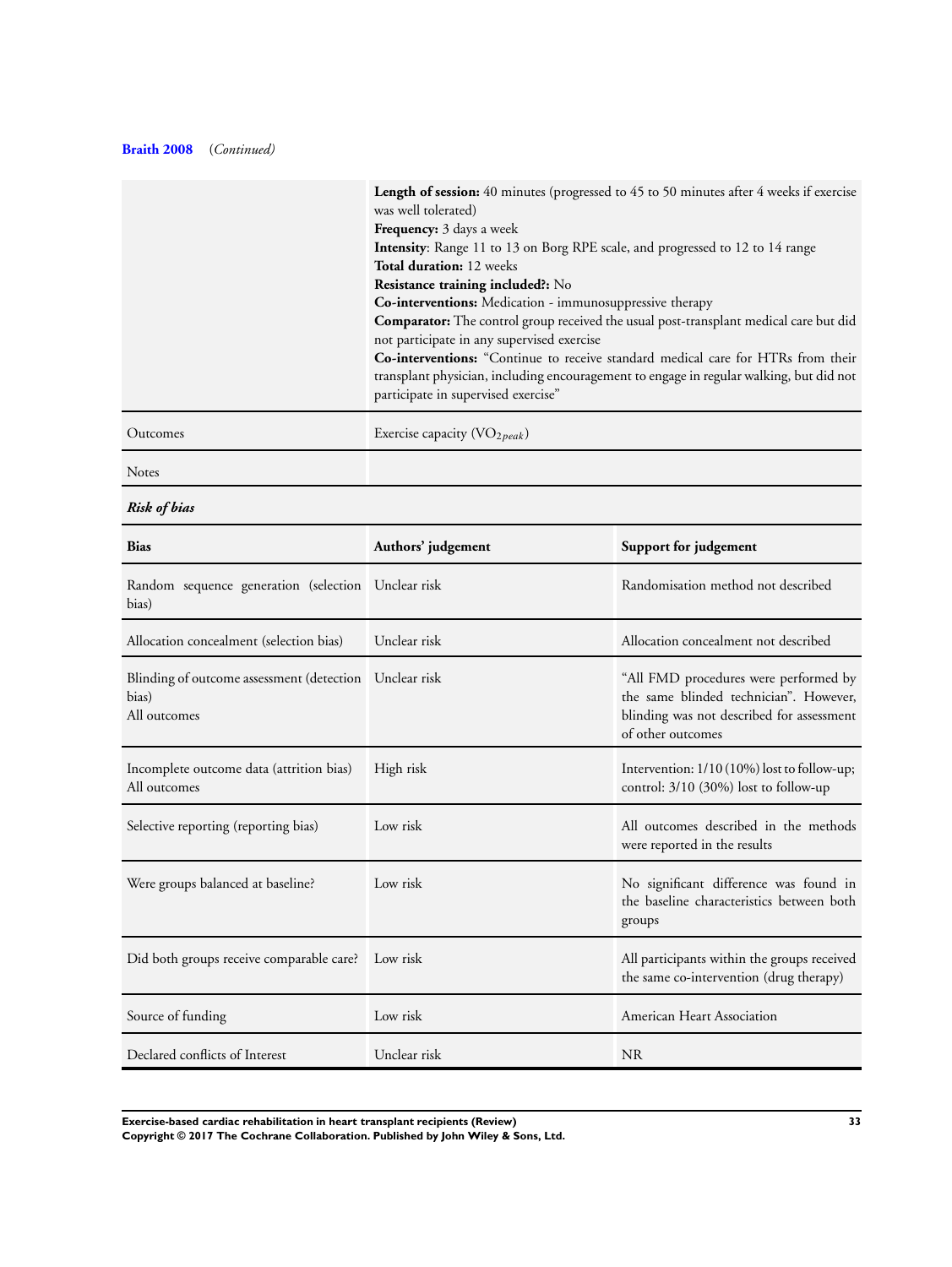| .<br>٦ | . . |
|--------|-----|
|        |     |

| Methods       | Study design: Cross-over RCT<br><b>Country: Denmark</b><br>Dates participants recruited: NR<br>Maximum follow up: 12 weeks                                                                                                                                                                                                                                                                                                                                                                                                                                                                                                                                                                                                                                                                                                                                                                                                                                                                                                                                                                                                                                                                                                                                                                                                                                    |
|---------------|---------------------------------------------------------------------------------------------------------------------------------------------------------------------------------------------------------------------------------------------------------------------------------------------------------------------------------------------------------------------------------------------------------------------------------------------------------------------------------------------------------------------------------------------------------------------------------------------------------------------------------------------------------------------------------------------------------------------------------------------------------------------------------------------------------------------------------------------------------------------------------------------------------------------------------------------------------------------------------------------------------------------------------------------------------------------------------------------------------------------------------------------------------------------------------------------------------------------------------------------------------------------------------------------------------------------------------------------------------------|
| Participants  | Inclusion criteria: Clinically stable heart transplant recipients (12 months or more after<br>transplantation) aged > 18 years. From the Heart Centre, Rigshospitalet, University of<br>Copenhagen, physically capable of participating in high-intensity interval training.<br>Exclusion criteria: Unstable condition defined as recent moderate or severe rejection<br>episodes ( $> H1R < 3$ months); severe coronary allograft vasculopathy or malignant<br>disease; and retransplantation or multi-organ transplantation<br>N randomised: Total: 17 (only 16 completed the study and whom the analysis was based<br>on); intervention: 9; comparator: 8<br>(Note: As this was a cross-over study, both groups swapped after the 5 months washout<br>period)<br>Age (mean $\pm$ SD): Mean = 51.9 years (range: 33 years to 70 years)<br>Percentage male: 75%<br>Ethnicity: NR                                                                                                                                                                                                                                                                                                                                                                                                                                                                             |
| Interventions | Interventions: High-intensity training session consisted of 16 minutes interval training<br>of 4-, 2 and 1-minute duration at > 80% of $\text{VO}_{2\text{peak}}$ , separated by a 2-min active rest<br>period (approximately 60% of $\text{VO}_{2\text{peak}}$ ). Each session lasted 32 minutes<br>The > 80% of $\text{VO}_{2\text{peak}}$ was used as a minimum exercise effort in the 4-, 2-, and 1-min<br>interval blocks. If the heart transplant recipients were able to work at an even higher<br>exercise intensity in the shorter time frames (e.g. in the 2- or 1-min interval blocks) they<br>were told to do so. high-intensity interval training protocol (10-minute warm up, 16-<br>minutes of high-intensity interval training + recovery and 10-minute cool down)<br><b>Components:</b> Exercise only<br><b>Setting: Heart Centre</b><br><b>Aerobic exercise:</b> Cycling<br>Time of start after transplant: Minimum of 12 months<br>Length of session: 32 minutes<br><b>Frequency:</b> 3 times a week<br>Intensity: 16 minutes interval training of 4-,2 and 1-minute duration at >80% of<br>$\rm VO_{2\textit{peak}}$ , separated by a 2-minute active rest period (approximately 60% of $\rm VO_{2\textit{peak}}$ ).<br>$> 80\%$ of VO <sub>2peak</sub> was used as a minimum exercise effort in the 4-, 2-, and 1-min<br>interval blocks |
|               | <b>Total duration:</b> 12 weeks<br>Resistance training included?: No<br><b>Co-interventions:</b> Medication<br><b>Comparator:</b> Continued moderate exercise<br>Co-interventions: Supervised sessions three times a week for 12 weeks.<br>"The CON sessions consisted of biking for 45 min with an intensity corresponding to                                                                                                                                                                                                                                                                                                                                                                                                                                                                                                                                                                                                                                                                                                                                                                                                                                                                                                                                                                                                                                |
| Outcomes      | 60-70% of $\text{VO}_{2\text{peak}}$ . All sessions began with a 10- min warm-up and ended with a 10-<br>min cool down"<br>Exercise capacity (VO <sub>2peak</sub> )                                                                                                                                                                                                                                                                                                                                                                                                                                                                                                                                                                                                                                                                                                                                                                                                                                                                                                                                                                                                                                                                                                                                                                                           |

**Exercise-based cardiac rehabilitation in heart transplant recipients (Review) 34 Copyright © 2017 The Cochrane Collaboration. Published by John Wiley & Sons, Ltd.**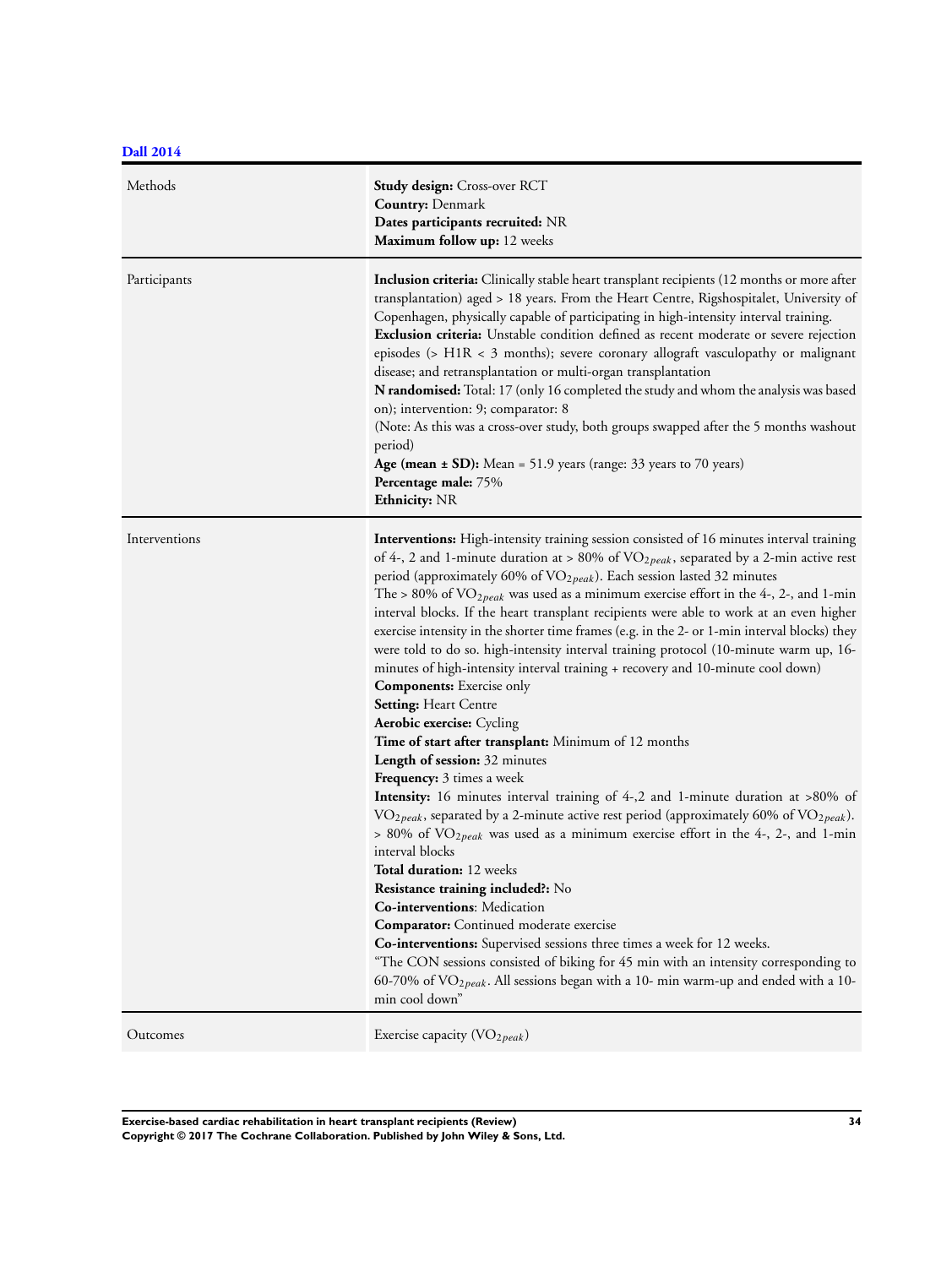# **[Dall 2014](#page-25-0)** (*Continued)*

| Notes | Data were analysed as a 2 x 2 cross-over design using the pkcross command in STATA |
|-------|------------------------------------------------------------------------------------|
|       | with a formal test for period and carryover effects                                |

# *Risk of bias*

| <b>Bias</b>                                                                 | Authors' judgement | Support for judgement                                                                                                                                                                                                                                        |
|-----------------------------------------------------------------------------|--------------------|--------------------------------------------------------------------------------------------------------------------------------------------------------------------------------------------------------------------------------------------------------------|
| Random sequence generation (selection Low risk<br>bias)                     |                    | "After baseline testing, a person not in-<br>volved in the study randomised patients<br>(envelope randomisation) into two groups:<br>high-intensity interval training-washout-<br>CON or CON-washout-high-intensity in-<br>terval training"                  |
| Allocation concealment (selection bias)                                     | Low risk           | "After baseline testing, a person not in-<br>volved in the study randomised patients"                                                                                                                                                                        |
| Blinding of outcome assessment (detection Low risk<br>bias)<br>All outcomes |                    | "The outcome assessors were blinded to the<br>intervention allocation, and the patients<br>were asked not to discuss exercise habits<br>with the test staff"                                                                                                 |
| Incomplete outcome data (attrition bias)<br>All outcomes                    | Low risk           | $1/17$ total $(6%)$ drop-out                                                                                                                                                                                                                                 |
| Selective reporting (reporting bias)                                        | Low risk           | All outcomes stated that were going to be<br>recorded were reported                                                                                                                                                                                          |
| Were groups balanced at baseline?                                           | Low risk           | As it was a cross-over study, baseline char-<br>acteristics given were for all participants re-<br>cruited                                                                                                                                                   |
| Did both groups receive comparable care?                                    | Low risk           | In this cross-over trial, each group either<br>received high-intensity interval training or<br>continued moderate-intensity exercise for<br>12 weeks, and then after a month washout<br>period, the group was allocated to the al-<br>ternative intervention |
| Source of funding                                                           | Low risk           | Danish Physiotherapy Research Founda-<br>tion and the Danish Health Foundation                                                                                                                                                                               |
| Declared conflicts of Interest                                              | Low risk           | "The authors of this manuscript have no<br>conflicts of interest to disclose as described<br>by the American Journal of Transplanta-<br>tion"                                                                                                                |

**Exercise-based cardiac rehabilitation in heart transplant recipients (Review) 35 Copyright © 2017 The Cochrane Collaboration. Published by John Wiley & Sons, Ltd.**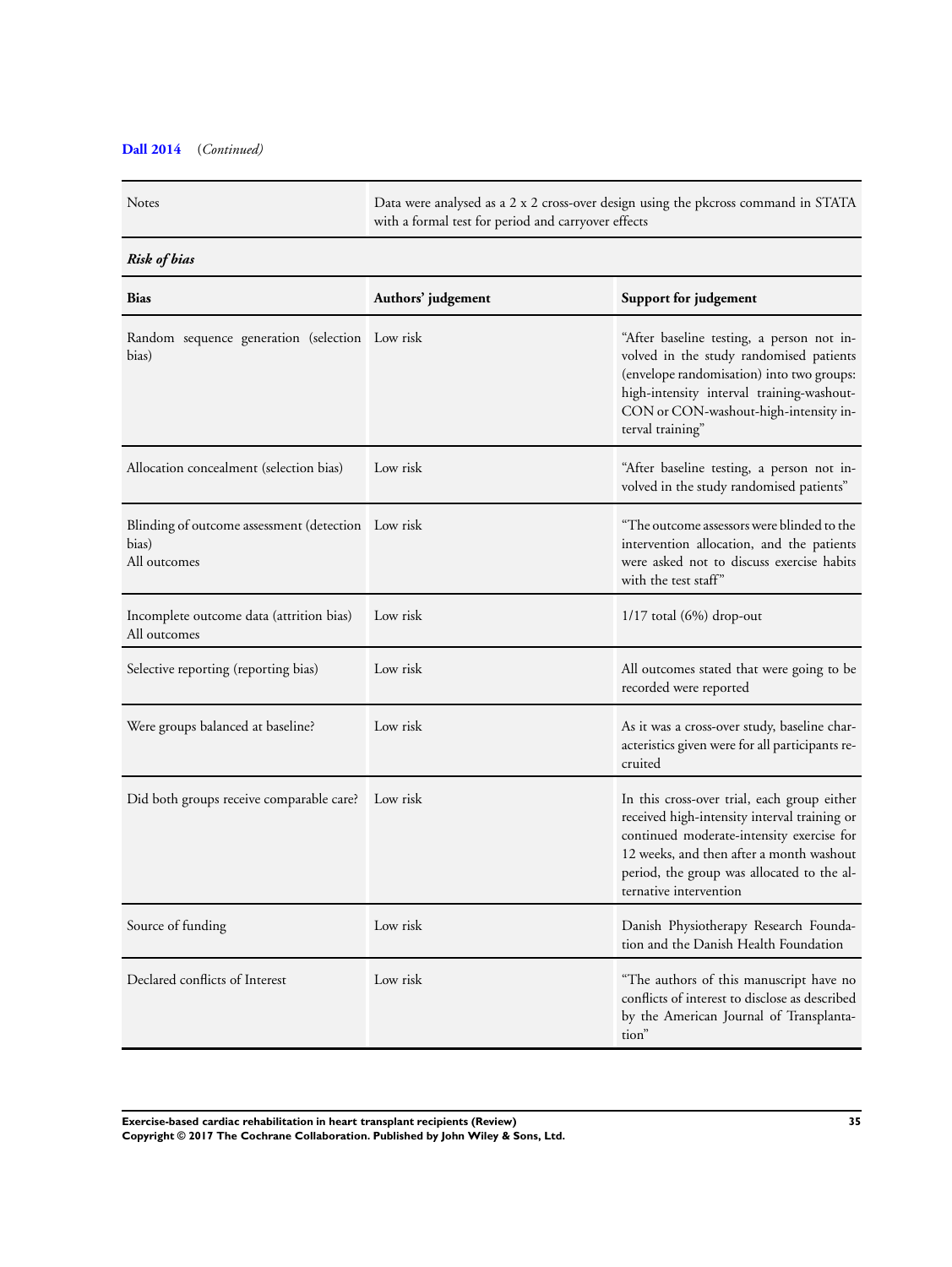**[Haykowsky 2009](#page-25-0)**

| Methods       | Study design: RCT<br>Country: Canada<br>Dates participants recruited: NR<br>Maximum follow up: 12 weeks                                                                                                                                                                                                                                                                                                                                                                                                                                                                                                                                                                                                                                                                                                                                                                                                                                                                                                                                                                                                                                                                                                                                                                                                                                                                                                                                                                                                                                                                                                                                                                                                                                                                                                                                                                                                                                                                                                                                                                                                                                                                                                                                                                                                                                                                                                                                                                                               |
|---------------|-------------------------------------------------------------------------------------------------------------------------------------------------------------------------------------------------------------------------------------------------------------------------------------------------------------------------------------------------------------------------------------------------------------------------------------------------------------------------------------------------------------------------------------------------------------------------------------------------------------------------------------------------------------------------------------------------------------------------------------------------------------------------------------------------------------------------------------------------------------------------------------------------------------------------------------------------------------------------------------------------------------------------------------------------------------------------------------------------------------------------------------------------------------------------------------------------------------------------------------------------------------------------------------------------------------------------------------------------------------------------------------------------------------------------------------------------------------------------------------------------------------------------------------------------------------------------------------------------------------------------------------------------------------------------------------------------------------------------------------------------------------------------------------------------------------------------------------------------------------------------------------------------------------------------------------------------------------------------------------------------------------------------------------------------------------------------------------------------------------------------------------------------------------------------------------------------------------------------------------------------------------------------------------------------------------------------------------------------------------------------------------------------------------------------------------------------------------------------------------------------------|
| Participants  | <b>Inclusion criteria:</b> Clinically stable $HTR > 0.5$ years post surgery<br><b>Exclusion criteria:</b> NR<br>N randomised: Total: 43; intervention: 22; comparator: 21<br>Age (mean $\pm$ SD): intervention: 57 $\pm$ 10 years; comparator: 59 $\pm$ 11 years<br><b>Percentage male:</b> intervention: 77%; comparator: 86%<br>Ethnicity: NR                                                                                                                                                                                                                                                                                                                                                                                                                                                                                                                                                                                                                                                                                                                                                                                                                                                                                                                                                                                                                                                                                                                                                                                                                                                                                                                                                                                                                                                                                                                                                                                                                                                                                                                                                                                                                                                                                                                                                                                                                                                                                                                                                       |
| Interventions | Interventions: The supervised aerobic and strength training (SET) program consisted<br>of aerobic training (5 days/week) and strength training (2 days/week). During the first<br>8 weeks, treadmill and cycle exercise were performed at a heart rate equal to 60% to<br>80% $\text{VO}_{2\text{peak}}$ for 30 to 45 minutes. In the final 4 weeks, continuous aerobic training<br>was performed 3 days/week (45 min/session at a heart rate equal to 80% $\text{VO}_{2\text{peak}}$ )<br>and interval training was performed 2 days/week. Specifically, participants cycled for 30<br>seconds at 90% to 100% of baseline peak power output followed by 60 seconds rest. Ten<br>repetitions (1 rep = 30 sec exercise followed by 60 seconds rest) were initially performed<br>and gradually increased until 25 repetitions were completed. Upper extremity (chest<br>press, latissimus dorsi pull down, arm curls) and lower extremity (leg press) strength<br>training (1 to 2 sets of 10 to 15 repetitions) was performed 2 days/week at 50% of<br>maximal strength.<br><b>Components:</b> Exercise only<br>Setting: Centre (No details reported)<br>Aerobic exercise: Running (treadmill) and cycling<br>Time of start after transplant: 6 months<br>Length of session: First 8 weeks: 30 to 45 minutes; final 4 weeks: 45 minutes; interval<br>training: 15 minutes (30 seconds followed by 60 seconds rest x 10)<br>Frequency: First 8 weeks: 5 days a week; final 4 weeks: 3 days a week; interval training:<br>2 days a week<br><b>Intensity:</b> First 8 weeks: 60% to 80% VO <sub>2peak</sub> ; Final 4 weeks: 80% VO <sub>2peak</sub> ; interval<br>training: 90% to 100% of baseline peak power output<br>Total duration: 12 weeks<br>Resistance training included?: Yes<br>"Ten repetitions (1 rep = $30$ sec exercise followed by 60 sec rest) were initially performed<br>and gradually increased until 25 repetitions were completed. Upper extremity (chest<br>press, latissimus dorsi pull down, arm curls) and lower extremity (leg press) strength<br>training (1-2 sets of 10-15 repetitions) was performed 2 days/week at 50% of maximal<br>strength"<br>Strength training = (1 to 2 sets of 10 to 15 repetitions) performed 2 days/week at 50%<br>of maximal strength<br>Co-interventions: Medication<br><b>Comparator:</b> No training (NT) control<br>Co-interventions: "Not provided with exercise guidelines and continued with their<br>usual activities of daily living" |
| Outcomes      | Exercise capacity (VO <sub>2peak</sub> )                                                                                                                                                                                                                                                                                                                                                                                                                                                                                                                                                                                                                                                                                                                                                                                                                                                                                                                                                                                                                                                                                                                                                                                                                                                                                                                                                                                                                                                                                                                                                                                                                                                                                                                                                                                                                                                                                                                                                                                                                                                                                                                                                                                                                                                                                                                                                                                                                                                              |

**Exercise-based cardiac rehabilitation in heart transplant recipients (Review) 36**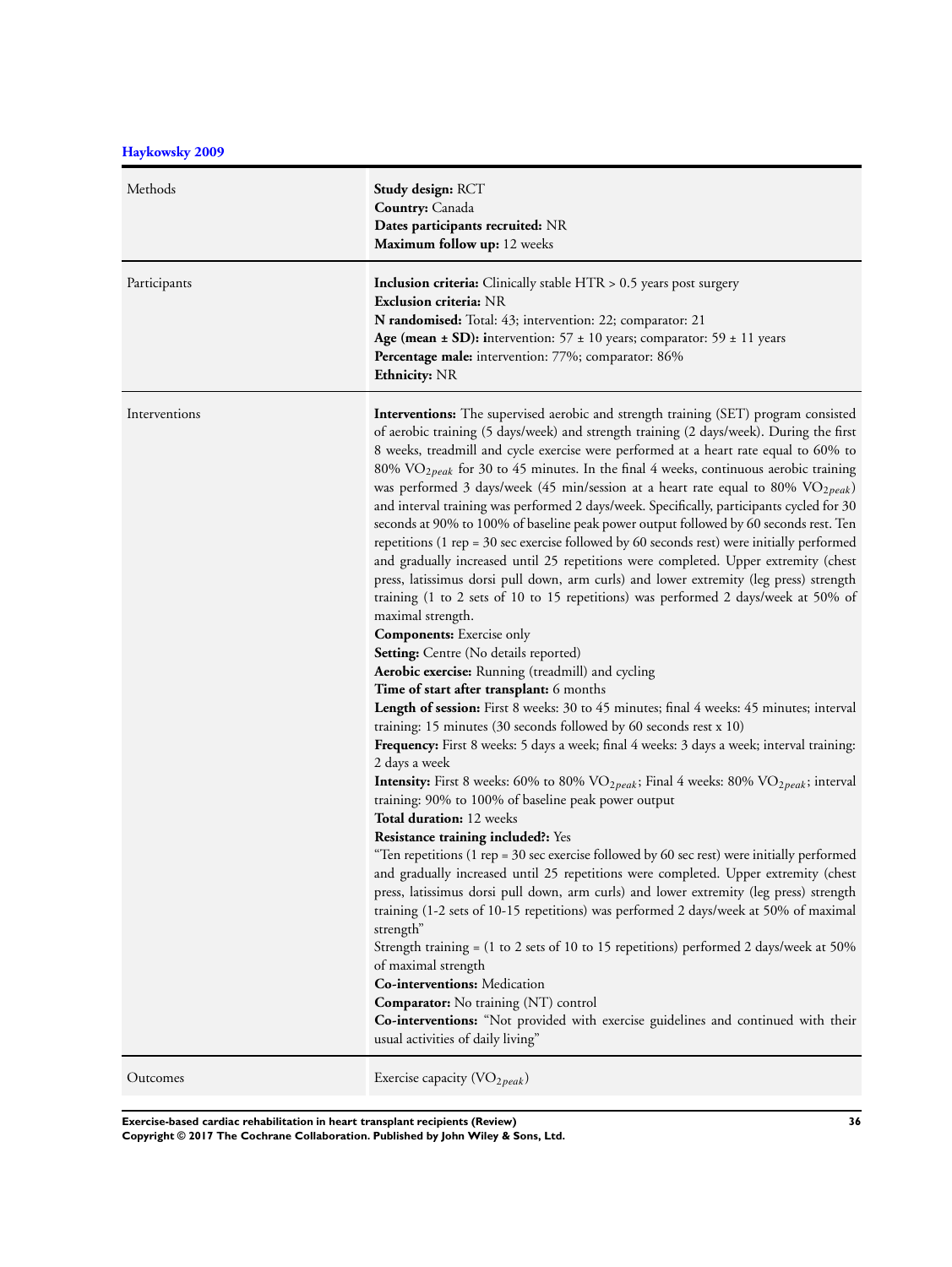# **[Haykowsky 2009](#page-25-0)** (*Continued)*

### Notes

# *Risk of bias*

| <b>Bias</b>                                                                     | Authors' judgement | Support for judgement                                                                                                                                                                                                                                                         |
|---------------------------------------------------------------------------------|--------------------|-------------------------------------------------------------------------------------------------------------------------------------------------------------------------------------------------------------------------------------------------------------------------------|
| Random sequence generation (selection Low risk<br>bias)                         |                    | "Randomly assigned, using computer gen-<br>erated randomisation sequences (blocks of<br>8 with variable blocks of 2 and 4; www.epi-<br>core.ualberta.ca)"                                                                                                                     |
| Allocation concealment (selection bias)                                         | Unclear risk       | Allocation concealment not described                                                                                                                                                                                                                                          |
| Blinding of outcome assessment (detection Unclear risk<br>bias)<br>All outcomes |                    | Blinding of outcome assessment not de-<br>scribed                                                                                                                                                                                                                             |
| Incomplete outcome data (attrition bias)<br>All outcomes                        | Low risk           | Intervention: 2/21 (10%) lost to follow-up;<br>comparator: 1/22 (5%) lost to follow-up                                                                                                                                                                                        |
| Selective reporting (reporting bias)                                            | Low risk           | All selected measurements were reported in<br>the results                                                                                                                                                                                                                     |
| Were groups balanced at baseline?                                               | High risk          | "A lower number of participants in the SET<br>group had a pretransplant diagnosis of is-<br>chemic heart failure (SET: 45% vs. NT:<br>76%, $P = 0.04$ ). Body mass was lower in<br>the SET (80 $\pm$ 22 kg) compared to the NT<br>group $(93 \pm 14 \text{ kg}, P = 0.03)$ ." |
| Did both groups receive comparable care?                                        | Low risk           | All participants within the groups received<br>the same co-intervention (drug therapy)                                                                                                                                                                                        |
| Source of funding                                                               | Low risk           | Heart and Stroke Foundation of Alberta,<br>NWT & Nunavut                                                                                                                                                                                                                      |
| Declared conflicts of Interest                                                  | Unclear risk       | <b>NR</b>                                                                                                                                                                                                                                                                     |

# **[Hermann 2011](#page-25-0)**

| Methods      | <b>Study design: RCT</b><br><b>Country: Denmark</b><br>Dates participants recruited: At least 12 months after transplantation<br><b>Maximum follow up: 8 weeks</b>                                                                                                       |
|--------------|--------------------------------------------------------------------------------------------------------------------------------------------------------------------------------------------------------------------------------------------------------------------------|
| Participants | Inclusion criteria: "Above 18 years of age, and were included at least 12 months after<br>transplantation. All subjects were capable of performing aerobic exercise training".<br>Exclusion criteria: "Subjects were excluded if they had plasma creatinine greater than |

**Exercise-based cardiac rehabilitation in heart transplant recipients (Review) 37**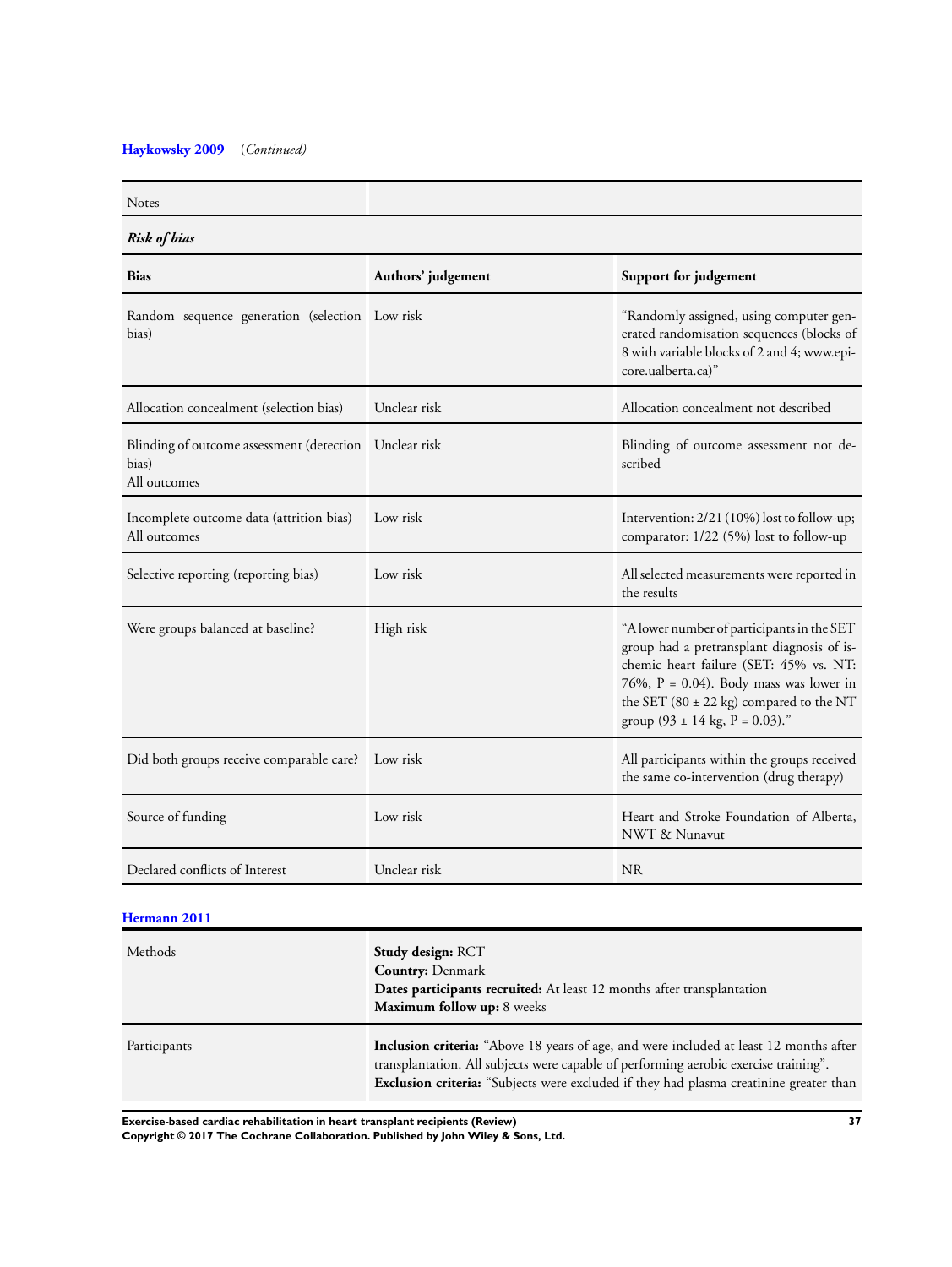# **[Hermann 2011](#page-25-0)** (*Continued)*

|               | 2.3 mg/dL or were on dialysis treatment, or if they had significant rejection (greater than<br>grade 1R) in the previous 3 months, severe coronary allograft vasculopathy or malignant<br>disease. Patients who had undergone retransplantation or multi-organ transplantation<br>were also excluded".<br>N randomised: Total: 30; intervention: 15; comparator: 15<br>Age (mean $\pm$ SD): intervention: 53 $\pm$ 11 years; comparator: 47 $\pm$ 18 years<br><b>Percentage male:</b> intervention: 86%; comparator: 77%<br><b>Ethnicity: NR</b>                                                                                                                                                                                                                                                                                                                                                                                                                                                                                                                                                                                                                                                                                                                                                                                                                                                                                                                                                                                                                                                                                                                                                                                                                                                                                 |
|---------------|----------------------------------------------------------------------------------------------------------------------------------------------------------------------------------------------------------------------------------------------------------------------------------------------------------------------------------------------------------------------------------------------------------------------------------------------------------------------------------------------------------------------------------------------------------------------------------------------------------------------------------------------------------------------------------------------------------------------------------------------------------------------------------------------------------------------------------------------------------------------------------------------------------------------------------------------------------------------------------------------------------------------------------------------------------------------------------------------------------------------------------------------------------------------------------------------------------------------------------------------------------------------------------------------------------------------------------------------------------------------------------------------------------------------------------------------------------------------------------------------------------------------------------------------------------------------------------------------------------------------------------------------------------------------------------------------------------------------------------------------------------------------------------------------------------------------------------|
| Interventions | Interventions: All completed an 8-week training period with three supervised sessions<br>weekly. The exercise intervention protocol was designed as aerobic interval training on bi-<br>cycles and staircase running, with interval blocks, approximately 80% of VO <sub>2peak</sub> which<br>equals approximately 85% of maximal heart rate. Each exercise session was introduced<br>by a warming up period above 50% of $\text{VO}_{2\text{peak}}$ . After initial warming up, a 42 minute<br>high-intensity exercise program followed, with interval blocks of 4 minutes/2 minutes/<br>30 seconds according to 80%, 85% and 90% of $\rm VO_{2\it peak}$ and recovery periods of half a<br>minute. Finally 10 minutes of staircase running up corresponding to 80% of peak VO<br>and recovery walking down according to 50% peak VOa. The intensity of the interval<br>blocks was kept above 80% of $\text{VO}_{2\text{peak}}$ corresponding to level 18 to 19 on the Borg<br>scale.<br><b>Components:</b> Exercise plus education (education about the benefits of exercise training<br>together with information on nutrition generally and especially before and after training<br>sessions)<br><b>Setting:</b> Cardiac Rehabilitation Clinic<br>Aerobic exercise: Cycling and staircase running<br>Time of start after transplant: 12 months<br>Length of session: 42 minutes<br>Frequency: 3 times a week<br>Intensity: Each exercise session was introduced by a warming period above 50% of<br>VO <sub>2peak</sub> . Each session's intensity was set at 80% of VO <sub>2peak</sub> (approximately 85% of<br>maximal heart rate)<br>Total duration: 8 weeks<br><b>Resistance training included?:</b> No<br>Co-interventions: Medication and education<br><b>Comparator:</b> No exercise<br>Co-interventions: Medication |
| Outcomes      | Exercise capacity $(\text{VO}_{2\text{peak}})$                                                                                                                                                                                                                                                                                                                                                                                                                                                                                                                                                                                                                                                                                                                                                                                                                                                                                                                                                                                                                                                                                                                                                                                                                                                                                                                                                                                                                                                                                                                                                                                                                                                                                                                                                                                   |
| Notes         | Specific intervention for the control group was not mentioned. The only thing mentioned<br>was that they were the "no exercise" group                                                                                                                                                                                                                                                                                                                                                                                                                                                                                                                                                                                                                                                                                                                                                                                                                                                                                                                                                                                                                                                                                                                                                                                                                                                                                                                                                                                                                                                                                                                                                                                                                                                                                            |

# *Risk of bias*

| <b>Bias</b>                                             | Authors' judgement | Support for judgement                                                                             |
|---------------------------------------------------------|--------------------|---------------------------------------------------------------------------------------------------|
| Random sequence generation (selection Low risk<br>bias) |                    | "Randomisation was performed as an en-<br>velope randomisation after stratification by<br>gender" |

**Exercise-based cardiac rehabilitation in heart transplant recipients (Review) 38**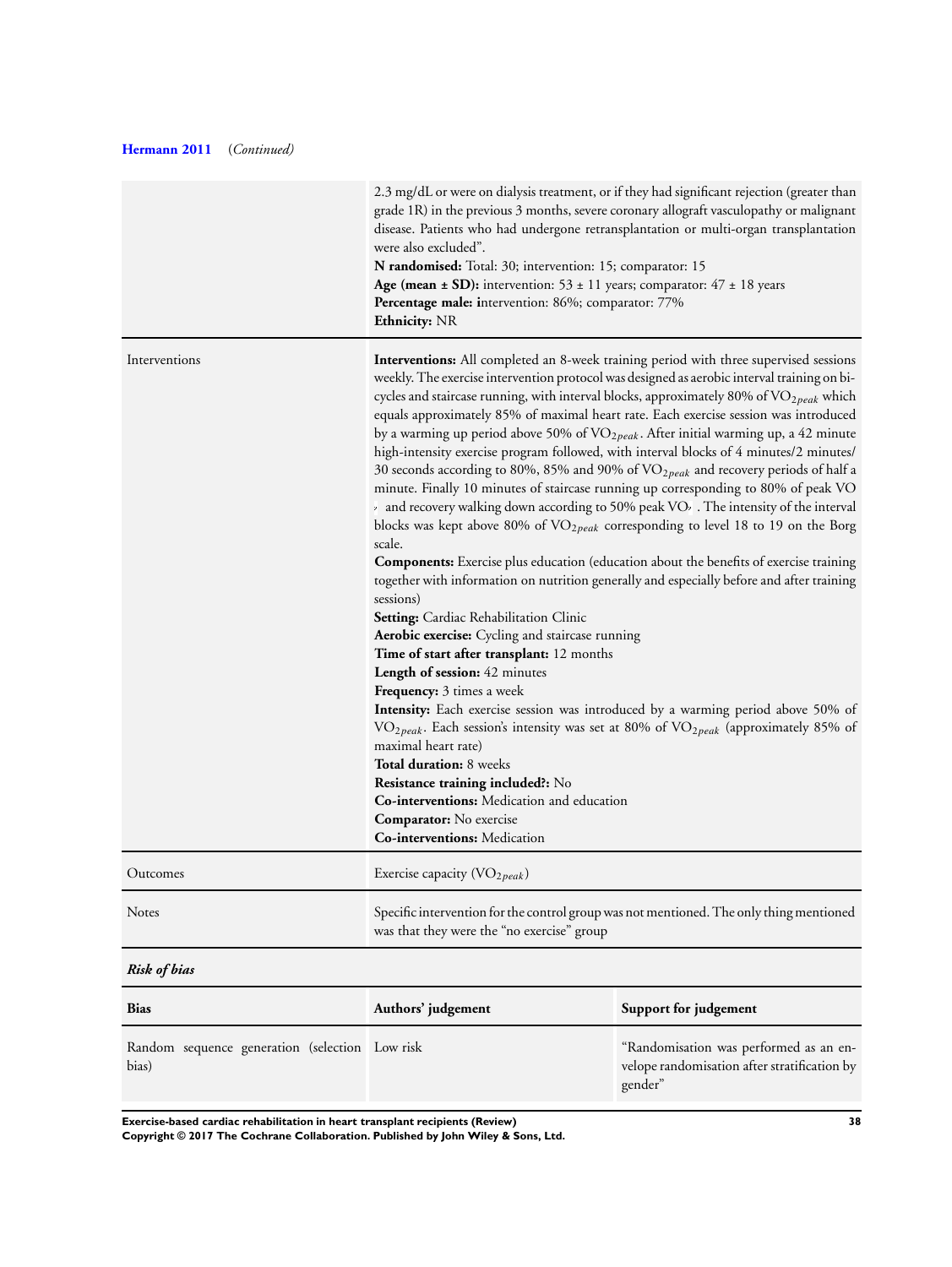# **[Hermann 2011](#page-25-0)** (*Continued)*

| Allocation concealment (selection bias)                                     | Low risk     | An impartial person drew the envelopes to<br>the exercise group or the control group                                                  |
|-----------------------------------------------------------------------------|--------------|---------------------------------------------------------------------------------------------------------------------------------------|
| Blinding of outcome assessment (detection Low risk<br>bias)<br>All outcomes |              | "All measurements were performed with<br>the operator blinded to the intervention<br>group allocation"                                |
| Incomplete outcome data (attrition bias)<br>All outcomes                    | Low risk     | Intervention: $1/15$ (7%) lost to follow-up;<br>comparator: 2/15 (13%) lost to follow-up                                              |
| Selective reporting (reporting bias)                                        | Low risk     | All data stated to be recorded was presented<br>in the results                                                                        |
| Were groups balanced at baseline?                                           | Low risk     | There were no differences in between<br>groups at baseline                                                                            |
| Did both groups receive comparable care?                                    | Unclear risk | Unsure if the comparator group received<br>education as well as the exercise group                                                    |
| Source of funding                                                           | Low risk     | Research Fund for the Danish Physiothera-<br>pists Organisation and the Danish Medical<br>Association Research Fund                   |
| Declared conflicts of Interest                                              | Low risk     | "The authors of this article have no conflict"<br>of interest to disclose as described by the<br>American Journal of Transplantation" |

# **[Kobashigawa 1999](#page-25-0)**

| Methods       | <b>Study design: RCT</b><br><b>Country: USA</b><br><b>Dates participants recruited:</b> August 1992 to June 1993<br>Maximum follow up: 6 months                                                                                                                                                                                                                                                                                                                                                                 |
|---------------|-----------------------------------------------------------------------------------------------------------------------------------------------------------------------------------------------------------------------------------------------------------------------------------------------------------------------------------------------------------------------------------------------------------------------------------------------------------------------------------------------------------------|
| Participants  | Inclusion criteria: Patients who underwent heart transplantation by the mid atrial-cuff<br>technique between August 1992 and June 1993<br>Exclusion criteria: Multiple medical limitations after prolonged hospitalisation<br>N randomised: Total: 27; intervention: 14; comparator: 13<br>Age (mean $\pm$ SD): intervention: 55 $\pm$ 8 years; comparator: 50 $\pm$ 12 years<br>Percentage male: intervention: 79%; comparator: 62%<br><b>Ethnicity (percentage white):</b> intervention: 71%; comparator: 85% |
| Interventions | Interventions: At the time of entry, participants were evaluated for overall muscle<br>strength, joint flexibility, and aerobic endurance. A supervised program of exercise was<br>developed according to each participant's specific needs, including strengthening, flexi-<br>bility and aerobic exercises. The duration and intensity of aerobic exercise sessions were<br>increased to meet the participant's tolerance, with a goal of at least 30 minutes of contin-                                      |

**Exercise-based cardiac rehabilitation in heart transplant recipients (Review) 39**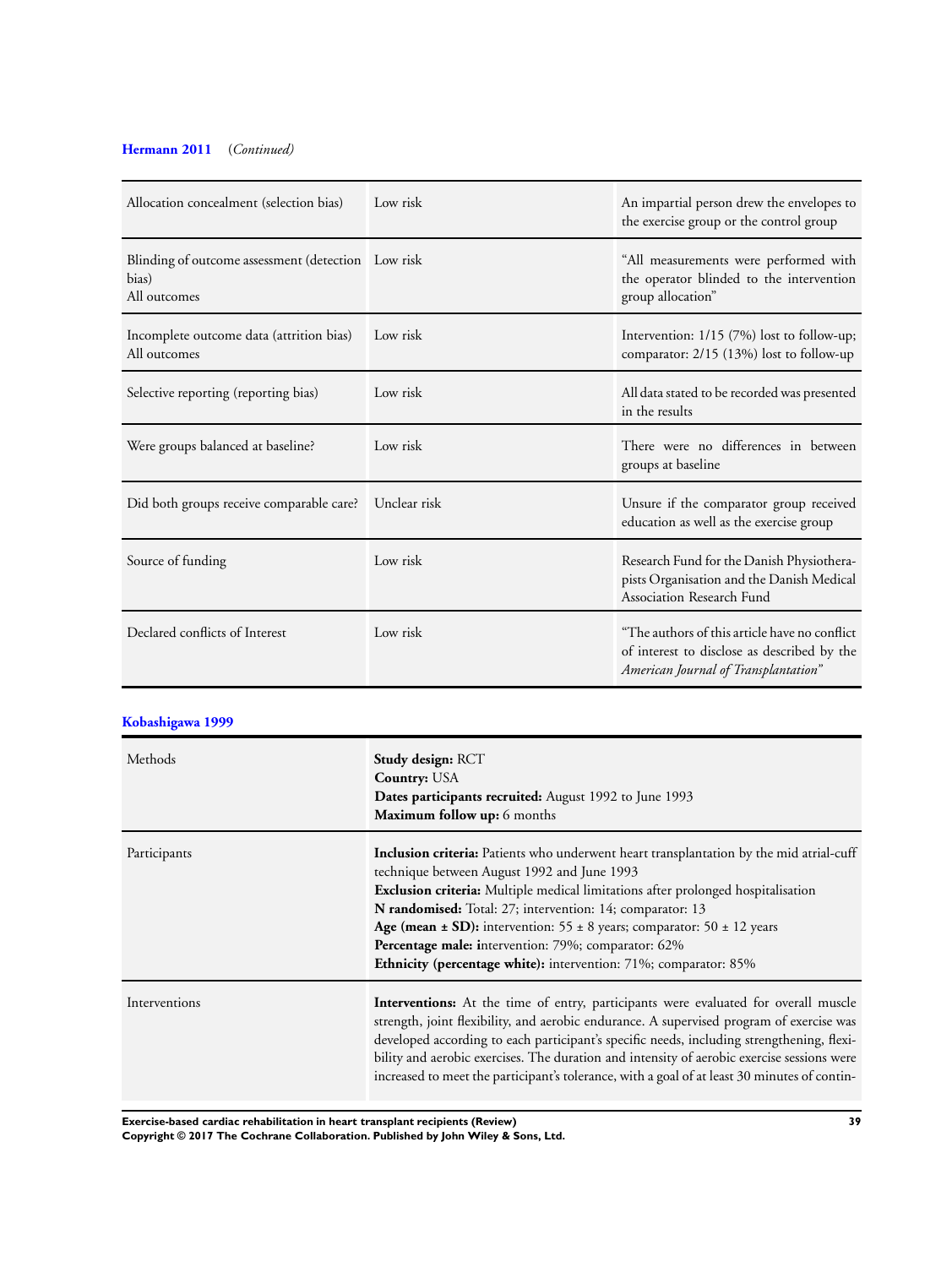# **[Kobashigawa 1999](#page-25-0)** (*Continued)*

|          | uous exercise at a moderate intensity. The frequency of cardiac rehabilitation sessions was |  |  |
|----------|---------------------------------------------------------------------------------------------|--|--|
|          | gradually reduced to once every two weeks as participants became more independently         |  |  |
|          | involved in their home exercise programs.                                                   |  |  |
|          | <b>Components:</b> Exercise only                                                            |  |  |
|          | Setting: Cardiac Rehabilitation Clinic, but some participants were given specific instruc-  |  |  |
|          | tions for exercising at home due to transport difficulties                                  |  |  |
|          | Aerobic exercise: Walking on a treadmill or pedaling on a bicycle ergometer                 |  |  |
|          | Time of start after transplant: Within two weeks after transplantation                      |  |  |
|          | Length of session: 30 minutes                                                               |  |  |
|          | Frequency: Supervised specialised training: 1 to 3 times a week. Then reduced to once       |  |  |
|          | every 2 weeks; Cardiopulmonary exercise training: 1 month after transplantation and         |  |  |
|          | again 6 months after transplantation                                                        |  |  |
|          | Intensity: Supervised specialised training: increased to meet the patients tolerance; Car-  |  |  |
|          | diopulmonary exercise training: 50 to 70 rpm                                                |  |  |
|          | Total duration: 6 months                                                                    |  |  |
|          | <b>Resistance training included?:</b> Yes. "Strengthening exercises consisted primarily of  |  |  |
|          | closed-chain resistive activities (e.g. bridging half-squats, and toe raises) and abdominal |  |  |
|          | exercises (curl-ups and pelvic tilts)"                                                      |  |  |
|          | Co-interventions: Medication. "Before discharge from the hospital, patients in both         |  |  |
|          | groups received written guidelines with specific instructions to follow certain exercises   |  |  |
|          | at home".                                                                                   |  |  |
|          | Comparator: "The control group received written guidelines for exercise but participated    |  |  |
|          | in no formal, supervised exercise sessions after discharge from the hospital"               |  |  |
|          | Co-interventions: Medication. "Before discharge from the hospital, patients in both         |  |  |
|          | groups received written guidelines with specific instructions to follow certain exercises   |  |  |
|          | at home"                                                                                    |  |  |
| Outcomes | Exercise capacity $(\rm VO_{2\textit{peak}})$                                               |  |  |

Notes

# *Risk of bias*

| <b>Bias</b>                                                                     | Authors' judgement | Support for judgement                                                       |
|---------------------------------------------------------------------------------|--------------------|-----------------------------------------------------------------------------|
| Random sequence generation (selection Low risk)<br>bias)                        |                    | "Randomly assigned (by selection of sealed<br>envelopes)"                   |
| Allocation concealment (selection bias)                                         | Unclear risk       | Allocation concealment not described                                        |
| Blinding of outcome assessment (detection Unclear risk<br>bias)<br>All outcomes |                    | Blinding of outcome assessment not de-<br>scribed                           |
| Incomplete outcome data (attrition bias)<br>All outcomes                        | Low risk           | No participants were reported as being lost<br>to follow-up in either group |
| Selective reporting (reporting bias)                                            | Low risk           | All selected measurements were reported in<br>the results                   |

**Exercise-based cardiac rehabilitation in heart transplant recipients (Review) 40**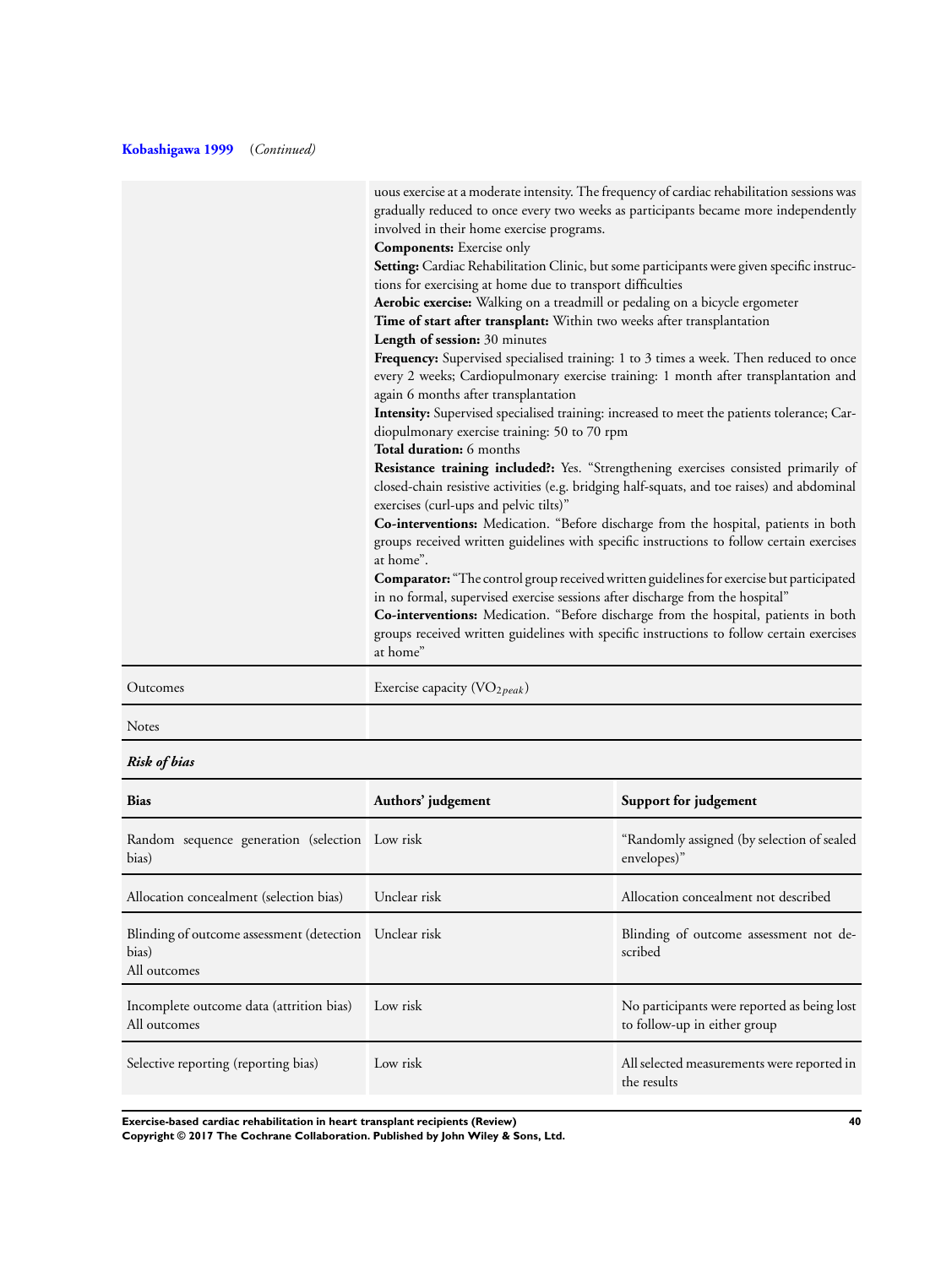# **[Kobashigawa 1999](#page-25-0)** (*Continued)*

| Were groups balanced at baseline?                 | Low risk     | Both groups were balanced at baseline, with<br>no significant differences reported                                                                  |
|---------------------------------------------------|--------------|-----------------------------------------------------------------------------------------------------------------------------------------------------|
| Did both groups receive comparable care? Low risk |              | Participants in both groups received writ-<br>ten guidance on exercise, but the control<br>group not participate in any formal exercise<br>training |
| Source of funding                                 | Unclear risk | NR                                                                                                                                                  |
| Declared conflicts of Interest                    | Unclear risk | NR                                                                                                                                                  |

**[Nytrøen 2012](#page-25-0)**

| Methods       | Study design: RCT<br><b>Country: Norway</b><br>Dates participants recruited: Between 2009 and 2010<br>Maximum follow up: 12 months                                                                                                                                                                                                                                                                                                                                                                                                                                                                                                                                                                                                                                                                                                                                                                                                                                                                                                                                                                                                                                                                                                                                                                                 |
|---------------|--------------------------------------------------------------------------------------------------------------------------------------------------------------------------------------------------------------------------------------------------------------------------------------------------------------------------------------------------------------------------------------------------------------------------------------------------------------------------------------------------------------------------------------------------------------------------------------------------------------------------------------------------------------------------------------------------------------------------------------------------------------------------------------------------------------------------------------------------------------------------------------------------------------------------------------------------------------------------------------------------------------------------------------------------------------------------------------------------------------------------------------------------------------------------------------------------------------------------------------------------------------------------------------------------------------------|
| Participants  | Inclusion criteria: "Age > 18 years; 1-8 years after HT; optimal medical treatment; stable<br>clinical condition; ability to perform maximal exercise test on a tread- mill; willingness<br>and ability to perform a 1-year high-intensity interval training-program; and provision<br>of written informed consent."<br>Exclusion criteria: "Unstable condition; need for revascularization or other intervention;<br>infection; physical disability preventing participation and exercise capacity limited by<br>other disease or illness".<br>N randomised: Total: 52; intervention: 26; comparator: 26<br>Age (mean $\pm$ SD): intervention: 48 $\pm$ 17 years; comparator: 53 $\pm$ 14 years<br>Percentage male: intervention: 67%; comparator: 71%<br><b>Ethnicity: NR</b>                                                                                                                                                                                                                                                                                                                                                                                                                                                                                                                                    |
| Interventions | Interventions: High-intensity interval training was performed on a treadmill. Each par-<br>ticipant was assigned to a local, co-operating physiotherapist for individual supervision<br>of high-intensity interval training-sessions. The intervention was divided into three 8-<br>week periods of exercise with three sessions every week. Participants were also encouraged<br>to continue any physical activity on their own<br>"The HIIT-sessions consisted of 10 min warm-up, followed by four 4 min exercise<br>bouts at 85-95% of maximum heart rate (HRmax), interposed by 3 min active recovery<br>periods corresponding to 11-13 on the Borg, 6-20 rated perceived exertion (RPE), scale.<br>HRmax, recorded during the maximal exercise test at baseline, was used to determine<br>each patient's training zone. Speed and/or increased inclination of the treadmill were<br>adjusted individually to reach the desired HR."<br><b>Components:</b> Exercise only<br>Setting: Both (participants were assigned to a local physiotherapist and were also en-<br>couraged to continue any physical activity on their own)<br>Aerobic exercise: Running on a treadmill<br>Time of start after transplant: 1 to 8 years<br>Length of session: 10 minute warm ups, followed by four 4-minute exercise bouts, |

**Exercise-based cardiac rehabilitation in heart transplant recipients (Review) 41**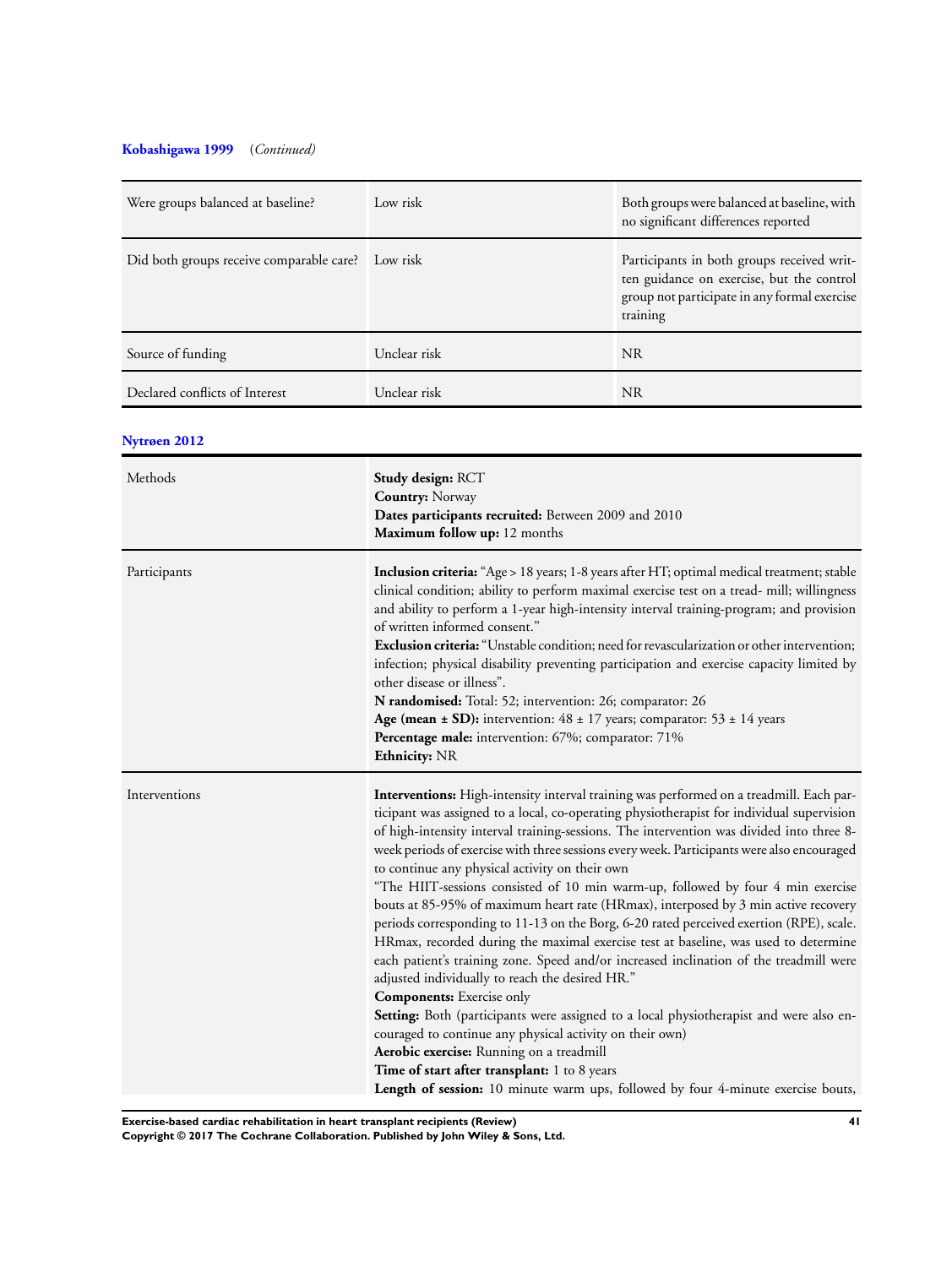# **[Nytrøen 2012](#page-25-0)** (*Continued)*

|          | interposed by 3-minute active recovery periods                                               |
|----------|----------------------------------------------------------------------------------------------|
|          | Frequency: 3 sessions weekly in 3 different 8-week periods                                   |
|          | Intensity: 85% to 95% of maximum heart rate                                                  |
|          | <b>Total duration:</b> 3 different 8 week periods over a year                                |
|          | Resistance training included?: No                                                            |
|          | <b>Co-interventions:</b> Medication                                                          |
|          | <b>Comparator:</b> "No intervention was given to the control group other than basic, general |
|          | care given to all HT [heart transplant] patients".                                           |
|          | Co-interventions: Medication                                                                 |
| Outcomes | Exercise capacity (VO <sub>2peak</sub> )                                                     |

Notes

*Risk of bias*

| <b>Bias</b>                                                                     | Authors' judgement | Support for judgement                                                                                                                                       |
|---------------------------------------------------------------------------------|--------------------|-------------------------------------------------------------------------------------------------------------------------------------------------------------|
| Random sequence generation (selection Low risk<br>bias)                         |                    | "patientswere randomised, using com-<br>puter generated randomisation sequences,<br>to either intervention group (HIIT) or con-<br>trol group (usual care)" |
| Allocation concealment (selection bias)                                         | Unclear risk       | Allocation concealment not described                                                                                                                        |
| Blinding of outcome assessment (detection Unclear risk<br>bias)<br>All outcomes |                    | Blinding of outcome assessment not de-<br>scribed                                                                                                           |
| Incomplete outcome data (attrition bias)<br>All outcomes                        | Low risk           | Intervention: 2/26 (7.7%) lost to follow-<br>up; control: $2/26$ (7.7%) lost to follow-up                                                                   |
| Selective reporting (reporting bias)                                            | Low risk           | All outcomes described in the methods<br>were reported on in the results                                                                                    |
| Were groups balanced at baseline?                                               | Low risk           | "Baseline characteristics are given in Table<br>1 with no significant differences<br>between the exercise group (EG) and the<br>control group (CG)".        |
| Did both groups receive comparable care?                                        | Low risk           | "No intervention was given to the control<br>group other than basic, general care given<br>to all HT [heart transplant] patients."                          |
| Source of funding                                                               | Low risk           | South-East Health Region in Norway<br>(Helse Sør-Øst)                                                                                                       |

**Exercise-based cardiac rehabilitation in heart transplant recipients (Review) 42 Copyright © 2017 The Cochrane Collaboration. Published by John Wiley & Sons, Ltd.**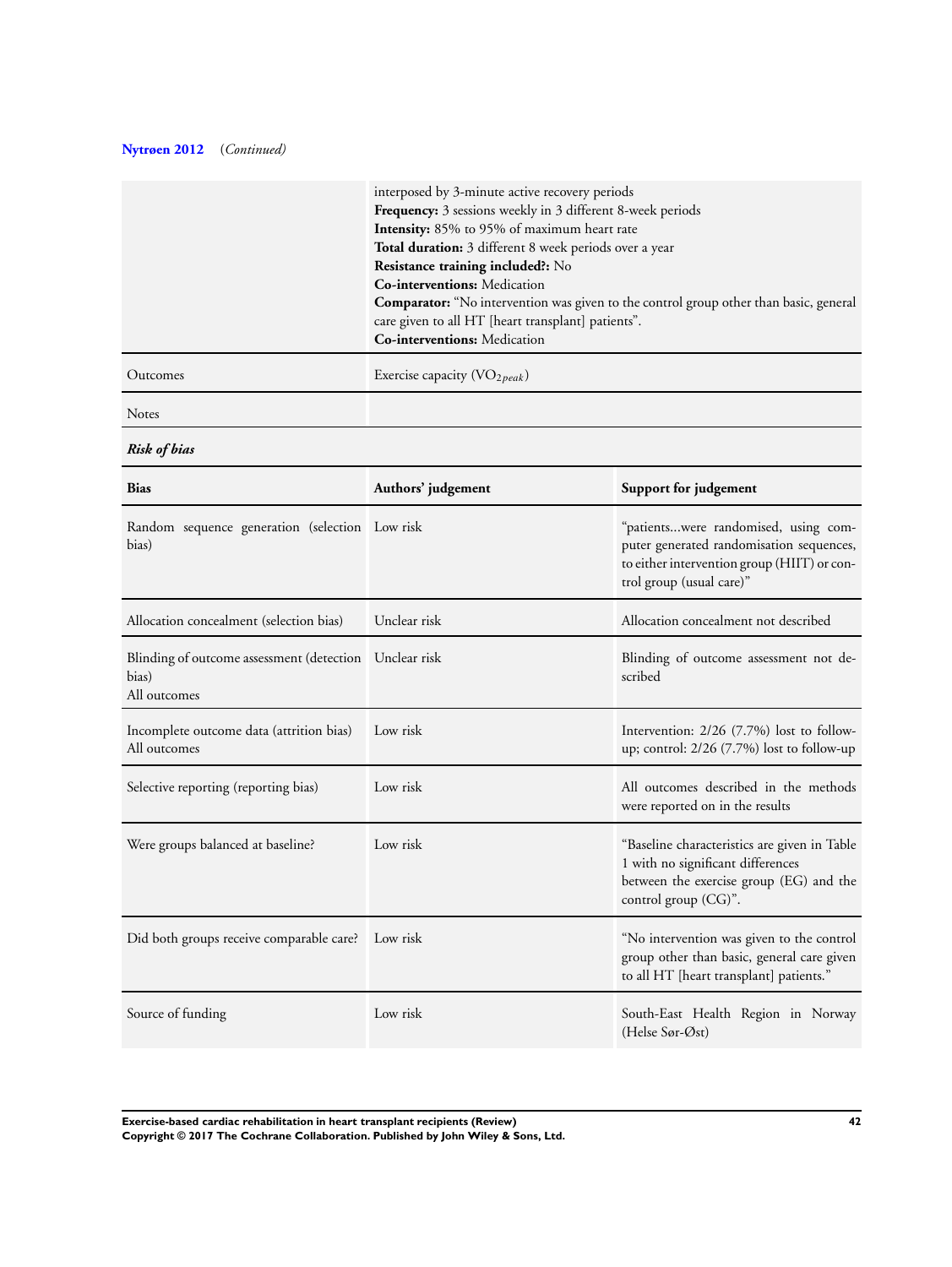# **[Nytrøen 2012](#page-25-0)** (*Continued)*

| Declared conflicts of Interest | Low risk                                                                                                                                                                                                                                                                                                                                                                                                                                                                                                                                                                                                             | "The authors of this manuscript have no<br>conflicts of interest to disclose as described<br>by the American Journal of Transplantation"                                                                                                                                                                                                                                                                                                                                                                                                                                                                                                                                                                                                                                                                                            |  |
|--------------------------------|----------------------------------------------------------------------------------------------------------------------------------------------------------------------------------------------------------------------------------------------------------------------------------------------------------------------------------------------------------------------------------------------------------------------------------------------------------------------------------------------------------------------------------------------------------------------------------------------------------------------|-------------------------------------------------------------------------------------------------------------------------------------------------------------------------------------------------------------------------------------------------------------------------------------------------------------------------------------------------------------------------------------------------------------------------------------------------------------------------------------------------------------------------------------------------------------------------------------------------------------------------------------------------------------------------------------------------------------------------------------------------------------------------------------------------------------------------------------|--|
| Pascoalino 2015                |                                                                                                                                                                                                                                                                                                                                                                                                                                                                                                                                                                                                                      |                                                                                                                                                                                                                                                                                                                                                                                                                                                                                                                                                                                                                                                                                                                                                                                                                                     |  |
| Methods                        | Study design: RCT<br>Country: Brazil<br>Maximum follow up: 12 weeks                                                                                                                                                                                                                                                                                                                                                                                                                                                                                                                                                  | Dates participants recruited: 2 May 2008 to 30 August 2010                                                                                                                                                                                                                                                                                                                                                                                                                                                                                                                                                                                                                                                                                                                                                                          |  |
| Participants                   | cardiovascular and metabolic contraindications to training."<br>final analysis."<br>N randomised: Total: 42; intervention: 33; comparator: 9<br>Age (mean $\pm$ SD): intervention: 45 $\pm$ 3 years; comparator: 45 $\pm$ 6 years<br>Percentage male: intervention: 74.2%; comparator: 55.6%<br><b>Ethnicity: NR</b>                                                                                                                                                                                                                                                                                                 | Inclusion criteria: Heart transplantT= recipients aged 20 to 60 years. Heart transplant<br>at least 12 months prior "sedentary lifestyle (noninvolvement in regular physical activity<br>or exercise training during the previous 6 months), optimised and unchanged therapy<br>during the previous 6 months, office $BP \leq 140/90$ mmHg, and no musculoskeletal,<br>Exclusion criteria: "Patients with evidence of graft rejection during the previous 6<br>months, psychological disorders, neuromuscular disease, chronic obstructive pulmonary<br>disease, evidence of target organ damage (i.e. heart, eye, kidney, and brain), complex<br>ventricular arrhythmia, atrial fibrillation, and alcoholism were also not included in the<br>study. Patients who changed their medication during the study were excluded from the |  |
| Interventions                  | Interventions: Two supervised and one unsupervised sessions a week.<br>exercise intensity was adjusted continuously.<br>Unsupervised: Instructed to follow the same protocol as the supervised session.<br><b>Components:</b> Exercise only<br><b>Setting:</b> Home and centre (no details reported)<br>Aerobic exercise: Walking and jogging on a motorised treadmill<br>Time of start after transplant: At least 12 months<br>Length of session: 50 minutes<br>Frequency: 3 times a week<br>Intensity: 80% of RCP<br>Total duration: 12 weeks<br>Resistance training included?: No<br>Co-interventions: Medication | Supervised: 5 minute warm up, 40 minute endurance exercise (walking/jogging on a<br>treadmill) at intensity 80% of RCP heart rate, and 5 minute cool down. Endurance<br><b>Comparator:</b> "Maintain daily activities without exercise training during the 12 weeks"                                                                                                                                                                                                                                                                                                                                                                                                                                                                                                                                                                |  |
| Outcomes                       | Exercise capacity (VO <sub>2peak</sub> ), HRQoL                                                                                                                                                                                                                                                                                                                                                                                                                                                                                                                                                                      |                                                                                                                                                                                                                                                                                                                                                                                                                                                                                                                                                                                                                                                                                                                                                                                                                                     |  |
| Notes                          |                                                                                                                                                                                                                                                                                                                                                                                                                                                                                                                                                                                                                      |                                                                                                                                                                                                                                                                                                                                                                                                                                                                                                                                                                                                                                                                                                                                                                                                                                     |  |

**Exercise-based cardiac rehabilitation in heart transplant recipients (Review) 43 Copyright © 2017 The Cochrane Collaboration. Published by John Wiley & Sons, Ltd.**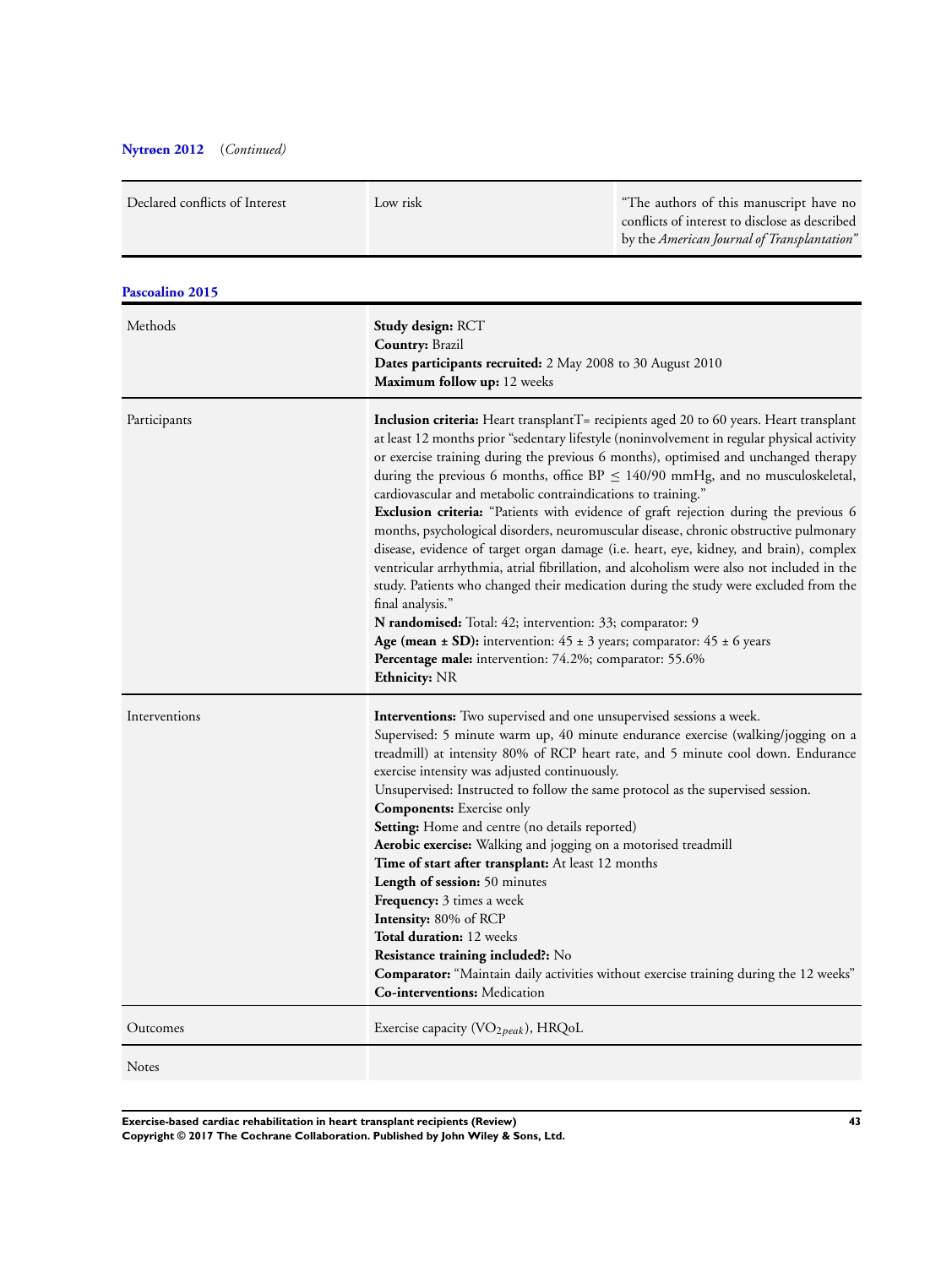# **[Pascoalino 2015](#page-25-0)** (*Continued)*

# *Risk of bias*

| <b>Bias</b>                                                                 | Authors' judgement | Support for judgement                                                                  |
|-----------------------------------------------------------------------------|--------------------|----------------------------------------------------------------------------------------|
| Random sequence generation (selection Low risk<br>bias)                     |                    | Computer generated randomisation list<br>generated by statistician                     |
| Allocation concealment (selection bias)                                     | Unclear risk       | Unclear if the statistician was independent<br>from the study or not                   |
| Blinding of outcome assessment (detection Low risk<br>bias)<br>All outcomes |                    | Outcome assessors were blinded to group<br>assignments                                 |
| Incomplete outcome data (attrition bias)<br>All outcomes                    | Low risk           | Intervention: $2/33$ (6%) lost to follow-up;<br>comparator: 0/9 (0%) lost to follow-up |
| Selective reporting (reporting bias)                                        | Low risk           | All outcomes recorded are reported on                                                  |
| Were groups balanced at baseline?                                           | Low risk           | There was no significant difference be-<br>tween the groups at baseline                |
| Did both groups receive comparable care?                                    | Low risk           | All participants with the groups received<br>the same co-intervention (drug therapy)   |
| Source of funding                                                           | Low risk           | Fundação de Amparo à Pesquisa do Estado<br>de São Paulo                                |
| Declared conflicts of Interest                                              | Low risk           | "No conflicts to declare"                                                              |

# **[Tegtbur 2003](#page-25-0)**

| Methods       | Study design: RCT<br><b>Country: Germany</b><br>Dates participants recruited: NR<br>Maximum follow up: 12 months                                                                                                                                                                                                                                                           |
|---------------|----------------------------------------------------------------------------------------------------------------------------------------------------------------------------------------------------------------------------------------------------------------------------------------------------------------------------------------------------------------------------|
| Participants  | Inclusion criteria: Heart transplant patients in the follow-up program at Hannover<br>Medical School<br><b>Exclusion criteria:</b> NR<br>N randomised: Total: 31; intervention: 16; comparator: 15<br><b>Age (mean ± SD):</b> intervention: 55 ± 7 years; comparator: 54 ± 8 years<br><b>Percentage male:</b> intervention: 95%; comparator: 91.6%<br><b>Ethnicity: NR</b> |
| Interventions | <b>Interventions:</b> Every 2 days home training on bicycle ergometer at an intensity of 10%<br>below the anaerobic threshold.                                                                                                                                                                                                                                             |

**Exercise-based cardiac rehabilitation in heart transplant recipients (Review) 44**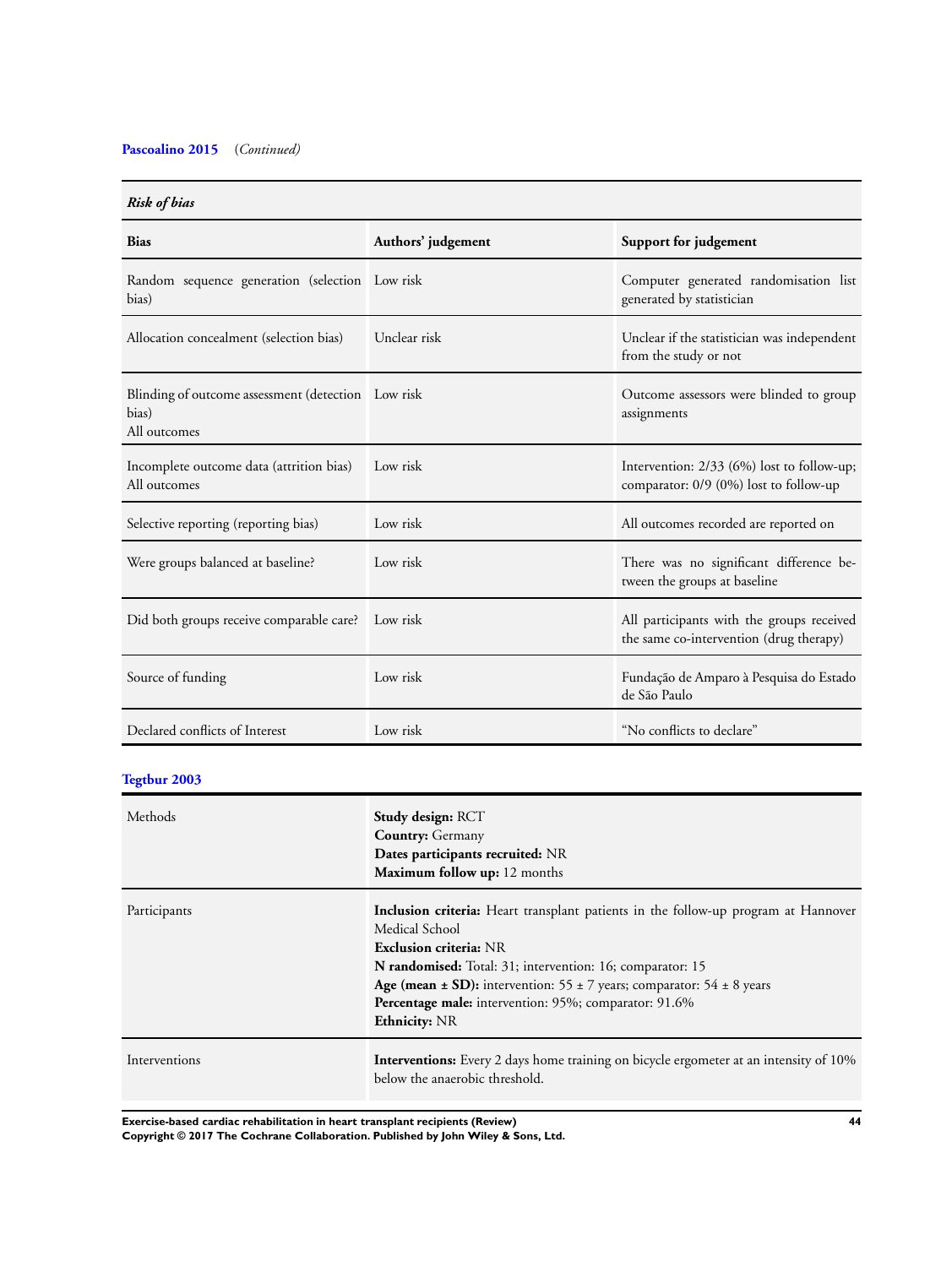# **[Tegtbur 2003](#page-25-0)** (*Continued)*

| Total session around 28 min (6 min warm up and 2 min cool down) programmed as a         |
|-----------------------------------------------------------------------------------------|
| preset workout on a smart card.                                                         |
| Data from each home exercise (heart rate, performance and rating of perceived exertion) |
| were stored on the chip card and analysed at the clinic appointment when they also      |
| underwent a supervised ergometer endurance test with ECG,                               |
| <b>Components:</b> Exercise only                                                        |
| <b>Setting:</b> Home                                                                    |
| <b>Aerobic exercise:</b> Cycling on an ergometer                                        |
| Time of start after transplant: Mean $5.1 \pm 2.2$ years after transplantation          |
| <b>Length of session:</b> 28 minutes (6 minute warm up and 2 minute cool down)          |
| <b>Frequency:</b> Every 2 days                                                          |
| <b>Intensity:</b> 10% below the anaerobic threshold                                     |
| <b>Total duration:</b> 12 months                                                        |
| <b>Resistance training included:</b> No                                                 |
| Comparator: Usual medical care given to heart transplant recipients                     |
| Co-interventions: Medication and standard medical follow-up                             |
|                                                                                         |

 $\text{Outcomes} \qquad \qquad \text{Exercise capacity (VO}_{2\textit{peak}}), \text{HRQoL}$ 

Notes

| <b>Risk of bias</b> |  |
|---------------------|--|
|                     |  |

| <b>Bias</b>                                                                     | Authors' judgement | Support for judgement                                                                                            |
|---------------------------------------------------------------------------------|--------------------|------------------------------------------------------------------------------------------------------------------|
| Random sequence generation (selection Unclear risk<br>bias)                     |                    | Unclear how participants were randomised                                                                         |
| Allocation concealment (selection bias)                                         | Unclear risk       | Allocation concealment was not described                                                                         |
| Blinding of outcome assessment (detection Unclear risk<br>bias)<br>All outcomes |                    | Blinding of outcomes was not described                                                                           |
| Incomplete outcome data (attrition bias)<br>All outcomes                        | High risk          | Intervention: 8/20 (40%) lost to follow-up;<br>control: 7/15 (47%) lost to follow-up                             |
| Selective reporting (reporting bias)                                            | Low risk           | All outcomes described in the methods sec-<br>tion were reported in the results                                  |
| Were groups balanced at baseline?                                               | Low risk           | There were no differences between the in-<br>tervention and control group                                        |
| Did both groups receive comparable care?                                        | Low risk           | "The control group received the established<br>aftercare program". No other co-interven-<br>tions were described |
| Source of funding                                                               | Unclear risk       | <b>NR</b>                                                                                                        |

**Exercise-based cardiac rehabilitation in heart transplant recipients (Review) 45**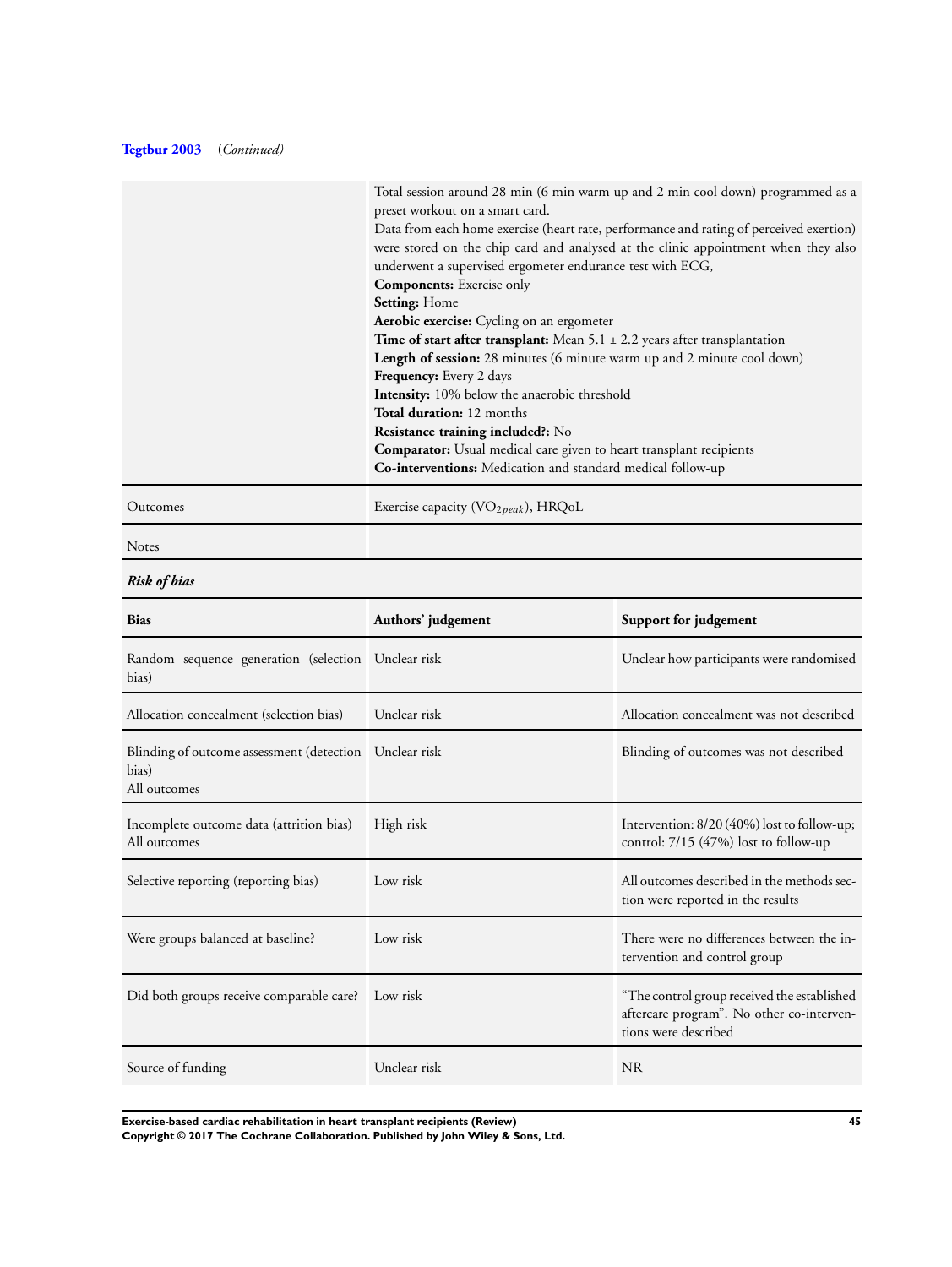# **[Tegtbur 2003](#page-25-0)** (*Continued)*

| Declared conflicts of Interest | Unclear risk                                                                                                                                                                                                                                                                                                                                                                                                                                              | <b>NR</b>                                                                                                                                                                                                                                                                                                                                                                                                                                                                                                                                                                                                                                                                |
|--------------------------------|-----------------------------------------------------------------------------------------------------------------------------------------------------------------------------------------------------------------------------------------------------------------------------------------------------------------------------------------------------------------------------------------------------------------------------------------------------------|--------------------------------------------------------------------------------------------------------------------------------------------------------------------------------------------------------------------------------------------------------------------------------------------------------------------------------------------------------------------------------------------------------------------------------------------------------------------------------------------------------------------------------------------------------------------------------------------------------------------------------------------------------------------------|
| <b>Wu 2008</b>                 |                                                                                                                                                                                                                                                                                                                                                                                                                                                           |                                                                                                                                                                                                                                                                                                                                                                                                                                                                                                                                                                                                                                                                          |
| Methods                        | Study design: RCT<br>Country: Taiwan<br>Dates participants recruited: July 2005 to July 2006<br>Maximum follow up: 8 weeks                                                                                                                                                                                                                                                                                                                                |                                                                                                                                                                                                                                                                                                                                                                                                                                                                                                                                                                                                                                                                          |
| Participants                   | the transplantation team of the National Taiwan University Hospital".<br><b>Exclusion criteria: NR</b><br>N randomised: Total: 37; intervention: 14; comparator: 23<br>Age (mean $\pm$ SD): Intervention: 60.6 $\pm$ 6.2 years; comparator: 51.6 $\pm$ 12.8 years<br><b>Percentage male:</b> intervention: 78.5%; comparator: 78.2%<br>Ethnicity: NR                                                                                                      | Inclusion criteria: "All subjects were clinically stable and free from acute rejection de-<br>tected from endomyocardial biopsy and allograft vasculopathy on coronary angiography<br>in the recent 2 months, infection or any other major illnesses that could have interfered<br>with the assessment or participation in the study. Medical clearance was con- firmed by                                                                                                                                                                                                                                                                                               |
| Interventions                  | The speed of walking was 60-70% peak VO <sub>2</sub> of the baseline measurements".<br><b>Components:</b> Exercise only<br>Setting: Home<br>Aerobic exercise: Walking, stepping exercises and stationary bike training<br>Time of start after transplant: Minimum of 12 months<br>Length of session: 30 minutes<br><b>Frequency:</b> 3 times a week<br><b>Intensity:</b> Speed walking was 60% to 70% peak $VO_{2\text{peak}}$<br>Total duration: 8 weeks | Interventions: "Exercise group subjects were instructed to conduct an 8-week structured<br>home-based exercise program that included a 5-min warm-up, upper and lower extremity<br>light-weight strengthening exercises, 15-20 min walking at a prescribed intensity with<br>60-70% peak VO <sub>2</sub> , 10 min of stepping exercise with a stool and a 5 min cool down at<br>least 3 times a week. Exercises for the upper and lower extremities included arms curls,<br>triceps extension in shoulder elevation, chest press and standing shoulder press, as well<br>as half squats, toe raises, bridging exercise and bridging exercise with 1 straight leg rising. |
|                                | <b>Resistance training included?:</b> No<br>study period."<br>Co-interventions: Medical therapy                                                                                                                                                                                                                                                                                                                                                           | Comparator: Control group "was asked to keep the usual activity lifestyle during the                                                                                                                                                                                                                                                                                                                                                                                                                                                                                                                                                                                     |
| Outcomes                       | naire on Quality of Life (WHOQoL-BREF)                                                                                                                                                                                                                                                                                                                                                                                                                    | Exercise capacity ( $\text{VO}_{2\text{peak}}$ ), Brief version of the World Health Organization Question-                                                                                                                                                                                                                                                                                                                                                                                                                                                                                                                                                               |
| Notes                          | the control group, due to time restraints                                                                                                                                                                                                                                                                                                                                                                                                                 | After original randomisation, 4 participants chose to change from the intervention to                                                                                                                                                                                                                                                                                                                                                                                                                                                                                                                                                                                    |
| <b>Risk of bias</b>            |                                                                                                                                                                                                                                                                                                                                                                                                                                                           |                                                                                                                                                                                                                                                                                                                                                                                                                                                                                                                                                                                                                                                                          |

**Exercise-based cardiac rehabilitation in heart transplant recipients (Review) 46**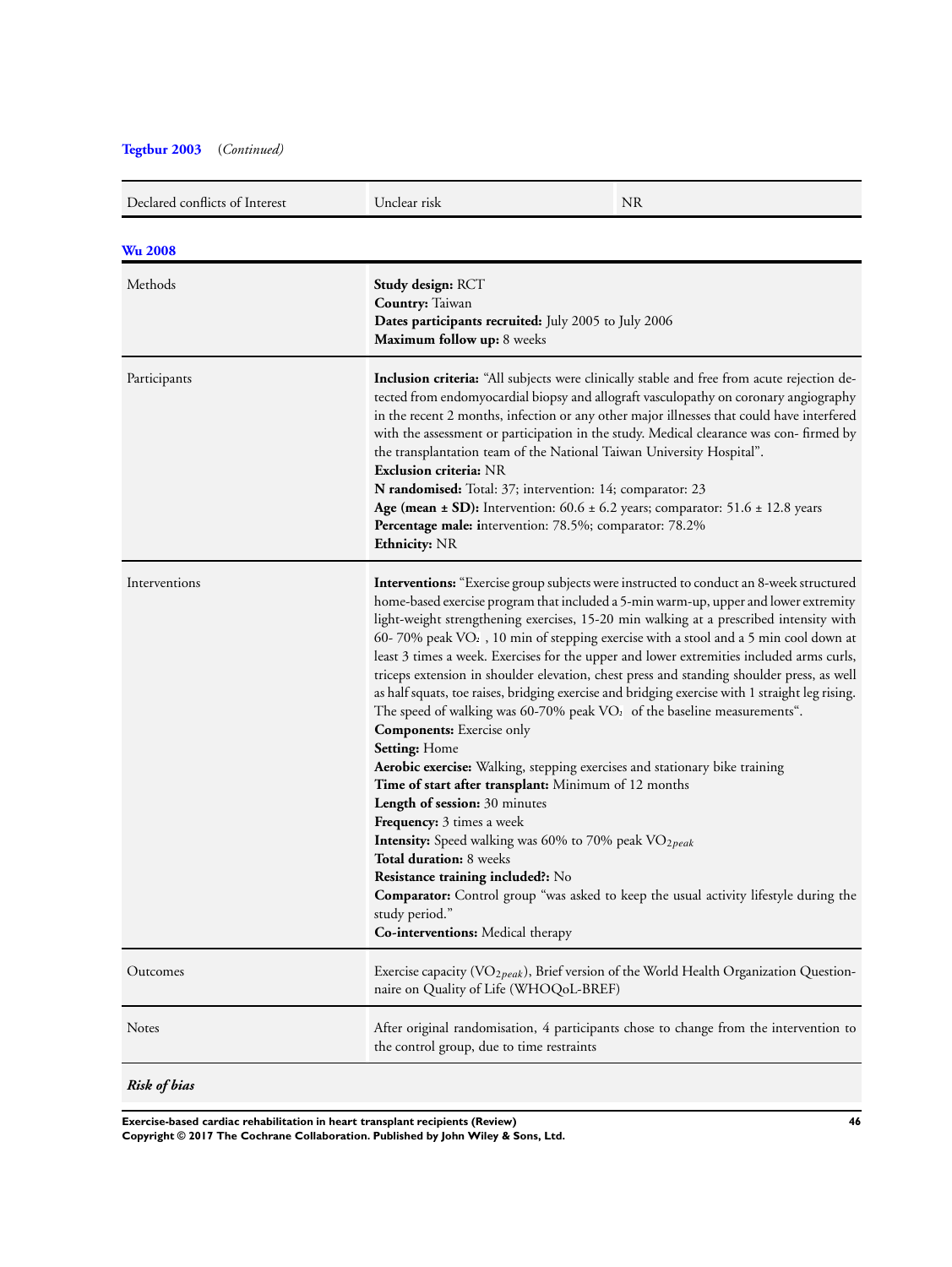# **[Wu 2008](#page-25-0)** (*Continued)*

| <b>Bias</b>                                                                     | Authors' judgement | Support for judgement                                                                                                                                                                                                                                                                                              |
|---------------------------------------------------------------------------------|--------------------|--------------------------------------------------------------------------------------------------------------------------------------------------------------------------------------------------------------------------------------------------------------------------------------------------------------------|
| Random sequence generation (selection Unclear risk<br>bias)                     |                    | Method of randomisation was not de-<br>scribed. Also 4 patients "chose" to change<br>from the intervention to the control group<br>due to time restraints                                                                                                                                                          |
| Allocation concealment (selection bias)                                         | Unclear risk       | The allocation concealment was not de-<br>scribed                                                                                                                                                                                                                                                                  |
| Blinding of outcome assessment (detection Unclear risk<br>bias)<br>All outcomes |                    | The blinding of outcomes was not de-<br>scribed                                                                                                                                                                                                                                                                    |
| Incomplete outcome data (attrition bias)<br>All outcomes                        | High risk          | Intervention: 2/14 (14.3%) lost to follow-<br>up; control: 4/23 (17.4%) lost to follow-<br>up<br>In addition 4 participants in the exercise<br>group changed over to the control group af-<br>ter randomisation. Analyses were done us-<br>ing the latter group allocation and not orig-<br>inal randomised groups |
| Selective reporting (reporting bias)                                            | Low risk           | All outcomes described in the methods are<br>reported in the results section                                                                                                                                                                                                                                       |
| Were groups balanced at baseline?                                               | High risk          | The exercise group was significantly older<br>than the control group                                                                                                                                                                                                                                               |
| Did both groups receive comparable care?                                        | Low risk           | Both groups received the same co-interven-<br>tions (medical therapy)                                                                                                                                                                                                                                              |
| Source of funding                                                               | Unclear risk       | <b>NR</b>                                                                                                                                                                                                                                                                                                          |
| Declared conflicts of Interest                                                  | Unclear risk       | <b>NR</b>                                                                                                                                                                                                                                                                                                          |

BP - blood pressure; CON - continued moderate exercise; ECG - electrocardiogram; HIIT - high-intensity interval training; HR - heart rate; HRQoL - health-related quality of life; HT - heart transplant; NR - not reported; RCP - respiratory compensation point; RCT - randomised controlled trial; RPE - rated perceived exertion; rpm - revolutions per minute; VO<sub>2peak/</sub> VO<sub>2max</sub> - peak/maximal oxygen uptake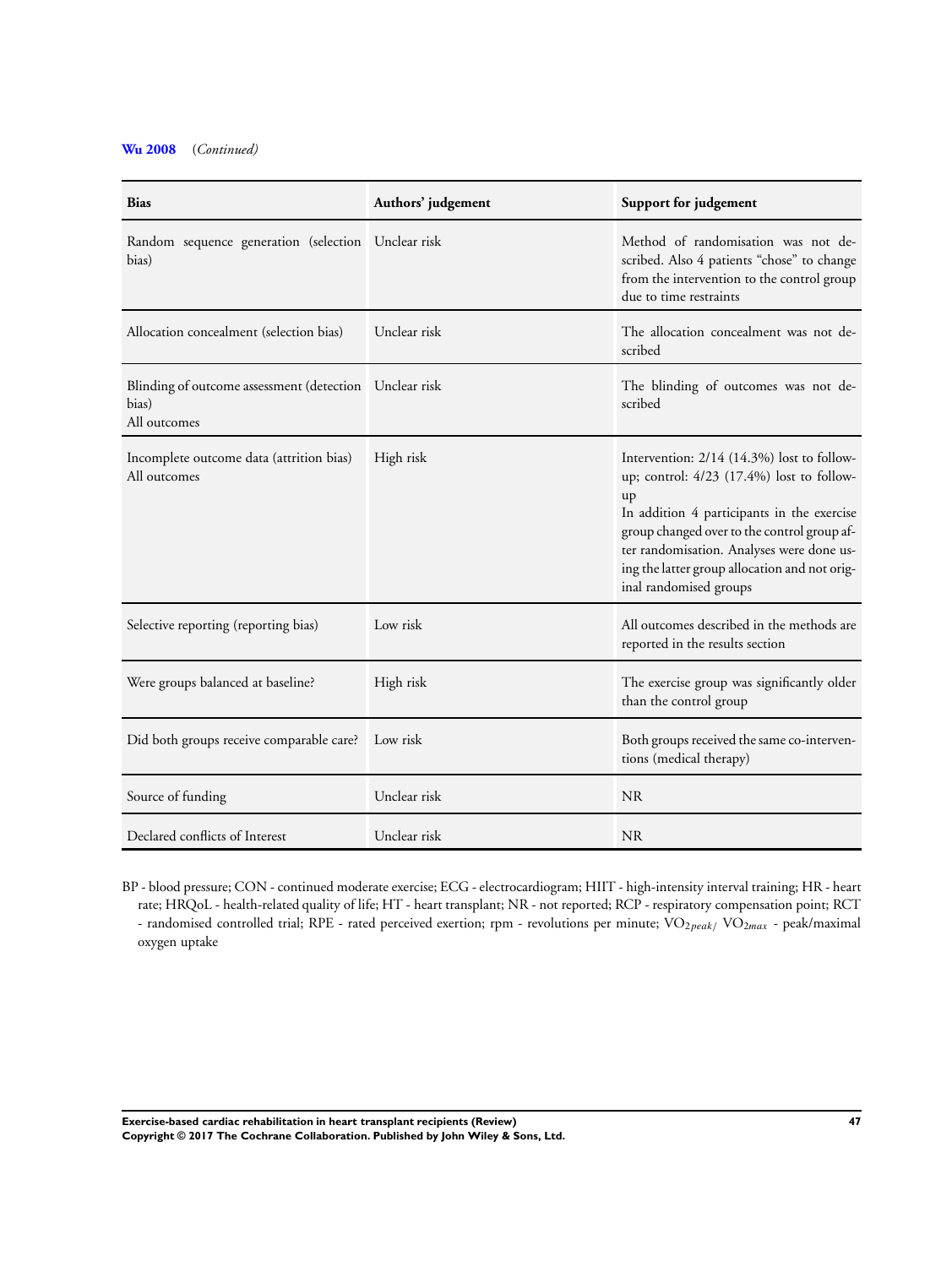# <span id="page-49-0"></span>**Characteristics of excluded studies** *[ordered by study ID]*

| Study             | Reason for exclusion                                                          |
|-------------------|-------------------------------------------------------------------------------|
| Anonymous 2014    | Not an RCT                                                                    |
| Belardinelli 2006 | Not an RCT                                                                    |
| Christensen 2012  | Not an RCT                                                                    |
| Karapolat 2007    | Home- versus centre-based rehabilitation                                      |
| Kawauchi 2013     | Comparison of two different training regimes of same exercise intensity       |
| Kugler 2008       | Authors contacted but full paper was not published and no data were available |
| Nytrøen 2014      | Not an RCT                                                                    |
| Pierce 2008       | Authors were contacted but no data on outcomes of interest was received       |
| <b>Pokan 2004</b> | Not an RCT                                                                    |
| Stevinson 1999    | Not an RCT                                                                    |

RCT - randomised controlled trial

# **Characteristics of studies awaiting assessment** *[ordered by study ID]*

### **[Braith 2005](#page-25-0)**

| Methods       | The purpose of this study was to determine the efficacy of resistance exercise in reversing skeletal muscle myopathy<br>in heart transplant recipients                              |
|---------------|-------------------------------------------------------------------------------------------------------------------------------------------------------------------------------------|
| Participants  | Heart transplant recipients<br>Intervention group: $N = 8$<br>Comparator group: $N = 7$                                                                                             |
| Interventions | 6 months of resistance exercise                                                                                                                                                     |
| Outcomes      | Exercise capacity $(\rm VO_{2\,peak})$                                                                                                                                              |
| <b>Notes</b>  | $VO2peak$ is reported graphically for individual patients. The authors were contacted and asked to supply a mean $\pm$<br>SD. Despite initial positive reply, no data were supplied |

**Exercise-based cardiac rehabilitation in heart transplant recipients (Review) 48 Copyright © 2017 The Cochrane Collaboration. Published by John Wiley & Sons, Ltd.**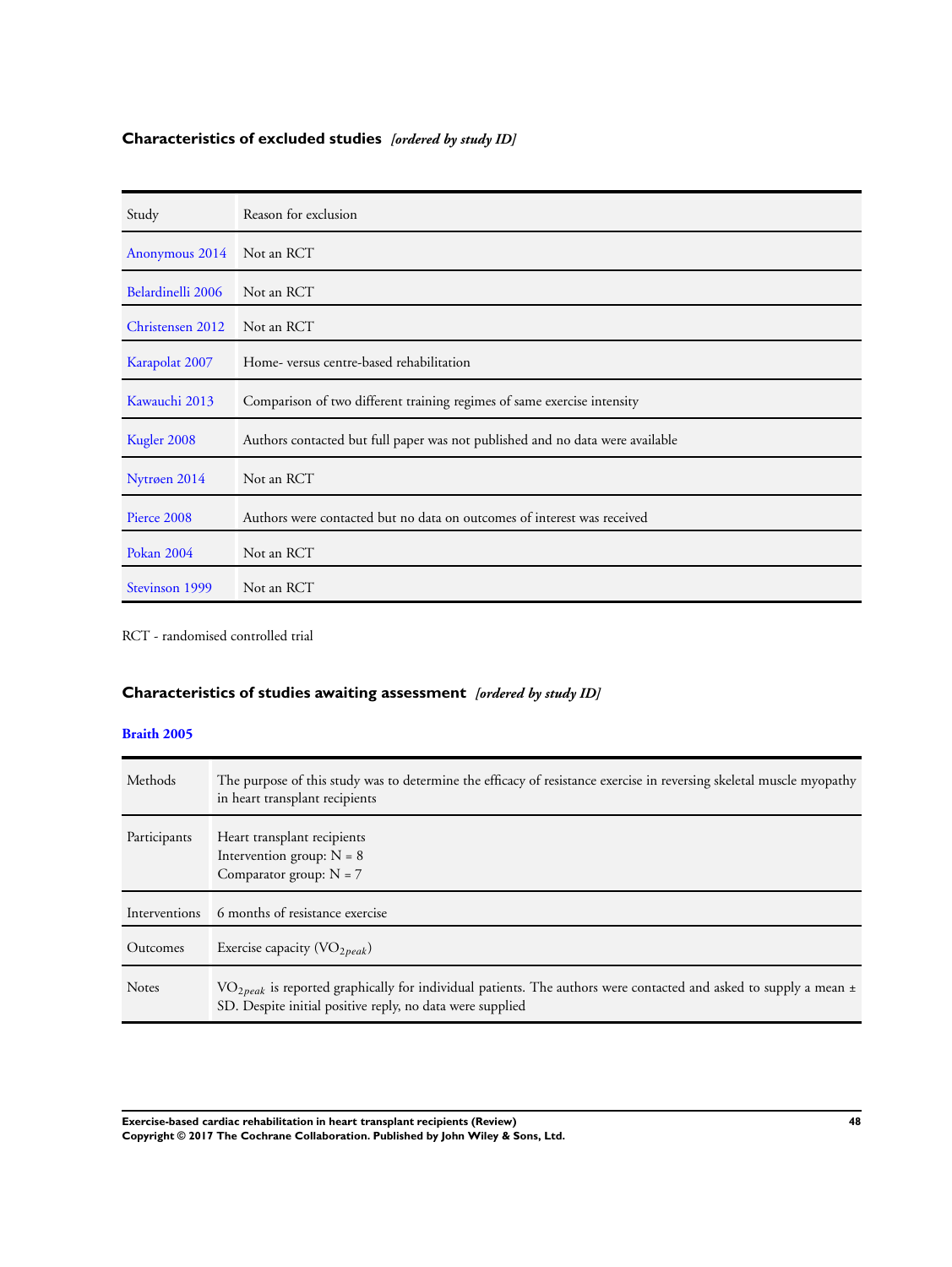<span id="page-50-0"></span>

| <b>Emmanuel 2015</b> |                                                                                                                                                            |
|----------------------|------------------------------------------------------------------------------------------------------------------------------------------------------------|
| Methods              | The purpose of present study was to analyse the effect of ET on HR response to exercise in HT patients                                                     |
| Participants         | 48 sedentary heart transplant recipients (age = $47 \pm 3$ years)<br>Randomised in a 2:1 ratio to exercise training and control                            |
| Interventions        | 3 x weekly aerobic (30 min) and resistance training program (5 exercises) at intensity between 11 to 13 on the 6 to<br>20 rating of perceived effort scale |
| Outcomes             | No outcomes of interest were reported in the abstract                                                                                                      |
| <b>Notes</b>         | Every effort was made to find full text, but no further publications were found                                                                            |

# **[Tegtbur 2005](#page-25-0)**

| Methods       | To determine the time course of physical reconditioning and skeletal muscle adaptation late after transplantation<br>"We analysed time course of physical reconditioning data for each home-training session ( $N = 2396$ ). Constant-load<br>tests with consistent blood lactate concentrations were performed quarterly $(n = 105)$ to estimate the time course of<br>skeletal muscle adaptation. Nine heart transplant recipients served as a control group (CG)" |
|---------------|----------------------------------------------------------------------------------------------------------------------------------------------------------------------------------------------------------------------------------------------------------------------------------------------------------------------------------------------------------------------------------------------------------------------------------------------------------------------|
| Participants  | Intervention group: 21 heart transplant recipients, $5.2 \pm 2.1$ years after transplantation; comparator group: 9 heart<br>transplant recipients                                                                                                                                                                                                                                                                                                                    |
| Interventions | 1 year of an individually tailored home ergometer-training program $(2.1 \pm 0.7)$ sessions weekly with matched heart<br>rates, intensity at 10% below anaerobic threshold)                                                                                                                                                                                                                                                                                          |
| Outcomes      | Exercise capacity (VO <sub>2peak</sub> )                                                                                                                                                                                                                                                                                                                                                                                                                             |
| <b>Notes</b>  | Identified from Nytrøen 2013c. Author was emailed (twice) to ask if participants were randomised ("Nine of 15 HT<br>recipients, who were assigned prospectively to the control group (CG)"                                                                                                                                                                                                                                                                           |

# **Characteristics of ongoing studies** *[ordered by study ID]*

# **[NCT01760538](#page-25-0)**

| Trial name or title | Study on Heart Rate Variability in Cardiac Transplant Recipients with Exercise and After Exercise Training                                                                                                                                                                       |
|---------------------|----------------------------------------------------------------------------------------------------------------------------------------------------------------------------------------------------------------------------------------------------------------------------------|
| Methods             | <b>RCT</b>                                                                                                                                                                                                                                                                       |
| Participants        | <b>Enrolment: 30</b><br>Inclusion criteria:<br>• Heart transplant recipients with stable post operation condition<br>• Age between 20-70 years<br>• No acute or severe chronic rejection<br><b>Exclusion criteria:</b><br>• Any condition that might affect exercise performance |

**Exercise-based cardiac rehabilitation in heart transplant recipients (Review) 49 Copyright © 2017 The Cochrane Collaboration. Published by John Wiley & Sons, Ltd.**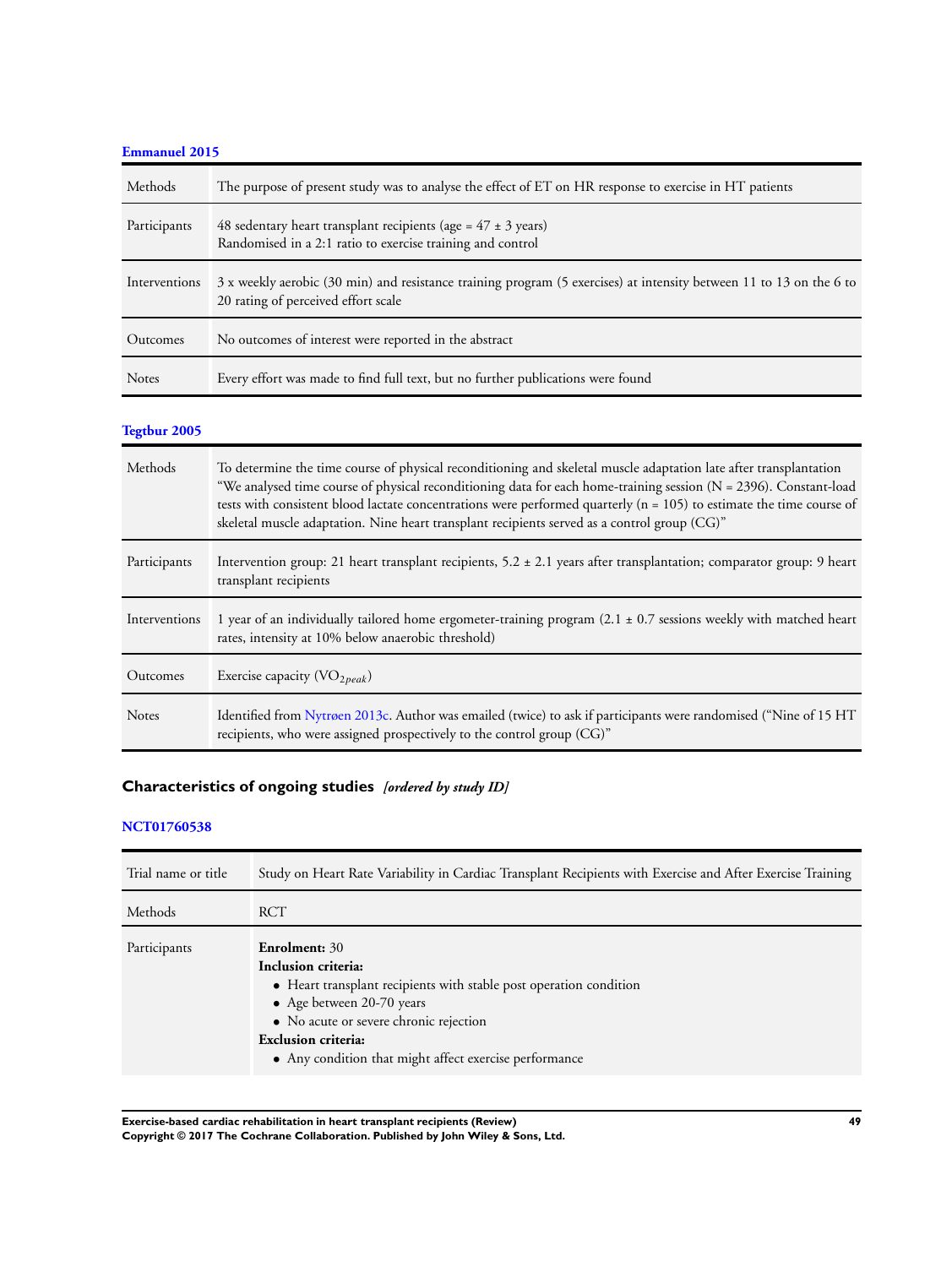# **[NCT01760538](#page-25-0)** (*Continued)*

| Interventions       | Exercise training versus usual care                                                                                                                                                   |
|---------------------|---------------------------------------------------------------------------------------------------------------------------------------------------------------------------------------|
| Outcomes            | Primary outcome measures:<br>• Heart rate variability<br>• R-R interval difference<br>Secondary outcome measures:<br>• Exercise capacity<br>• Oxygen consumption<br>• Quality of life |
| Starting date       | August 2001                                                                                                                                                                           |
| Contact information | Ying-Tai Wu, National Taiwan University Hospital                                                                                                                                      |
| Notes               | Study has been completed, but no publications have been found                                                                                                                         |

# **[NCT02602834](#page-25-0)**

| Trial name or title | Imminently Effect of Interval Training With High Intensity (HIT) After Heart Transplantation                                                                                                                                                                                                                                                                                                                                                                                                                                                                                                                                                                                                                            |
|---------------------|-------------------------------------------------------------------------------------------------------------------------------------------------------------------------------------------------------------------------------------------------------------------------------------------------------------------------------------------------------------------------------------------------------------------------------------------------------------------------------------------------------------------------------------------------------------------------------------------------------------------------------------------------------------------------------------------------------------------------|
| Methods             | Randomised cross-over assignment, open label                                                                                                                                                                                                                                                                                                                                                                                                                                                                                                                                                                                                                                                                            |
| Participants        | <b>Enrolment: 19</b><br>Inclusion criteria (heart transplant):<br>· 1to 10 years after heart transplantation<br>$\bullet$ Lives in or near Oslo<br>• Stable health condition<br>• Optimal medical treatment/medication<br>• No limiting physical handicap<br>• Written consent<br>Inclusion healthy control:<br>• No verified heart disease<br>• Willing to perform the study<br>$\bullet$ Over 18 years<br>• Written consent<br><b>Exclusion criteria:</b><br>• Under 1 year or over 10 year since heart transplant<br>$\bullet$ Lives far from Oslo<br>• Unstable health condition<br>• Not optimal medical treatment and/ or medication<br>• Limiting physical handicap<br>• Under 18 years<br>• Not written consent |

Interventions Interval training vs moderate exercise

**Exercise-based cardiac rehabilitation in heart transplant recipients (Review) 50 Copyright © 2017 The Cochrane Collaboration. Published by John Wiley & Sons, Ltd.**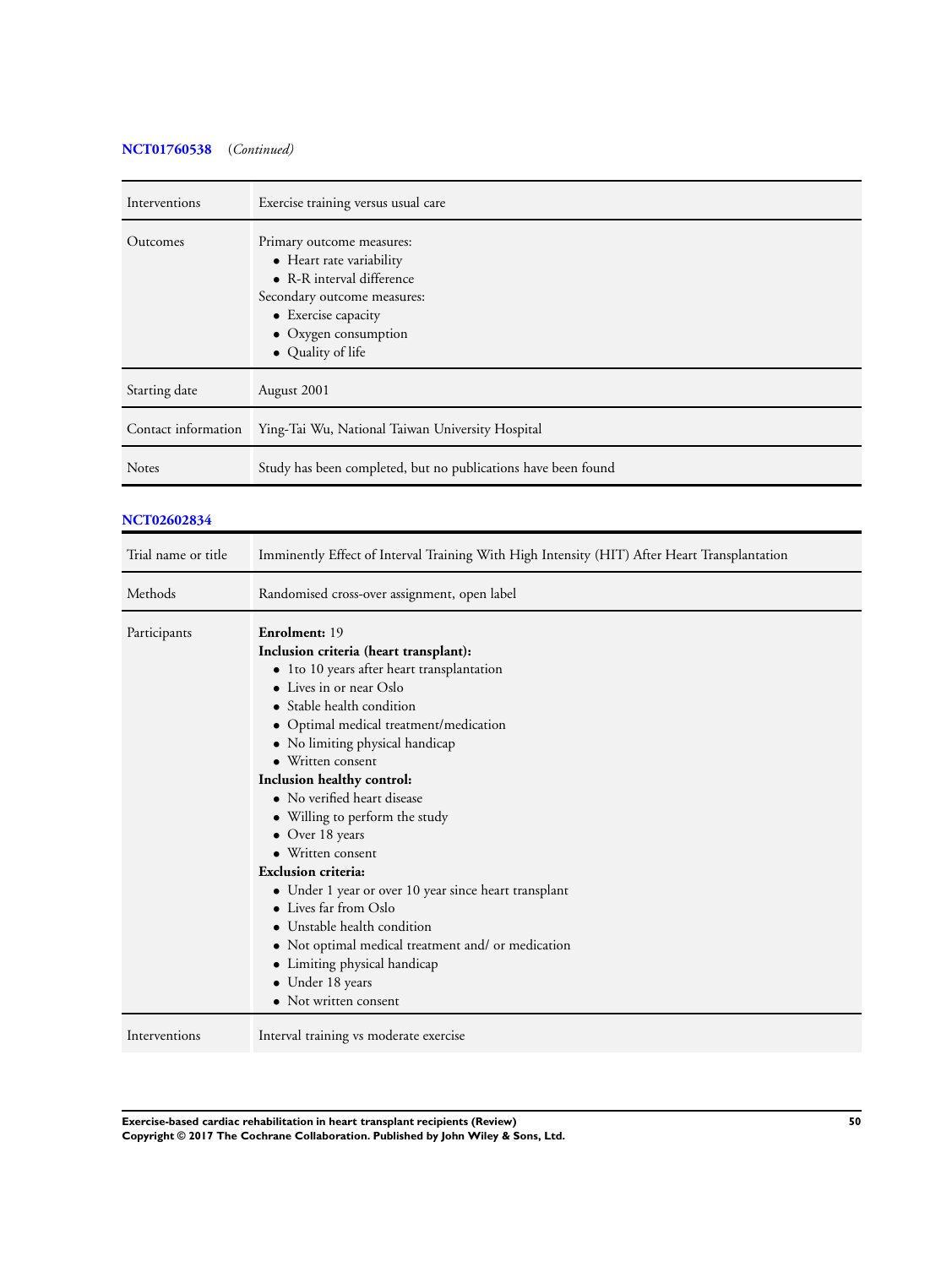# **[NCT02602834](#page-25-0)** (*Continued)*

| Outcomes      | Primary outcome measures:<br>• Changes in CRP with interval training compared to moderate training<br>• Changes in interleukin levels with interval training compared to moderate training<br>• Changes in ICAM levels with interval training compared to moderate training<br>• Changes in MiRNA levels with interval training compared to moderate training<br>Secondary outcome measures:<br>$\bullet$ HRQ <sub>o</sub> L<br>$\bullet$ Oxygen uptake<br>$\bullet$ VO <sub>2peak</sub><br>• Questionnaire of physical activity |
|---------------|----------------------------------------------------------------------------------------------------------------------------------------------------------------------------------------------------------------------------------------------------------------------------------------------------------------------------------------------------------------------------------------------------------------------------------------------------------------------------------------------------------------------------------|
| Starting date | May 2015                                                                                                                                                                                                                                                                                                                                                                                                                                                                                                                         |
|               | Contact information Lars LG Gullestad, Professor OUS-Oslo University Hospital Rikshospitalet, Cardiology Department                                                                                                                                                                                                                                                                                                                                                                                                              |
|               |                                                                                                                                                                                                                                                                                                                                                                                                                                                                                                                                  |

Notes

# **[Nytrøen 2016](#page-25-0)**

| Trial name or title | High Intensity Training in de Novo Heart Transplant Recipients in Scandinavia (HITTS)                                                                                                                                                                                                                                                                                                                                                                                                                                                                                                                                                                        |
|---------------------|--------------------------------------------------------------------------------------------------------------------------------------------------------------------------------------------------------------------------------------------------------------------------------------------------------------------------------------------------------------------------------------------------------------------------------------------------------------------------------------------------------------------------------------------------------------------------------------------------------------------------------------------------------------|
| Methods             | Open label RCT                                                                                                                                                                                                                                                                                                                                                                                                                                                                                                                                                                                                                                               |
| Participants        | <b>Estimated enrolment: 120</b><br>Inclusion criteria:<br>• Clinically stable HT recipients approximately 8 to 12 weeks after HT.<br>• Age > 18 years, both sexes<br>• Received immunosuppressive therapy as per local protocol.<br>• Patient willing and capable of giving written informed consent for study participation and anticipated<br>to be able to participate in the study for 9 to 12 months.<br>Exclusion criteria:<br>• Unstable condition or postoperative complications<br>• Recent severe rejection episodes<br>Physical disabilities which prevent participation<br>Other diseases or disabilities that contradict/refrain from exercise. |
| Interventions       | Intervention: High-intensity interval training<br>9 months of high intensity interval based aerobic exercise (3 times/week)<br><b>Comparator:</b> Moderate training<br>Regular exercise training offered to all heart transplant recipients                                                                                                                                                                                                                                                                                                                                                                                                                  |
| Outcomes            | Exercise capacity (VO <sub>2peak</sub> ), HRQoL                                                                                                                                                                                                                                                                                                                                                                                                                                                                                                                                                                                                              |
| Starting date       | February 18, 2013                                                                                                                                                                                                                                                                                                                                                                                                                                                                                                                                                                                                                                            |
| Contact information | Kari Nytrøen, PhD, Sahlgrenska University Hospital, Gothenburg, Sweden kari.nytroen@medisin.uio.no                                                                                                                                                                                                                                                                                                                                                                                                                                                                                                                                                           |

**Exercise-based cardiac rehabilitation in heart transplant recipients (Review) 51 Copyright © 2017 The Cochrane Collaboration. Published by John Wiley & Sons, Ltd.**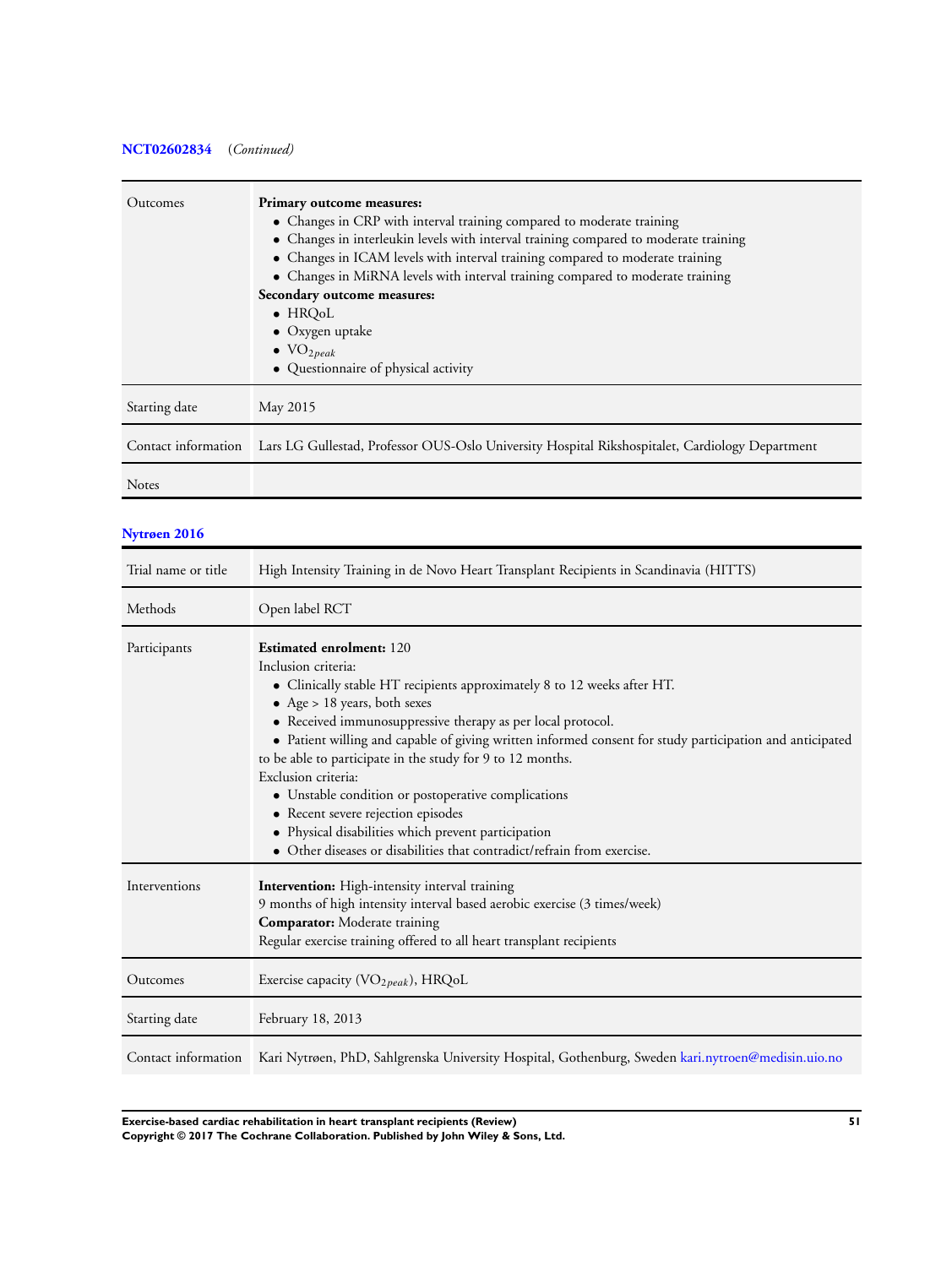# **[Nytrøen 2016](#page-25-0)** (*Continued)*

| <b>Notes</b> | ClinicalTrials.gov Identifier: NCT01796379 |
|--------------|--------------------------------------------|
|--------------|--------------------------------------------|

**Exercise-based cardiac rehabilitation in heart transplant recipients (Review) 52 Copyright © 2017 The Cochrane Collaboration. Published by John Wiley & Sons, Ltd.**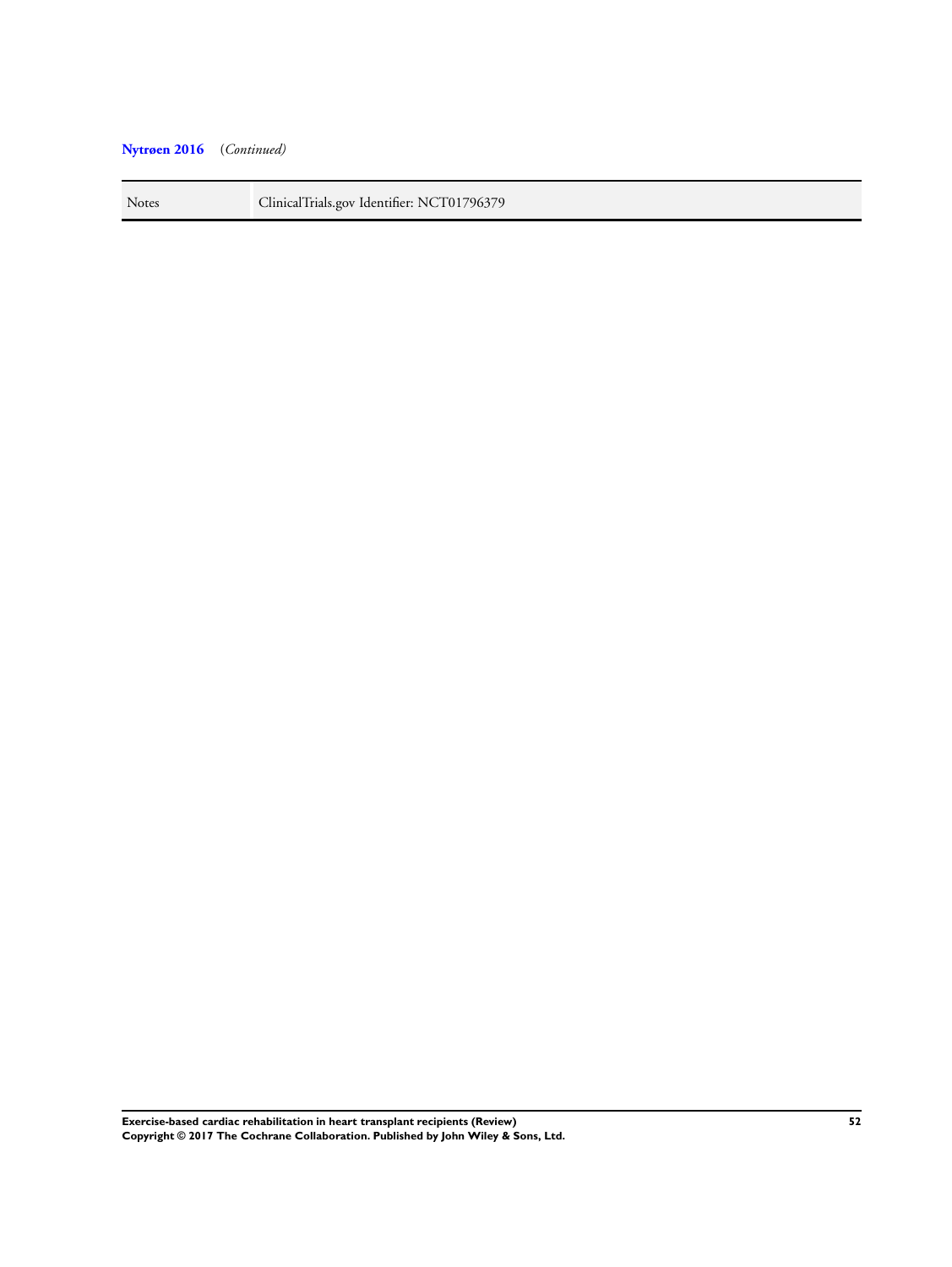# **D A T A A N D A N A L Y S E S**

| Outcome or subgroup title                                             | No. of<br>studies | No. of<br>participants | Statistical method                  | <b>Effect size</b>  |
|-----------------------------------------------------------------------|-------------------|------------------------|-------------------------------------|---------------------|
| 1 Exercise capacity (VO <sub>2peak</sub> )                            | 9                 | 284                    | Mean Difference (IV, Fixed, 95% CI) | $2.49$ [1.63, 3.36] |
| 2 Sensitivity analysis (excluding<br>Kobashigawa 1999)                | 8                 | 257                    | Mean Difference (IV, Fixed, 95% CI) | $2.59$ [1.69, 3.49] |
| 3 Sensitivity analysis (excluding<br>Wu 2008)                         | 8                 | 247                    | Mean Difference (IV, Fixed, 95% CI) | $2.99$ [1.93, 4.05] |
| 4 Sensitivity analysis (excluding<br>Kobashigawa 1999 and Wu<br>2008) | 7                 | 220                    | Mean Difference (IV, Fixed, 95% CI) | 3.20 [2.08, 4.33]   |

# **Comparison 1. Exercise versus no-exercise**

| Comparison 2. High-intensity interval training versus continued moderate-intensity exercise |  |  |  |
|---------------------------------------------------------------------------------------------|--|--|--|
|                                                                                             |  |  |  |

| Outcome or subgroup title              | No. of | No. of<br>studies participants | <b>Statistical method</b>           | <b>Effect</b> size  |
|----------------------------------------|--------|--------------------------------|-------------------------------------|---------------------|
| 1 Exercise capacity $(\rm VO_{2peak})$ |        | 32                             | Mean Difference (IV, Fixed, 95% CI) | $2.30$ [0.59, 4.01] |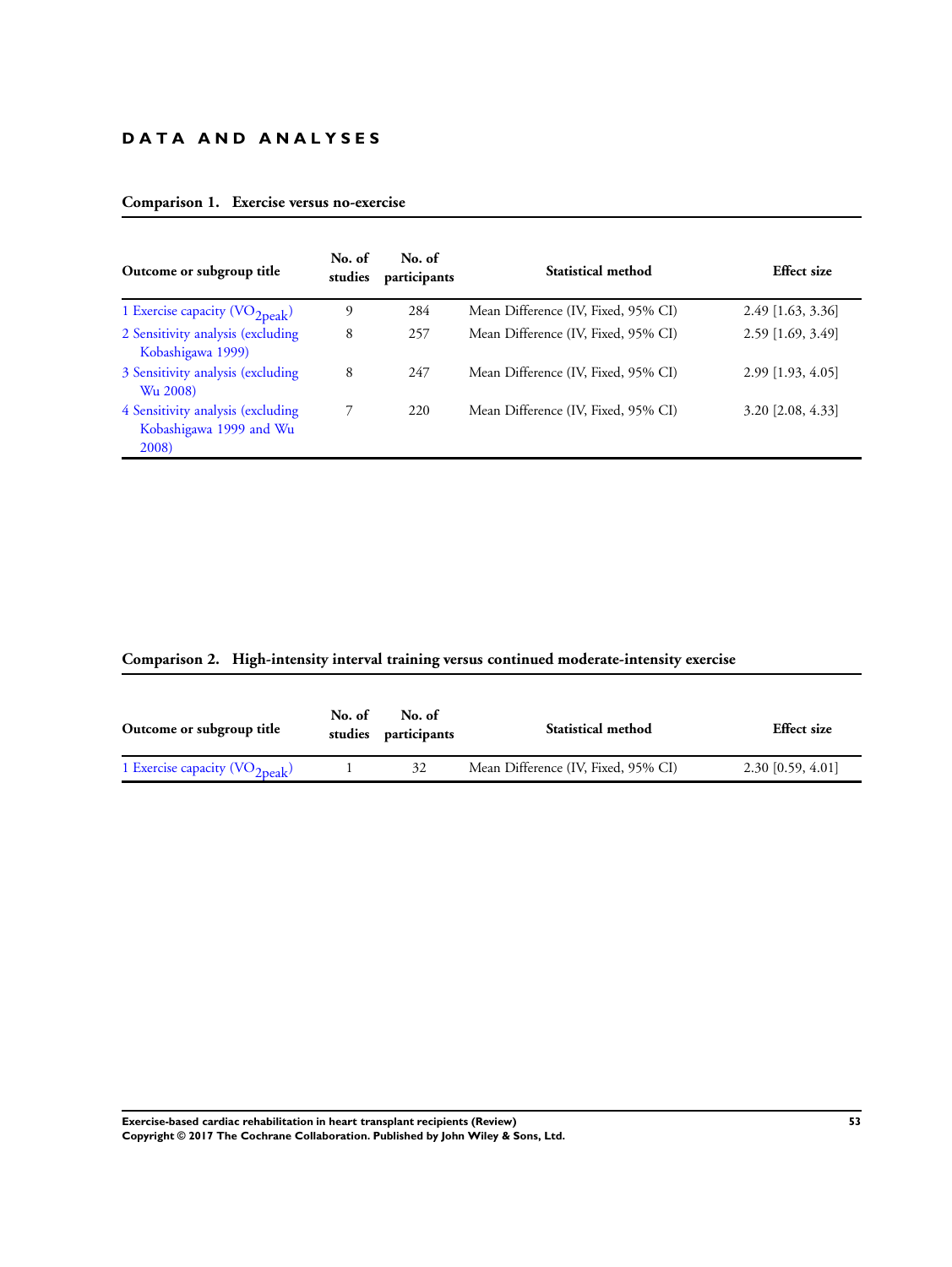# **Analysis 1.1. Comparison 1 Exercise versus no-exercise, Outcome 1 Exercise capacity (VO2peak).**

<span id="page-55-0"></span>Review: Exercise-based cardiac rehabilitation in heart transplant recipients

Comparison: 1 Exercise versus no-exercise

Outcome: 1 Exercise capacity (VO<sub>2peak</sub>)

| Study or subgroup                                                      | Experimental<br>(mL/kg/min) |             | Control (mL/kg/min) |              |                     | Mean<br>Difference               | Weight | Mean<br>Difference                 |
|------------------------------------------------------------------------|-----------------------------|-------------|---------------------|--------------|---------------------|----------------------------------|--------|------------------------------------|
|                                                                        | $\mathbb N$                 | Mean(SD)    | $\mathbb N$         | Mean(SD)     |                     | IV, Fixed, 95% CI                |        | IV, Fixed, 95% CI                  |
| Bernardi 2007                                                          | 3                           | 19.61(2.34) | $\ \; $             | 15.6 (5.84)  |                     |                                  | 5.5 %  | 4.01 [ 0.33, 7.69 ]                |
| Braith 2008                                                            | 9                           | 19.4(5.5)   | 7                   | 16.8(2.8)    |                     |                                  | 4.4 %  | $2.60$ [ -1.55, 6.75 ]             |
| Haykowsky 2009                                                         | 22                          | 3.43(3.3)   | 21                  | 0.04(2.2)    |                     |                                  | 26.9%  | 3.39 [ 1.72, 5.06 ]                |
| Hermann 2011                                                           | 4                           | 28.3(6.1)   | 3                   | 23.4(5.7)    |                     |                                  | 3.8 %  | 4.90 [ 0.45, 9.35 ]                |
| Kobashigawa 1999                                                       | 4                           | 13.6(4.75)  | 3                   | 12.3(3.65)   |                     |                                  | 7.4 %  | $1.30$ $\lceil -1.88, 4.48 \rceil$ |
| Nytr en 2012                                                           | 24                          | 30.9(5.3)   | 24                  | 28(6.7)      |                     |                                  | 6.4 %  | 2.90 [-0.52, 6.32]                 |
| Pascoalino 2015                                                        | 33                          | 23.2 (6.68) | 9                   | 20.1(4.5)    |                     |                                  | 5.4 %  | 3.10 [ -0.62, 6.82 ]               |
| Tegtbur 2003                                                           | 8                           | 20.1(4.2)   | 2                   | 18.5(2.8)    |                     |                                  | 6.8%   | $1.60$ [ $-1.71$ , 4.91]           |
| Wu 2008                                                                | 4                           | (2.5)       | 23                  | $-0.5$ (1.8) |                     |                                  | 33.3 % | $1.50$ $[0.00, 3.00]$              |
| <b>Total (95% CI)</b>                                                  | 151                         |             | 133                 |              |                     |                                  |        | $100.0 \%$ 2.49 [1.63, 3.36]       |
| Heterogeneity: Chi <sup>2</sup> = 5.54, df = 8 (P = 0.70); $1^2$ =0.0% |                             |             |                     |              |                     |                                  |        |                                    |
| Test for overall effect: $Z = 5.64$ (P < 0.00001)                      |                             |             |                     |              |                     |                                  |        |                                    |
| Test for subgroup differences: Not applicable                          |                             |             |                     |              |                     |                                  |        |                                    |
|                                                                        |                             |             |                     |              |                     |                                  |        |                                    |
|                                                                        |                             |             |                     |              | $-2$<br>-4          | $\overline{2}$<br>$\overline{4}$ |        |                                    |
|                                                                        |                             |             |                     |              | Favours no exercise | Favours exercise                 |        |                                    |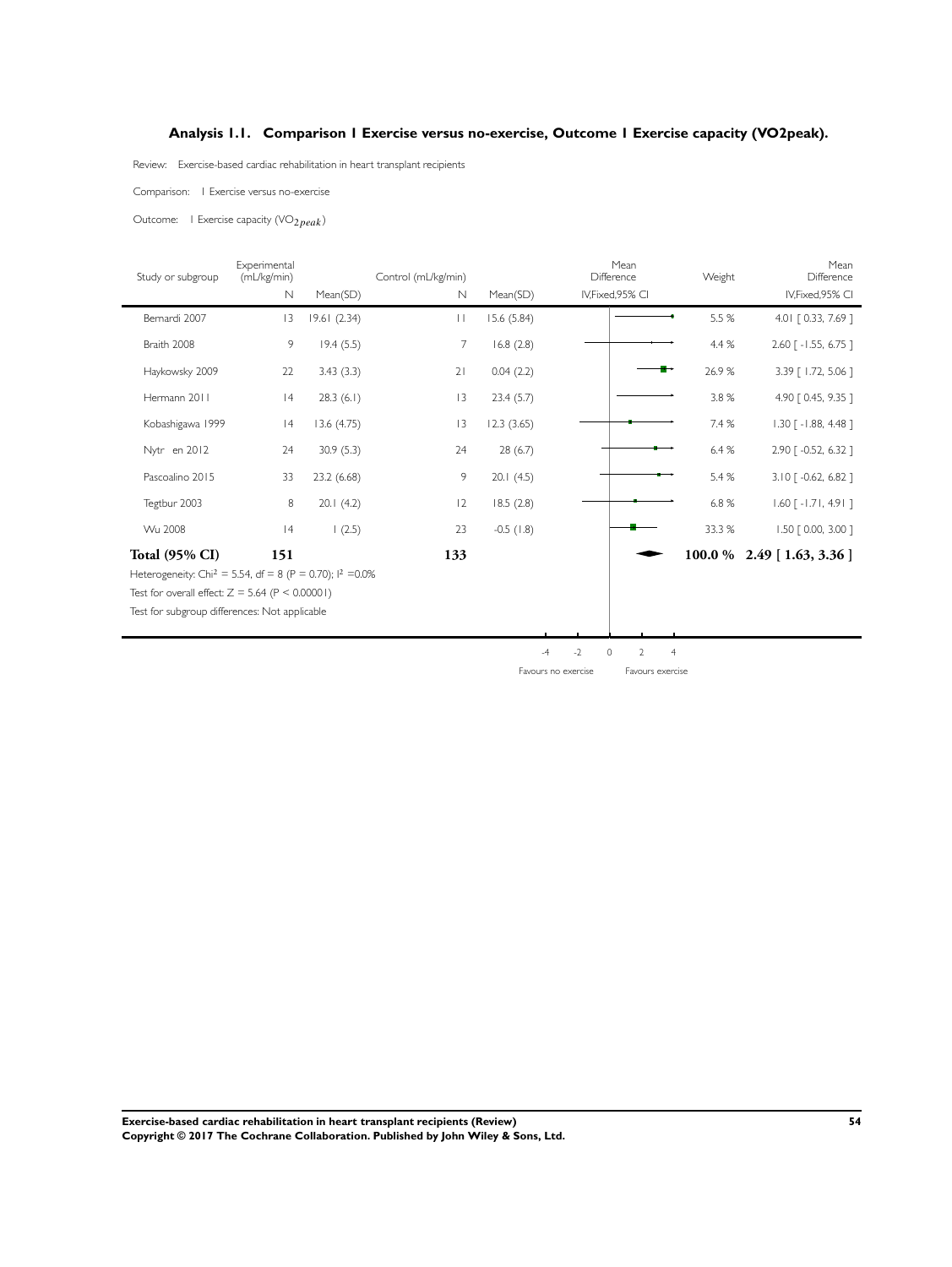# <span id="page-56-0"></span>**Analysis 1.2. Comparison 1 Exercise versus no-exercise, Outcome 2 Sensitivity analysis (excluding Kobashigawa 1999).**

Review: Exercise-based cardiac rehabilitation in heart transplant recipients

Comparison: 1 Exercise versus no-exercise

Outcome: 2 Sensitivity analysis (excluding Kobashigawa 1999)

| Study or subgroup                                                                                                                                                                                      | Experimental<br>(mL/kg/min) |             | Control (mL/kg/min) |              | Mean<br>Difference         | Weight | Mean<br>Difference           |
|--------------------------------------------------------------------------------------------------------------------------------------------------------------------------------------------------------|-----------------------------|-------------|---------------------|--------------|----------------------------|--------|------------------------------|
|                                                                                                                                                                                                        | $\mathbb N$                 | Mean(SD)    | $\mathbb N$         | Mean(SD)     | IV, Fixed, 95% CI          |        | IV, Fixed, 95% CI            |
| Bernardi 2007                                                                                                                                                                                          | 3                           | 19.61(2.34) | $\mathbf{H}$        | 15.6(5.84)   |                            | 6.0%   | 4.01 [ 0.33, 7.69 ]          |
| Braith 2008                                                                                                                                                                                            | 9                           | 19.4(5.5)   | $\overline{7}$      | 16.8(2.8)    |                            | 4.7 %  | $2.60$ [ -1.55, 6.75 ]       |
| Haykowsky 2009                                                                                                                                                                                         | 22                          | 3.43(3.3)   | 21                  | 0.04(2.2)    |                            | 29.1%  | 3.39 [ 1.72, 5.06 ]          |
| Hermann 2011                                                                                                                                                                                           | 4                           | 28.3(6.1)   | 3                   | 23.4(5.7)    |                            | 4.1%   | 4.90 [ 0.45, 9.35 ]          |
| Nytr en 2012                                                                                                                                                                                           | 24                          | 30.9(5.3)   | 24                  | 28(6.7)      |                            | 6.9%   | 2.90 [ -0.52, 6.32 ]         |
| Pascoalino 2015                                                                                                                                                                                        | 33                          | 23.2(6.68)  | 9                   | 20.1(4.5)    |                            | 5.9%   | $3.10$ $[-0.62, 6.82]$       |
| Tegtbur 2003                                                                                                                                                                                           | 8                           | 20.1(4.2)   | $ 2\rangle$         | 18.5(2.8)    |                            | 7.4 %  | $1.60$ [ -1.71, 4.91 ]       |
| Wu 2008                                                                                                                                                                                                | 4                           | (2.5)       | 23                  | $-0.5$ (1.8) |                            | 35.9%  | 1.50 [ 0.00, 3.00 ]          |
| <b>Total (95% CI)</b><br>Heterogeneity: Chi <sup>2</sup> = 4.96, df = 7 (P = 0.66); $1^2$ = 0.0%<br>Test for overall effect: $Z = 5.64$ (P < 0.00001)<br>Test for subgroup differences: Not applicable | 137                         |             | 120                 |              |                            |        | $100.0 \%$ 2.59 [1.69, 3.49] |
|                                                                                                                                                                                                        |                             |             |                     |              | $-100$<br>$-50$<br>50<br>∩ | 100    |                              |

Favours no exercise Favours exercise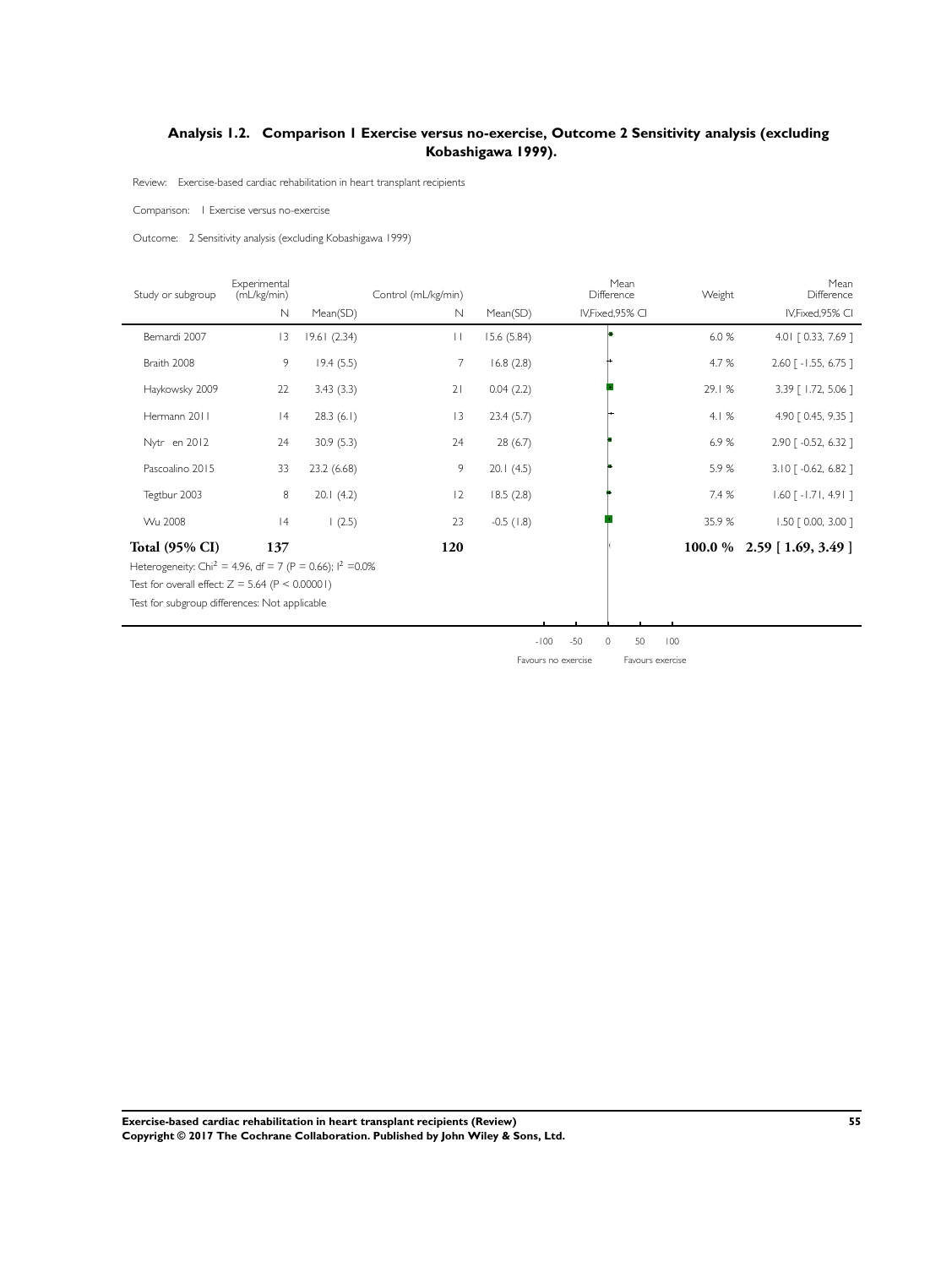# <span id="page-57-0"></span>**Analysis 1.3. Comparison 1 Exercise versus no-exercise, Outcome 3 Sensitivity analysis (excluding Wu 2008).**

Review: Exercise-based cardiac rehabilitation in heart transplant recipients

Comparison: 1 Exercise versus no-exercise

Outcome: 3 Sensitivity analysis (excluding Wu 2008)

| Study or subgroup                                                       | Experimental<br>(mL/kg/min) |             | Control (mL/kg/min) |             | Mean<br>Difference | Weight | Mean<br>Difference                 |
|-------------------------------------------------------------------------|-----------------------------|-------------|---------------------|-------------|--------------------|--------|------------------------------------|
|                                                                         | $\mathbb N$                 | Mean(SD)    | $\mathsf{N}$        | Mean(SD)    | IV, Fixed, 95% CI  |        | IV, Fixed, 95% CI                  |
| Bernardi 2007                                                           | 3                           | 19.61(2.34) | $\mathbf{H}$        | 15.6 (5.84) |                    | 8.3 %  | 4.01 [ 0.33, 7.69 ]                |
| Braith 2008                                                             | 9                           | 19.4(5.5)   | $\overline{7}$      | 16.8(2.8)   |                    | 6.5 %  | $2.60$ [ $-1.55$ , 6.75 ]          |
| Haykowsky 2009                                                          | 22                          | 3.43(3.3)   | 21                  | 0.04(2.2)   |                    | 40.4 % | 3.39 [ 1.72, 5.06 ]                |
| Hermann 2011                                                            | 4                           | 28.3(6.1)   | 3                   | 23.4(5.7)   |                    | 5.7 %  | 4.90 [ 0.45, 9.35 ]                |
| Kobashigawa 1999                                                        | 4                           | 13.6 (4.75) | 3                   | 12.3(3.65)  |                    | 11.1%  | $1.30$ $\lceil -1.88, 4.48 \rceil$ |
| Nytr en 2012                                                            | 24                          | 30.9(5.3)   | 24                  | 28(6.7)     |                    | 9.6%   | 2.90 [ -0.52, 6.32 ]               |
| Pascoalino 2015                                                         | 33                          | 23.2(6.68)  | 9                   | 20.1(4.5)   |                    | 8.1 %  | $3.10$ [ -0.62, 6.82 ]             |
| Tegtbur 2003                                                            | 8                           | 20.1(4.2)   | 2                   | 18.5(2.8)   |                    | 10.2%  | $1.60$ [ $-1.71$ , 4.91]           |
| <b>Total (95% CI)</b>                                                   | 137                         |             | 110                 |             |                    |        | $100.0 \%$ 2.99 [1.93, 4.05]       |
| Heterogeneity: Chi <sup>2</sup> = 3.02, df = 7 (P = 0.88); $1^2$ = 0.0% |                             |             |                     |             |                    |        |                                    |
| Test for overall effect: $Z = 5.52$ (P < 0.00001)                       |                             |             |                     |             |                    |        |                                    |
| Test for subgroup differences: Not applicable                           |                             |             |                     |             |                    |        |                                    |
|                                                                         |                             |             |                     |             |                    |        |                                    |

 $-100$   $-50$  0 50 100

Favours no exercise Favours exercise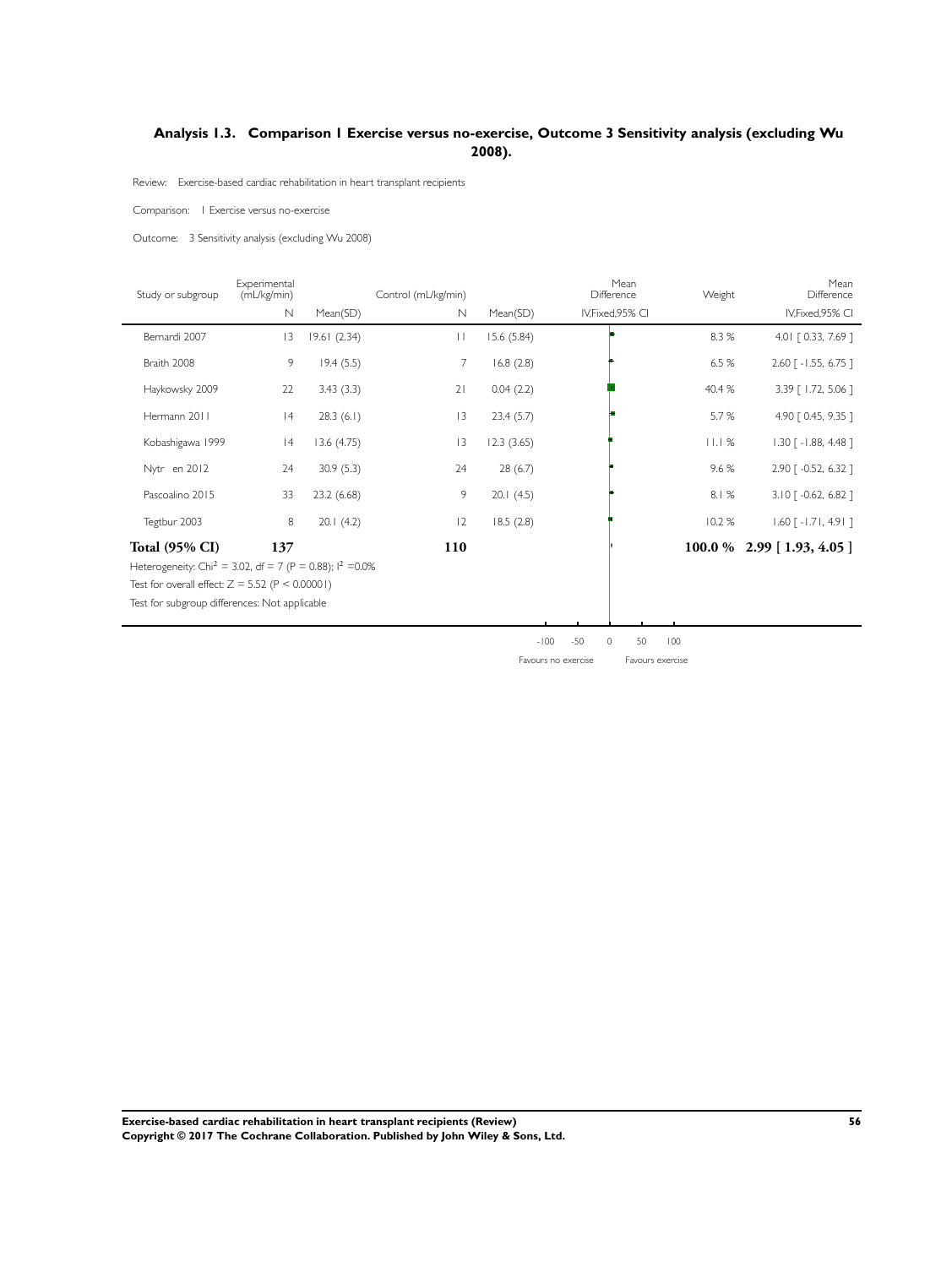# <span id="page-58-0"></span>**Analysis 1.4. Comparison 1 Exercise versus no-exercise, Outcome 4 Sensitivity analysis (excluding Kobashigawa 1999 and Wu 2008).**

Review: Exercise-based cardiac rehabilitation in heart transplant recipients

Comparison: 1 Exercise versus no-exercise

Outcome: 4 Sensitivity analysis (excluding Kobashigawa 1999 and Wu 2008)

| Study or subgroup                                                      | Experimental<br>(mL/kg/min) |             | Control (mL/kg/min) |            | Mean<br>Difference | Weight     | Mean<br>Difference       |
|------------------------------------------------------------------------|-----------------------------|-------------|---------------------|------------|--------------------|------------|--------------------------|
|                                                                        | $\mathbb N$                 | Mean(SD)    | $\mathbb N$         | Mean(SD)   | IV, Fixed, 95% CI  |            | IV, Fixed, 95% CI        |
| Bernardi 2007                                                          | 3                           | 19.61(2.34) | $\mathbf{H}$        | 15.6(5.84) |                    | 9.4%       | 4.01 [ 0.33, 7.69 ]      |
| Braith 2008                                                            | 9                           | 19.4(5.5)   | 7                   | 16.8(2.8)  |                    | 7.4 %      | $2.60$ [ -1.55, 6.75 ]   |
| Haykowsky 2009                                                         | 22                          | 3.43(3.3)   | 21                  | 0.04(2.2)  |                    | 45.4 %     | 3.39 [ 1.72, 5.06 ]      |
| Hermann 2011                                                           | 4                           | 28.3(6.1)   | 3                   | 23.4(5.7)  |                    | 6.4%       | 4.90 [ 0.45, 9.35 ]      |
| Nytr en 2012                                                           | 24                          | 30.9(5.3)   | 24                  | 28(6.7)    |                    | 10.8%      | 2.90 [ -0.52, 6.32 ]     |
| Pascoalino 2015                                                        | 33                          | 23.2(6.68)  | 9                   | 20.1(4.5)  |                    | 9.1%       | $3.10$ [ -0.62, 6.82 ]   |
| Tegtbur 2003                                                           | 8                           | 20.1(4.2)   | 12                  | 18.5(2.8)  |                    | 11.5%      | $1.60$ [ $-1.71$ , 4.91] |
| <b>Total (95% CI)</b>                                                  | 123                         |             | 97                  |            |                    | $100.0 \%$ | $3.20$ [ $2.08, 4.33$ ]  |
| Heterogeneity: Chi <sup>2</sup> = 1.80, df = 6 (P = 0.94); $1^2$ =0.0% |                             |             |                     |            |                    |            |                          |
| Test for overall effect: $Z = 5.58$ (P < 0.00001)                      |                             |             |                     |            |                    |            |                          |
| Test for subgroup differences: Not applicable                          |                             |             |                     |            |                    |            |                          |
|                                                                        |                             |             |                     |            |                    |            |                          |

 $-100$   $-50$   $\phi$  50 100

Favours no exercise Favours exercise

**Exercise-based cardiac rehabilitation in heart transplant recipients (Review) 57 Copyright © 2017 The Cochrane Collaboration. Published by John Wiley & Sons, Ltd.**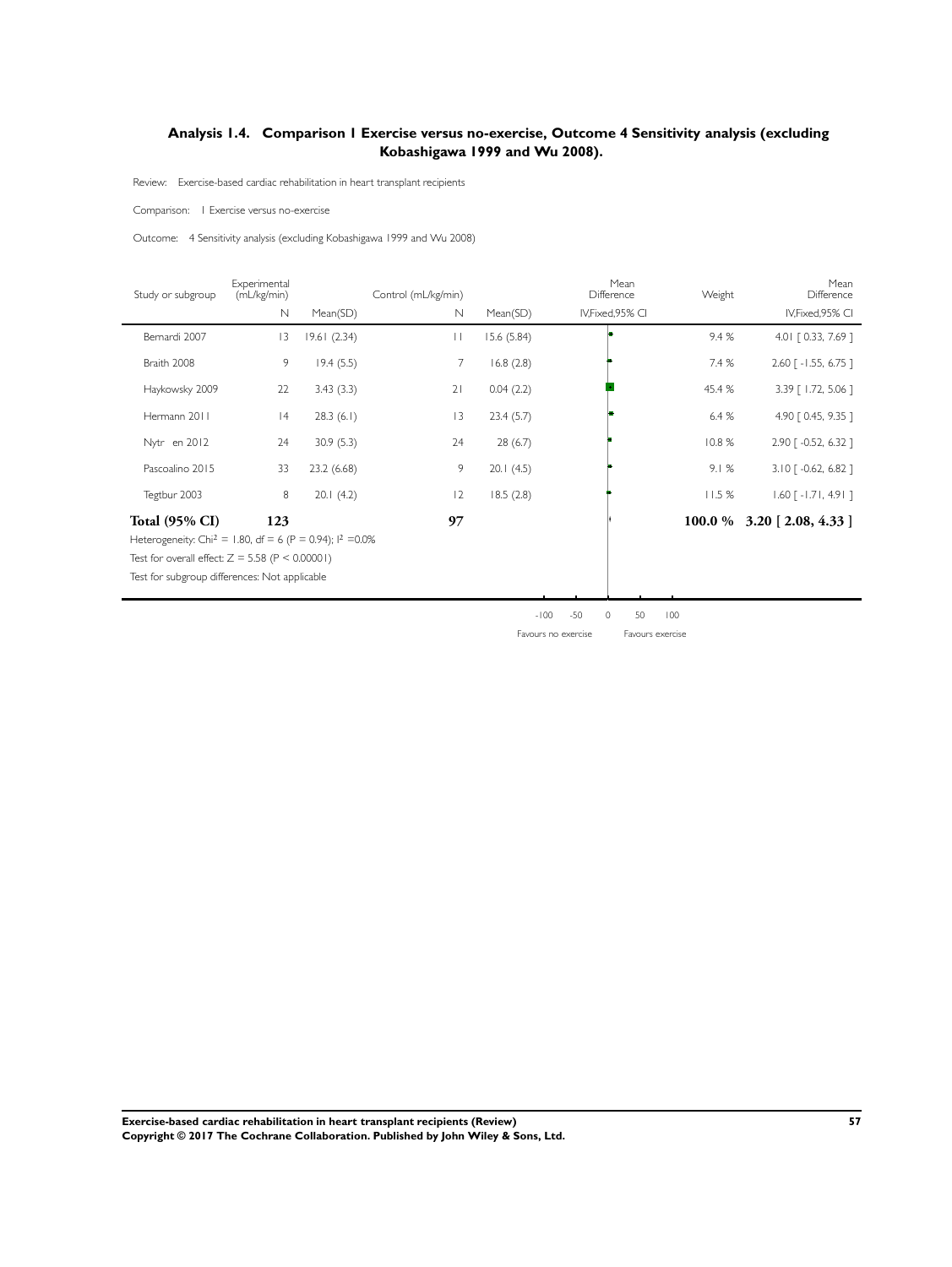# <span id="page-59-0"></span>**Analysis 2.1. Comparison 2 High-intensity interval training versus continued moderate-intensity exercise, Outcome 1 Exercise capacity (VO2peak).**

Review: Exercise-based cardiac rehabilitation in heart transplant recipients

Comparison: 2 High-intensity interval training versus continued moderate-intensity exercise

Outcome:  $1$  Exercise capacity ( $\sqrt{O_{2}}$ peak)



# **A D D I T I O N A L T A B L E S**

#### **Table 1. All-cause withdrawal/drops out at follow-up**

| Study                 |              |    | Number randomised Number lost at follow-up* | <b>Notes</b>                                                                                                                                                     |
|-----------------------|--------------|----|---------------------------------------------|------------------------------------------------------------------------------------------------------------------------------------------------------------------|
| <b>Bernardi 2007</b>  | Intervention | 13 | NR.                                         | <b>NR</b>                                                                                                                                                        |
|                       | Control      | 11 | <b>NR</b>                                   | <b>NR</b>                                                                                                                                                        |
| <b>Braith 2008</b>    | Intervention | 10 | 1                                           | 1 withdrew due to illness                                                                                                                                        |
|                       | Control      | 10 | 3                                           | 3 participants not included in the fi-<br>nal analysis due to non-compliance<br>with testing regimen                                                             |
| <b>Dall 2014</b>      | Intervention | 17 | 1                                           | 1 participant had insufficient exer-<br>cise testing (respiratory exchange ra-<br>tio (RER) < $0.85$ ) and was an outlier<br>on several parameters, and thus ex- |
|                       | Control      | 17 | 1                                           | cluded from the main analyses (cross-<br>over design)                                                                                                            |
| <b>Haykowsky 2009</b> | Intervention | 22 | 1                                           | 1 participant withdrew due to illness                                                                                                                            |
|                       |              |    |                                             |                                                                                                                                                                  |

**Exercise-based cardiac rehabilitation in heart transplant recipients (Review) 58 Copyright © 2017 The Cochrane Collaboration. Published by John Wiley & Sons, Ltd.**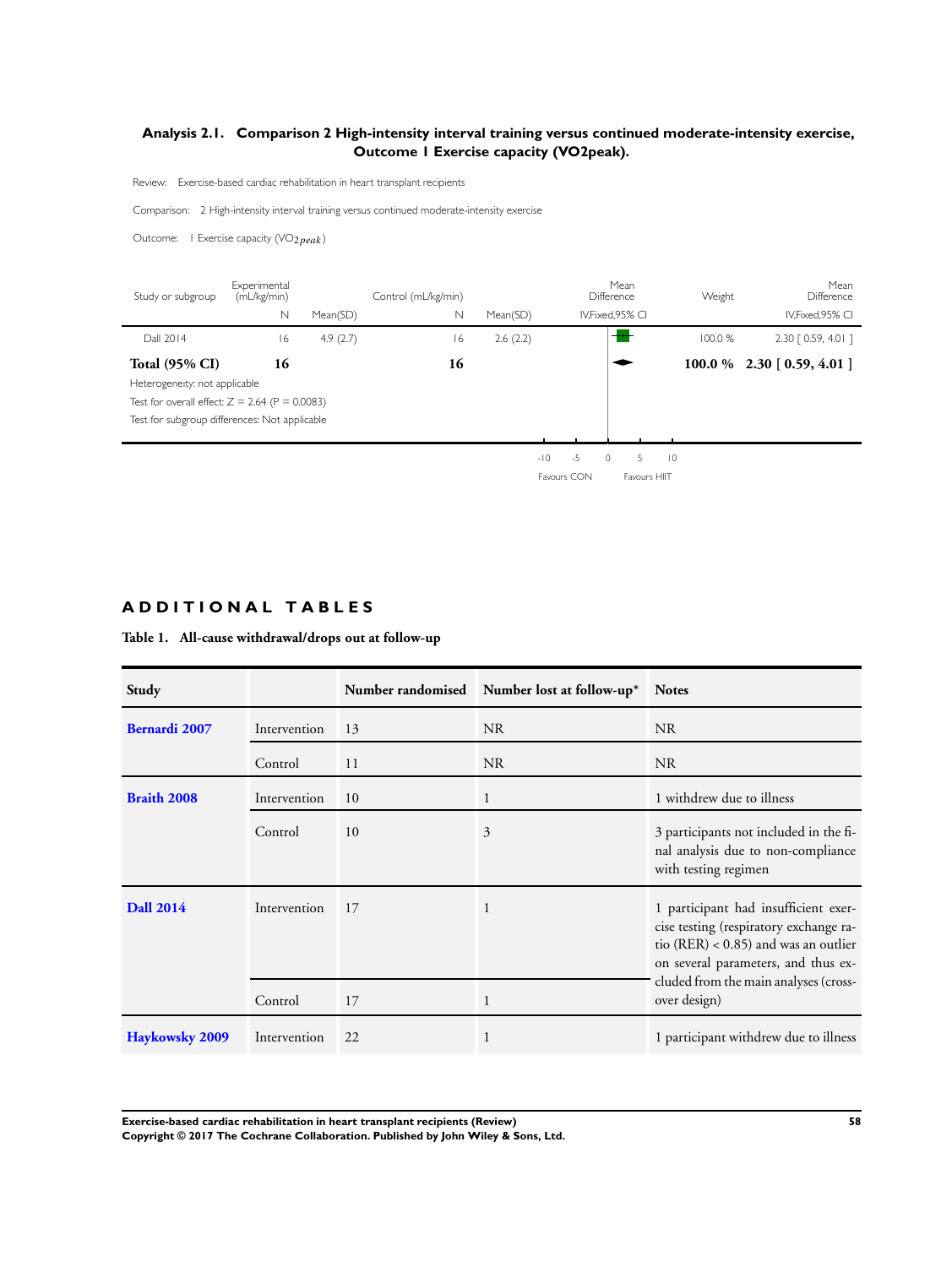# **Table 1. All-cause withdrawal/drops out at follow-up** (*Continued)*

|                     | Control      | 21 | 2                | 2 participants requested not to per-<br>form the post-intervention assess-<br>ments                                                                                                                                                                                   |
|---------------------|--------------|----|------------------|-----------------------------------------------------------------------------------------------------------------------------------------------------------------------------------------------------------------------------------------------------------------------|
| Hermann 2011        | Intervention | 15 | $\mathbf{1}$     | 1 participant withdrew due to illness<br>(1 additional participant lost to echo<br>follow-up)                                                                                                                                                                         |
|                     | Control      | 15 | $\overline{2}$   | 1 participant withdrew due to ill-<br>ness; 1 withdrew consent (3 addi-<br>tional participants lost to echo fol-<br>$low-up)$                                                                                                                                         |
| Kobashigawa 1999    | Intervention | 14 | <b>NR</b>        | <b>NR</b>                                                                                                                                                                                                                                                             |
|                     | Control      | 13 | NR               | <b>NR</b>                                                                                                                                                                                                                                                             |
| Nytrøen 2012        | Intervention | 26 | 2                | 2 participants withdrew due to illness                                                                                                                                                                                                                                |
|                     | Control      | 26 | 2                | 1 participant withdrew due to illness;<br>1 lost to follow-up (missing exercise<br>capacity test)                                                                                                                                                                     |
| Pascoalino 2015     | Intervention | 33 | 2                | 1 participant withdrew consent; 1<br>lost to follow-up                                                                                                                                                                                                                |
|                     | Control      | 9  | $\boldsymbol{0}$ | 0 participants were lost to follow-up                                                                                                                                                                                                                                 |
| <b>Tegtbur 2003</b> | Intervention | 16 | 8                | 2 participants declined participation<br>due to personal reasons; 2 were ex-<br>cluded due to illness; 4 dropped out<br>during the intervention due to per-<br>sonal reasons ( $N = 3$ ) or orthopaedic<br>impairment $(N = 1)$                                       |
|                     | Control      | 15 | 3                | 2 participants declined participation<br>due to personal reasons; 1 excluded<br>due to illness                                                                                                                                                                        |
| <b>Wu 2008</b>      | Intervention | 14 | 2                | 2 participants dropped out after eval-<br>uation. In addition, 4 participants in<br>the exercise group changed over to<br>the control group after randomisa-<br>tion. Analyses conducted using the<br>latter group allocation and not orig-<br>inal randomised groups |
|                     |              |    |                  |                                                                                                                                                                                                                                                                       |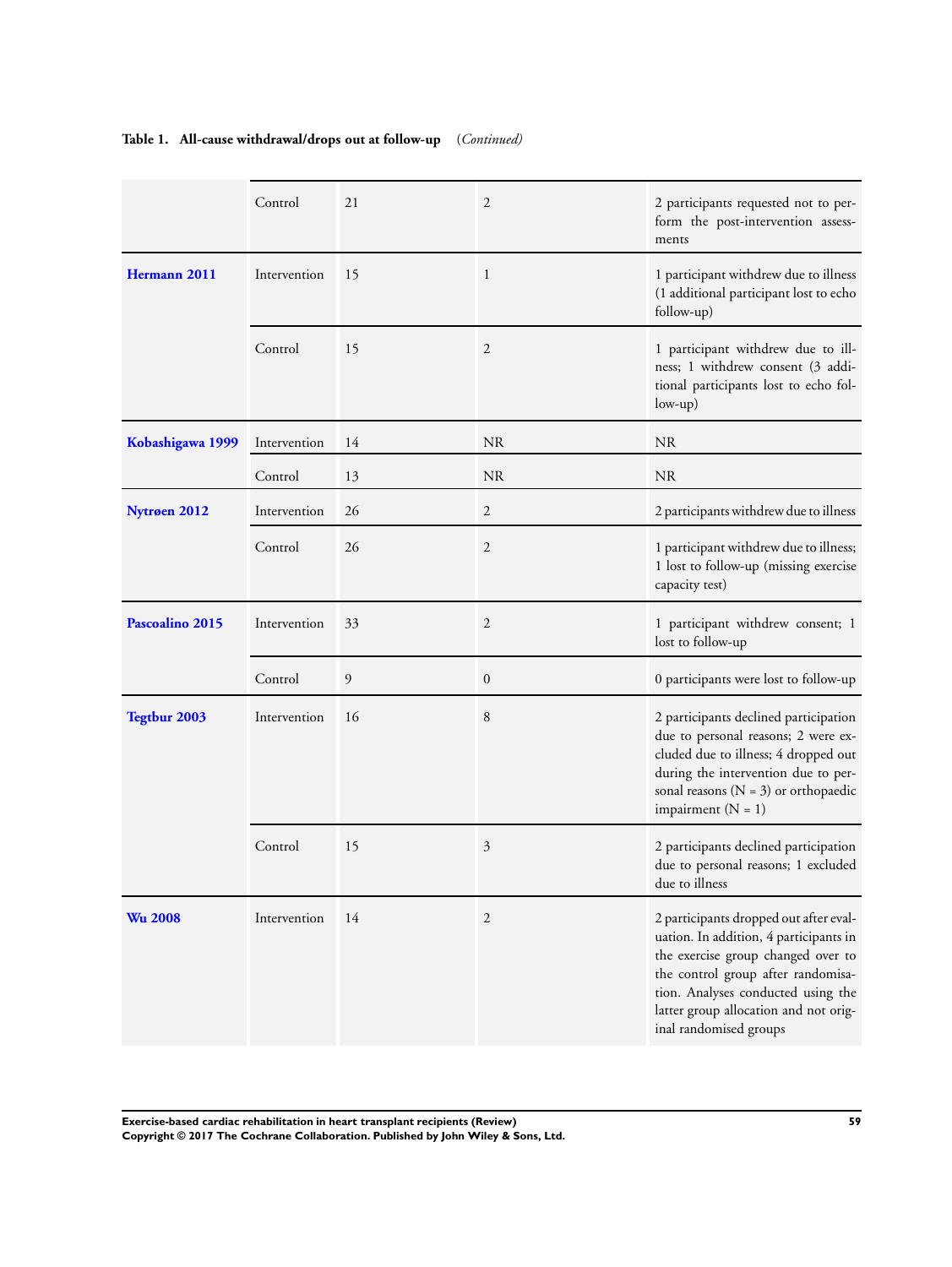# <span id="page-61-0"></span>**Table 1. All-cause withdrawal/drops out at follow-up** (*Continued)*

|                         | Control      | 23  | 4  | 4 participants dropped out: 2 due<br>to renal problem/anaemia; 2 for per-<br>sonal reasons |
|-------------------------|--------------|-----|----|--------------------------------------------------------------------------------------------|
| <b>Combined results</b> | Intervention | 180 | 18 | 10.0%                                                                                      |
|                         | Control      | 160 |    | 10.6%                                                                                      |

\* All causes of drop out from follow-up included (including mortality) NR = not reported

|  |  |  |  |  |  | Table 2. Summary of health-related quality of life (HRQoL) scores at follow-up |  |
|--|--|--|--|--|--|--------------------------------------------------------------------------------|--|
|--|--|--|--|--|--|--------------------------------------------------------------------------------|--|

| Measure of HRQoL            | Mean (SD) outcome values at follow-up<br>P value |                                                                   |           | Difference between groups |
|-----------------------------|--------------------------------------------------|-------------------------------------------------------------------|-----------|---------------------------|
|                             | training                                         | High-intensity interval Continued moderate-<br>intensity training |           |                           |
| Dall 2014                   |                                                  |                                                                   |           |                           |
| SF-36 at 3 months follow-up |                                                  |                                                                   |           |                           |
| Physical functioning        | 83.1 (15.9)                                      | 83.1 (15.5)                                                       | <b>NS</b> | $HIT = CON$               |
| Physical performance        | 84.4 (25.6)                                      | 83.1 (15.5)                                                       | NS        | $HIT = CON$               |
| Bodily pain                 | 85.2 (17.0)                                      | 83.1 (18.2)                                                       | <b>NS</b> | $HIT = CON$               |
| General health              | 65.6 (16.4)                                      | 65.5(12.7)                                                        | <b>NS</b> | $HIT = CON$               |
| Vitality                    | 77.2 (15.5)                                      | 78.4 (12.6)                                                       | <b>NS</b> | $HIT = CON$               |
| Social functioning          | 95.3(11.1)                                       | 96.1(7.5)                                                         | <b>NS</b> | $HIT = CON$               |
| Emotional performance       | 89.6 (20.1)                                      | 91.7(22.8)                                                        | <b>NS</b> | $HIT = CON$               |
| Mental health               | 89.3 (7.4)                                       | 89.3 (5.8)                                                        | <b>NS</b> | $HIT = CON$               |
| Mental component            | 89.3 (7.4)                                       | 90.0(6.6)                                                         | <b>NS</b> | $HIT = CON$               |
| Physical component          | 76.4 (11.8)                                      | 77.5(8.9)                                                         | <b>NS</b> | $HIT = CON$               |
| Measure of HRQoL            | Mean (SD) outcome values at follow-up            |                                                                   | P value   | Difference between groups |
|                             | Exercise                                         | Usual care                                                        |           |                           |

**Exercise-based cardiac rehabilitation in heart transplant recipients (Review) 60**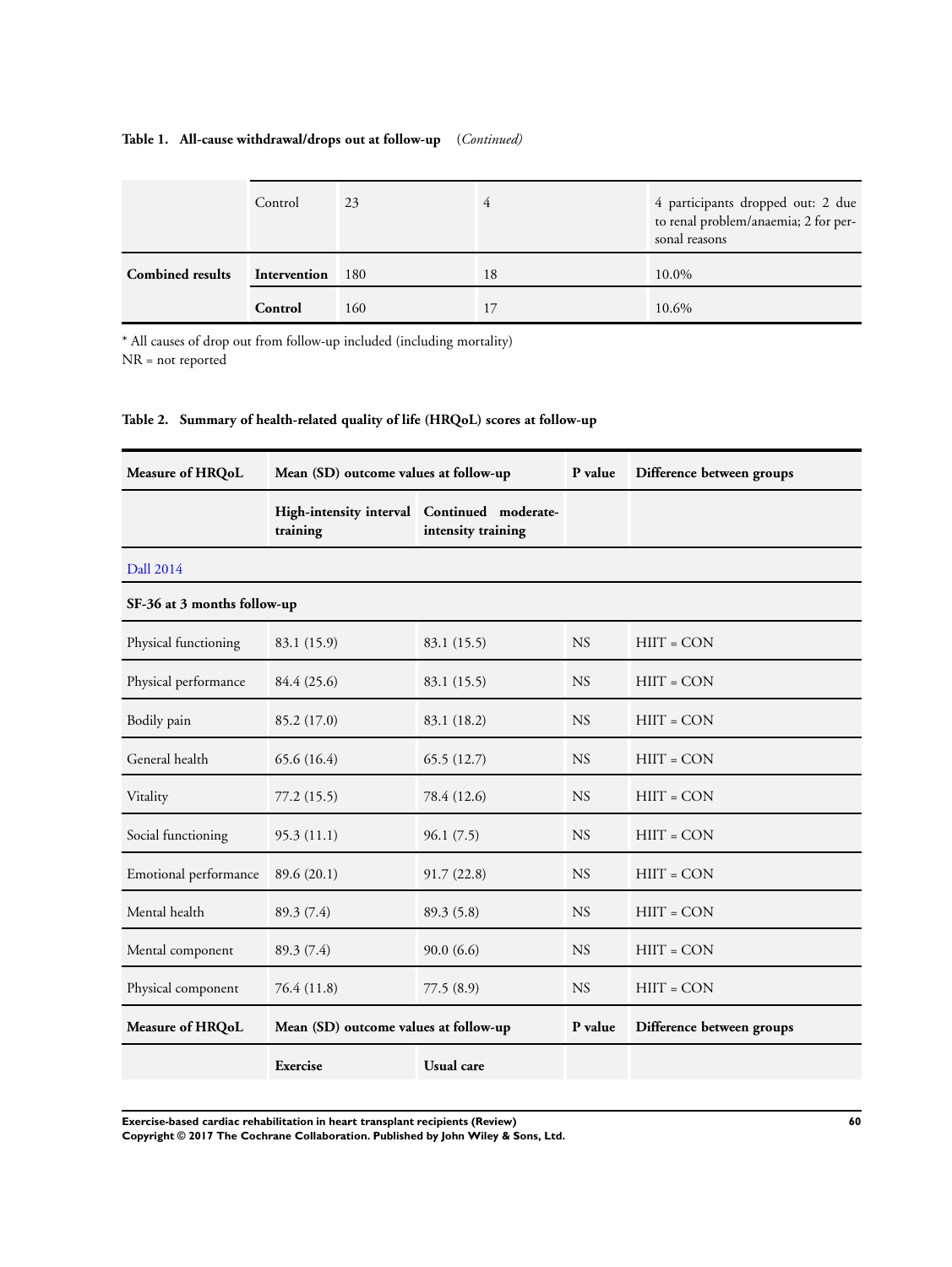# **Table 2. Summary of health-related quality of life (HRQoL) scores at follow-up** (*Continued)*

| Nytrøen 2012                |                                                            |             |                   |                       |  |  |  |  |
|-----------------------------|------------------------------------------------------------|-------------|-------------------|-----------------------|--|--|--|--|
| SF-36 at 6 months follow-up |                                                            |             |                   |                       |  |  |  |  |
| Physical functioning        | <b>NR</b>                                                  | <b>NR</b>   | $*$ NS            | Exercise = Comparator |  |  |  |  |
| Physical performance        | <b>NR</b>                                                  | <b>NR</b>   | $*$ NS            | Exercise = Comparator |  |  |  |  |
| Bodily pain                 | NR                                                         | <b>NR</b>   | $*$ NS            | Exercise = Comparator |  |  |  |  |
| General health              | 54                                                         | 49          | P < 0.05          | Exercise > Comparator |  |  |  |  |
| Vitality                    | <b>NR</b>                                                  | <b>NR</b>   | $*$ NS            | Exercise = Comparator |  |  |  |  |
| Social functioning          | <b>NR</b>                                                  | <b>NR</b>   | $*$ NS            | Exercise = Comparator |  |  |  |  |
| Emotional performance       | <b>NR</b>                                                  | <b>NR</b>   | $*$ NS            | Exercise = Comparator |  |  |  |  |
| Mental health               | <b>NR</b>                                                  | <b>NR</b>   | $*$ <sub>NS</sub> | Exercise = Comparator |  |  |  |  |
| Mental component            | <b>NR</b>                                                  | <b>NR</b>   | $*$ NS            | Exercise = Comparator |  |  |  |  |
| Physical component          | <b>NR</b>                                                  | <b>NR</b>   | $*$ NS            | Exercise = Comparator |  |  |  |  |
| Tegtbur 2003                |                                                            |             |                   |                       |  |  |  |  |
|                             | ** Profile of quality of life in the chronically ill (PLC) |             |                   |                       |  |  |  |  |
| Physical function           | <b>NR</b>                                                  | <b>NR</b>   | P < 0.05          | Exercise > Comparator |  |  |  |  |
| Psychological function      | $\rm NR$                                                   | <b>NR</b>   | <b>NS</b>         | Exercise = Comparator |  |  |  |  |
| Positive mood               | <b>NR</b>                                                  | <b>NR</b>   | <b>NS</b>         | Exercise = Comparator |  |  |  |  |
| Negative mood               | <b>NR</b>                                                  | <b>NR</b>   | <b>NS</b>         | Exercise = Comparator |  |  |  |  |
| Social function             | NR                                                         | $\rm NR$    | $_{\rm NS}$       | Exercise = Comparator |  |  |  |  |
| Social well being           | $\rm NR$                                                   | <b>NR</b>   | $_{\rm NS}$       | Exercise = Comparator |  |  |  |  |
| Physical well being         | $\rm NR$                                                   | <b>NR</b>   | P < 0.01          | Exercise > Comparator |  |  |  |  |
| Wu 2008                     |                                                            |             |                   |                       |  |  |  |  |
|                             | World Health Organization Quality of Life (WHOQoL) - BREF  |             |                   |                       |  |  |  |  |
| Physical domain             | 13.84 (1.78)                                               | 13.64(2.11) | <b>NS</b>         | Exercise = Usual care |  |  |  |  |

**Exercise-based cardiac rehabilitation in heart transplant recipients (Review) 61**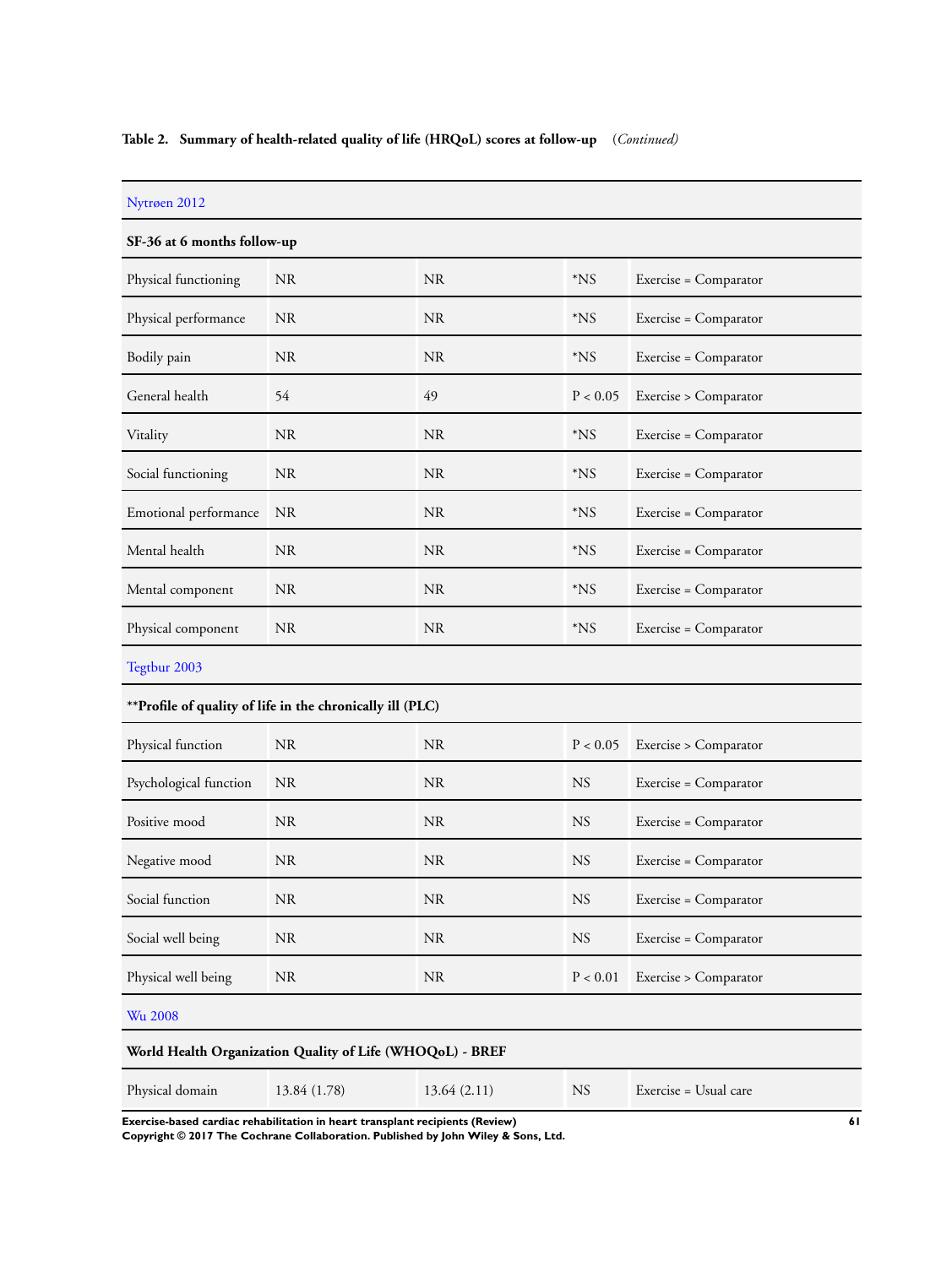<span id="page-63-0"></span>**Table 2. Summary of health-related quality of life (HRQoL) scores at follow-up** (*Continued)*

| Psychological domain                         | 13.33 (1.85) | 14.00(2.45) | <b>NS</b> | $Exercise = Usual care$ |
|----------------------------------------------|--------------|-------------|-----------|-------------------------|
| Social relationship do- 13.90 (2.49)<br>main |              | 14.55(1.88) | <b>NS</b> | Exercise = Usual care   |
| Environment domain                           | 14.00(2.30)  | 14.30(2.10) | <b>NS</b> | $Exercise = Usual care$ |

CON = continued moderate-intensity exercise

HIIT = high-intensity interval training

NR = not reported

NS = Not significant

\* There were no significant changes in any of the sum-scores (data not shown)

\*\* Values reported graphically, with higher values indicating a better self-assessment of quality of life

# **A P P E N D I C E S**

# **Appendix 1. Search strategies**

### **Cochrane Library**

#1 MeSH descriptor: [Exercise Therapy] explode all trees #2 MeSH descriptor: [Sports] explode all trees #3 MeSH descriptor: [Physical Exertion] explode all trees #4 rehabilitat\* #5 (physical\* near (fit\* or train\* or therap\* or activit\*)) #6 MeSH descriptor: [Exercise] explode all trees #7 (train\*) near (strength\* or aerobic\* or exercise\*) #8 ((exercise\* or fitness) near/3 (treatment or intervent\* or program\*)) #9 MeSH descriptor: [Rehabilitation] explode all trees #10 kinesiotherap\* #11 MeSH descriptor: [Physical Education and Training] explode all trees #12 (run<sup>\*</sup> or walk<sup>\*</sup> or jog<sup>\*</sup> or danc<sup>\*</sup>) #13 ((lifestyle or life-style) near/5 (interven\* or program\* or treatment\*)) #14 MeSH descriptor: [Dance Therapy] this term only #15 MeSH descriptor: [Patient Education as Topic] this term only #16 (patient\* near/5 educat\*) #17 ((lifestyle or life-style) near/5 (interven\* or program\* or treatment\*)) #18 MeSH descriptor: [Self Care] this term only #19 (self near/5 (manag\* or care or motivate\*)) #20 MeSH descriptor: [Psychotherapy] explode all trees #21 psychotherap\* #22 (psycholog\* near/5 intervent\*) #23 MeSH descriptor: [Counseling] this term only #24 (counselling or counseling) #25 ((behavior\* or behaviour\*) near/5 (modify or modificat\* or therap\* or change))

**Exercise-based cardiac rehabilitation in heart transplant recipients (Review) 62 Copyright © 2017 The Cochrane Collaboration. Published by John Wiley & Sons, Ltd.**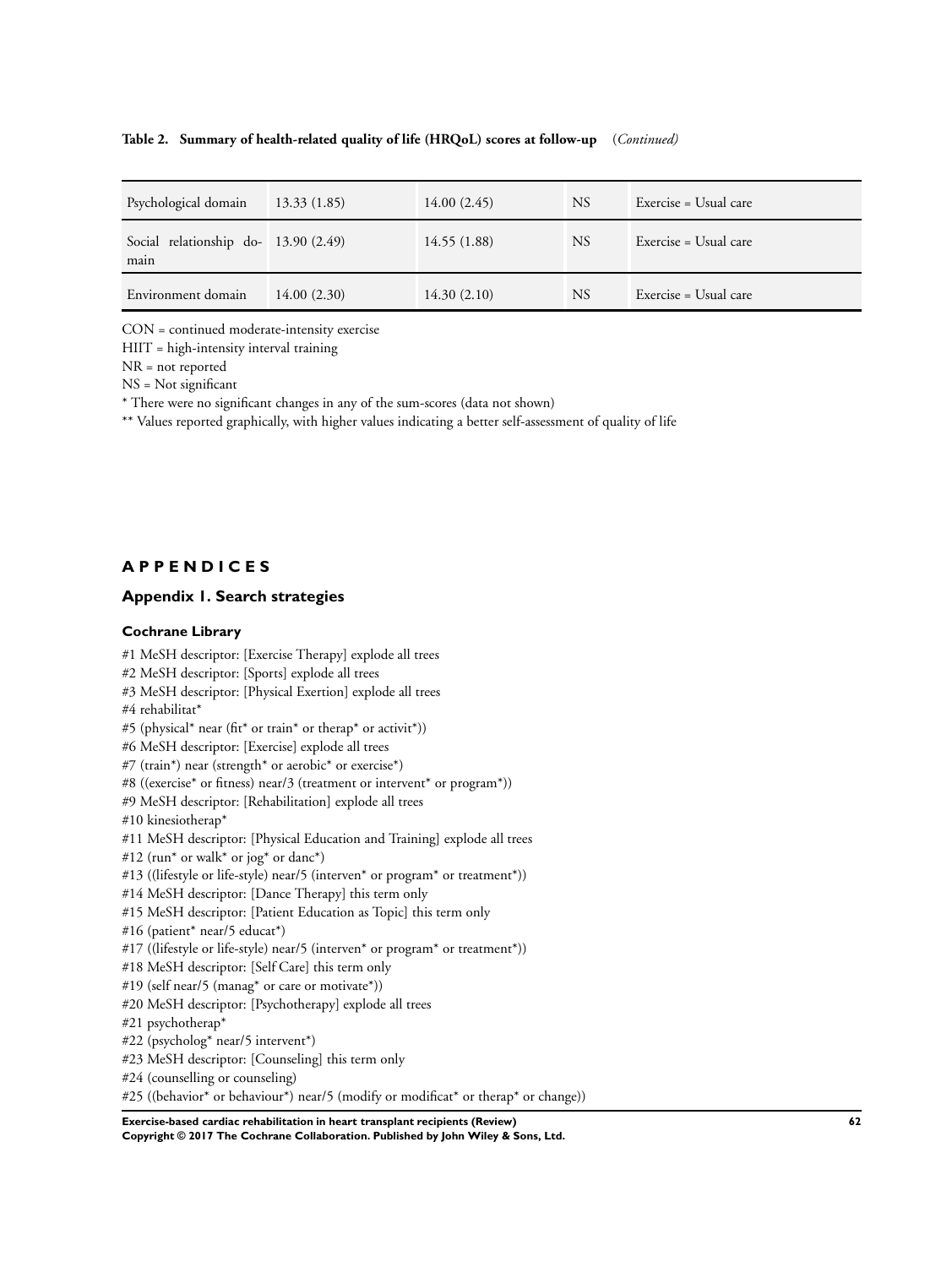#26 (psycho-educat\* or psychoeducat\*) #27 (motivat\* near/5 (intervention or interv\*)) #28 MeSH descriptor: [Health Education] this term only #29 (health near/5 educat\*) #30 (psychosocial or psycho-social) #31 (cognitive near/2 behav\*) #32 #1 or #2 or #3 or #4 or #5 or #6 or #7 or #8 or #9 or #10 or #11 or #15 or #16 or #17 or #18 or #19 or #20 or #21 or #22 or # 23 or #24 or #25 or #26 or #27 or #28 or #29 or #30 or #31 #33 MeSH descriptor: [Heart Transplantation] explode all trees #34 (heart near/2 transplant\*) #35 (cardiac near/2 transplant\*) #36 heart next graft\* #37 #33 or #34 or #35 or #36 #38 #32 and #37

# **MEDLINE Ovid**

- 1. exp Exercise Therapy/
- 2. Sports/
- 3. Physical Exertion/
- 4. rehabilitat\*.mp.
- 5. (physical\* adj5 (fit\* or train\* or therap\* or activit\*)).mp.
- 6. exp Exercise/
- 7. (train\* adj5 (strength\* or aerobic\* or exercise\*)).tw.
- 8. ((exercise\* or fitness) adj3 (treatment or intervent\* or program\*)).tw.
- 9. exp Rehabilitation/
- 10. kinesiotherap\*.tw.
- 11. "Physical Education and Training"/
- 12. (run<sup>\*</sup> or walk<sup>\*</sup> or jog<sup>\*</sup> or danc<sup>\*</sup>).tw.
- 13. (("lifestyle" or life-style) adj5 (physical\* or activ\*)).tw.
- 14. Dance Therapy/
- 15. Patient Education as Topic/
- 16. (patient\* adj5 educat\*).tw.
- 17. ((lifestyle or life-style) adj5 (interven\* or program\* or treatment\*)).tw.
- 18. Self Care/
- 19. (self adj5 (manag\* or care or motivate\*)).tw.
- 20. exp Psychotherapy/
- 21. psychotherap\*.tw.
- 22. (psycholog\* adj5 intervent\*).tw.
- 23. Counseling/
- 24. (counselling or counseling).tw.
- 25. ((behavior\* or behaviour\*) adj5 (modify or modificat\* or therap\* or change)).tw.
- 26. (psycho-educat\* or psychoeducat\*).tw.
- 27. (motivat\* adj5 (intervention or interv\*)).tw.
- 28. Health Education/
- 29. (health adj5 educat\*).tw.
- 30. (psychosocial or psycho-social).tw.
- 31. (cognitive adj2 behav\*).tw.
- 32. or/1-31
- 33. exp Heart Transplantation/
- 34. (heart adj2 transplant\*).tw.
- 35. (cardiac adj2 transplant\*).tw.
- 36. heart graft\*.tw.

**Exercise-based cardiac rehabilitation in heart transplant recipients (Review) 63 Copyright © 2017 The Cochrane Collaboration. Published by John Wiley & Sons, Ltd.**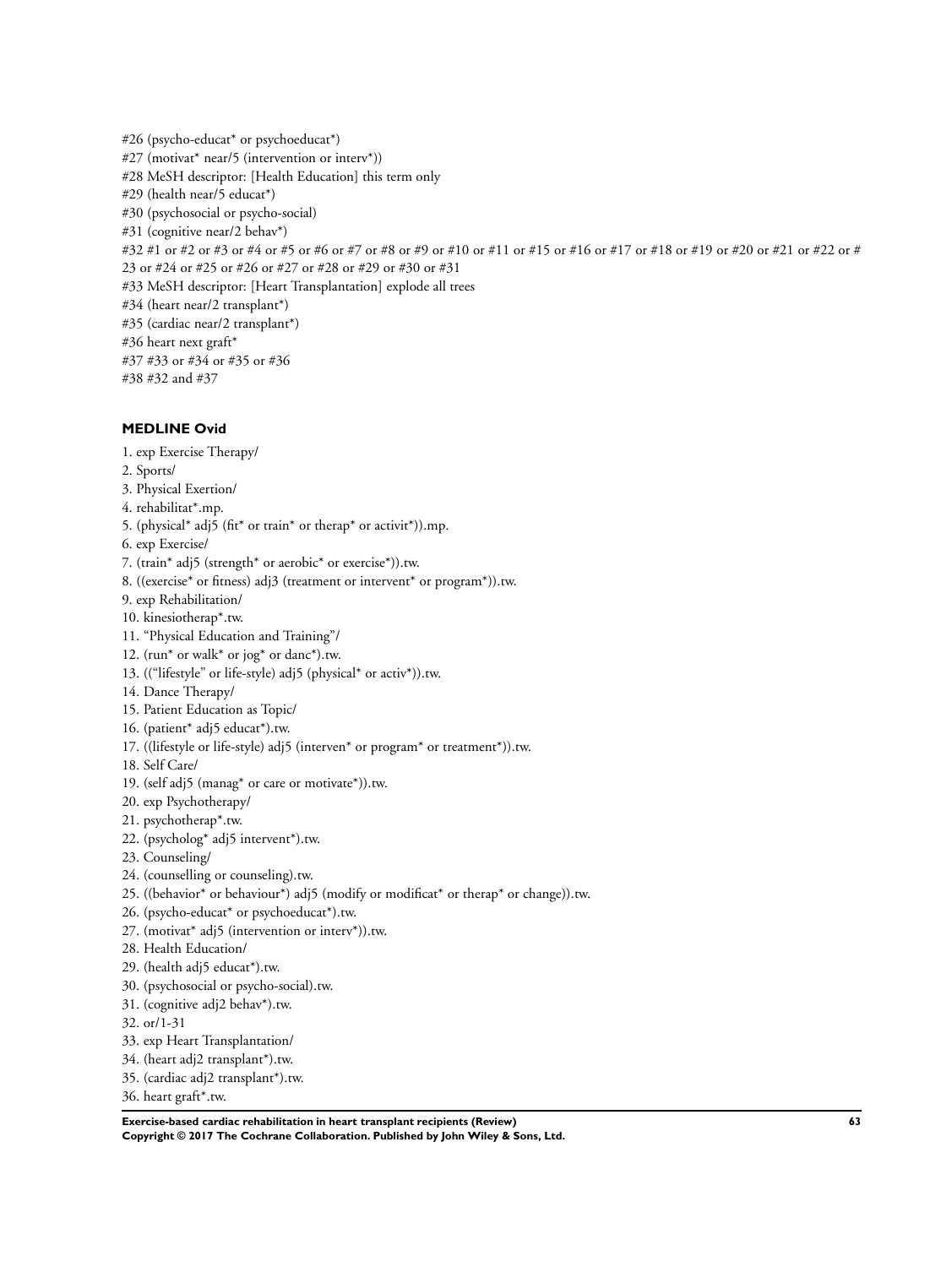37. or/33-36 38. 32 and 37 39. randomized controlled trial.pt. 40. controlled clinical trial.pt. 41. randomized.ab. 42. placebo.ab. 43. drug therapy.fs. 44. randomly.ab. 45. trial.ab. 46. groups.ab. 47. 39 or 40 or 41 or 42 or 43 or 44 or 45 or 46 48. exp animals/ not humans.sh. 49. 47 not 48 50. 38 and 49

# **Embase Ovid**

- 1. exp kinesiotherapy/
- 2. exp sport/
- 3. exp exercise/
- 4. rehabilitat\*.tw.
- 5. (physical\* adj5 (fit\* or train\* or therap\* or activit\*)).tw.
- 6. (train\* adj5 (strength\* or aerobic\* or exercise\*)).tw.
- 7. ((exercise\* or fitness) adj3 (treatment or intervent\* or program\*)).tw.
- 8. exp rehabilitation/
- 9. kinesiotherap\*.tw.
- 10. (run\* or walk\* or jog\* or danc\*).tw.
- 11. (("lifestyle" or life-style) adj5 (physical\* or activ\*)).tw.
- 12. dance therapy/
- 13. patient education/
- 14. (patient\* adj5 educat\*).tw.
- 15. ((lifestyle or life-style) adj5 (interven\* or program\* or treatment\*)).tw.
- 16. self care/
- 17. (self adj5 (manag\* or care or motivate\*)).tw.
- 18. exp psychotherapy/
- 19. psychotherap\*.tw.
- 20. (psycholog\* adj5 intervent\*).tw.
- 21. counseling/
- 22. (counselling or counseling).tw.
- 23. ((behavior\* or behaviour\*) adj5 (modify or modificat\* or therap\* or change)).tw.
- 24. (psycho-educat\* or psychoeducat\*).tw.
- 25. (motivat\* adj5 (intervention or interv\*)).tw.
- 26. health education/
- 27. (health adj5 educat\*).tw.
- 28. (psychosocial or psycho-social).tw.
- 29. (cognitive adj2 behav\*).tw.
- 30. or/1-29
- 31. exp heart transplantation/
- 32. (heart adj2 transplant\*).tw.
- 33. (cardiac adj2 transplant\*).tw.
- 34. heart graft\*.tw.
- 35. or/31-34
- 36. 30 and 35

**Exercise-based cardiac rehabilitation in heart transplant recipients (Review) 64 Copyright © 2017 The Cochrane Collaboration. Published by John Wiley & Sons, Ltd.**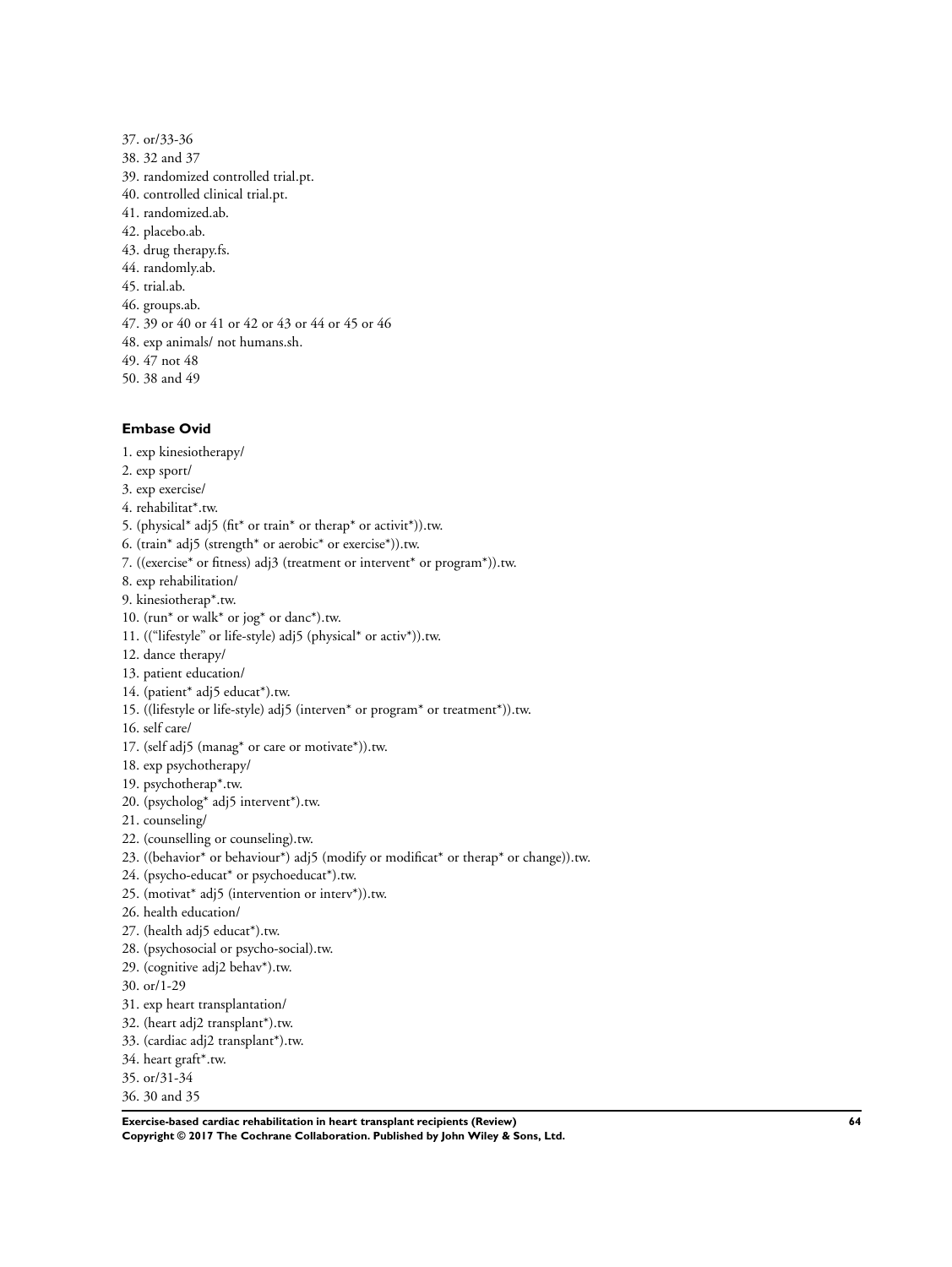- 37. random\$.tw. 38. factorial\$.tw. 39. crossover\$.tw. 40. cross over\$.tw. 41. cross-over\$.tw. 42. placebo\$.tw. 43. (doubl\$ adj blind\$).tw. 44. (singl\$ adj blind\$).tw. 45. assign\$.tw. 46. allocat\$.tw. 47. volunteer\$.tw. 48. crossover procedure/ 49. double blind procedure/ 50. randomized controlled trial/ 51. single blind procedure/ 52. 37 or 38 or 39 or 40 or 41 or 42 or 43 or 44 or 45 or 46 or 47 or 48 or 49 or 50 or 51 53. (animal/ or nonhuman/) not human/ 54. 52 not 53
- 55. 36 and 54

# **CINAHL**

S55 S36 AND S54 S54 S37 or S38 or S39 or S40 or S41 or S42 or S43 or S44 or S45 or S46 or S47 or S48 or S49 or S50 or S51 or S52 or S53 S53 TX cross-over\* S52 TX crossover\* S51 TX volunteer\* S50 (MH "Crossover Design") S49 TX allocat\* S48 TX control\* S47 TX assign\* S46 TX placebo\* S45 (MH "Placebos") S44 TX random\* S43 TX (doubl\* N1 mask\*) S42 TX (singl\* N1 mask\*) S41 TX (doubl\* N1 blind\*) S40 TX (singl\* N1 blind\*) S39 TX (clinic\* N1 trial?) S38 PT clinical trial S37 (MH "Clinical Trials+") S36 S30 AND S35 S35 S31 OR S32 OR S33 OR S34 S34 "heart graft\*" S33 cardiac N2 transplant\* S32 heart N2 transplant\* S31 (MH "Heart Transplantation+") S30 S1 OR S2 OR S3 OR S4 OR S5 OR S6 OR S7 OR S8 OR S9 OR S10 OR S11 OR S12 OR S13 OR S14 OR S15 OR S16 OR S17 OR S18 OR S19 OR S20 OR S21 OR S22 OR S23 OR S24 OR S25 OR S26 OR S27 OR S28 OR S29 S29 (cognitive N2 behav\*) S28 (psychosocial or psycho-social) S27 (health N5 educat\*) S26 (MH "Health Education")

**Exercise-based cardiac rehabilitation in heart transplant recipients (Review) 65 Copyright © 2017 The Cochrane Collaboration. Published by John Wiley & Sons, Ltd.**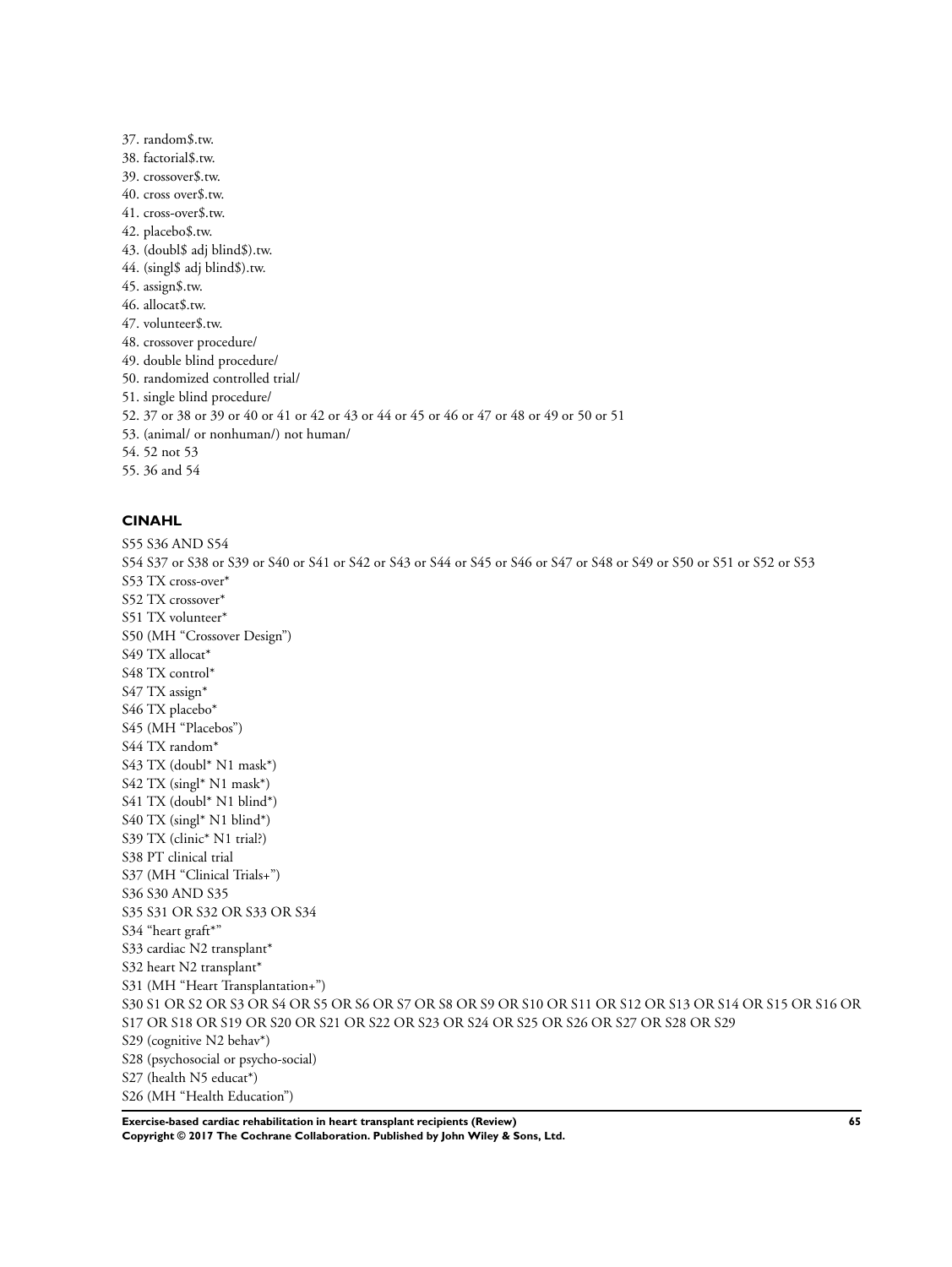S25 (motivat\* N5 (intervention or interv\*)) S24 psycho-educat\* or psychoeducat\* S23 ((behavior\* or behaviour\*) N5 (modify or modificat\* or therap\* or change)) S22 counselling or counseling S21 (MH "Counseling+") S20 (psycholog\* N5 intervent\*) S19 psychotherap\* S18 (MH "Psychotherapy+") S17 (self N5 (manag\* or care or motivate\*)) S16 (MH "Self Care+") S15 ((lifestyle or life-style) N5 (interven\* or program\* or treatment\*)) S14 patient\* N5 educat\* S13 (MH "Dance Therapy") S12 (("lifestyle" or life-style) N5 (physical\* or activ\*)) S11 (run\* or walk\* or jog\* or danc\*) S10 kinesiotherap\* S9 (MH "Rehabilitation+") S8 ((exercise\* or fitness) N3 (treatment or intervent\* or program\*)) S7 (train\* N5 (strength\* or aerobic\* or exercise\*)) S6 physical\* N5 (fit\* or train\* or therap\* or activit\*) S5 rehabilitat\* S4 (MH "Exertion+") S3 (MH "Physical Activity") S2 (MH "Sports+")

S1 (MH "Therapeutic Exercise+")

### **Web of Science**

# 8 #7 AND #6

# 7 TS=(random\* or blind\* or allocat\* or assign\* or trial\* or placebo\* or crossover\* or cross-over\*)

# 6 #5 AND #4

# 5 TS=("heart transplant\*" or "cardiac transplant\*" or "heart graft\*")

# 4 #3 OR #2 OR #1

# 3 TS=(psychotherap\* or psycholog\* or counselling or counseling or behavior\* or behaviour\* or psycho-educat\* or psychoeducat\* or motivat\* or psychosocial or psycho-social or cognitive)

# 2 TS=("self manag\*" or "self car\*" or "self motivat\*")

# 1 TS=(rehabilitat\* or physical\* or fit\* or train\* or exercise\* or fitness or kinesiotherap\* or run\* or walk\* or jog\* or danc\* or "lifestyle" or life-style or sport\*)

# **WHO ICTRP**

exercise AND "heart transplant" training AND "heart transplant"

### **Clinicaltrials.gov**

exercise AND "heart transplant" training AND "heart transplant"

**Exercise-based cardiac rehabilitation in heart transplant recipients (Review) 66 Copyright © 2017 The Cochrane Collaboration. Published by John Wiley & Sons, Ltd.**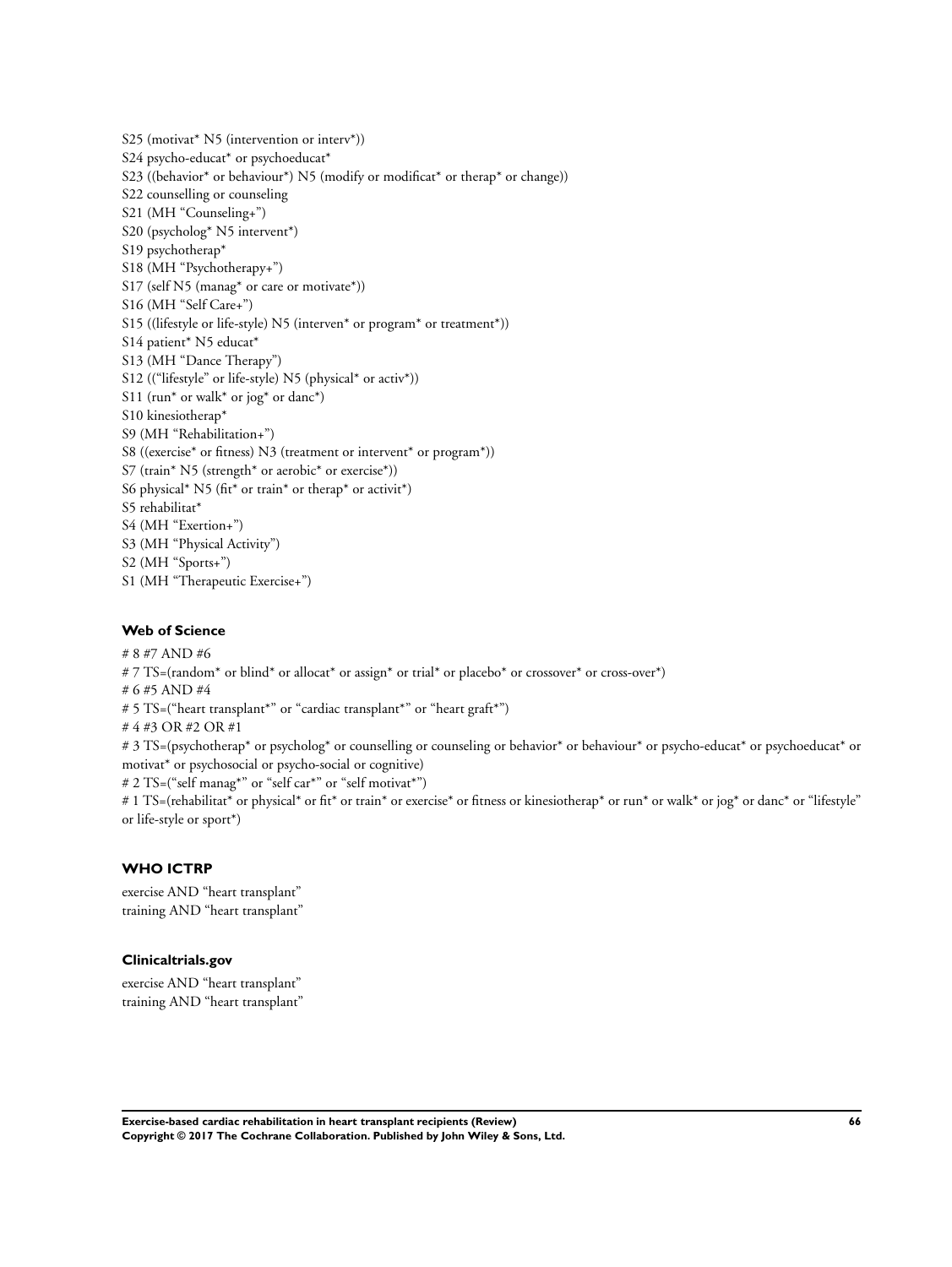# <span id="page-68-0"></span>**C O N T R I B U T I O N S O F A U T H O R S**

LA undertook study selection, data extraction and risk of bias assessment, led the writing of the review and approved the final manuscript.

TN undertook study selection, data extraction and risk of bias assessment, assisted in the writing of the review and approved the final manuscript.

CD assisted in writing the protocol, provided clinical expertise, edited the review and approved the final manuscript.

LB provided clinical expertise, edited the review and approved the final manuscript.

RST led the statistical analysis, edited the review and approved the final manuscript.

# **D E C L A R A T I O N S O F I N T E R E S T**

LA is an author on a number of other Cochrane cardiac rehabilitation reviews.

CD is an author of several publications on exercise in heart transplant recipients.

TN declares she has no conflicts of interest.

LB declares she has no conflicts of interest.

CB declares she has no conflicts of interest.

RST is an author on a number of other Cochrane cardiac rehabilitation reviews and is currently the co-chief investigator on the programme of research with the overarching aims of developing and evaluating a home-based cardiac rehabilitation intervention for people with heart failure and their carers (PGfAR RP-PG-0611-12004).

# **S O U R C E S O F S U P P O R T**

### **Internal sources**

• University of Exeter Medical School, UK.

#### **External sources**

• NIHR, UK.

This project was supported by the National Institute for Health Research, via Cochrane Infrastructure funding to the Heart Group. The views and opinions expressed therein are those of the authors and do not necessarily reflect those of the Systematic Reviews Programme, NIHR, NHS, or the Department of Health, UK.

# **D I F F E R E N C E S B E T W E E N P R O T O C O L A N D R E V I E W**

We conducted this systematic review according to the published protocol ([Anderson 2016a](#page-25-0)).

However, the objectives of this review differ from those described in the protocol. In the review 'morbidity' was replaced by 'adverse events' and 'costs' was added, in order to better reflect the outcome measures being collected.

Also, due to the small number of included studies, we were unable to stratify meta-analysis of outcomes according to the length of trial duration, or to undertake univariate meta-regression to explore heterogeneity and examine potential treatment effect modifiers.

In addition to searching CPCI-S on the Web of Science, as described in the protocol, the search was expanded to the core collection for the purposes of this review.

The protocol states that we would assess the risk of bias of blinding of participants and personnel. However, do to the nature of the intervention, this review assessed blinding of outcome assessors instead.

**Exercise-based cardiac rehabilitation in heart transplant recipients (Review) 67 Copyright © 2017 The Cochrane Collaboration. Published by John Wiley & Sons, Ltd.**